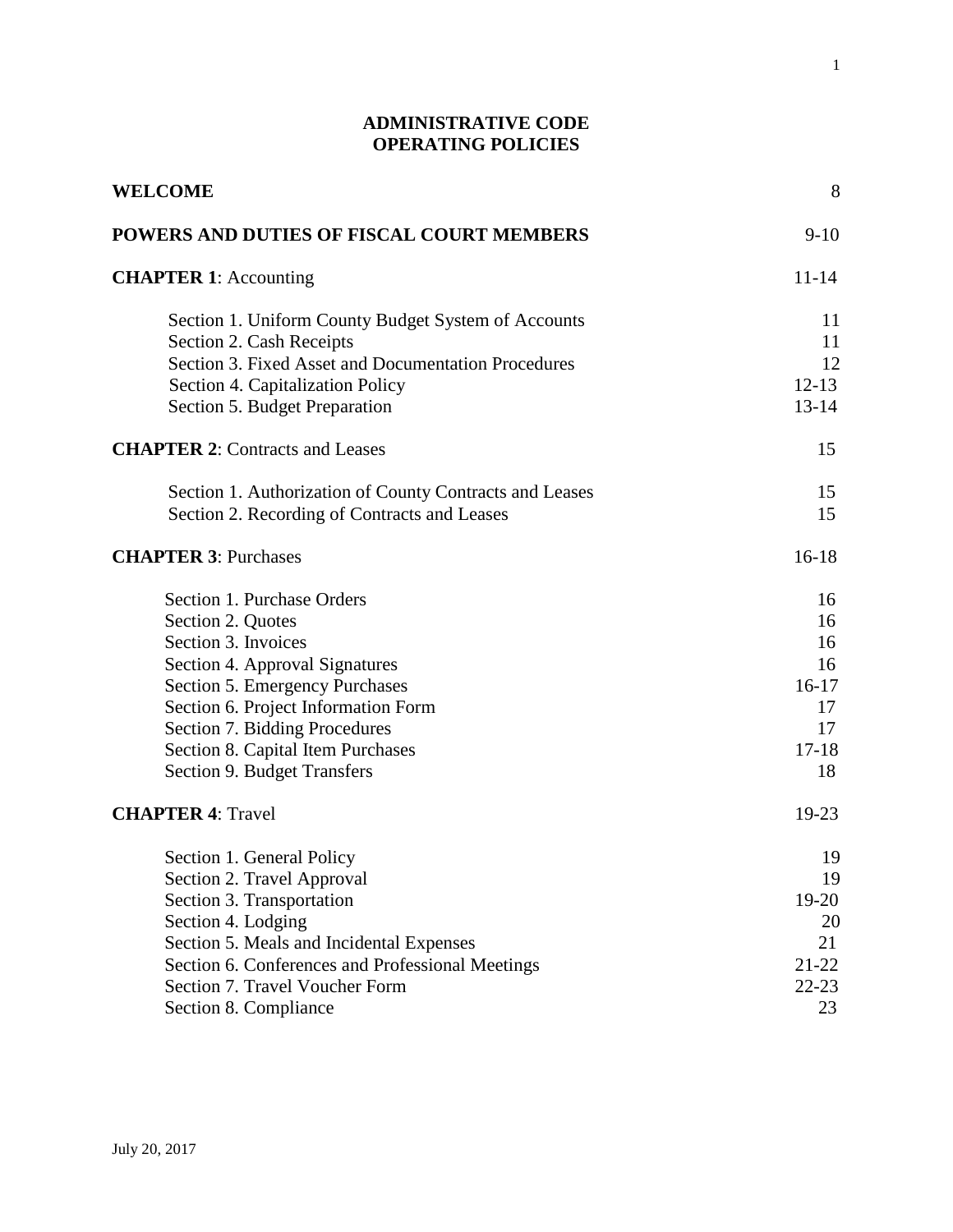# **OPERATING POLICIES** (Continued)

| <b>CHAPTER 5:</b> Disposition of Surplus Items                  | $24 - 25$ |  |
|-----------------------------------------------------------------|-----------|--|
| Section 1. Procedure for Disposition of Surplus Property        | 24        |  |
| Section 2. Procedure for Disposition of Surplus Brush and Trees | 24        |  |
| Section 3. Procedure for Disposition of Surplus Dirt            | $24 - 25$ |  |
| Section 4. Procedure for Disposition of Solid Waste             | 25        |  |
| <b>CHAPTER 6:</b> Use of County Resources                       | 26        |  |
| <b>CHAPTER 7: County Road System</b>                            | 27        |  |
| <b>CHAPTER 8:</b> Access to Public Records                      | 28-29     |  |
| Section 1. Location                                             | 28        |  |
| Section 2. Custodian of Records                                 | 28        |  |
| Section 3. Fees                                                 | 28        |  |
| Section 4. Procedures                                           | 28-29     |  |
| Section 5. Records Available                                    | 29        |  |
| Section 6. Policy Display                                       | 29        |  |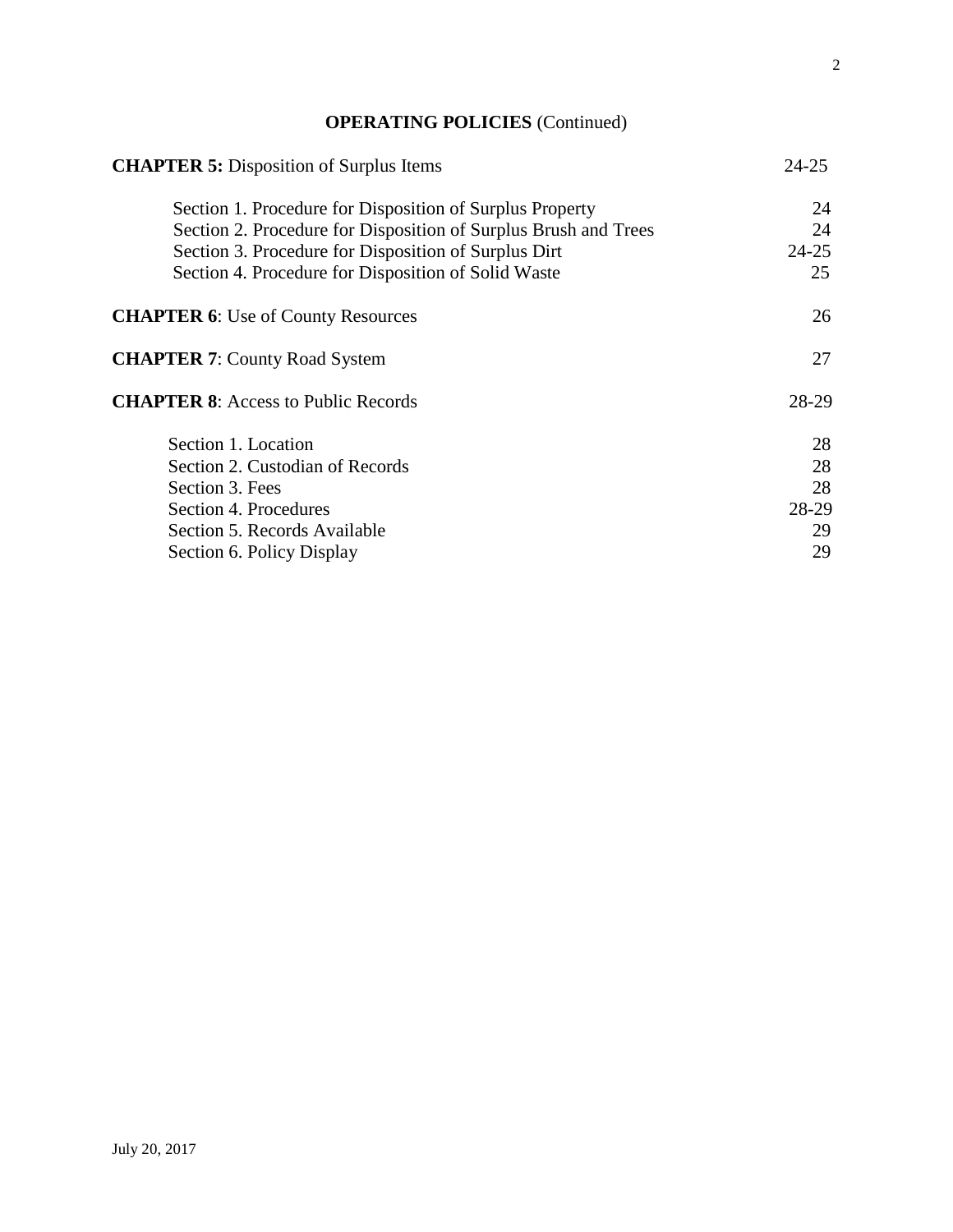# **ADMINISTRATIVE CODE PERSONNEL POLICIES**

| <b>CHAPTER 1: Objectives and Scope</b>                                                   | 30-31     |
|------------------------------------------------------------------------------------------|-----------|
| Section 1. Introduction                                                                  | 30        |
| Section 2. Responsibility and Authority                                                  | 30        |
| Section 3. Delegation                                                                    | 31        |
| Section 4. Equal Employment Opportunity                                                  | 31        |
| <b>CHAPTER 2:</b> Position Classifications, New Job Classifications and Job Descriptions | $32 - 33$ |
| Section 1. Human Resource Manager                                                        | 32        |
| Section 2. Department Heads                                                              | 32        |
| Section 3. Job Descriptions                                                              | 32        |
| Section 4. Pay Scale and Salary Structure                                                | 32        |
| Section 5. Hiring Rates                                                                  | 33        |
| Section 6. Performance Folders                                                           | 33        |
| <b>CHAPTER 3: Applications and Examinations</b>                                          | 34-35     |
| Section 1. Announcement of Vacant Positions                                              | 34        |
| Section 2. Announcement of New Positions                                                 | 34        |
| Section 3. Application Policy                                                            | 35        |
| <b>CHAPTER 4: County Employment Appointments</b>                                         | 36-37     |
| Section 1. Types of Appointments                                                         | 36        |
| Section 2. Categories of Appointments                                                    | 36        |
| Section 3. Appointment Authority                                                         | 37        |
| Section 4. Drug and Alcohol Screening                                                    | 37        |
| Section 5. Placement Policy                                                              | 37        |
| Section 6. Orientation of Newly Employed Personnel                                       | 37        |
| Section 7. Conditions of Employment                                                      | 37        |
| <b>CHAPTER 5: Nepotism</b>                                                               | 38        |
| Section 1. Objective                                                                     | 38        |
| Section 2. Disclosure                                                                    | 38        |
| Section 3. Definition of Immediate Family Member                                         | 38        |
| Section 4. Prohibitions                                                                  | 38        |
| Section 5. Exceptions                                                                    | 38        |
| <b>CHAPTER 6: Probationary Period</b>                                                    | 39        |
| Section 1. Objective                                                                     | 39        |
| Section 2. Duration                                                                      | 39        |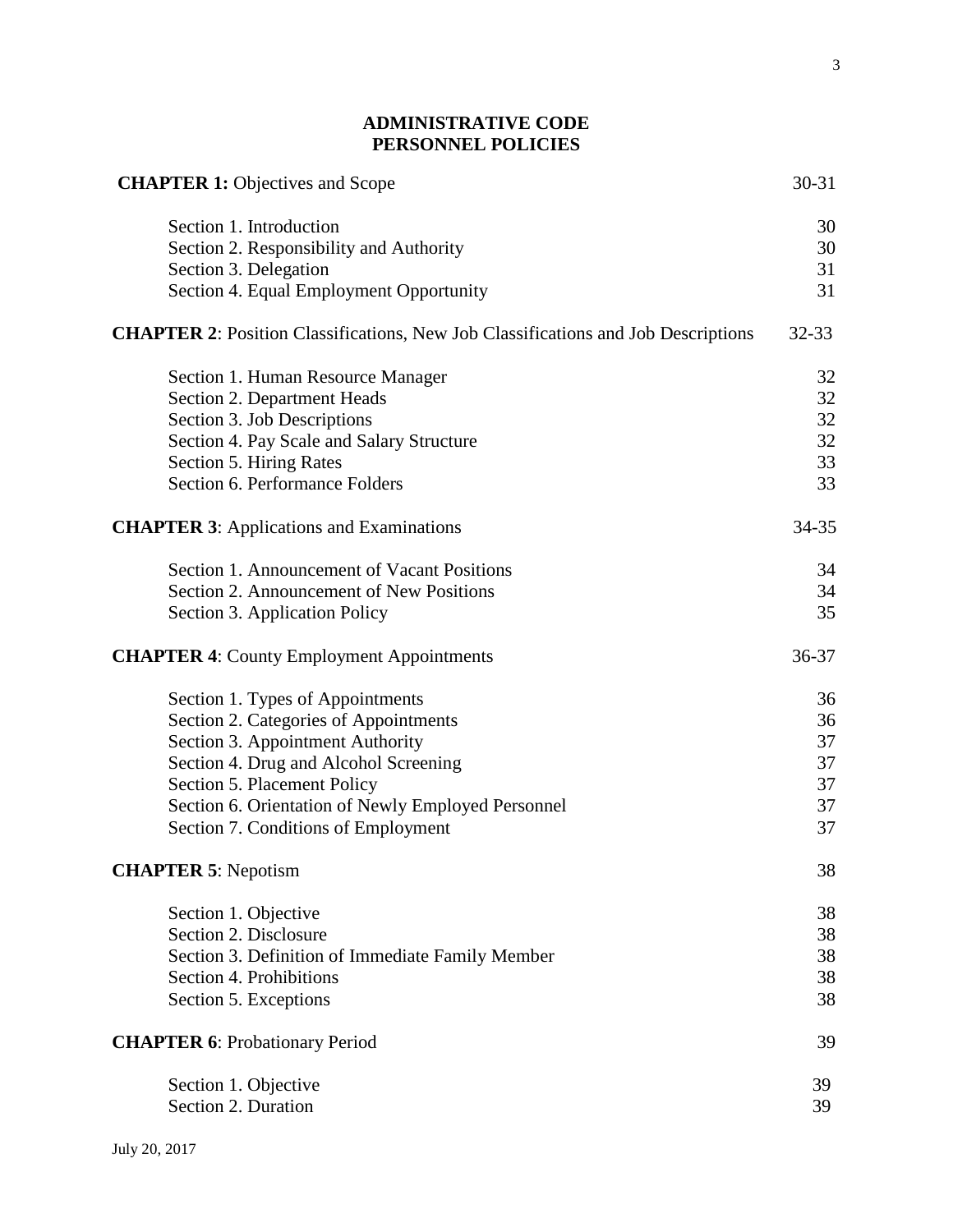| <b>PERSONNEL POLICIES</b> (Continued) |  |  |
|---------------------------------------|--|--|
|---------------------------------------|--|--|

| <b>CHAPTER 6:</b> Probationary Period (continued)       |           |
|---------------------------------------------------------|-----------|
| Section 3. Extension of Time                            | 39        |
| Section 4. Promotional Appointments                     | 39        |
| Section 5. Dismissal During Probationary Period         | 39        |
| Section 6. Probationary Period Reports                  | 39        |
| <b>CHAPTER 7: Promotions, Transfers and Demotions</b>   | $40 - 41$ |
| Section 1. Promotions                                   | 40        |
| Section 2. Political or Partisan Endorsement Prohibited | 40        |
| <b>Section 3. Promotional Examinations</b>              | 40        |
| Section 4. Inter-Departmental Transfers                 | 40        |
| Section 5. Demotions                                    | 40        |
| Section 6. Demotion Procedure                           | 41        |
| <b>Section 7. Temporary Transfers</b>                   | 41        |
| <b>CHAPTER 8: Disciplinary Actions</b>                  | $42 - 46$ |
| Section 1. Progressive Discipline Procedure             | $42 - 45$ |
| Section 2. Reasons for Disciplinary Actions             | $45 - 46$ |
| Section 3. Appeal Rights                                | 46        |
| Section 4. Notice of Disciplinary Action                | 46        |
| <b>CHAPTER 9: Separations</b>                           | 47        |
| Section 1. Resignation                                  | 47        |
| Section 2. Lay-Offs                                     | 47        |
| Section 3. Retirement                                   | 47        |
| Section 4. Death                                        | 47        |
| Section 5. Code of Ethics                               | 47        |
| <b>CHAPTER 10: Record Retention</b>                     | 48        |
| Section 1. Personnel Records                            | 48        |
| Section 2. Public Inspection                            | 48        |
| Section 3. Employee Inspection                          | 48        |
| Section 4. Personnel File Location                      | 48        |
| Section 5. Retention of Personnel Files                 | 48        |
| <b>CHAPTER 11:</b> Attendance and Leave                 | $49 - 60$ |
| Section 1. Hours of Work                                | 49        |
| Section 2. Breaks and Lunch Periods                     | 49        |
| Section 3. Time Sheets                                  | 49        |
| Section 4. Exempt Employees                             | 49        |
| Section 5. Holidays                                     | $49 - 50$ |
| Section 6. Vacation Leave                               | 50-52     |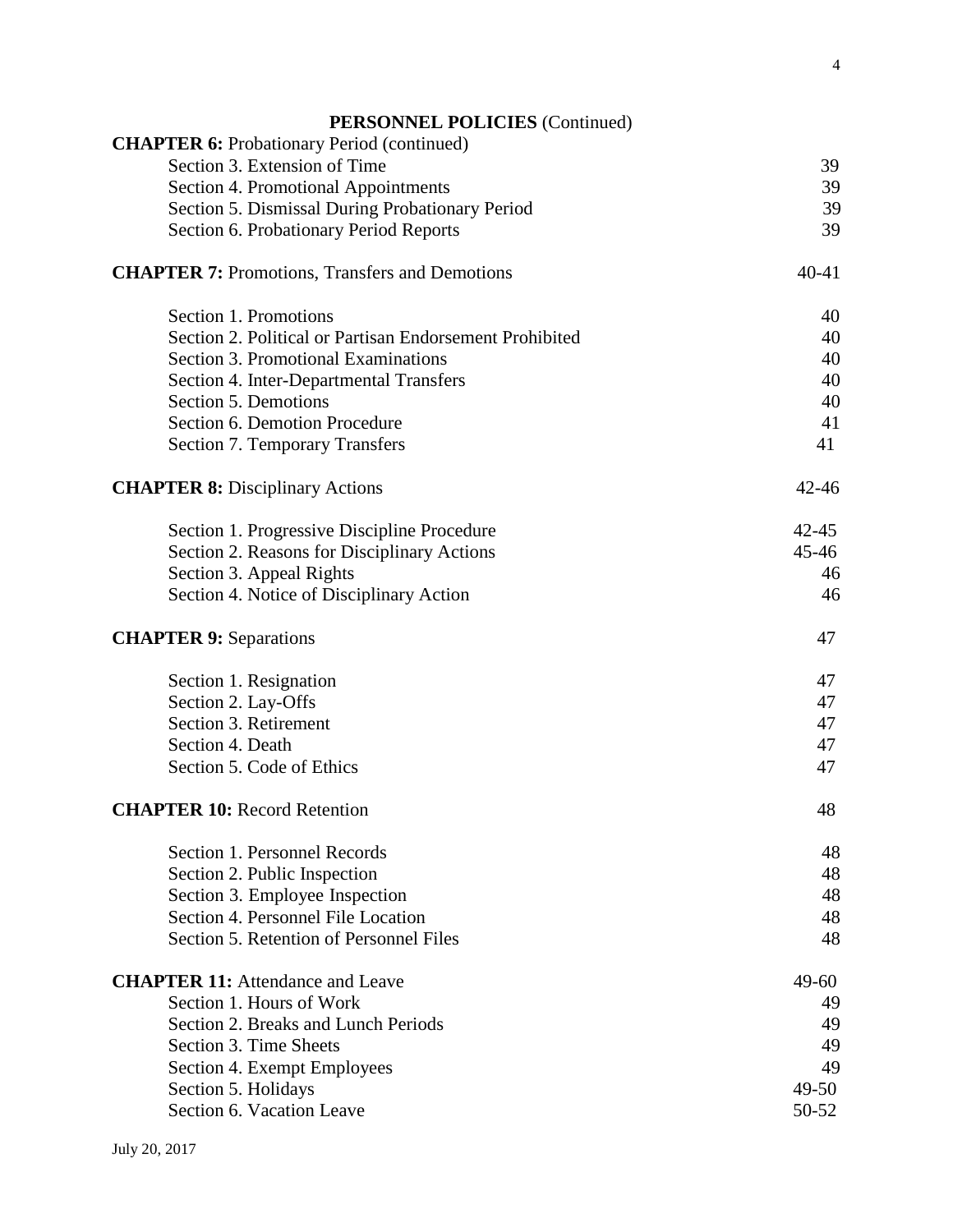# **PERSONNEL POLICIES** (Continued)

# **CHAPTER 11:** Attendance and Leave (Continued)

| Section 7. Sick Leave                                             | 52-53       |
|-------------------------------------------------------------------|-------------|
| Section 8. Family and Medical Leave                               | 53-55       |
| Section 9. Maternity Leave                                        | 56          |
| Section 10. Civil Leave                                           | 56          |
| Section 11. Workers' Compensation Leave                           | 57          |
| Section 12. Funeral (Bereavement) Leave                           | 57          |
| Section 13. Military Leave                                        | 58          |
| Section 14. Voting Leave                                          | 58          |
| Section 15. Blood Donation Leave                                  | 58          |
| Section 16. Administrative Leave                                  | 58          |
| Section 17. Holiday Pay                                           | 58          |
| Section 18. Overtime Pay                                          | 59          |
| Section 19. Working Elsewhere While on Leave                      | 60          |
| Section 20. Pay Periods and Pay Days                              | 60          |
| Section 21. Sick Leave Bank                                       | 60          |
|                                                                   |             |
| <b>CHAPTER 12:</b> Acceptance of Gifts and Gratuities             | 61          |
| <b>CHAPTER 13:</b> Profit of Knowledge Based on County Employment | 62          |
| <b>CHAPTER 14:</b> Appeal and Grievance Procedures                | $63 - 64$   |
| Section 1. Policy<br><b>Section 2. Grievance Procedures</b>       | 63<br>63-64 |
| <b>CHAPTER 15: Outside Employment</b>                             | 65          |
| <b>CHAPTER 16: Drug and Alcohol Policy</b>                        | 66-83       |
| Section 1. Policy Statement                                       | 66-67       |
| Section 2. Drug and Alcohol Free Workplace Policy                 | 67-83       |
| <b>CHAPTER 17: Insurance</b>                                      | 84          |
| <b>CHAPTER 18: Retirement Plan</b>                                | 85          |
| Section 1. General Information                                    | 85          |
| Section 2. Sick Benefits at Retirement                            | 85          |
| <b>CHAPTER 19:</b> Employee Assistance Program                    | 86          |
| <b>CHAPTER 20:</b> Educational Assistance Program                 | 87-88       |
| Section 1. Purpose                                                | 87          |
| Section 2. Eligibility                                            | 87          |
|                                                                   |             |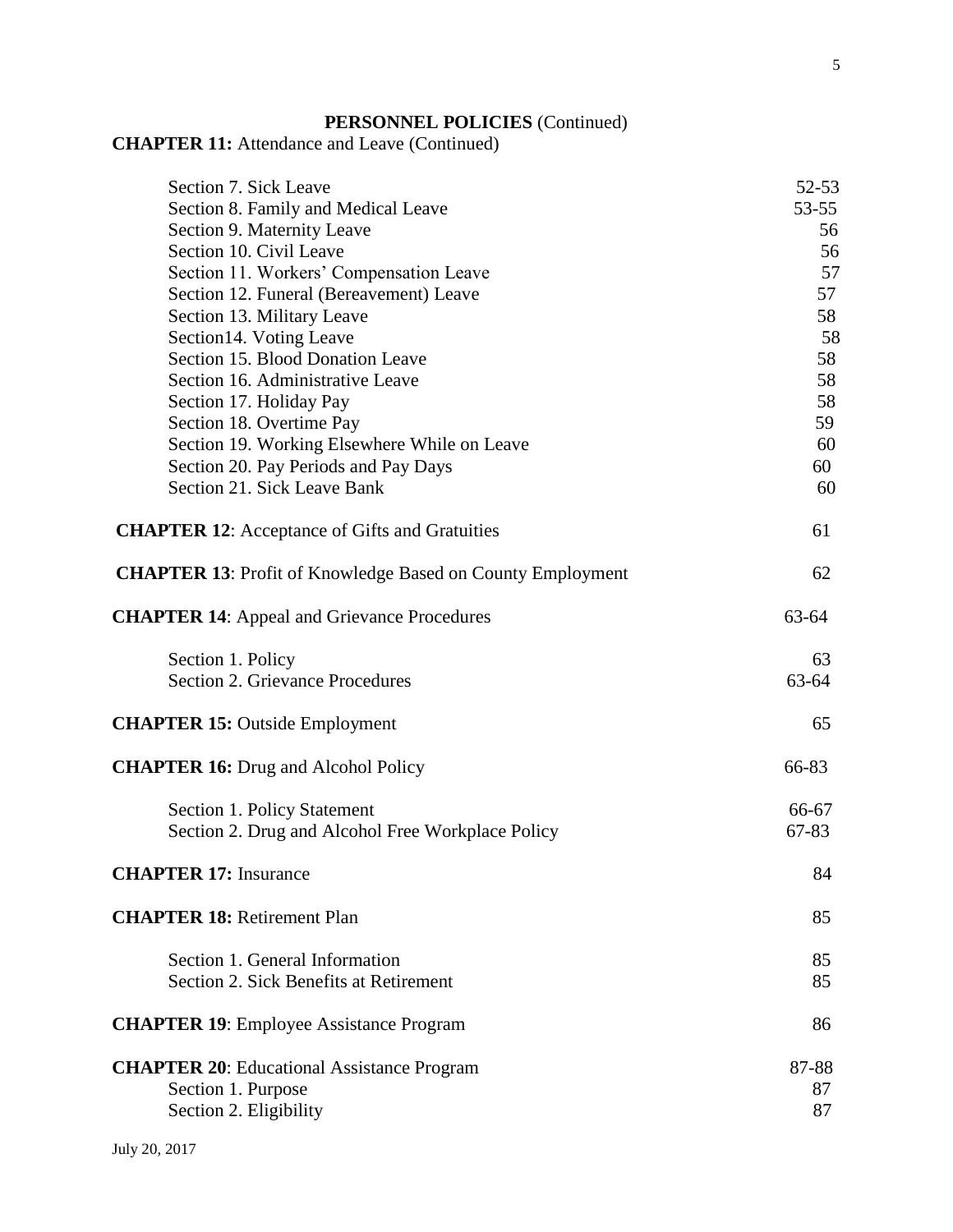# **PERSONNEL POLICIES** (Continued)

| <b>CHAPTER 20:</b> Educational Assistance Program (Continued)      |         |
|--------------------------------------------------------------------|---------|
| Section 3. Utilization of Benefit                                  | 87      |
| Section 4. Employee Reimbursement                                  | 87-88   |
| Section 5. Certification Reimbursement                             | 88      |
| <b>CHAPTER 21:</b> Exercise and Physical Fitness Membership        | 89      |
| <b>CHAPTER 22: Safety Regulations</b>                              | 90-99   |
| Section 1. Introduction and Scope                                  | 90-91   |
| Section 2. Employee Safety Responsibilities                        | 91      |
| Section 3. Employee Safety Rules                                   | 91-97   |
| Section 4. Reporting Injuries                                      | 97      |
| Section 5. Return to Work Program                                  | 97      |
| Section 6. Employee Procedures                                     | 98      |
| Section 7. Return to Work Procedures                               | 98-99   |
| <b>CHAPTER 23: Harassment Policy</b>                               | 100-101 |
| Section 1. Definition of Harassment                                | 100     |
| Section 2. Harassment Complaint Procedures                         | 100     |
| Section 3. Definition of Sexual Harassment                         | 101     |
| Section 4. Sexual Harassment Complaint Procedures                  | 101     |
| <b>CHAPTER 24: Credit Union</b>                                    | 102     |
| <b>CHAPTER 25: Political Activities</b>                            | 103     |
| <b>CHAPTER 26:</b> Civil Rights Compliance                         | 104     |
| <b>CHAPTER 27: Weapons Policy</b>                                  | 105     |
| <b>CHAPTER 28: Computer Use Policy</b>                             | 106-108 |
| Section 1. Using Computer Resources                                | 106     |
| Section 2. Protecting Computer Resources and County Data           | 106     |
| Section 3. Restrictions of Privacy                                 | 107     |
| Section 4. Sharing Information and Communication through Computers | 107     |
| Section 5. Disclaimers                                             | 108     |
| Section 6. Enforcement                                             | 108     |
| <b>CHAPTER 29: Uniform Policy</b>                                  | 109-111 |
| Section 1. Uniform Allowance                                       | 109     |
| Section 2. Uniform Guidelines                                      | 109-110 |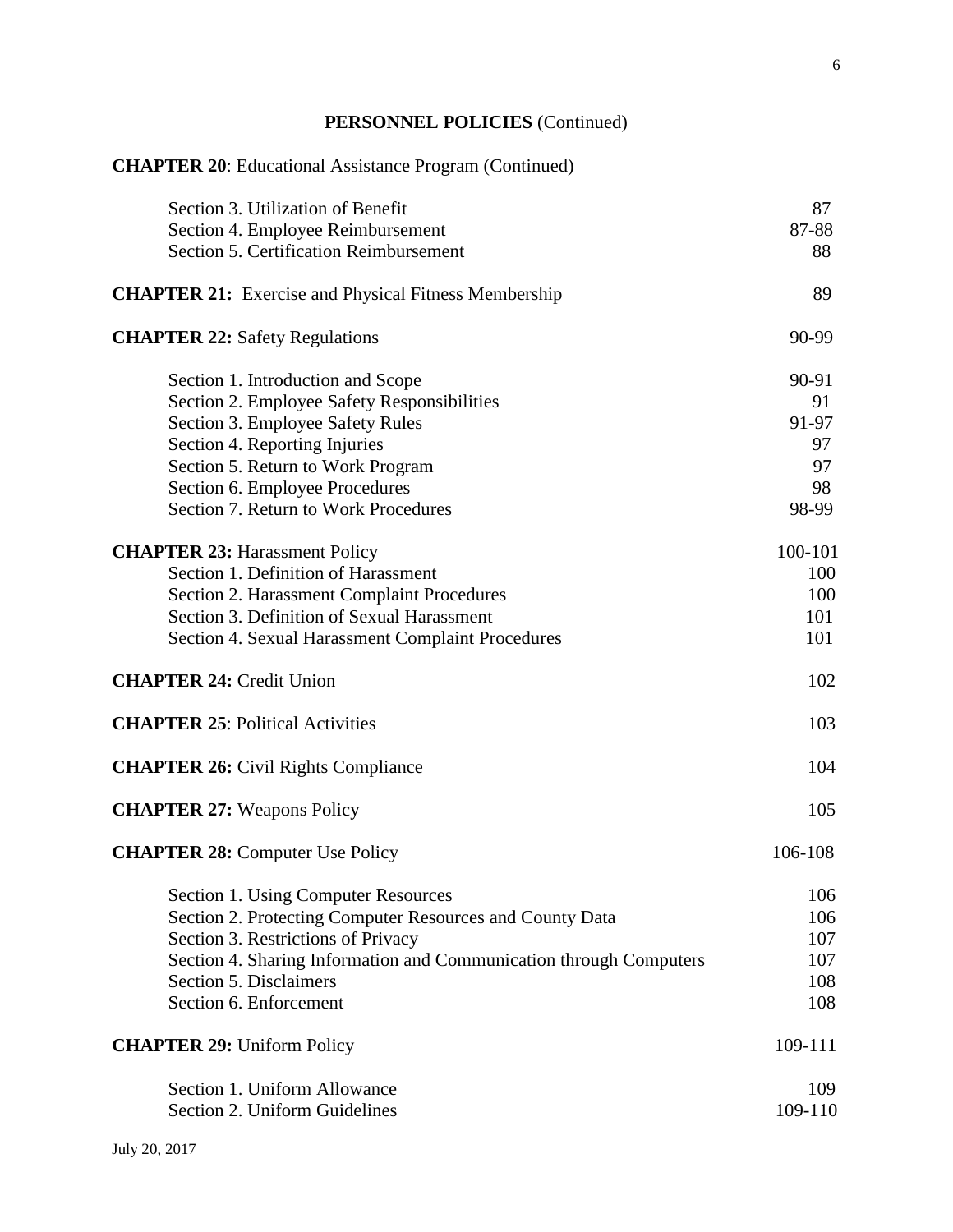| Section 3. Disposition of Uniforms upon Employee's Departure       | 110     |
|--------------------------------------------------------------------|---------|
| Section 4. Safety Shoes                                            | 110     |
| Section 5. Safety Glasses-Prescription Correction Lenses           | 110     |
| Section 6. Headwear                                                | 110     |
| Section 7. Color and Inventory of Uniforms                         | 110-111 |
| <b>CHAPTER 30: Social Media Policy</b>                             | 112-114 |
| Section 1. Management Guideline                                    | 112-113 |
| Section 2. Using Social Media at Work                              | 113     |
| Section 3. Retaliation is Prohibited                               | 114     |
| Section 4. Media Contacts                                          | 114     |
| <b>CHAPTER 31:</b> Protection of Personal Information              | 115-121 |
| Section 1. Introduction                                            | 115-116 |
| Section 2. Policy                                                  | 116-117 |
| Section 3. Point of Contact                                        | 117     |
| Section 4. Software                                                | 117     |
| Section 5. Encryption                                              | 117     |
| Section 6. Access Control                                          | 118     |
| <b>Section 7. Portable Computing Devices</b>                       | 118     |
| Section 8. Physical Security Procedures                            | 118-119 |
| Section 9. Protection of Personal Information                      | 119     |
| Section 10. Types of Incidents                                     | 119     |
| Section 11. Destruction of Records Containing Personal Information | 119-120 |
| Section 12. Reporting of Incidents Involving Personal Information  | 120-121 |
| Section 13. Investigation                                          | 121     |
| Section 14. Disclosure Communications                              | 121     |
|                                                                    |         |

# **APPENDIX OF FORMS** 122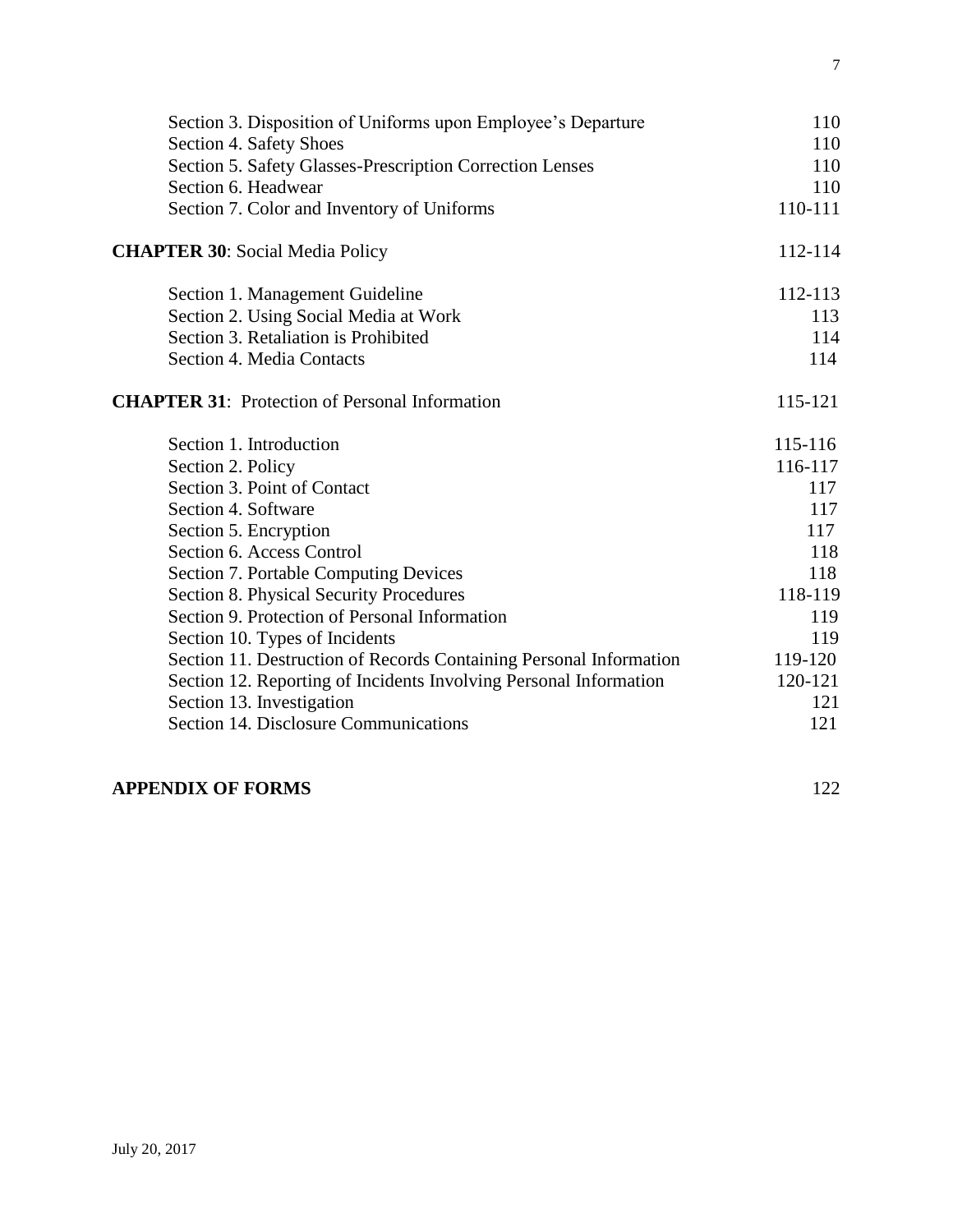## *"Providing leadership and services to make our county a community where ALL citizens can live, work, play and invest in their futures"- The Daviess County Fiscal Court Vision.*

 I would like to welcome you as a new member of the Daviess County Fiscal Court team. You have been chosen to work with us because your background indicates that you have qualifications which characterize successful county employees. The county recognizes the commitment required of our employees and understands that quality employees are the county's most valuable resource.

 These policies have been developed to serve as an informational guide concerning the philosophies of our county in personnel matters. These policies will be effective as of your date of hire and subsequent amendments based on date of passage. It is expected that all employees will be affected equally in relation to their purpose and implementation.

Please read through the personnel policies and operating procedures and discuss any questions and grievances you may have with your supervisor and/or the Human Resources Department. The efforts of our past and present employees have made our county's record one of pride and accomplishment. We are happy to have you on our staff and look forward to your contributions.

**Al Mattingly County Judge/Executive**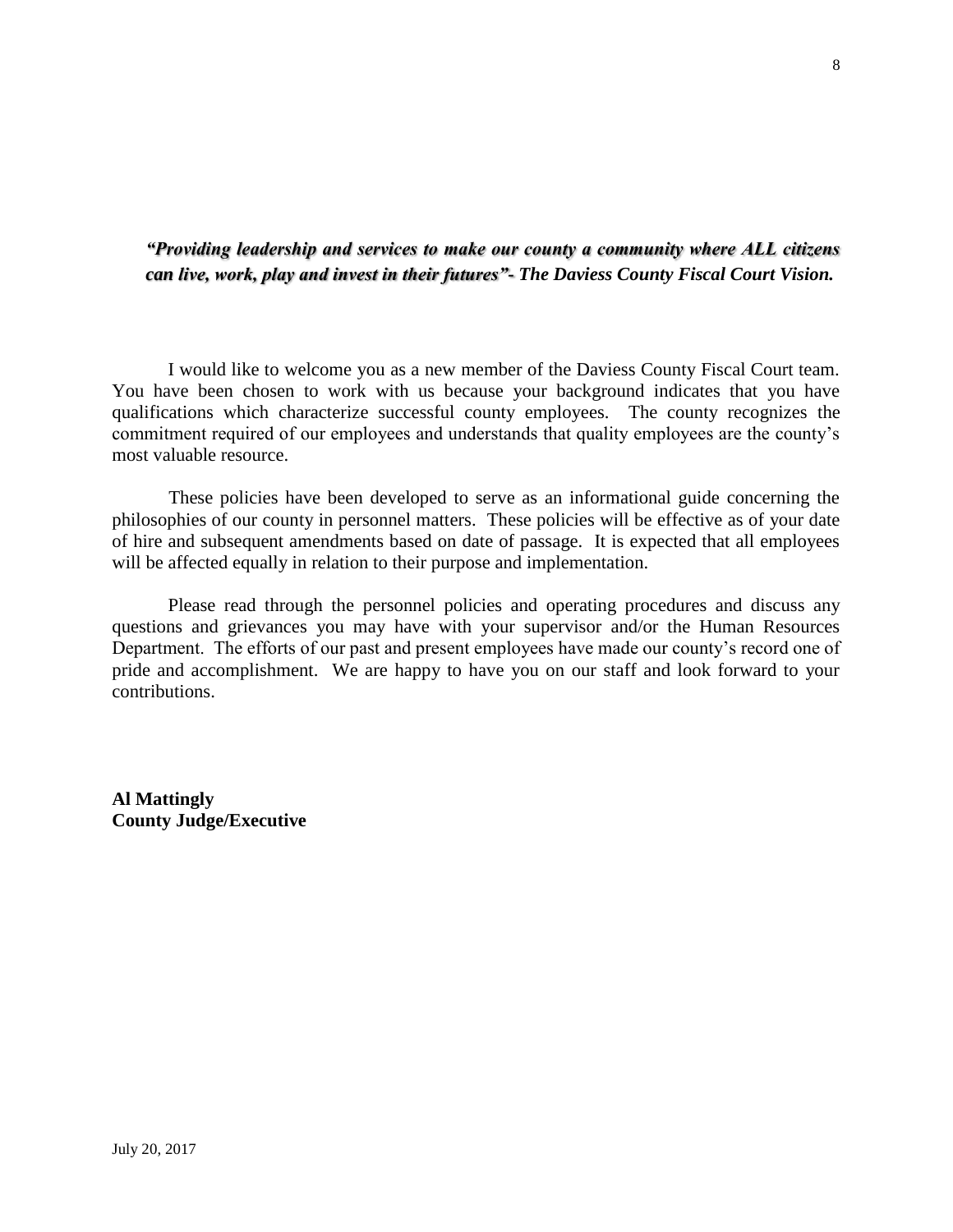### **POWERS AND DUTIES OF FISCAL COURT MEMBERS**

The Daviess County Fiscal Court is a legislative and administrative body with the power to carry out the governmental affairs necessary for the operation of the county. This body has the authority to enact ordinances, issue regulations, levy taxes, issue bonds, appropriate funds and employ personnel to perform the various public functions in the county.

Under KRS 67.080, the Fiscal Court is permitted to "appropriate county funds for lawful purposes, buy and sell county property, supervise the fiscal affairs of the county and county officers and exercise all other corporate powers of the county." Further, "the Fiscal Court may investigate all activities of the county government and establish appointive offices and define their duties."

The Daviess County Fiscal Court is a four (4) person body consisting of the County Judge/Executive and three (3) County Commissioners. All members of the Fiscal Court are elected to four (4) year terms from the County at large; however, the three (3) commissioners must meet residency requirements in the Commissioner district they wish to represent.

### **County Judge/Executive**

The County Judge/Executive is the chief executive officer, administrative and fiscal officer of the county. He is responsible for administering the policies and procedures of the fiscal court and for the financial administration of the county.

The County Judge/Executive is the presiding officer in all Fiscal Court meetings and has the same powers as other members of the fiscal court, including the right to vote on all matters coming before the court.

### **County Commissioners**

The Daviess County Commissioners are elected to represent defined geographical areas in the eastern, central and western divisions of the county. These divisions are defined according to voting precincts on file at the Daviess County Clerk's office.

The Commissioners are voting members of the Fiscal Court and have official powers when court is in session. When the Fiscal Court is adjourned, the commissioners possess no administrative or executive power in relation to county government, other than those powers expressly granted by the administrative code.

The Commissioners help to define the needs of the county by monitoring the roads, bridges and ditches in their respective divisions. They may also serve in an advisory capacity regarding the affairs of the county by accepting assignments from the Judge/Executive to act as liaisons to various departments of county government and community organizations. These include, but are not limited to, Road, Solid Waste, Parks, Emergency Management, Building Code Enforcement, Animal Control, Fire Department, Detention Center, Planning and Zoning, Extension Office, Victims Assistance and the Sheriff's Department.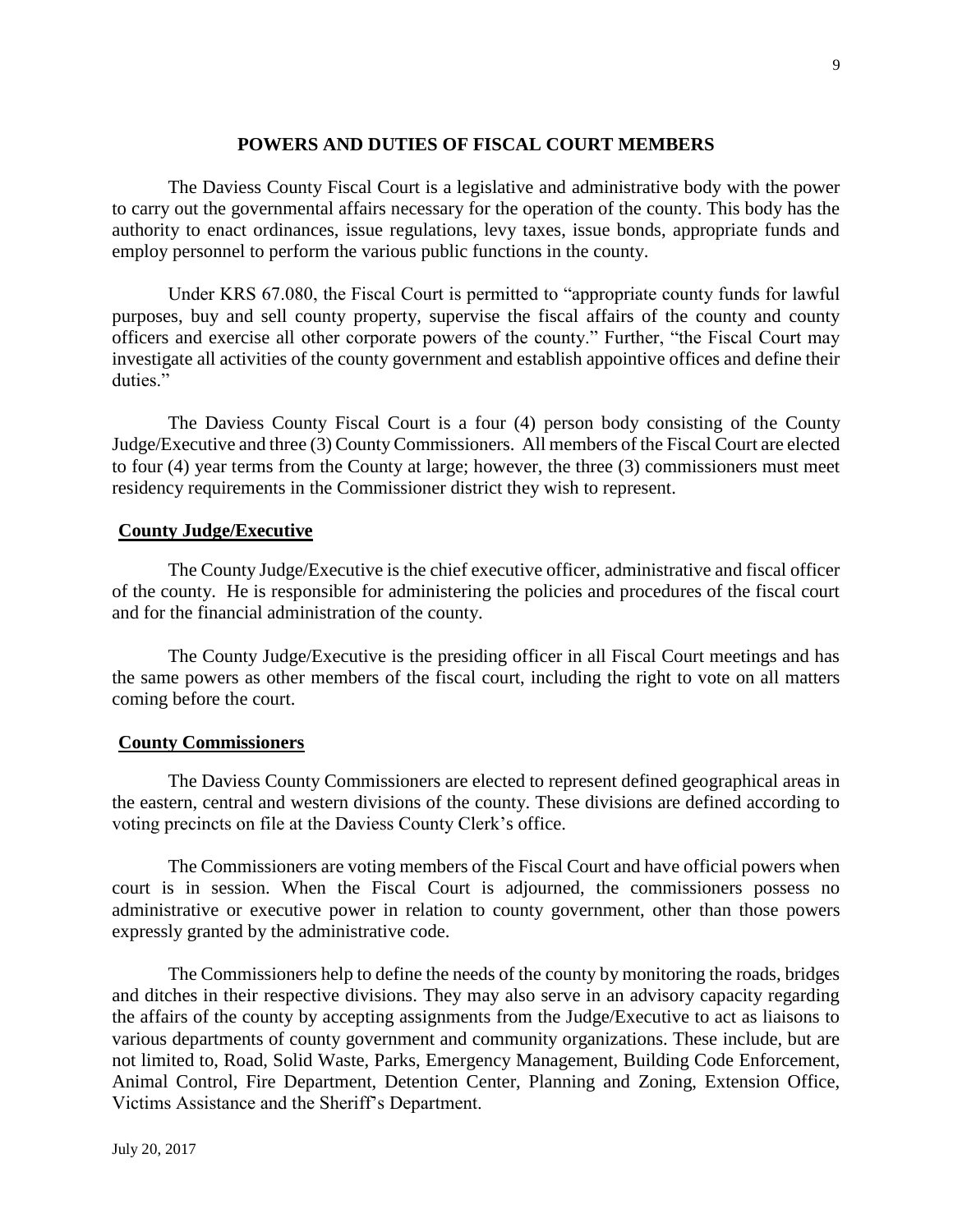# **Administration by Constitutional Officers**

In those situations where county constitutional officers have chosen to adhere to the policies adopted by the Daviess County Fiscal Court by providing a written request to the County Judge/Executive, the constitutional officer shall serve as the Executive Authority for the office.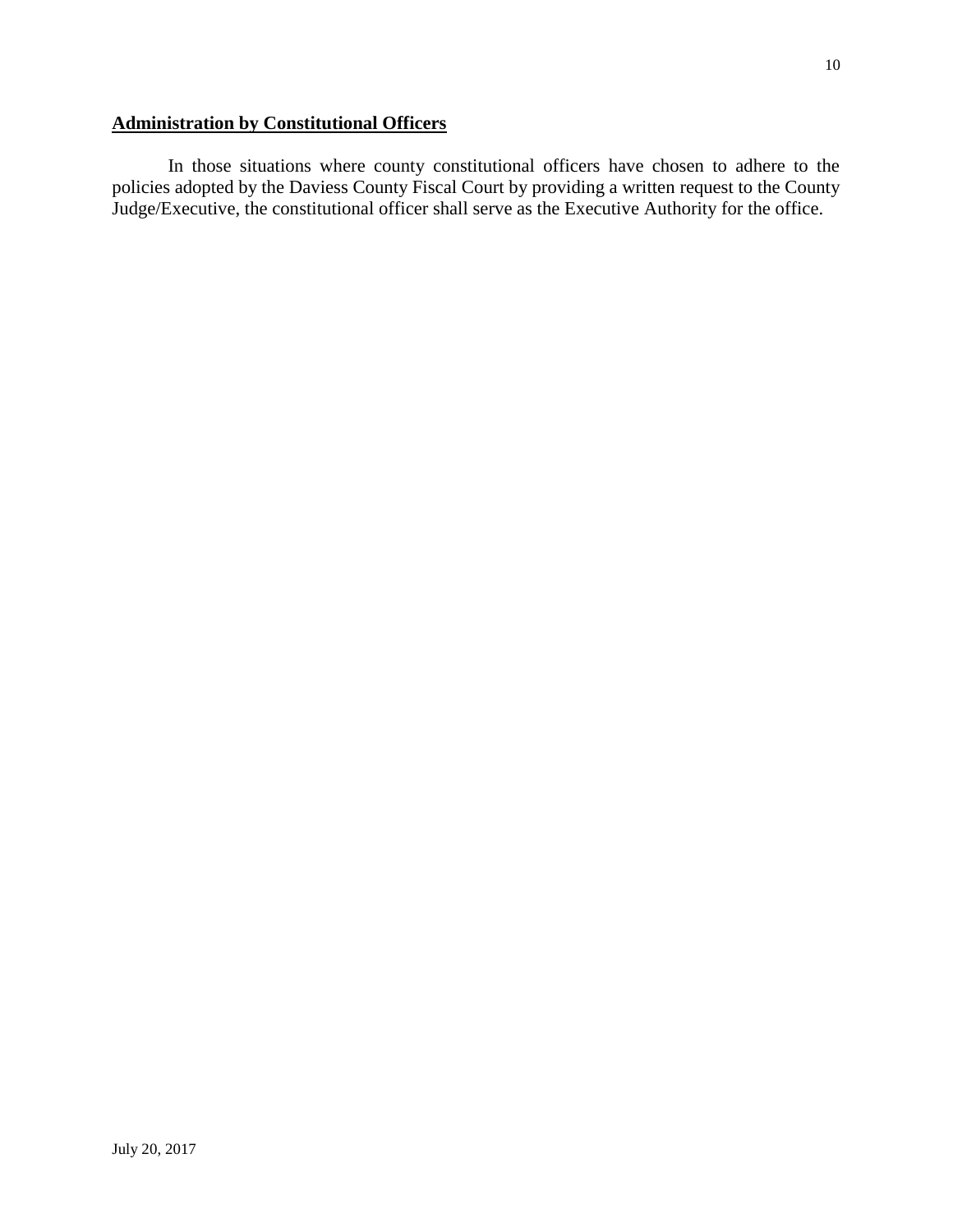### **OPERATING POLICIES CHAPTER I ACCOUNTING**

#### **Section 1. Uniform County Budget System of Accounts**

The Daviess County Fiscal Court is required by KRS 68.210 and 68.220 to use the Uniform County Budget System and Accounts established by the state local finance officer. This shall give the Department Heads and the Daviess County Fiscal Court a better idea of how the tax dollars of Daviess County are being spent relative to their respective departments. A system of sub-accounts to which time and material and operating expenses are charged may be adopted as needed. The Department Head and the County Treasurer are assigned the responsibility for establishing sub-accounts.

The County Treasurer and County Judge/Executive will prepare the budget in accordance with KRS 68.240.

Department Heads shall prepare a budget request for all operational appropriations with detailed explanations for any change from the prior year budget. A Budget Request Form, which may be obtained from the County Treasurer, shall be prepared for each budgeted appropriation, which is capital in nature and has a useful life of greater than one year, or for any increase in normal operating appropriations which exceeds the prior year budgeted appropriation. The Department Head will be required to attach supporting documentation to the estimated cost used to determine the amount to be budgeted.

#### **Section 2. Cash Receipts**

Each Department Head is required to handle cash receipts and make daily deposits. The procedure for listing and depositing receipts is as follows:

The Department Head or designee shall write a two-part receipt for any cash or check received. A list of all receipts is prepared and totaled on a daily basis. A daily deposit is to balance with the daily listing of all receipts. The daily deposit ticket, daily settlement sheet and the daily listing of all receipts, each having the same total, shall be faxed to the County Treasurer's Office on a daily basis. The originals shall be delivered to the County Treasurer's Office on a weekly basis. Any discrepancies are to be itemized and explained personally to the County Treasurer.

The daily settlement sheet shall include a cash accounting of coins, currency, checks, total cash collected and total amount deposited. Two adding machine tapes of total checks shall accompany the daily settlement sheet. The County Treasurer, upon receipt of daily deposit, will post the receipt to the related revenue account.

Each Department Head will be given a copy of the pertinent revenue account ledger on a monthly basis. This ledger should balance with the Department Head's daily total.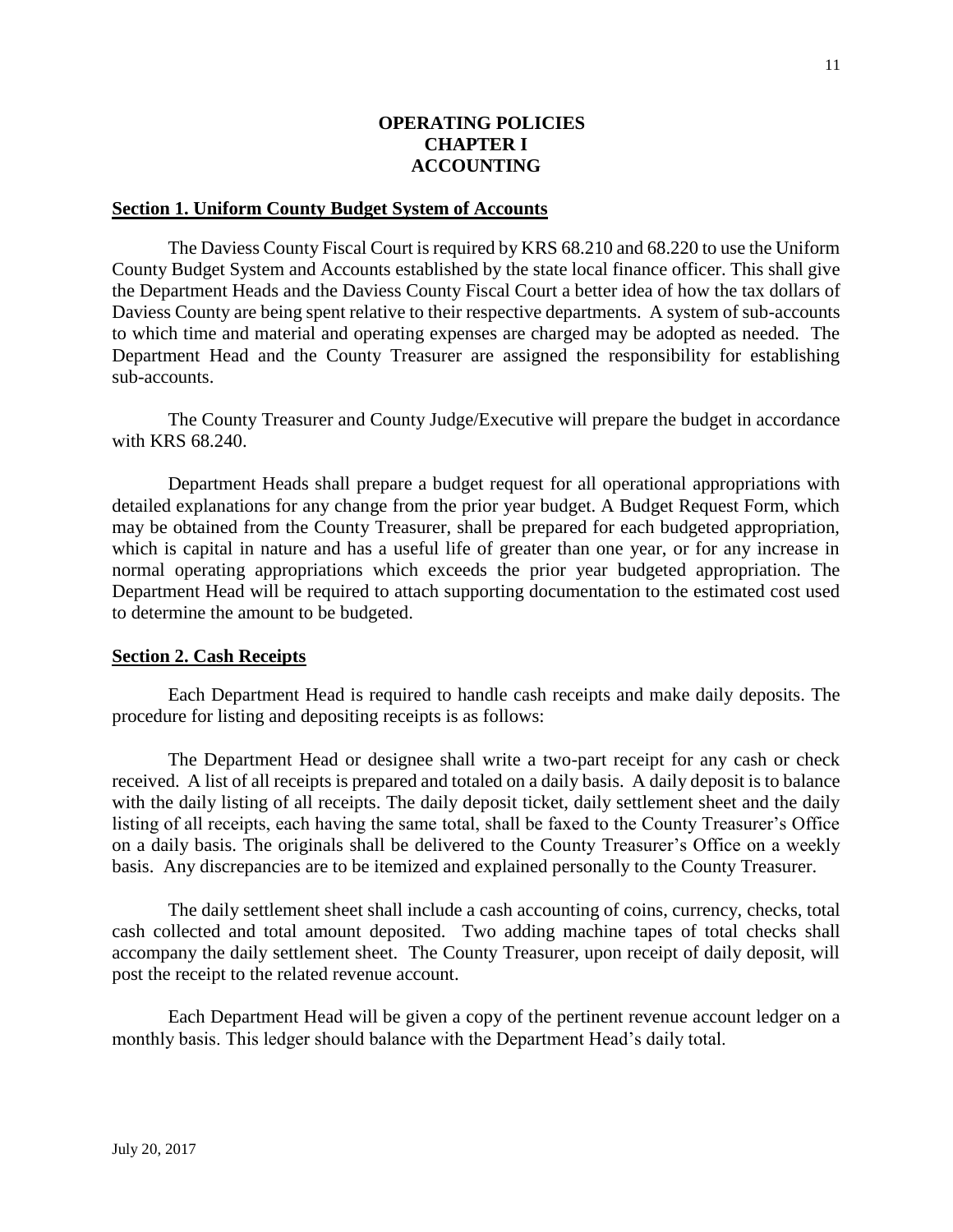### **Section 3. Fixed Asset Documentation & Procedures**

Maintenance of records for general fixed assets, which fall into any of the following categories, is a requirement of the Uniform System of Accounts for Kentucky Counties:

- 1. Real Estate
- 2. Motor Vehicle and Equipment
- 3. Valuation in excess of \$1000.00
- 4. Computer Software
- 5. Specialty Items

Department Heads maintain an inventory register of all fixed assets in the department. By April 1 of each year, the Department Head reconciles fixed assets on hand with the current inventory register and provides detail of any changes, which occurred during the preceding year. This reconciliation is to be submitted to the County Treasurer's Office by July 15 of each year.

The County Treasurer's Office maintains a master listing of all County fixed assets. This master listing shall be reviewed annually by September 30 and submitted to the County Judge/Executive.

### **Section 4. Capitalization Policy**

The policy of the Daviess County Fiscal Court is to capitalize assets when the useful life is greater than one year and the acquisition cost meets the capitalization threshold. Purchased or constructed capital assets and infrastructure are reported at acquisition or construction cost or estimated historical cost. Donated capital assets are recorded at their estimated fair value at the date of donation.

Capital assets and infrastructure are capitalized and depreciated as outlined in the capitalization threshold table, listed below, for the Daviess County Fiscal Court. Assets will be depreciated on the straight-line basis over their estimated useful lives as outlined below.

The useful life table below shows the useful life by asset type for the Daviess County Fiscal Court.

### **Useful Life Table**

| Asset                        | <b>Useful Life Range (Expressed in years)</b> |
|------------------------------|-----------------------------------------------|
| Land improvements            | $10 - 25$                                     |
| <b>Buildings</b>             | $10-40$                                       |
| <b>Building Improvements</b> | $10-40$                                       |
| Machinery and Equipment      | $5-10$                                        |
| Infrastructure               | $10-50$                                       |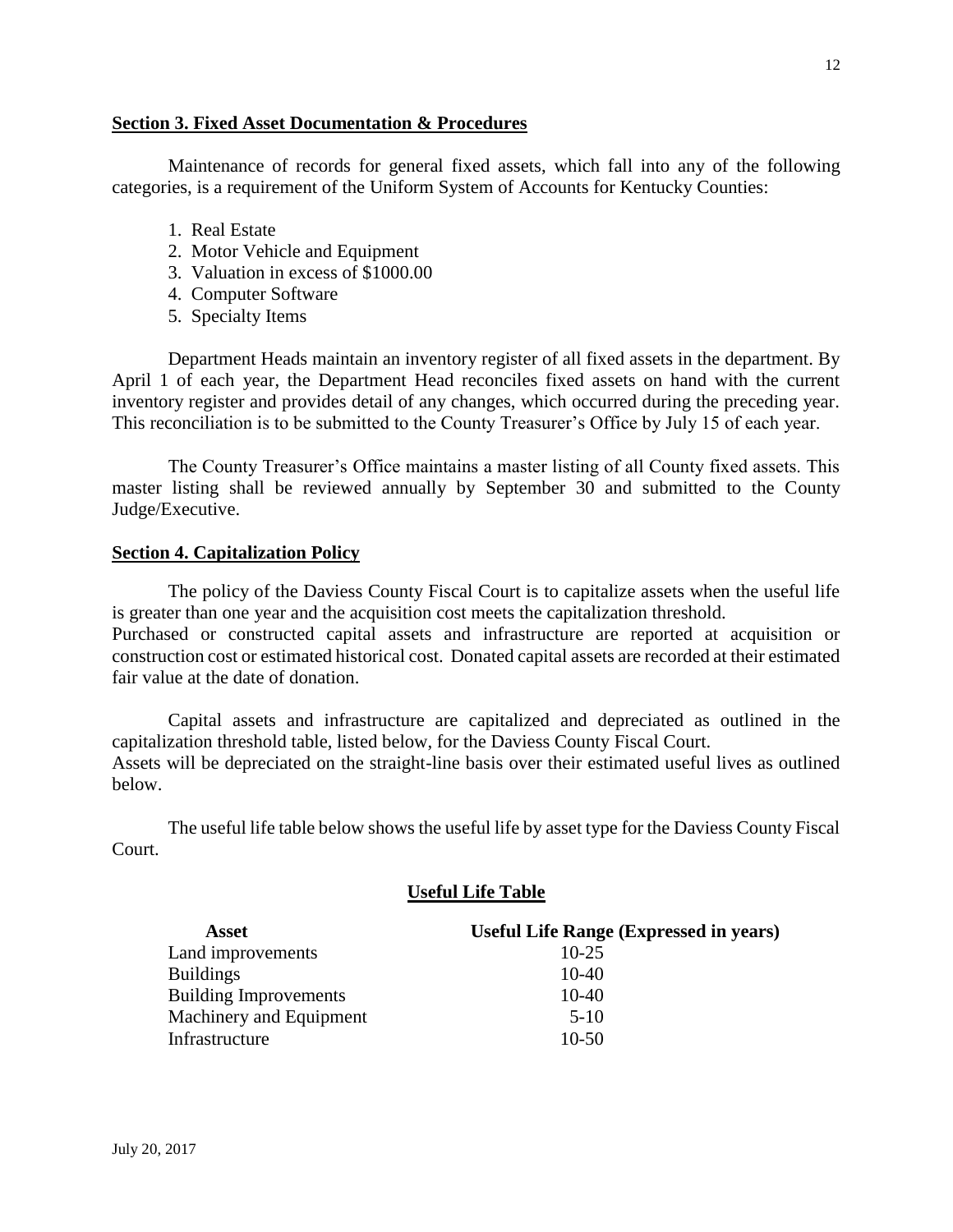### **Capitalization Threshold Table**

| Asset                           | <b>Capitalize and Depreciate</b> |
|---------------------------------|----------------------------------|
| Land                            | Capitalize Only                  |
| Land Improvements               | \$50,000                         |
| <b>Building</b>                 | \$50,000                         |
| <b>Building Improvements</b>    | \$50,000                         |
| <b>Construction in Progress</b> | Capitalize Only                  |
| Machinery and Equipment         | \$15,000                         |
| Vehicle                         | \$15,000                         |
| Infrastructure                  | \$55,000                         |

### **Section 5. Budget Preparation**

(This section was taken from the *1996 County Government in Kentucky Information Bulletin No. 115*, Pages 47-49.)

The budget process is initiated by the County Judge/Executive, with the preparation of the proposed budget providing for the expenditure of all county funds. Proposed expenditures must be classed according to budget units representing the various activities of county government, including:

- (a) General expenditures of county government
- (b) Protection to persons and property
- (c) General health and sanitation
- (d) Social Services
- (e) Recreation and culture
- (f) Transportation facilities and services
- (g) Debt service
- (h) Administration and miscellaneous
- (i) Jail operations (KRS 68.240)

In addition to the proposed budget, the County Judge/Executive must also prepare a statement of estimated county receipts. The County Judge/Executive is aided by an official estimate of real property, personal property and new property assessment, which the property valuation administrator must submit to the Judge/Executive by April 1 of each year (KRS 68.245).

The portion of the county budget that provides funds for jail operations is prepared by the County Judge/Executive, the Jailer and the County Treasurer (KRS 441.215). This line item budget and revenue estimate must be submitted to the fiscal court by April 1 of each year. The completed jail budget is made a part of the general county budget for fiscal court investigation and approval.

Both the proposed budget and the estimate of revenue must be submitted to the fiscal court by the Judge/Executive by May 1 of each year. At this stage in the budget process, the fiscal court has the responsibility of investigating the proposed expenditures and the court may comment on or amend the proposal (KRS 68.240).

Not less than twenty days prior to the time of adoption of the county budget, the County Judge/Executive must submit copies of the budget proposal to the state local financial officer for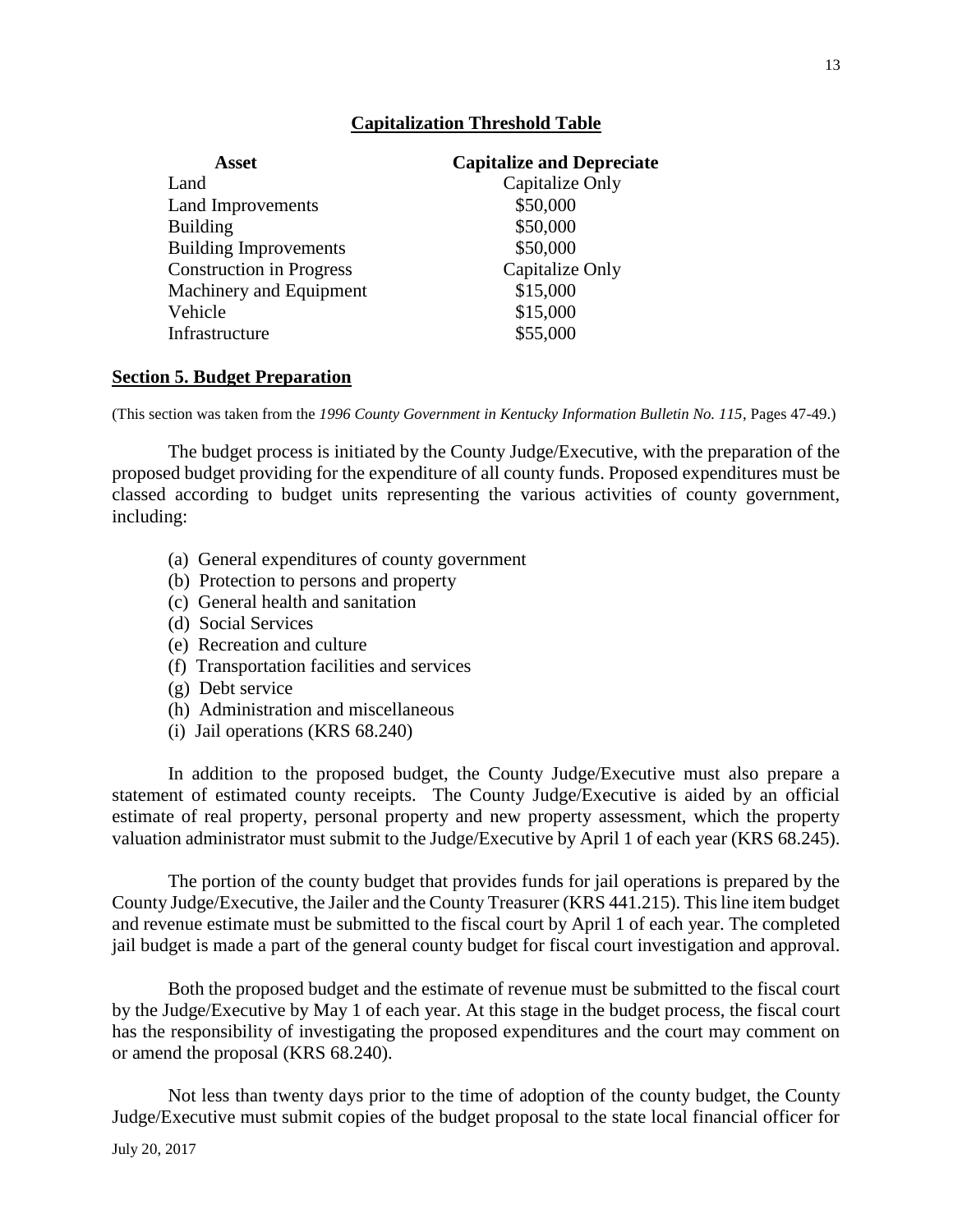approval as to form and classifications. The state local finance officer may approve and return the budget or he/she may withhold approval until necessary amendments have been made (KRS 68.250).

KRS 68.260 requires that, following approval by the state local finance officer, the proposed budget be submitted to the fiscal court for adoption no later than July 1, or within ten days of the receipt of the certified assessment from the Revenue Cabinet, whichever is later. KRS 68.260, as amended in 1988, also requires that the budget as presented and amended be adopted as of July 1. The budget must be published, pursuant to KRS Chapter 424, at least ten days before final adoption by the fiscal court. The combination of these requirements may create conflicts, which make it impossible to comply strictly with KRS 68.260. If for some reason the certified assessment is not received on a timely basis, or the budget as approved by the state local finance officer is delayed, there may not be sufficient time to comply with notice requirements and to adopt the budget by July 1 deadline.

KRS 68.260 also assumes fiscal court agreement on the budget by July 1. If agreement is not reached, the implication is that the budget must be adopted anyway. Since KRS 68.250 requires that the budget be sent to the state local finance officer not later than twenty days before the time for adoption, whether or not amended by the fiscal court, it is conceivable that the fiscal court could be deadlocked in both the initial review process, pursuant to KRS 68.240, and in the final review, pursuant to KRS 68.260, and the budget would still be adopted. The Attorney General has advised, however, that "automatic" adoption of the budget would make the vote of the fiscal court meaningless and render the statute internally inconsistent. A tie vote would be the same as a defeat, and the county would be without a budget until one was finally adopted. The Attorney General has also advised that sanctions might be levied against members of the fiscal court for failure to adopt a budget under KRS 68.990, 522.030, and 61.170. In addition, a mandamus action might be brought against the fiscal court members who voted against the budget, to ask the fiscal court members who voted against their budget, to ask the circuit court clerk to require the adoption of a budget (OAG 88-45).

After adoption, the budget may be amended to provide for the expenditure of unanticipated revenue. Such an amendment must show the source and amount of unexpected funds and the budget units that are to be increased. Like the original budget, the budget amendment must be submitted to the state local finance officer for review and approval (KRS 68.280). The fiscal court also has the authority to transfer money between budget units in the case of an emergency or to provide for increases or decreases in the number of deputies employed in a county official's office (KRS 68.290).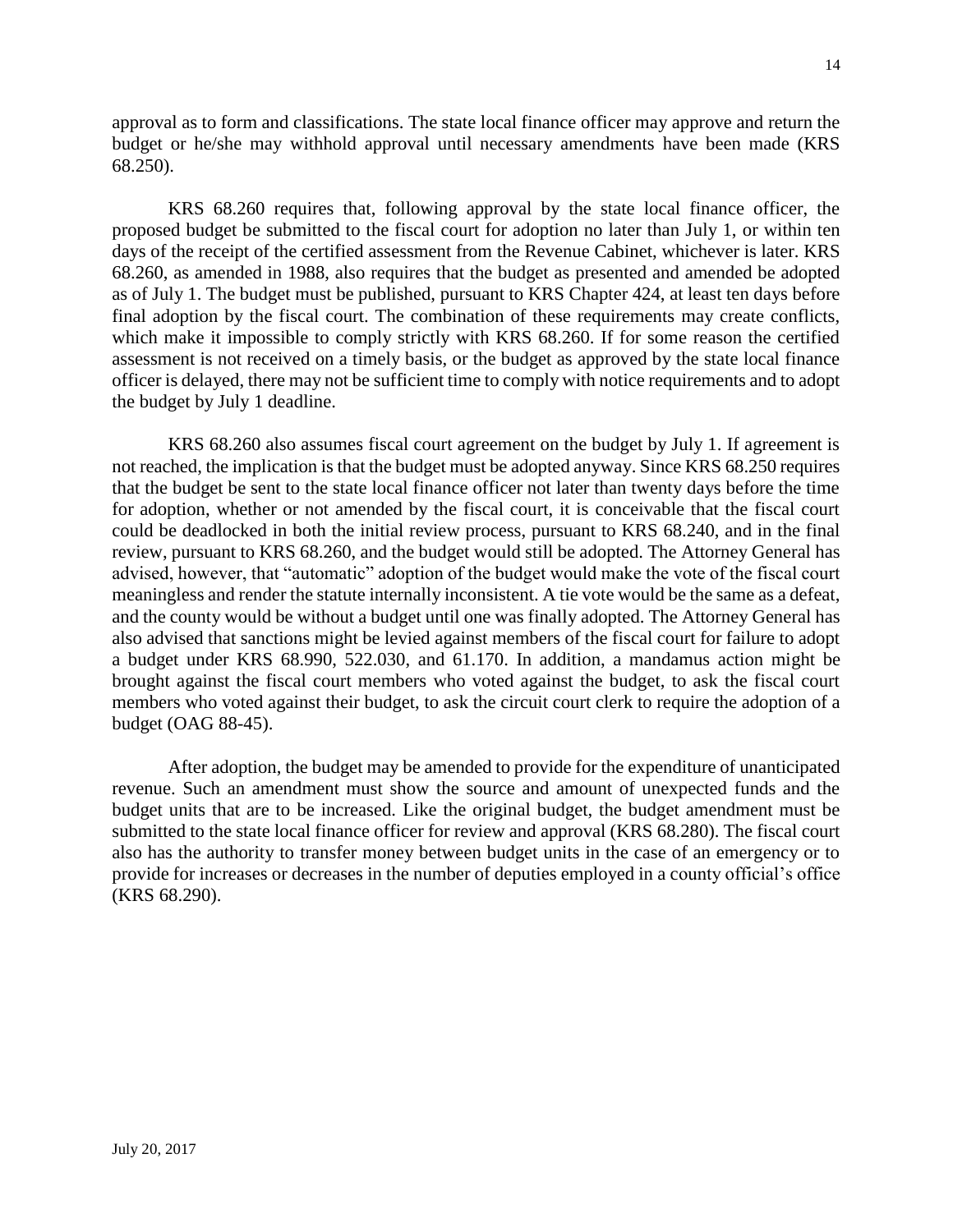### **OPERATING POLICIES CHAPTER 2 CONTRACTS AND LEASES**

#### **Section 1. Authorization of County Contracts and Leases**

- A. The Fiscal Court shall approve every contract, lease or amendments with authoriza tion given to the Judge/Executive to fully execute said contract except as set out in B. and C. below.
- B. Without prior approval of the Fiscal Court, Department Heads may negotiate and sign general maintenance contracts which do not exceed a term of twelve months and \$1,000, and the County Judge/Executive may enter into general maintenance contracts which do not exceed twelve (12) months and \$2,000.
- C. In the event of an emergency, the County Judge/Executive without prior approval of the Fiscal Court, may approve a lease, or contractual agreement with value of an amount not to exceed \$5,000.00.

### **Section 2. Recording of Contracts and Leases**

Every contract, lease, or amendment approved by the Fiscal Court shall be filed in the Office of the County Attorney. Said documents shall also be filed in the Fiscal Court Order Book under the Court Meeting during which the approval occurred.

In the event an emergency exists and a contractual document is executed by the County Judge/Executive, the document shall be ratified at the next regularly scheduled Fiscal Court Meeting.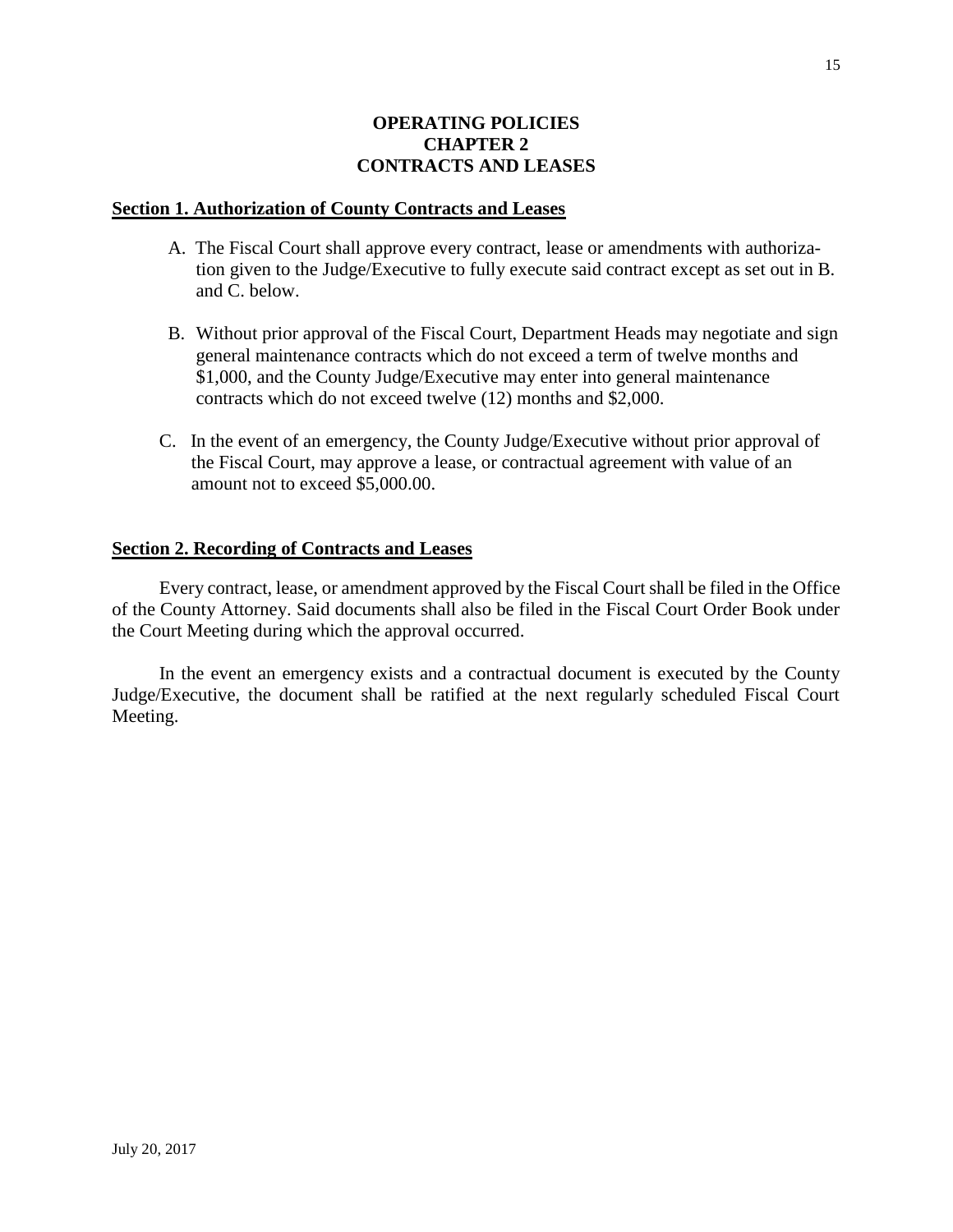### **OPERATING POLICIES CHAPTER 3 PURCHASES**

#### **Section 1. Purchase Orders**

Purchase Orders are considered contracts in nature. They are issued for all purchases. Purchase orders shall include vendor name and address, quantity of items ordered, vendor number and account number and appropriate approval signatures.

#### **Section 2. Quotes**

At least three (3) quotes are necessary for any single expenditure between \$1,000.00 and \$19,999.00 that is not a recurring item. All quotes shall be attached to the purchase order. If it is impossible to obtain three quotes, an explanation should be noted on the purchase order. (\$500 to \$1,000 11/17/2014)

#### **Section 3. Invoices**

Upon receipt of the item(s), at least two (2) copies of the invoice are to be signed by the person receiving the item(s). The invoice shall include the quantity of items received. If the quantity on the invoice is not the number indicated on the purchase order, an explanation should be noted.

Invoices should be attached to the corresponding purchase order. They should be stamped, initialed by the preparer and coded with vendor numbers and account numbers.

Once completed, the purchase order shall be forwarded to the Finance Staff who will determine accuracy and input data. The County Treasurer shall submit all claims to the Fiscal Court for approval.

### **Section 4. Approval Signatures**

The following signatures are necessary for approval of purchases:

| $$0.01 - $500$            | Supervisor with no counter signature           |
|---------------------------|------------------------------------------------|
| \$500.01-\$1,000.00       | Department Head with no counter                |
|                           | signature or County Judge/Executive            |
| \$1,000.01-\$10,000.00    | Director; or Department Head and County Judge/ |
|                           | Executive; or Department Head and Director     |
| $$10,000.01 - $19,999.00$ | Prior approval by the Fiscal Court             |
| \$20,000.00 and over      | See Bidding Procedures                         |
|                           |                                                |

#### **Section 5. Emergency Purchases**

When an emergency exists in either the Road, Solid Waste Department, or EMA, the Department Head may issue a purchase order, provided the amount is under \$20,000.00. The Department Head shall first attempt to contact the County Judge/Executive for approval. If the County Judge/Executive is not available, the Liaison Commissioner may be contacted. If no one can be reached, the Department Head may move forward with the purchase. All attempts to contact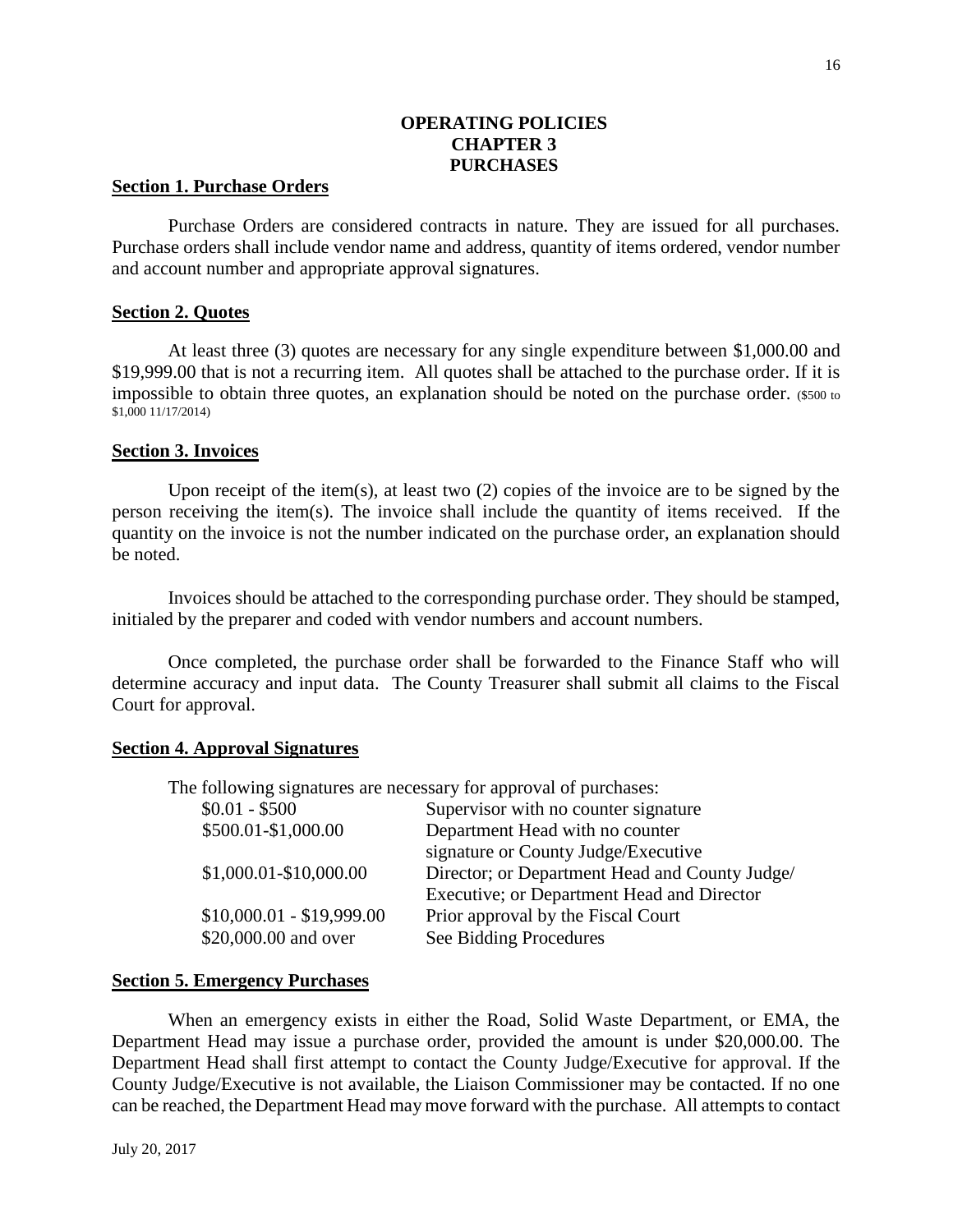the appropriate executive authority shall be documented as to the date and time the attempt to contact was made.

An emergency is defined as a situation that if not remedied immediately will be a detriment to the operations. This emergency shall be documented thoroughly on the purchase order.

### **Section 6. Project Information Form**

Projects, which have a cumulative amount higher than \$1,500.00, require the submission of a Project Information Form (PIF). The PIF must be approved by the County Judge/Executive, prior to the start of the project. Forms are available in the Purchasing Agent's Office.

### **Section 7. Bidding Procedures**

In accordance with KRS 424.260, expenditures of twenty thousand dollars (\$20,000) or more for materials, supplies, equipment or for contractual services other than professional, require a newspaper advertisement for bids.

Department Heads requesting a bid item or service must complete the Project Information Form and present it to the County Judge/Executive for approval at least two (2) weeks prior to the requested advertising date.

After the County Judge/Executive has conferred with the Liaison Commissioner and has approved the Project Information Form, he/she will forward it to the Purchasing Agent who will write bid specifications. The Purchasing Agent will present completed specifications to the Fiscal Court for approval to publish.

The Purchasing Agent will come before Fiscal Court with a recommendation of a vendor after the bids are opened.

### **Section 8. Capital Item Purchases**

For purchases of capital items with a value of \$1,000.00 or greater and a useful life longer than a year, a budget request form must be on file in the County Judge/Executive's budget work papers. If a budget request form has not been prepared, the Department Head must complete a budget request form and submit to his/her liaison commissioner and the County Judge/Executive for signature approval before a purchase order is authorized. (changed \$500 to \$1000-03/08/2011)

Capital item purchase requests shall include capital accessories in the requests for bids and quotes.

- A. Capital Accessory: equipment designed, produced, manufactured or used only as part of, or in conjunction with a capital item, without any independent function and not a replacement part.
- B. Fiscal Court shall not approve department requests for capital accessories not included in the bid or quote of a capital item unless: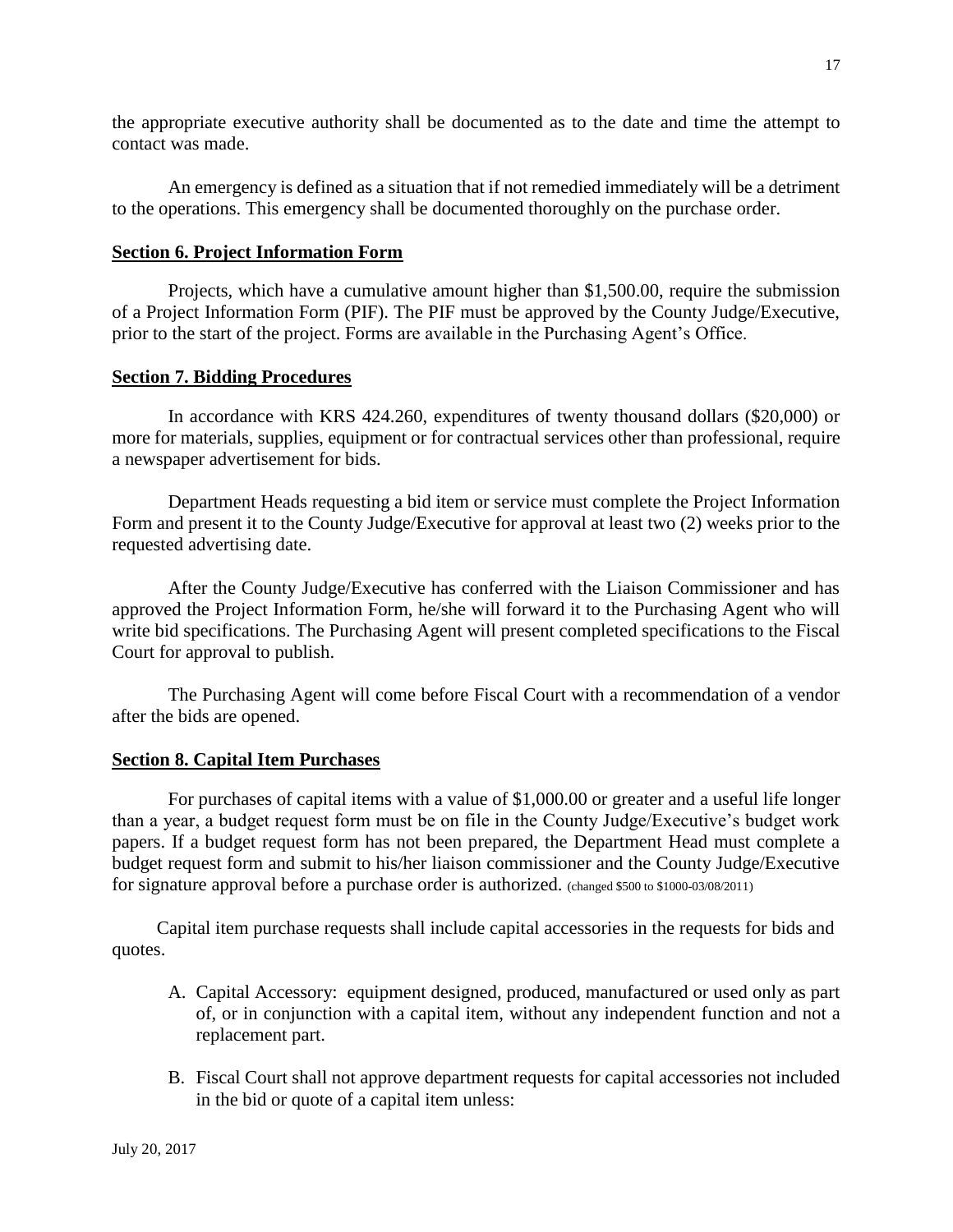- 1. Requesting department demonstrates to purchasing manager that the separate purchase of the capital accessory results in a cost savings;
- 2. Requesting department demonstrates, after using capital item, that the requested capital accessory, not included in the bid or quote, is required for the ordinary and necessary function of the capital item; and
- 3. Requesting department demonstrates that it failed to include the requested capital accessory only after performing a diligent investigation of the item's necessity before the bid or quote process; or
- 4. Requesting department can demonstrate that the capital item's subsequent use or function changed after purchase and the capital accessory is required for the ordinary and necessary function of the capital item; and
- 5. Requesting department requests and receives approval of the purchase from the County Judge/Executive.

### **Section 9. Budget Transfers**

Department Heads are responsible for assuring the appropriation does not exceed the budgeted account. If the expenditure exceeds the amount appropriated in the budgetary account, the Department Head must submit a written request for a budget transfer to the County Judge/Executive. Upon approval, the County Judge/Executive will submit it to the County Treasurer prior to authorizing the purchase order.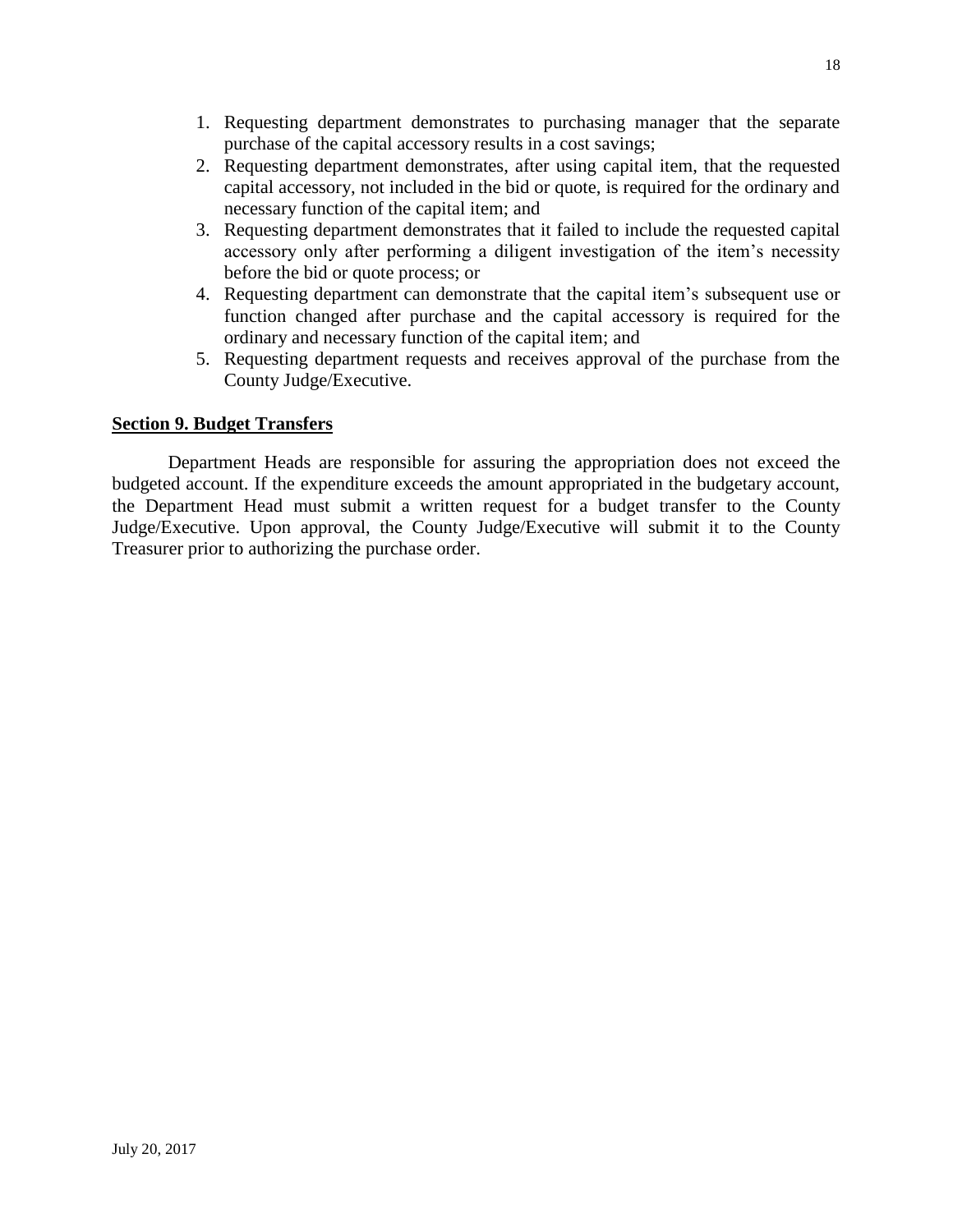### **OPERATING POLICIES CHAPTER 4 TRAVEL**

#### **Section 1. General Policy**

It is the policy of the Fiscal Court to reimburse employees for reasonable expenses of a business nature incurred while traveling on authorized County business or incurred with specific and authorized business purposes. To be reimbursable, the expense must be necessary, be of reasonable nature, and be properly approved in accordance with the requirements of this policy.

Control of travel expenses is the responsibility of each employee. In all cases, prudence and good judgment should be exercised regarding the reasonableness of expenditures (reasonable is the amount an employee would expect to pay if paying his/her own expenses).

It is the department head's responsibility to ensure that any employee traveling understands and agrees to comply with the policies and procedures established herein. The department head is responsible for monitoring and enforcing these procedures within his/her department. As a general rule, non-exempt employees should not be allowed to attend training sessions on non-scheduled workdays. In unusual circumstances, prior approval must be given by the County Judge/Executive.

While not every aspect of travel may be included, this policy will serve as a guide for most situations the employee will encounter. If the employee is uncertain of something before a trip, clarification should be sought from his/her department head.

#### **Section 2. Travel Approval**

All out-of-county travel requires a two (2) week advanced approval of the County Judge/Executive. It is understood that some situations make a two (2) week notice impossible. In this case, the Office of the County Judge/Executive and Human Resources Department shall be notified immediately prior to departure.

All in-county travel is to be approved and coordinated by the appropriate supervisor and/or department head.

Any employee attending a convention, school, workshop, forum, or meeting out of town shall first secure the written approval of the County Judge/Executive through the employee's immediate supervisor.

### **Section 3. Transportation**

#### **A. County Automobile Use**

Employees are encouraged to use staff cars. Nonemployees and nonbusiness passengers (i.e., family and friends) are prohibited from riding in county vehicles.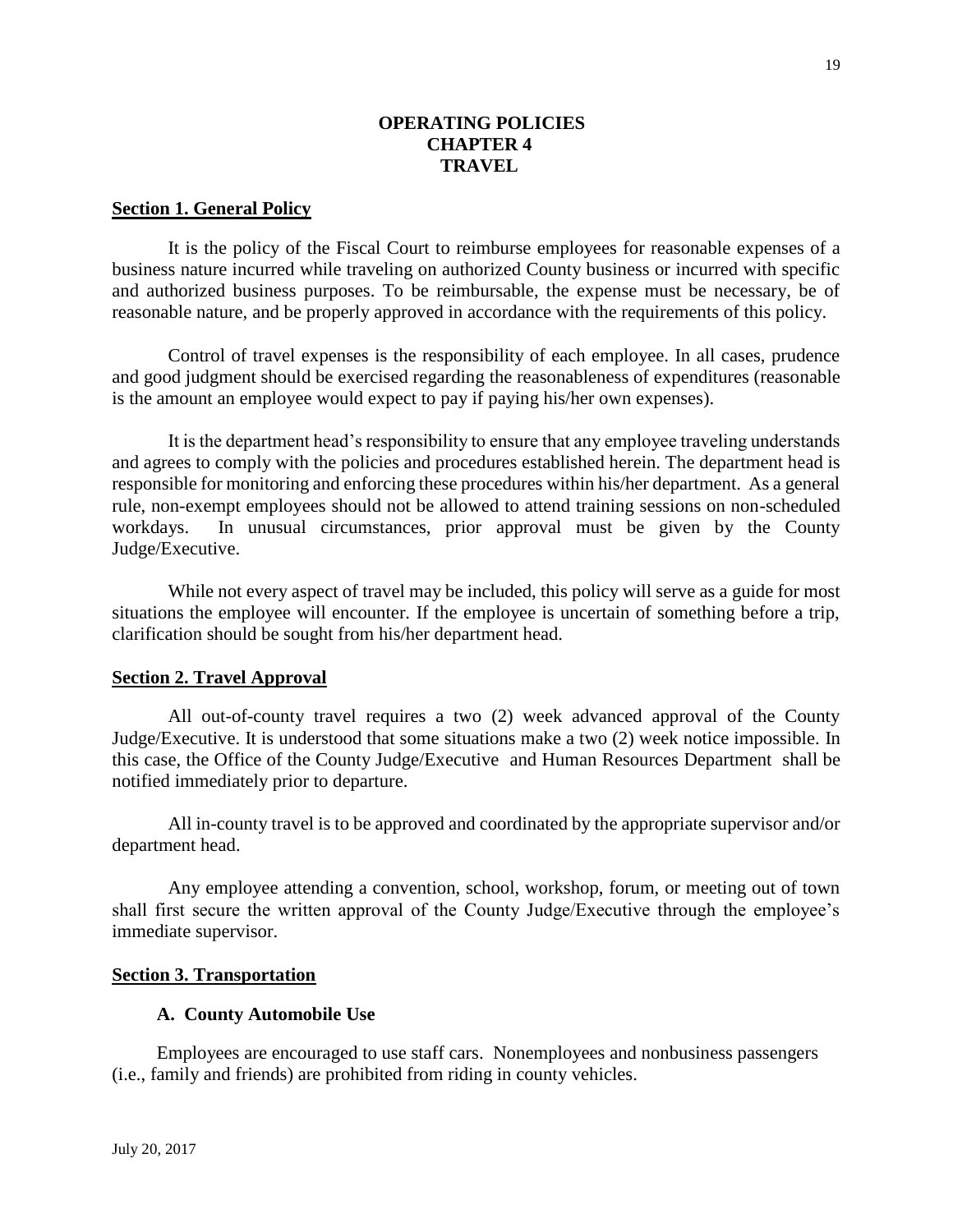#### **B. Personal Automobile Use**

Employees are encouraged to use staff cars. If a county automobile is not available, a personal vehicle is permitted. The mileage expense reimbursement rate shall be equal to the Commonwealth of Kentucky's expense rate on the date of travel. Employees should carpool whenever possible when attending meetings in the same general location.

Tolls and parking expenses are reimbursable whether driving a staff car or a personal automobile. The Fiscal Court assumes no responsibility for traffic violations incurred by employees while on County business, whether they are in their personal car or a staff car.

When using a personal automobile to conduct County business within Daviess County, the Fiscal Court may reimburse the employee for mileage.

#### **C. Rental Cars**

When a county vehicle is not available, the use of a rental car for out-of-town business is allowable if approved by the County Judge/Executive. The rental car shall be low economy. The receipt shall be submitted with the Travel Voucher Form for reimbursement.

#### **D. Taxi Service**

Taxi service may be used when it is necessary to maintain business schedules. Airport buses, shuttle service, airport limousine, or free hotel pick up service should be used when possible.

### **E. Air Travel**

The purchasing agent will make arrangements for air travel. In order to receive the minimum price, the purchasing agent shall be notified of air travel needs at least thirty days in advance. Arrangements for air travel shall be in less than first class. Under justifiable circumstances and for expediency, the County Judge/Executive may authorize other travel means, including chartered aircraft. The cost of air travel shall be submitted on a purchase order.

#### **Section 4. Lodging**

Arrangements for lodging shall be made by the department. Many hotels offer a reduced rate for government employees. This rate should always be requested whenever reservations are made. Hotel expenses shall be reimbursed at the single room rate plus taxes. If two employees or officials are sharing a room, the double room rate will be reimbursed. The Fiscal Court will not reimburse employees or officials for personal phone calls, movies or alcoholic beverages charged to the room.

Officials and employees shall be reimbursed for phone calls made for county purposes. If phone calls are of a county purpose, the employee shall list the party who was called in order to be reimbursed. The Fiscal Court will reimburse the cost of the hotel telephone access fee.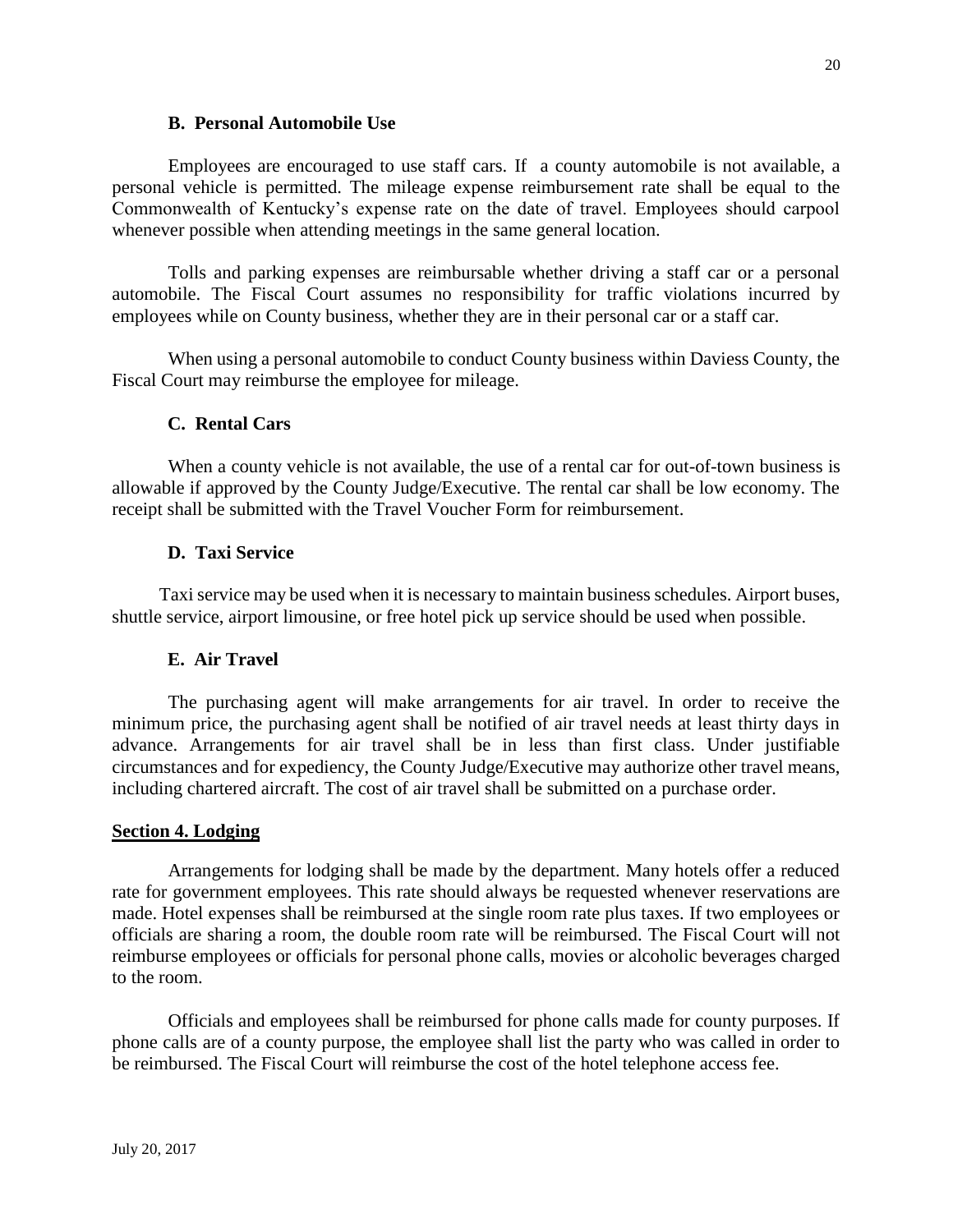#### **Section 5. Meals and Incidental Expenses**

The Daviess County Fiscal Court will use the following per diem rates to pay for employees' meals and incidentals. The per diem allowance shall be in lieu of submitting receipts for meals and incidentals for out-of-county travel. The employee will be allowed the full per diem (breakfast, lunch and dinner) for each full day of travel.

| <b>Breakfast</b> | \$9.00  |
|------------------|---------|
| Lunch            | \$11.00 |
| Dinner           | \$25.00 |

Employees traveling for less than a full day will not receive the entire per diem. Partial day travel will be reimbursed based on the following schedule:

| <b>Leaving County</b>      | Reimbursement         |
|----------------------------|-----------------------|
| After 7:00 a.m.            | No Breakfast          |
| After $1:00$ p.m.          | No Breakfast or Lunch |
| After $6:00$ p.m.          | No Meal Reimbursement |
| <b>Returning to County</b> | <b>Reimbursement</b>  |
| Before $1:00$ p.m.         | No Lunch or Dinner    |
| Before $6:00$ p.m.         | No Dinner             |
|                            |                       |

Any amounts paid as gratuity are considered part of the per-diem reimbursement.

#### **Section 6. Conferences and Professional Meetings**

The following policy and procedures are adopted to provide for the uniform treatment of requests by staff of the Daviess County Fiscal Court for conferences and professional meetings. The Daviess County Judge/Executive may authorize absences for members of the staff to attend conferences and professional meetings when such attendance will enhance the Fiscal Court operations, contribute to personal professional development and/or lead to the advancement of knowledge within an employee's professional field. Absences from the department under these conditions are not considered as a leave of absence, but rather a part of the individual's regular activities.

### **A. Professional Meetings**

Employees who have Daviess County sponsored memberships in professional associations, clubs or non-profit agencies, may be reimbursed for the reasonable cost of meals held in conjunction with the activities of the club/association/agency subject to the approval of the County Judge/Executive.

July 20, 2017 Professional meetings hosted by Daviess County or a county department may be paid for by the Fiscal Court. It is the policy of the Daviess County Fiscal Court that only the County Judge/Executive is authorized to engage in or designate employees who may engage in professional meetings on behalf of the Fiscal Court departments and at the Fiscal Court's expense. The meeting must have a purpose, which is justifiable and pertinent to county operations. The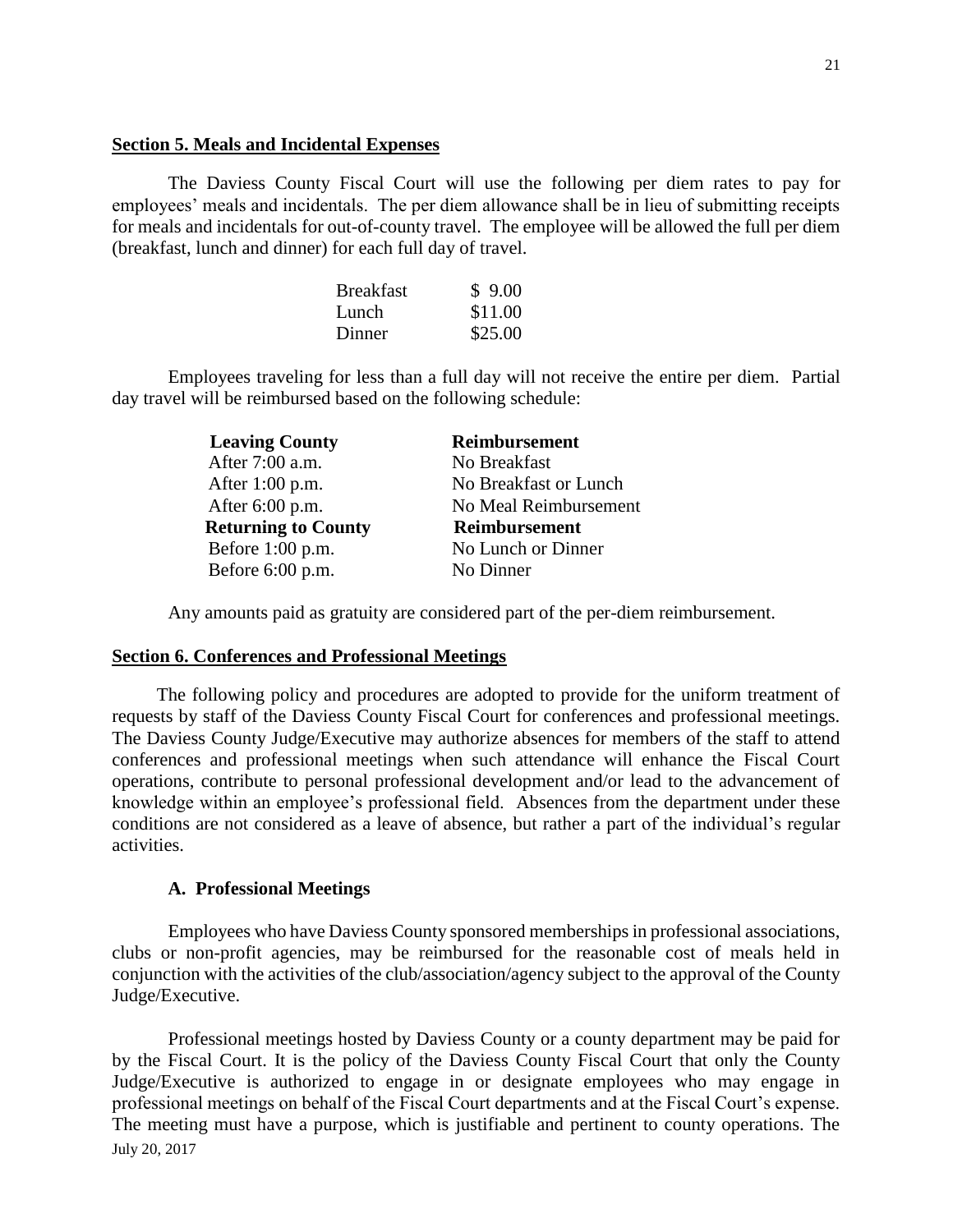purpose of the meeting and those in attendance must be listed on the backside of the Travel Voucher Form or on the purchase order. If Daviess County is to sponsor a meal for any person other than a county employee, the County Judge/Executive must issue prior authorization.

### **B. Conferences**

**Internal Conferences, Seminars, etc.**: Internal conferences involve the attendance of employees within a particular department or departments. No payment for meals is allowable unless approved by the Judge Executive in advance of the conference. Requirements and limitations for internal conferences are a planned agenda, invitation to attendees and must be held in a county owned facility. The sponsoring department may provide refreshments for "breaks" provided there are ten (10) or more participants in attendance.

**Public and Board Member Meetings**: Occasionally public meetings are held to discuss issues of common concern. Normally these meetings are periodic or issue driven. In addition, members of Daviess County Fiscal Court Boards meet on a fairly regular basis to study department issues. No payment for meals for these meetings is allowable unless approved by the Judge Executive in advance of the meeting.

**External Conferences, Seminars, etc.:** An external conference or seminar is an event that provides general information regarding subject matter related to an employee's field of expertise that may require out-of-county travel. Department Heads and executive staff are encouraged to attend conferences and seminars when such attendance will enhance the Fiscal Court operations, contribute to personal professional development and/or lead to the advancement of knowledge within the employee's professional field or department. External conferences and seminars that require out-of-state travel must be authorized by the Judge/Executive and are generally limited to one employee per department unless the conference is reimbursed by a party other than Daviess County Fiscal Court. This requirement does not apply to elected officials. The attending employee shall gather pertinent departmental information to share with other employee's in the department upon their return to make sure that all benefit from conference materials. The registration fee is typically made for defraying the cost of speakers, building (or room) use, handout materials, breaks and lunches at conferences and conventions. These fees are charged to other services- "Registration Fees." Registration fees may not include costs of entertainment, alcoholic beverages, setups, flowers or gifts. External conferences and seminar attendance shall be planned to ensure that attendance does not adversely impact the operation of the respective department.

### **Section 7. Travel Voucher Form**

All travel expenses must be itemized and properly reported on a Travel Voucher Form. Each employee is responsible for filling out and turning in their Travel Voucher Form to the Department Head by the fifteenth of the following month.

It shall be the responsibility of each employee submitting a Travel Voucher Form to ensure that the voucher is mathematically correct and to certify by his/her signature that all expenses claimed are proper and correct. The appropriate department head shall review the Travel Voucher Form for completeness and conformance to these regulations. Incomplete Travel Voucher Forms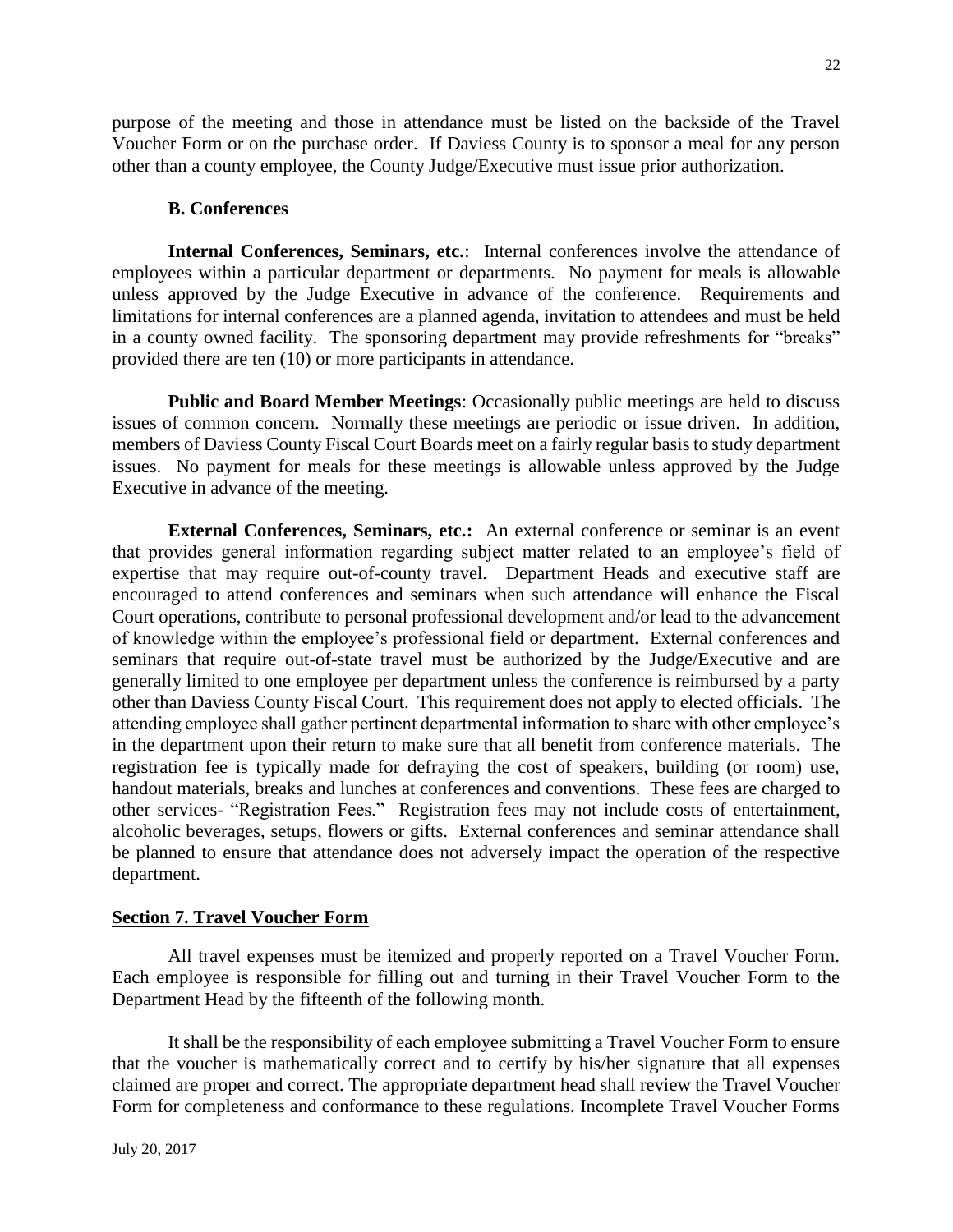shall be returned to the submitting employee without reimbursement. Final approval for payment shall be made by the County Judge/Executive for submission to the Fiscal Court.

### **Section 8. Compliance**

Failure to comply with the above regulations may result in disciplinary actions up to or possibly including termination.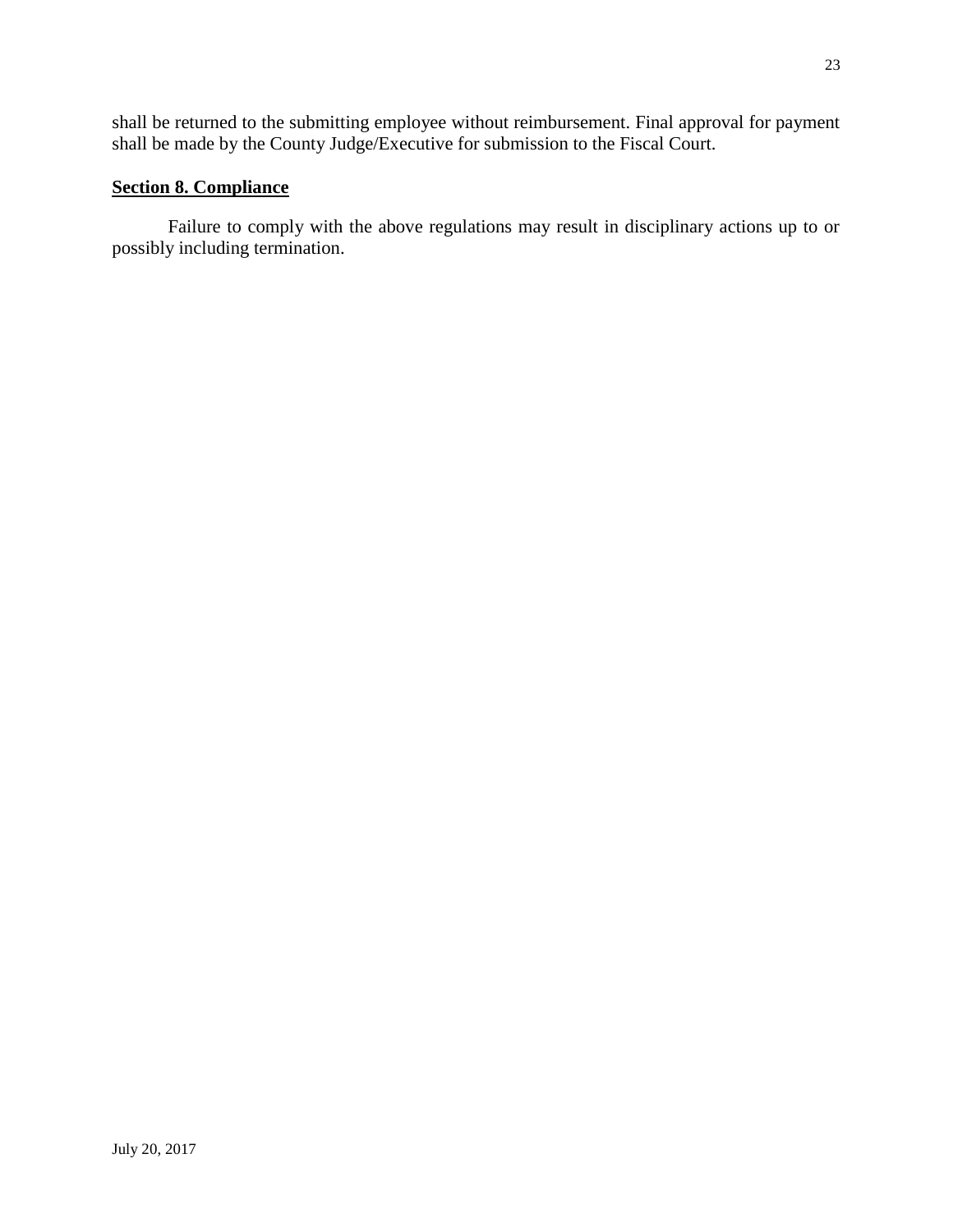### **OPERATING POLICIES CHAPTER 5 DISPOSITION OF SURPLUS ITEMS**

#### **Section 1. Procedure for Disposition of Surplus Property**

The following procedure shall be followed for the disposition of surplus property. Property which is utilized as a trade-in on the purchase of similar property is excepted.

- A. The County Judge/Executive or designee shall prepare a written statement which describes the property including the date of acquisition and its intended use at the time. The statement will include:
	- 1. The proposed disposition of the property and the reasons such disposition is in the public interest.
	- 2. The present use of the property.
	- 3. The method of disposition (public auction, sealed bids or negotiations).
- B. If the property is to be sold through negotiations, the property shall be appraised by at least two (2) competent and independent appraisers. No property shall be sold on a negotiated basis for less than the appraised value.
- C. All surplus property must be declared surplus by order of the Fiscal Court.

### **Section 2. Procedure for Disposition of Surplus Brush and Trees**

- A. Brush which is removed prior to new construction or in the process of clearing adjacent to existing roadways is either disposed of at the site or chipped and removed from the site. If the adjoining property owner does not want wood chips, the material may be used by the County for mulch. Otherwise, the chips shall be hauled to the landfill for disposal.
- B. The adjoining property owner may saw trees and limbs which are too large to chip into log lengths for disposal. In the event that the adjoining property owner does not want the logs, they shall be disposed of in the most expeditious manner.

### **Section 3. Procedure for Disposition of Surplus Dirt**

- A. Surplus dirt removed along roadways due to maintenance activities such as ditching and shouldering shall be disposed of as follows:
	- 1. The Daviess County Road Department shall have the option of retaining any excavated dirt for its own use.
	- 2. Any excavated dirt which is not retained by the County may be disposed of on the adjoining property if the property owner desires. It shall be the responsibility of the property owner to provide an accessible location for disposal.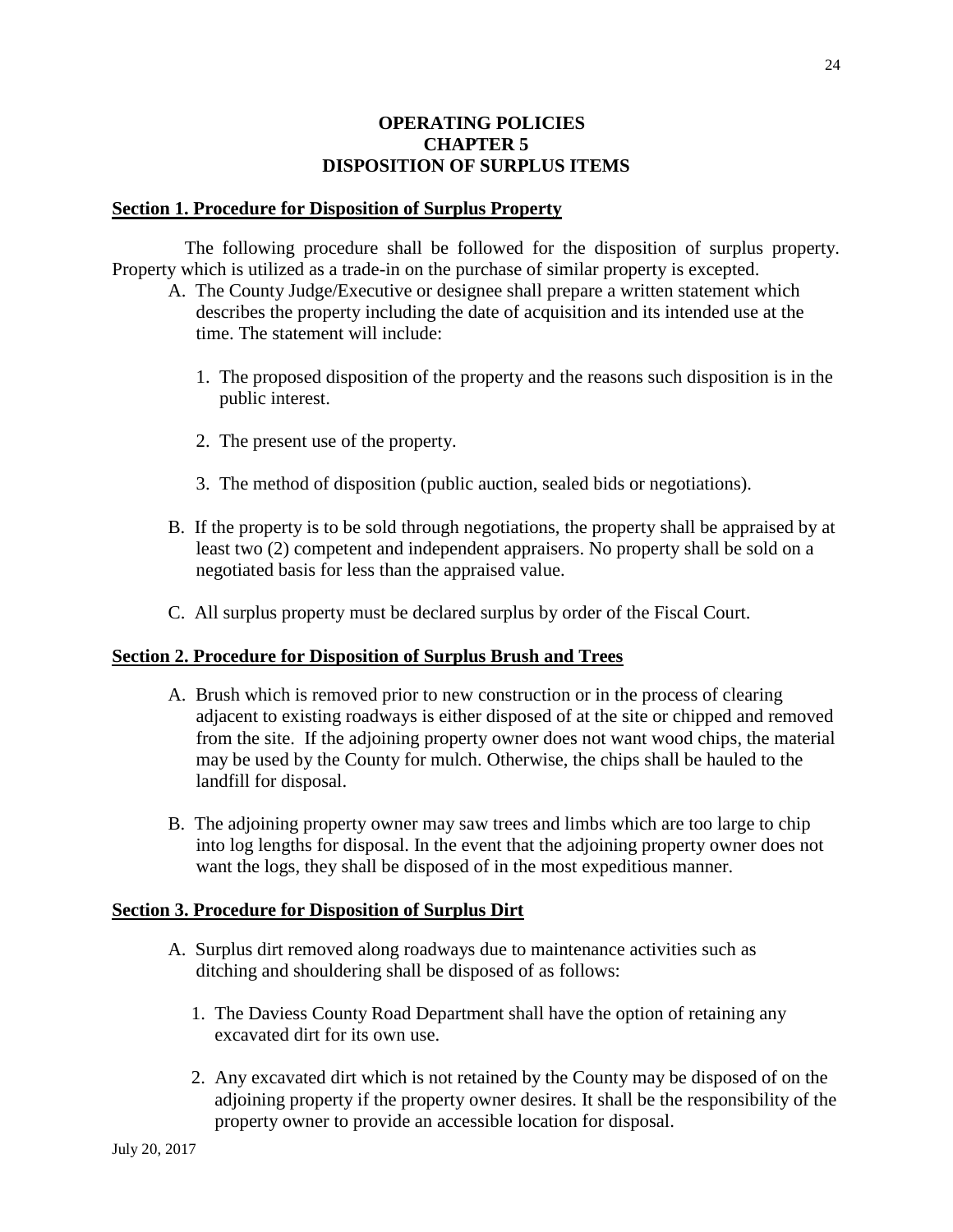3. Surplus excavated material which cannot be disposed of on the adjoining property shall be disposed of in the most expeditious manner. The haul distance of disposal site(s), and the number of residents within the area desiring fill material shall be considered in the selection of disposal sites.

### **Section 4. Procedure for Disposition of Solid Waste**

Pursuant to Kentucky Administrative Regulations, scavenging is prohibited within 100 feet of the working face. All waste entering the transfer station and landfill is the property of the Daviess County Fiscal Court; therefore, waste shall not be removed for personal or governmental/official use without the written permission of the County/Judge Executive. (Effective 10/2/2012)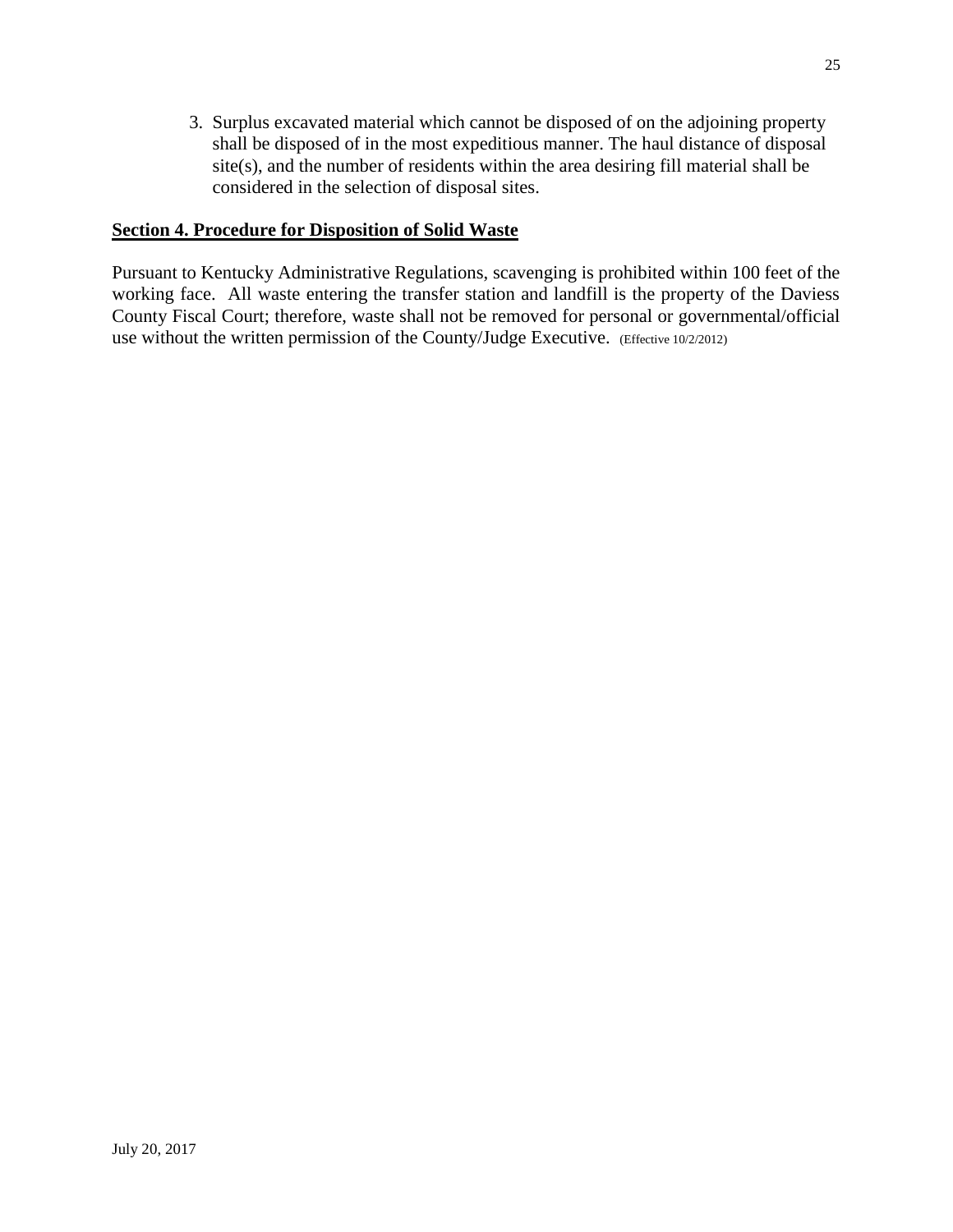### **OPERATING POLICIES CHAPTER 6 USE OF COUNTY RESOURCES**

The Department of Public Works Garage shall be used solely for the repair, maintenance and storage of official vehicles. "Official" is defined as a vehicle owned exclusively by the Daviess County Fiscal Court or an agency thereof having an official registration receipt and license plate issued in accordance with KRS 86.240. Any other use of the facilities and/or personnel is prohibited.

All equipment, vehicles and property owned and/or operated by the Fiscal Court shall be for the sole purpose of official business.

No official or employee shall use or permit the use of any publicly owned or publicly supported property, vehicle, equipment, material or service for the personal convenience or the private advantage of himself or any other person unless such use has been formally authorized by a resolution of Fiscal Court.

Any employee authorized to use a county vehicle as a part of his/her job duties, including employees who are on-call on a 24-hour basis and take a county vehicle home so they can respond for emergency purposes, **must** adhere to the following requirements:

A. Nonemployees and nonbusiness passengers (i.e., family and friends) are prohibited from riding in county vehicles.

B. County vehicles are to be used only for county business purposes. Any employee found using a county vehicle for personal use shall be suspended for not less than three (3) days without pay.

C. Employees must use due diligence to drive safely and to maintain the security of the vehicle and its contents. Employees are also responsible for any driving infractions or fines as a result of their driving.

D. Employees must report any accident, theft or malicious damage involving a county vehicle to their department head and the Human Resource Department, regardless of the extent of damage or lack of injuries. Such reports must be made as soon as possible but no later than 48 hours after the incident. Employees are expected to cooperate fully with authorities in the event of an accident. However, employees should make no voluntary statement other than in reply to questions of investigating officers.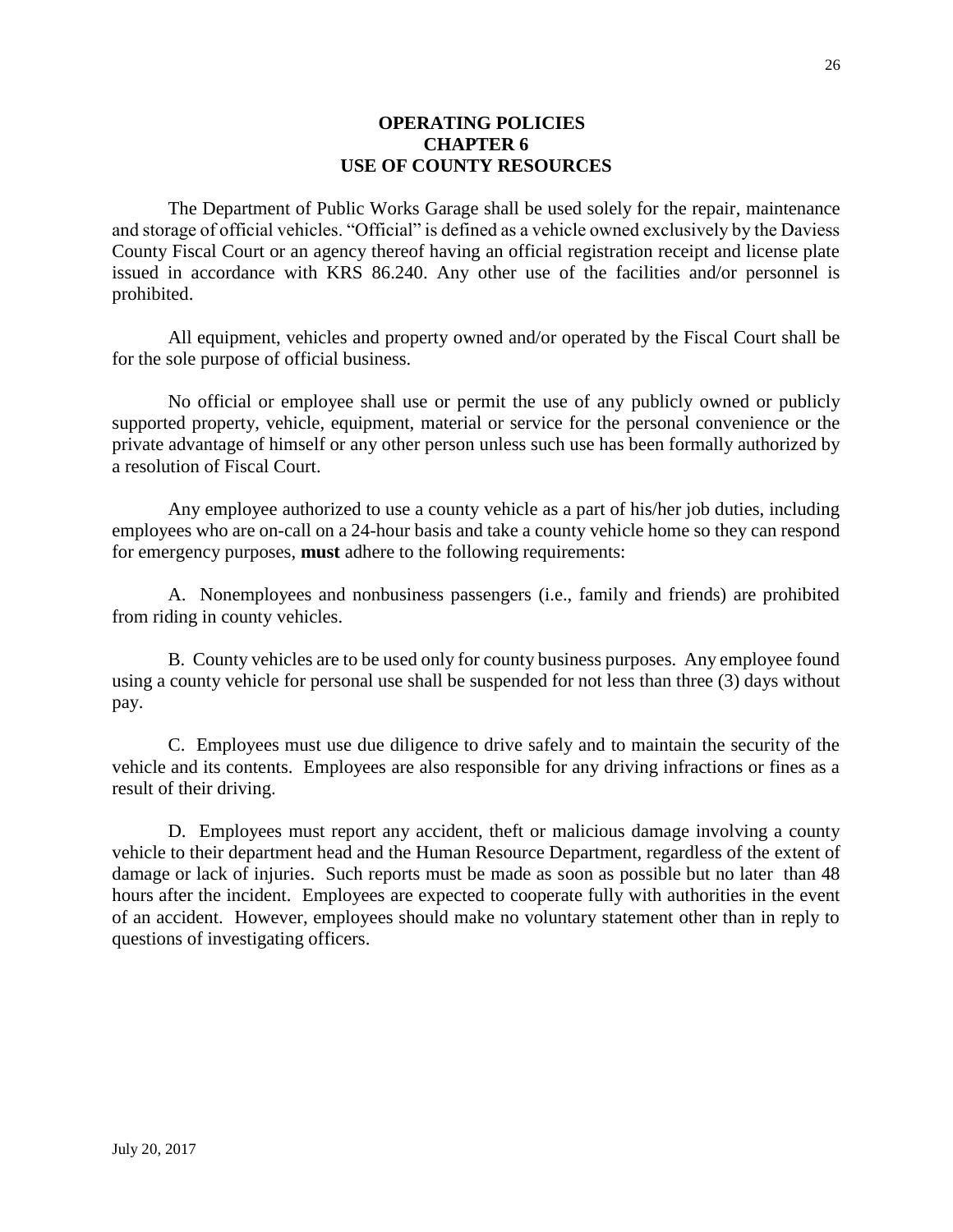### **OPERATING POLICY CHAPTER 7 COUNTY ROAD SYSTEM**

The Department of Public Works shall maintain only those roads and streets specifically identified on the Official Road Index of Daviess County. Use of official County vehicles, equipment and/or County employees on any road not identified on the County Road System is prohibited.

The Daviess County Road System shall consist of those roads and streets shown on the Official Road Atlas of Daviess County as adopted by the Daviess County Fiscal Court. The Official Road Index may be revised only by formal action of the Daviess County Fiscal Court in accordance with applicable Kentucky Revised Statutes and local laws and regulations.

Copies of the Official Road Atlas shall remain on file in the offices of the County Judge/Executive and the County Engineer.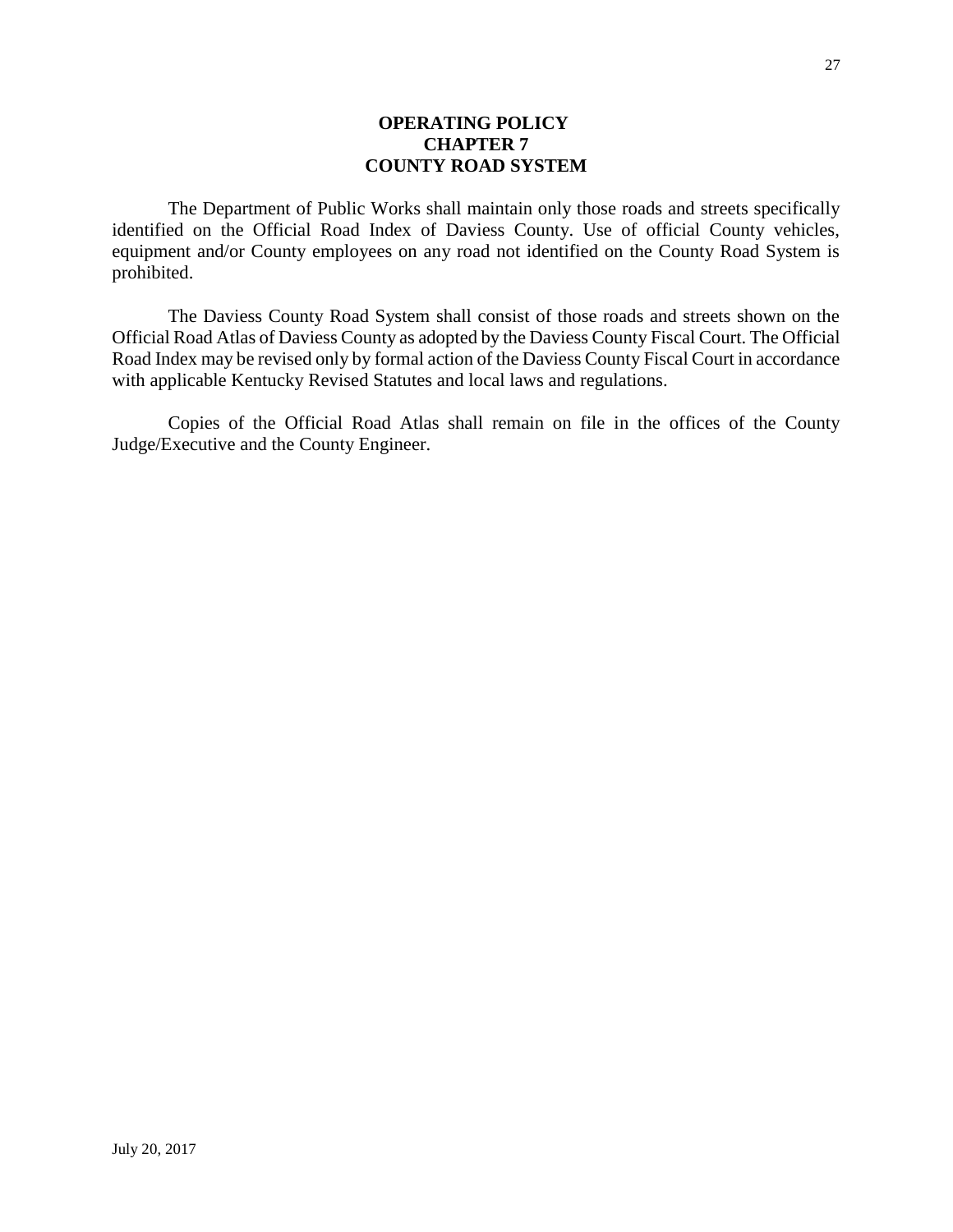### **OPERATING POLICIES CHAPTER 8 ACCESS TO PUBLIC RECORDS**

KRS 61.876 requires that each public agency shall adopt rules and administrative regulations to provide full access to public records, to protect the public records from damage and disorganization, to prevent excess disruption of its essential functions, to provide assistance and information upon request, and to ensure efficient and timely action in response to application for inspection of public records. This regulation proposes to fulfill this statutory requirement.

#### **Section 1. Location**

The principle office location for the Daviess County Fiscal Court is the Daviess County Courthouse, 212 St. Ann Street, Room 202, Owensboro, Kentucky. Regular office hours are 8:00 a.m. until 4:00 p.m., CST, Monday through Friday.

#### **Section 2. Custodian of Records**

The title of the Daviess County Fiscal Court Custodian of Records is the Fiscal Court Clerk. The address of the Daviess County Fiscal Court Clerk is P.O. Box 1716, Owensboro, Kentucky 42302-1716.

#### **Section 3. Fees**

Persons requesting copies shall pay ten cents per copy. Payment is due when the copies are received. If mailed, postage fees will be required in addition to copy charges.

#### **Section 4. Procedures**

The procedure for requesting public records is as follows:

- A. Requests for inspection of public records shall be made in writing to the Fiscal Court Clerk.
- B. The written request must describe in sufficient detail the records to be inspected. An Open Records Request Form is available in the Daviess County Fiscal Court Administrative Offices.
- C. The Fiscal Court Clerk shall immediately refer all open records requests to the Daviess County Attorney for review and response.
- D. The Daviess County Attorney shall respond in writing to the Requester within three (3) working days of receipt of the request. The written response shall include a time frame in which the records may be available.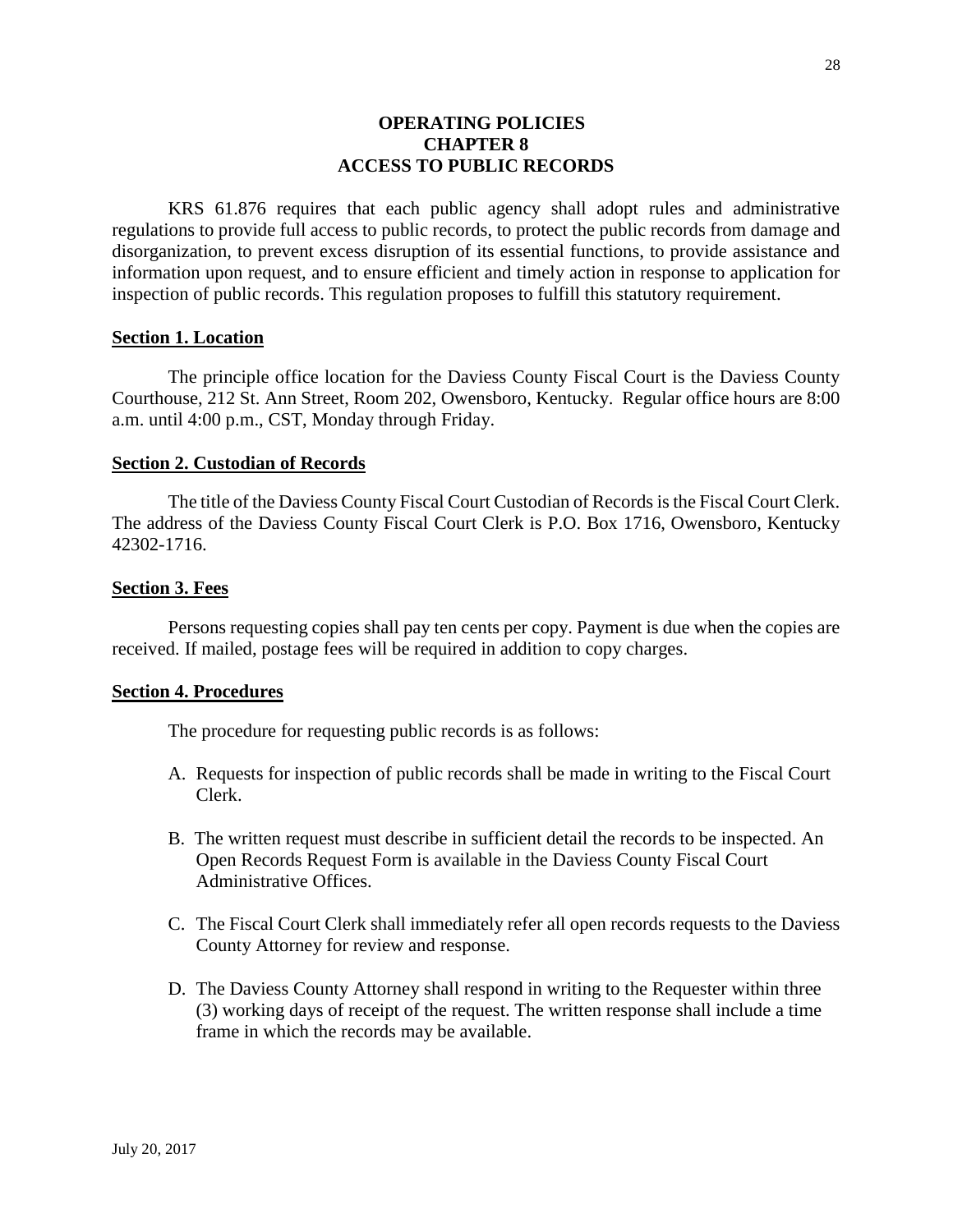- E. Records shall be inspected and copied in the presence of a member of the Daviess County Fiscal Court staff to protect the records from damage and disorganization, to lessen disruption of office procedure, to provide timely assistance and information upon request to the person requesting inspection, and to provide full access to public records.
- F. Suitable facilities shall be made available for the inspection of the records.

### **Section 5. Records Available**

Records, which are available for inspection, and those records, which are unavailable for inspection, are defined in KRS 61.870 to 61.884.

### **Section 6. Policy Display**

A copy of this policy shall be posted in the Fiscal Court Clerk's Records Office.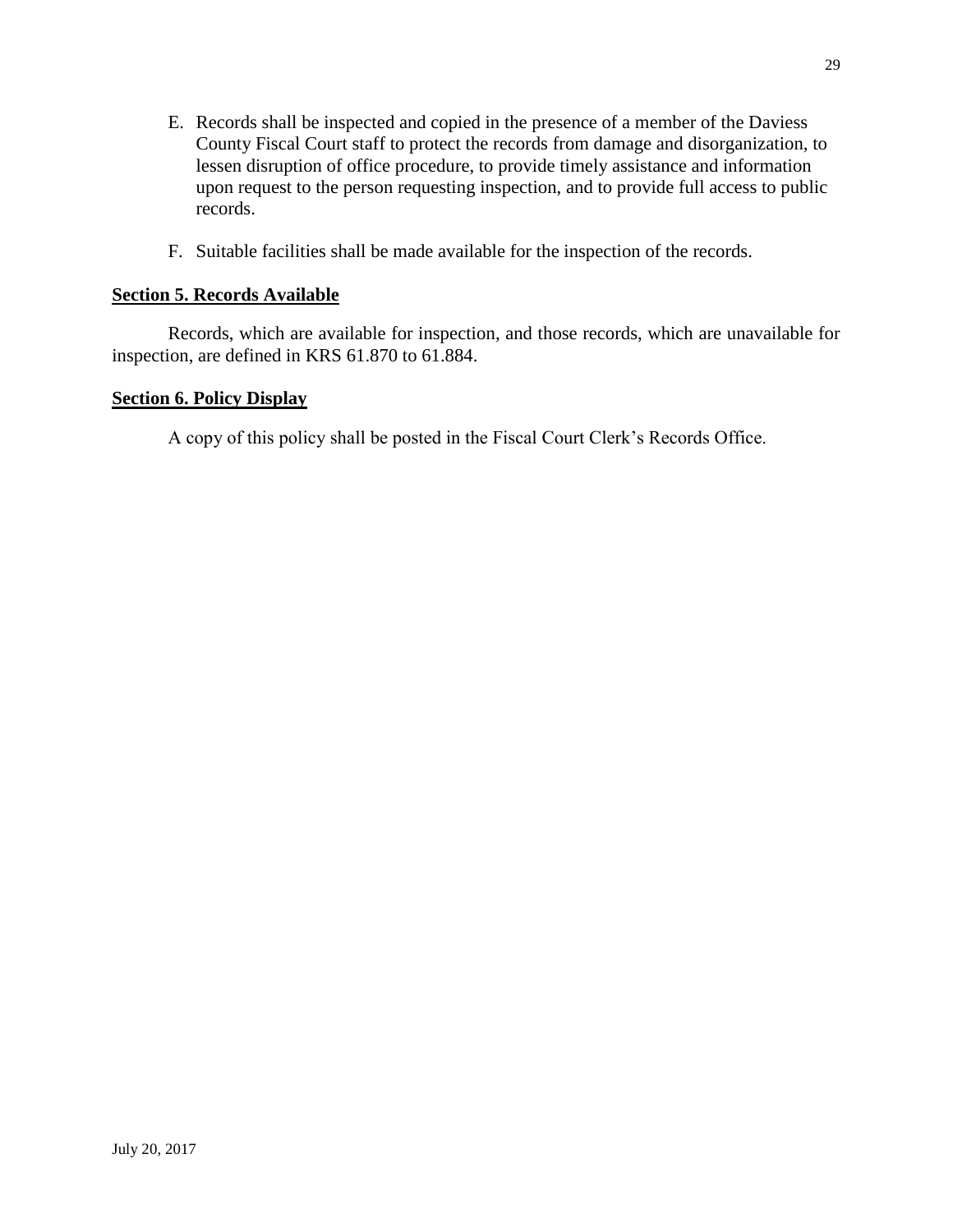### **PERSONNEL POLICIES CHAPTER I OBJECTIVES AND SCOPE**

### **Section 1. Introduction**

### **A. Purpose**

These policies are adopted to provide for the recruitment, development, and retention of the best employee for each position within the service of Daviess County.

- 1. Recruiting, selecting, and advancing employees on the basis of their ability, knowledge, and skills including open competition of qualified applicants for initial employment;
- 2. Establishing proper pay rates;
- 3. Training employees, as needed, to assure high quality performance;
- 4. Retaining employees on the basis of performance; correcting inadequate performance and terminating employees when appropriate;
- 5. Assuring treatment of applicants and employees in all aspects of personnel administration without regard to political affiliation, disability, race, color, age, national origin, sex, religion or any other status protected by applicable law; and
- 6. Assuring that employees are protected against coercion for partisan, political purposes and are prohibited from using their official authority for the purpose interfering with or affecting the results of an election or a nomination for office.
- 7. It is considered highly desirable that residents of Daviess County be hired to fill positions with the Daviess County Fiscal Court.

### **B. Interpretation and Employment Relationship**

These policies are intended to provide some guidance on many personnel problems and actions which may arise. These policies are not an employment contract. Unless a statute indicates otherwise, employment at the County is at-will. This means that employees may terminate their employment at any time for any reason without breaching an "employment contract," just as the County can do the same. County employees acquire no property rights in or to their employment with the County. Because the policies are not an employment contract, the County can modify and interpret them at any time. However, the only way the County may modify at-will employment would be to execute a written contract signed by the employee and a County Official authorized to contract on behalf of the County. Currently, statutes in Kentucky modify the employment relationship for some police personnel, but other employees remain at-will. The policies in this handbook do not supersede federal or state law.

### **Section 2. Responsibility and Authority**

The responsibility and authority for the implementation and administration of the policies stated herein is vested in the County Judge/ Executive and the Fiscal Court.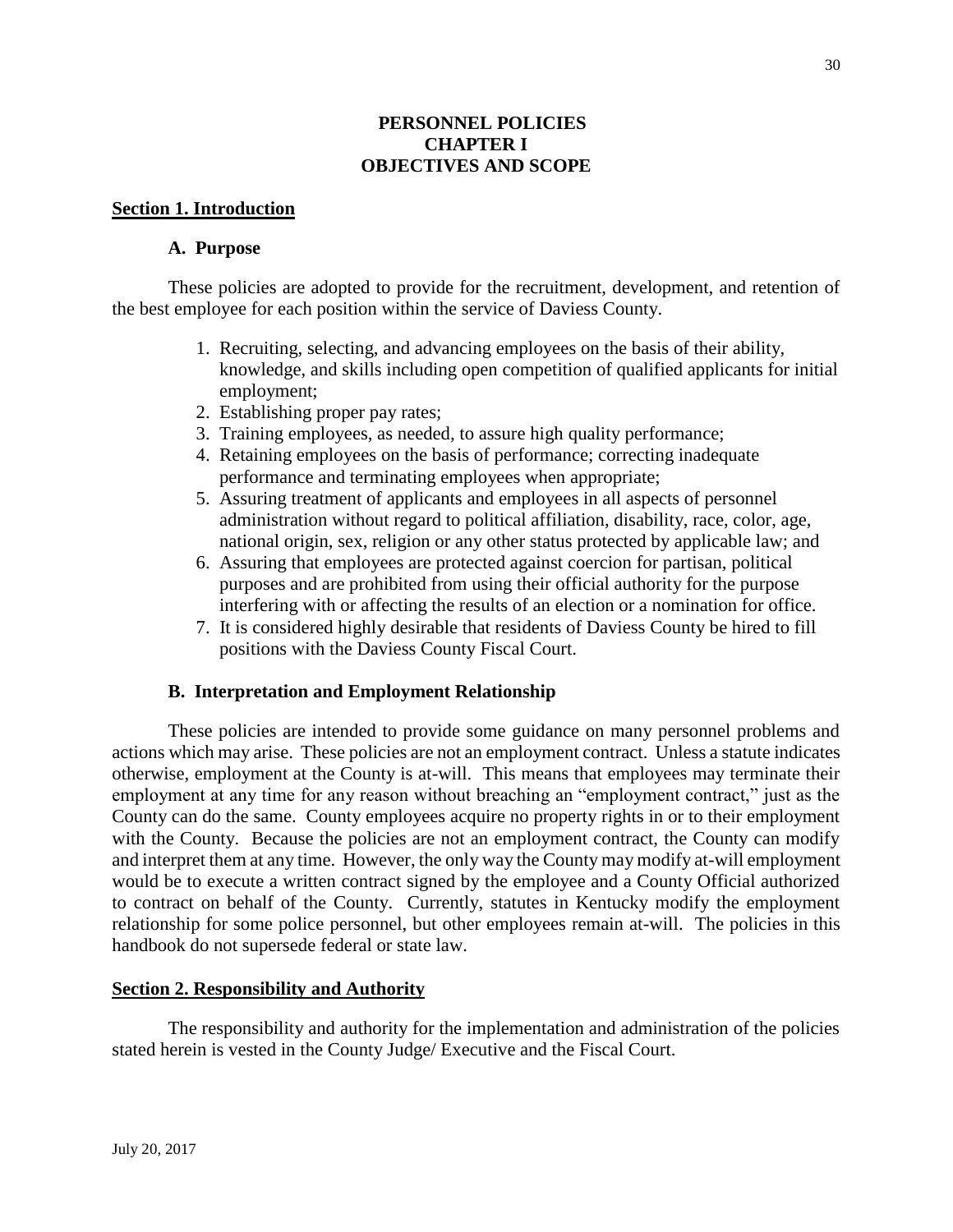### **Section 3. Delegation**

The Assistant County Treasurer is hereby designated as Human Resource Manager. The Human Resource Manager may delegate such duties and functions as are deemed appropriate.

#### **Section 4. Equal Employment Opportunity**

The Daviess County Fiscal Court is an Equal Opportunity Employer and provides equal opportunity to all its employees and applicants for employment and prohibits discrimination based on race, color, religion, sex, national origin, political affiliation, age, disability, marital status, sex (wages), genetics, or disabled, recently separated, other protected, and armed forces service medal veterans in its hiring or employment practices.

The County promotes equal opportunity in matters of hiring, promotion, transfer, compensation, benefits, and all other terms, privileges and conditions of employment. The County insures that equal opportunities are available on the basis of individual merit and encourages all persons to seek employment and to strive for advancement on this basis.

The County will not ask a job applicant about the existence, nature, or severity of a disability. Applicants may be asked about their ability to perform specific job functions. Medical examinations or inquiries may be made, but only after a conditional offer of employment is made and only if required of all applicants for the position.

The County will make reasonable accommodations for the known physical or mental limitations of a qualified applicant or employee with a disability upon request unless the accommodation would cause an undue hardship on the operation of the County's business. If an applicant or an employee requests a reasonable accommodation and the individual's disability and need for the accommodation are not readily apparent or otherwise known, the County may ask the individual for information necessary to determine if the individual has a disability-related need for the accommodation.

The County will maintain any employee's medical records separate from personnel files and keep them confidential.

The County will make an individualized assessment of whether a qualified individual with a disability meets selection criteria for employment decisions. To the extent the County's selection criteria have the effect of disqualifying an individual because of disability, those criteria will be job-related and consistent with business necessity.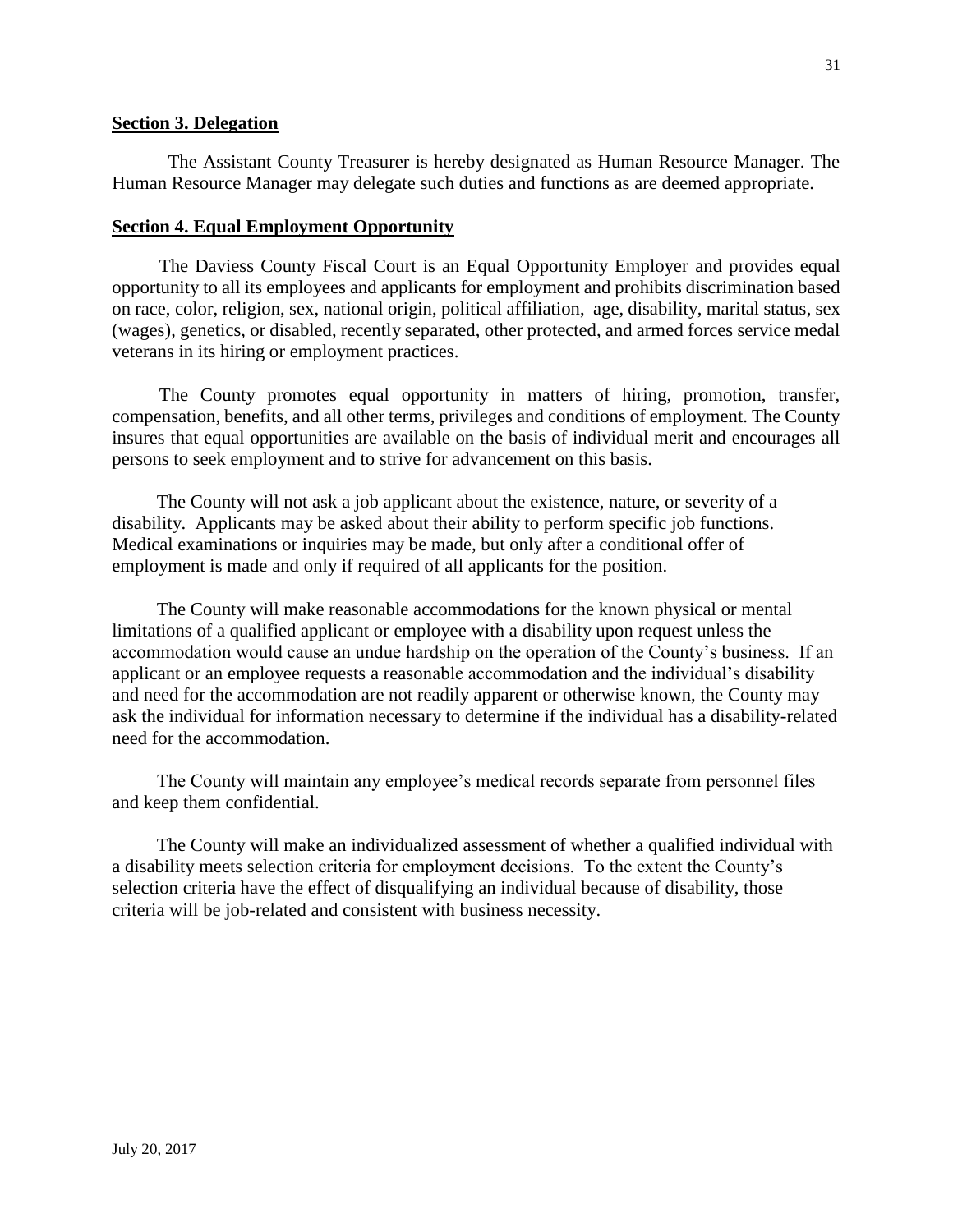### **PERSONNEL POLICIES CHAPTER 2 POSITION CLASSIFICATIONS, NEW JOB CLASSIFICATIONS AND JOB DESCRIPTIONS**

#### **Section 1. Human Resource Manager**

The Human Resource Manager is responsible for implementing and administering the personnel policies.

#### **Section 2. Department Heads**

 Department Heads are responsible for administering salaries for their employees in accordance with county policies. They should:

- A. Evaluate the performance of employees assigned to their departments
- B. Determine duties and responsibilities of all persons in their department

#### **Section 3. Job Descriptions**

Each employee shall have a job description for his/her position. Copies of job descriptions will be distributed as follows: one copy to the individual employee; one copy to the department head; one copy in the Human Resource Manager's master file; and one copy in the employee's personnel folder. Department Heads are responsible for monitoring position's job descriptions. If duties of an individual's position change and require an updated job description, the Human Resource Manager shall be notified.

### **Section 4. Pay Scale and Salary Structure**

Salary ranges are established for each management position and are based on skills necessary to effectively perform a job and the market demands for the position. Salary ranges for each position shall be on file in the Human Resource Manager's Office.

An hourly pay scale determines the level of pay for each hourly employee. This scale is based on skills necessary to effectively perform a position and the market demands for the position. Each position is assigned a cell that progresses with years of seniority.

When an employee will be entering a new service bracket, the Department Head shall provide a written statement to the Human Resource Manager that the employee's performance is satisfactory to warrant the new service bracket pay. The Department Head should further initiate this change on a Payroll Change Notice a month prior to the change.

The pay rate change occurs the payroll after the employee's anniversary date. Each year during the budget planning process, Department Heads should compile a list of employees who will receive increases during the Fiscal Year so that proper amounts are reflected in the budget.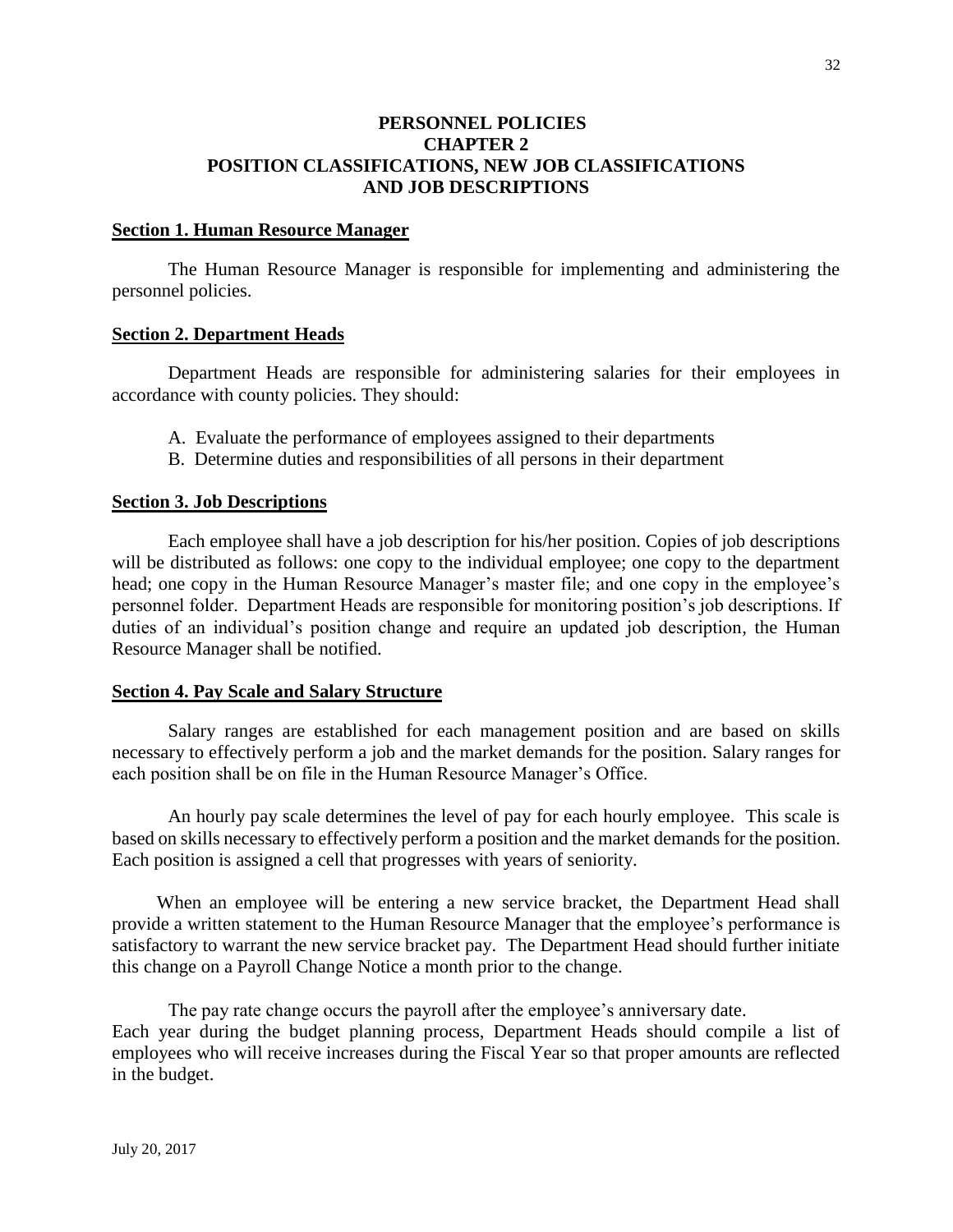### **Section 5. Hiring Rates**

A new employee who falls within the management salary range will normally be given a starting salary at a rate commensurate with the employee's qualifications, related experience and the market rate. A new hourly employee will be paid at a rate reflected in the starting wage bracket of his/her classification. Years of experience in a particular classification for another employer may be considered in the hiring of a new employee.

### **Section 6. Performance Folders**

Department Heads shall maintain employee performance folders for each individual in the department. Performance folders shall be used throughout the year to monitor the employee's performance. The Department Head shall use the performance folder as a constructive tool by documenting performance indicators on an ongoing basis. If a Department Head recommends an individual for a merit increase, there should be documentation in the performance folder justifying the increase. Any documentation which the Department Head feels may result in disciplinary actions should be copied to the Human Resource Manager and entered into the employee's personnel folder.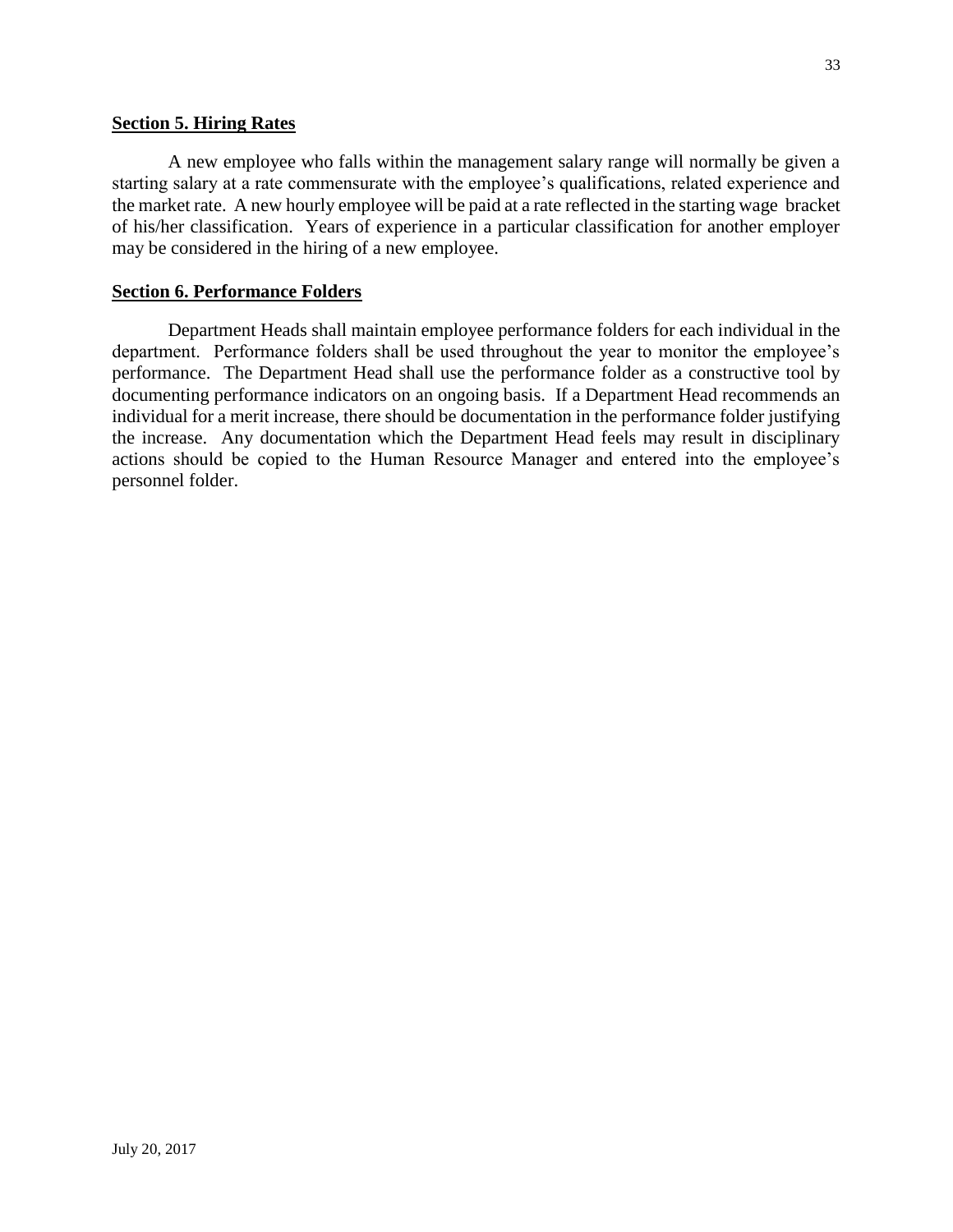### **PERSONNEL POLICIES CHAPTER 3 APPLICATIONS AND EXAMINATIONS**

The procedure for filling vacancies in full-time positions or newly established full-time positions shall be set as follows:

### **Section 1. Announcement of Vacant Positions**

A. When a vacancy occurs, current employees shall be notified of the vacancy by written notices placed in strategic locations. Notices posted shall include position title, salary range, summary of duties, position qualifications, and the deadline for application.

 Employees who wish to apply for the position must present a completed Employment Application Form to the Human Resource Manager, thereby indicating his/her interest in the vacant position. The County Judge/Executive, with the approval of the Fiscal Court, may fill the vacancy by either promoting current employees or employing a person from outside the organization.

It is the responsibility of the Department Head to ensure that all employees within his/her department are notified of the opening.

- B. When announcements of vacant positions are made outside the organization, the following procedures shall apply:
	- 1. The Human Resource Manager may advertise the position in publications and/or may list the position with employment service organizations.
	- 2. Advertisements in publications shall include position title, responsibilities, qualifications, salary range or hourly rate, whichever applies, and deadline for application.
	- 3. The Human Resource Manager may require employment testing where deemed necessary.
	- 4. Applications which are received after the posted deadline for a position shall be automatically disqualified.
	- 5. Resumes and/or applications which are incomplete will be disqualified and returned to the applicant.

### **Section 2. Announcement of New Positions**

- A. When a new position is created within the organizational structure of the County, the County Judge/Executive shall obtain approval of the Fiscal Court prior to seeking applicants.
- B. New positions shall be filled in the same manner as listed in Section 1 of this Chapter.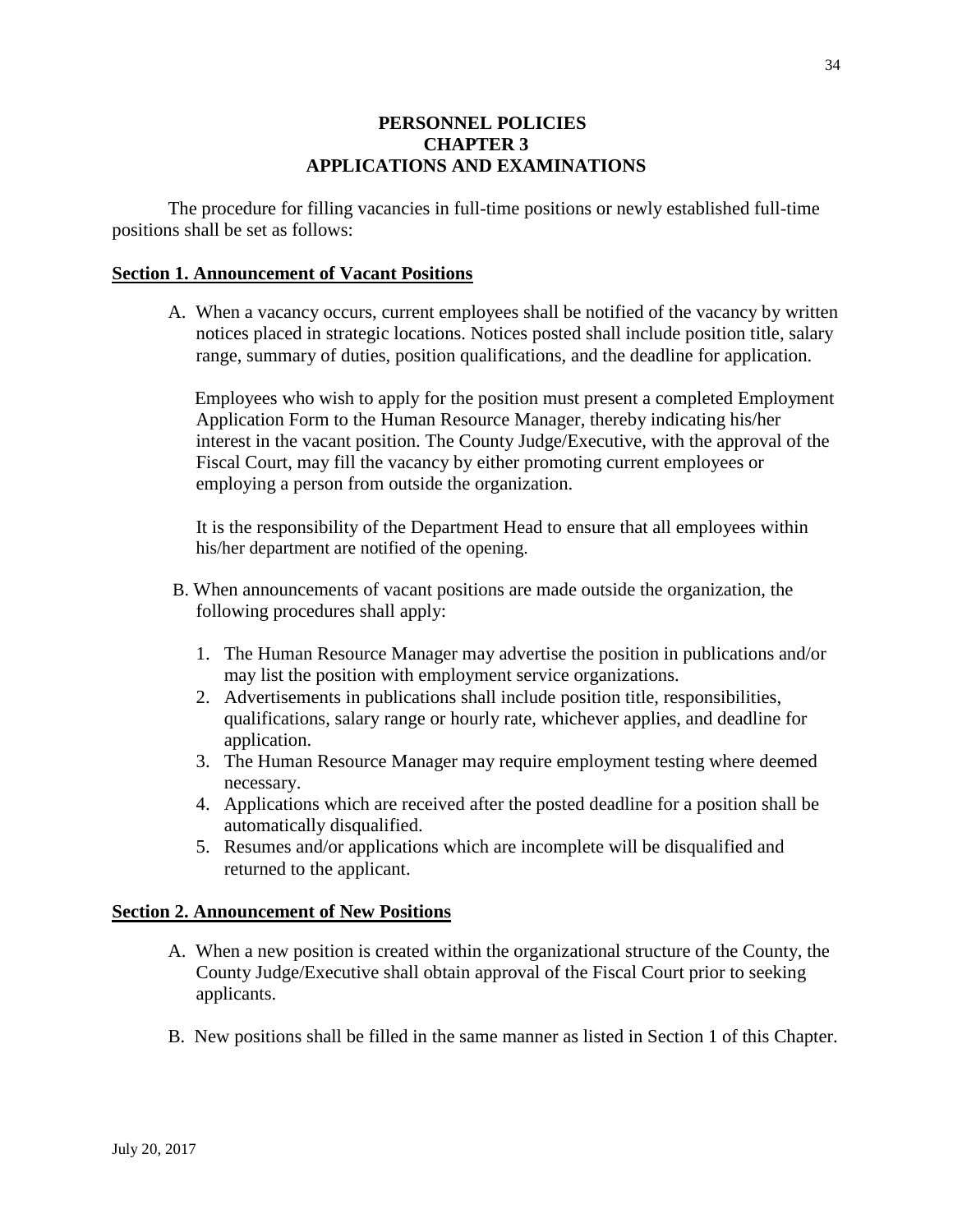# **Section 3. Application Policy**

- A. Applications or resumes will only be accepted when a vacancy exists.
- B. Applications shall remain on file for a period of thirty (30) after the vacancy has been filled.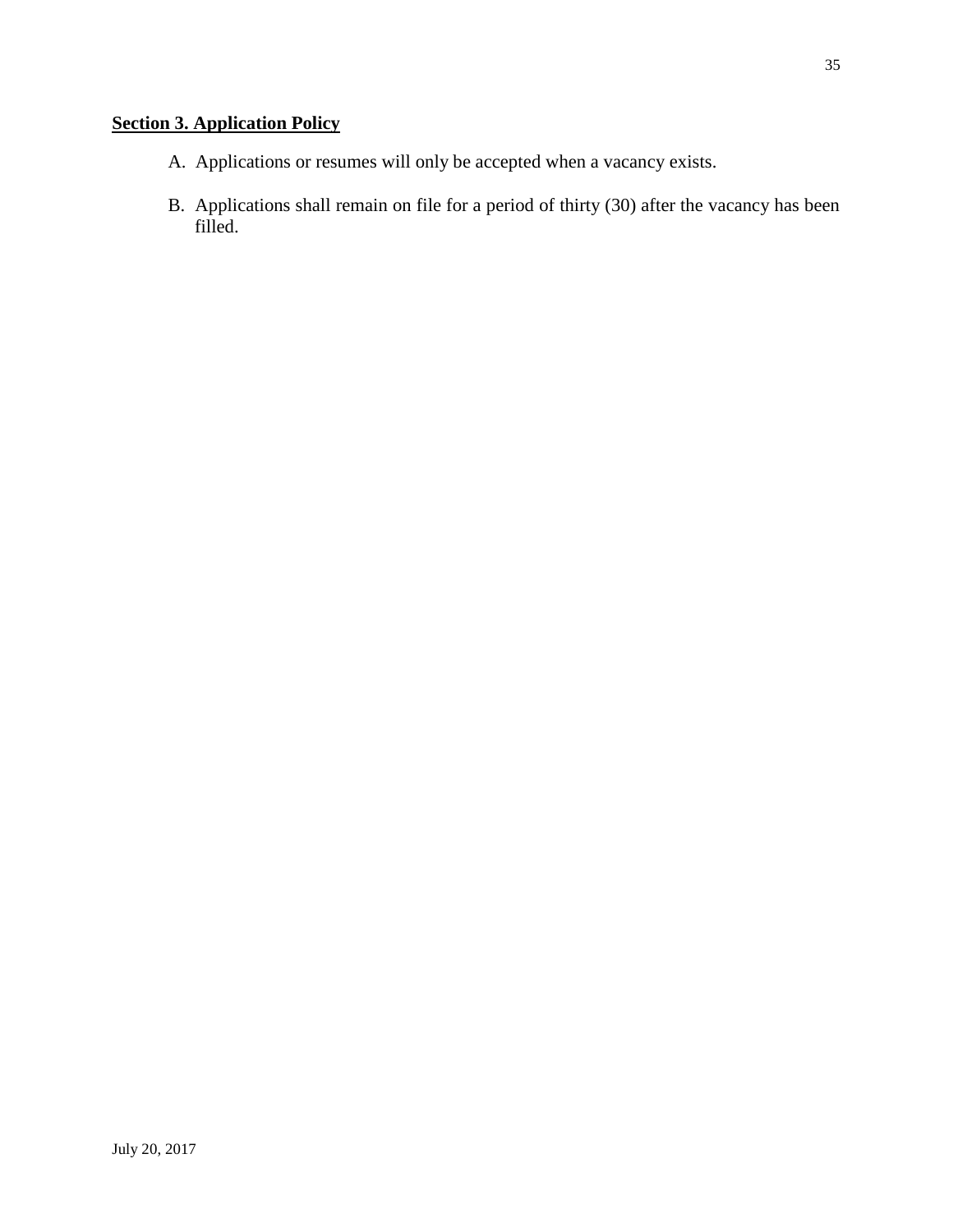### **PERSONNEL POLICIES CHAPTER 4 COUNTY EMPLOYMENT APPOINTMENTS**

### **Section 1. Types of Appointments**

When the county initially employs a person, he/she is appointed in one of the following manners:

- A. Probation Any appointment to a position by the County Judge/Executive shall be for an initial probationary period, as defined in Chapter 6. A probationary employee is appointed to regular full-time status upon satisfactory completion of the probationary period, as defined in Chapter 6.
- B . Seasonal/Temporary Seasonal/temporary appointments may be made to fill positions when required. A seasonal or temporary employee is one who works either full-time or part-time as needed and not to exceed nine months.
- C. Appointments may be on a full-time or part-time basis.

#### **Section 2. Categories of Appointments**

The Judge/Executive is the "appointing" authority for all County positions of employment. On most occasions the Fiscal Court must approve the Judge/Executive's appointment. Employees are "appointed" to one of the categories of employment presented below.

Each employee of the County shall be classified as full-time, part-time, temporary, or seasonal. Each position will be classified as exempt, which is not paid overtime or non-exempt, which is paid overtime. The exempt and non-exempt classification of positions will be based on the "Guide List for Determining Exemptions (Exemption Test) as provided under the Fair Labor Standards Act" Wage and Hour Law.

Full-Time: A full-time employee is one who averages 100 or more hours per month over a calendar year or fiscal year, excluding temporary or seasonal employees.

Part-Time: A part-time employee is one who averages less than 100 hours per month over a calendar or fiscal year.

Temporary or Seasonal: A temporary or seasonal employee is one who works either fulltime or part-time and not to exceed nine months.

Full-time employees shall be entitled to all benefits as provided in this Personnel Policy and the Administrative Code. Part-time, seasonal, or temporary employees shall not be entitled to any benefits.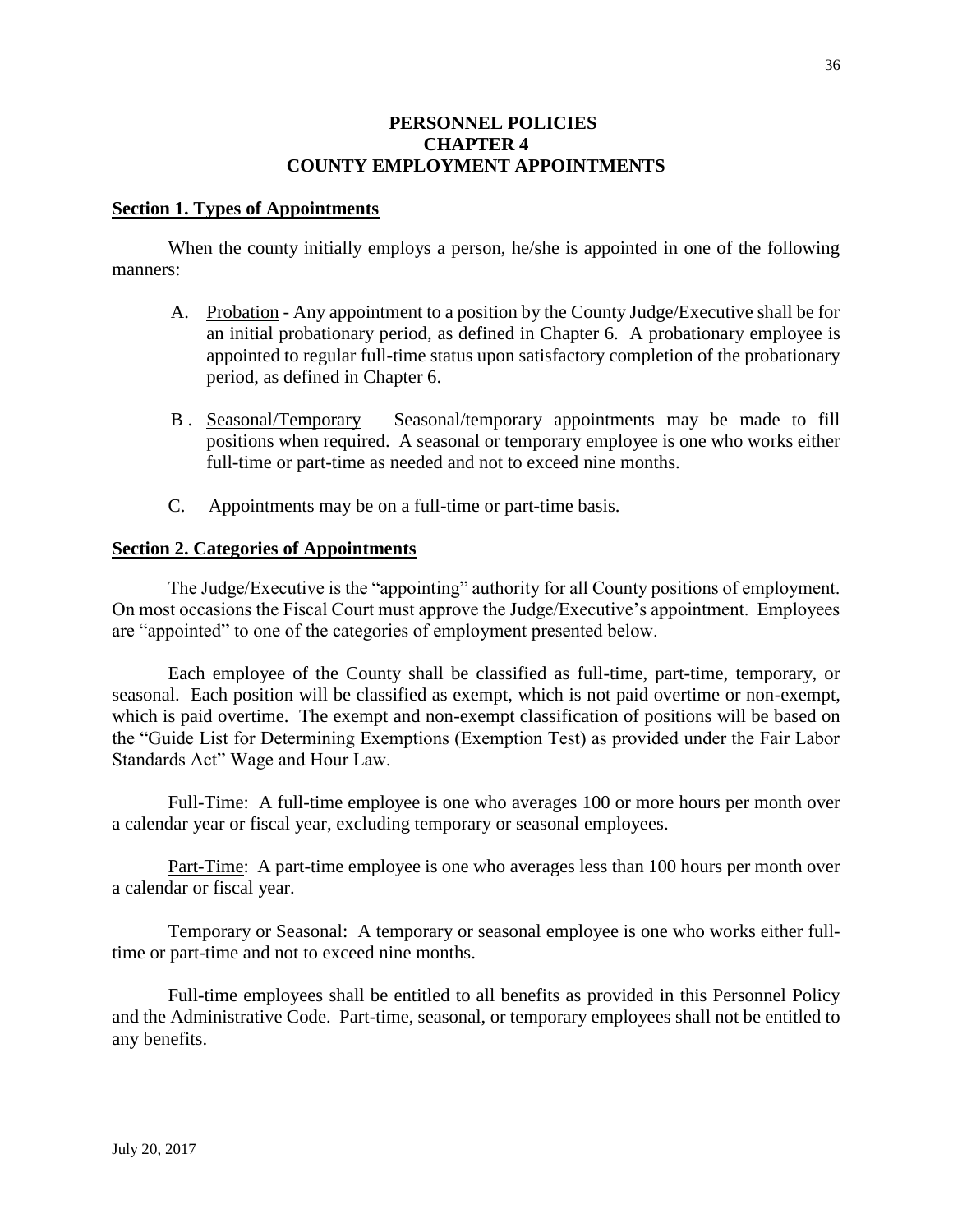## **Section 3. Appointment Authority**

The Judge/Executive shall be the appointing authority for all positions. All appointments in the county workforce with the exception of the Deputy Judge/Executive and the immediate staff of the County Judge/Executive are subject to approval by the Fiscal Court.

## **Section 4. Pre- Employment Screenings**

All applicants who are offered a position with the Daviess County Fiscal Court shall successfully complete a medical examination and receive negative results on pre-employment/post offer drug and alcohol screens.

## **Section 5. Placement Policy**

- A. It is suggested that before the County Judge/Executive announces his recommendation at the Fiscal Court meeting of an appointment to a county position that he first make the commissioners aware of his recommendation. No applicant shall report to work or be placed on the County's payroll before the applicant's appointment has been approved in a regular meeting of the Fiscal Court
	- B. Appointment to a full-time position with the County shall be made only after the Human Resource Manager has determined that the person considered meets all qualifications prescribed in the position in which the appointment is made.
	- C. This policy shall apply to current employees who request a transfer or promotion to a vacant position as well as new applicants for employment or re-employment.

## **Section 6. Orientation of Newly Employed Personnel**

- A. An orientation shall be provided to all new employees by the county's human resource manager and their supervisor on or before their first day of employment.
- B. The orientation shall consist of the following elements:
	- 1. Explanation of the purpose and goals of the County;
	- 2. Overview of the County's history, structure and operations;
	- 3. Overview of management policies and procedures; and
	- 4. Other elements deemed appropriate.
- C. A copy of the county's Personnel Policies and Procedures will be kept at each work station. Employees are expected to be familiar with the contents of these policies, and are encouraged to discuss any questions with your supervisor or the human resource officer, or administrator.

## **Section 7. Conditions of Employment**

Nothing contained in this section of the county's personnel policies, including the successful completion of a probationary period, shall alter the "at-will" employment status between the county and the employee. The employee or the county may terminate the employment relationship during or after the probationary period for any lawful reason or for no reason at all.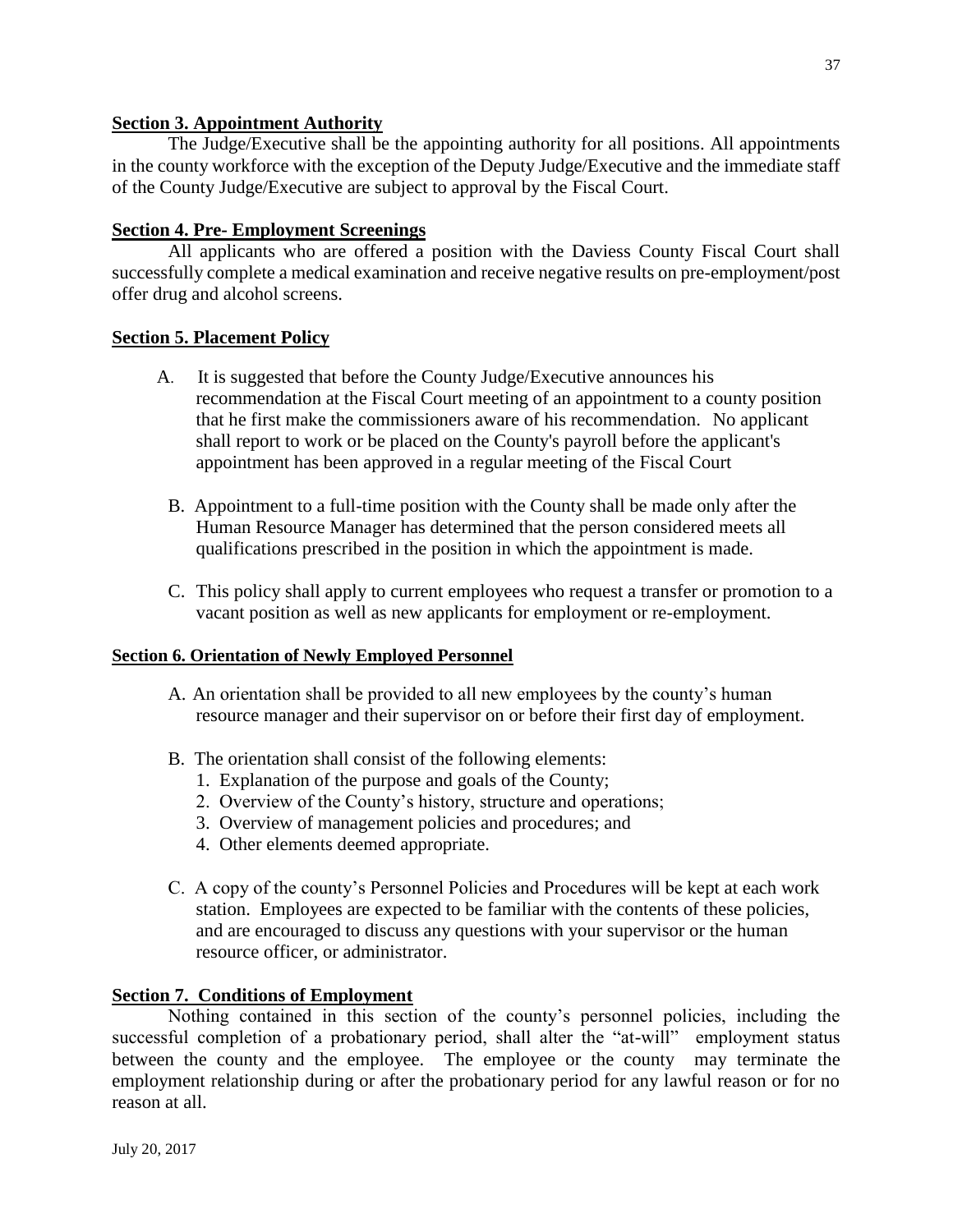## **PERSONNEL POLICY CHAPTER 5 NEPOTISM**

### **Section 1. Objective**

It is the goal of the Fiscal Court to establish working procedures where family relationships will not adversely impact the quality of work and working relationships between fellow employees or create undue advantage in securing employment, advancement, or contracts.

#### **Section 2. Disclosure**

Anytime an individual is hired, any family relationships with county government employees or elected officials shall be disclosed.

#### **Section 3. Definition of Immediate Family Member**

The term "immediate family member", as defined for nepotism, shall include the spouse, child, stepchild, brother, sister, parent or individual claimed as a dependent for tax purposes by the Public Official or Employee.

#### **Section 4. Prohibitions**

- A. No Immediate Family Member of any elected official or employee shall be appointed to and/or be employed in any office or position of employment if the elected official or employee will have any responsibility, directly or indirectly, to supervise, manage or control the work of the immediate family member.
- B. No elected official or employee shall influence, advocate, or cause the employment, appointment, promotion, transfer or advancement to an office or position with the County of an immediate family member.

#### **Section 5. Exceptions**

- A. The prohibition of Chapter 5, Section 4 shall not apply to any person elected or appointed to a County office or hired as an employee prior to January 3, 1994.
- B. The provisions of Chapter 5, Section 4 shall not apply or be interpreted to prevent the candidacy or election of any otherwise qualified candidates from being elected to a public office of the County.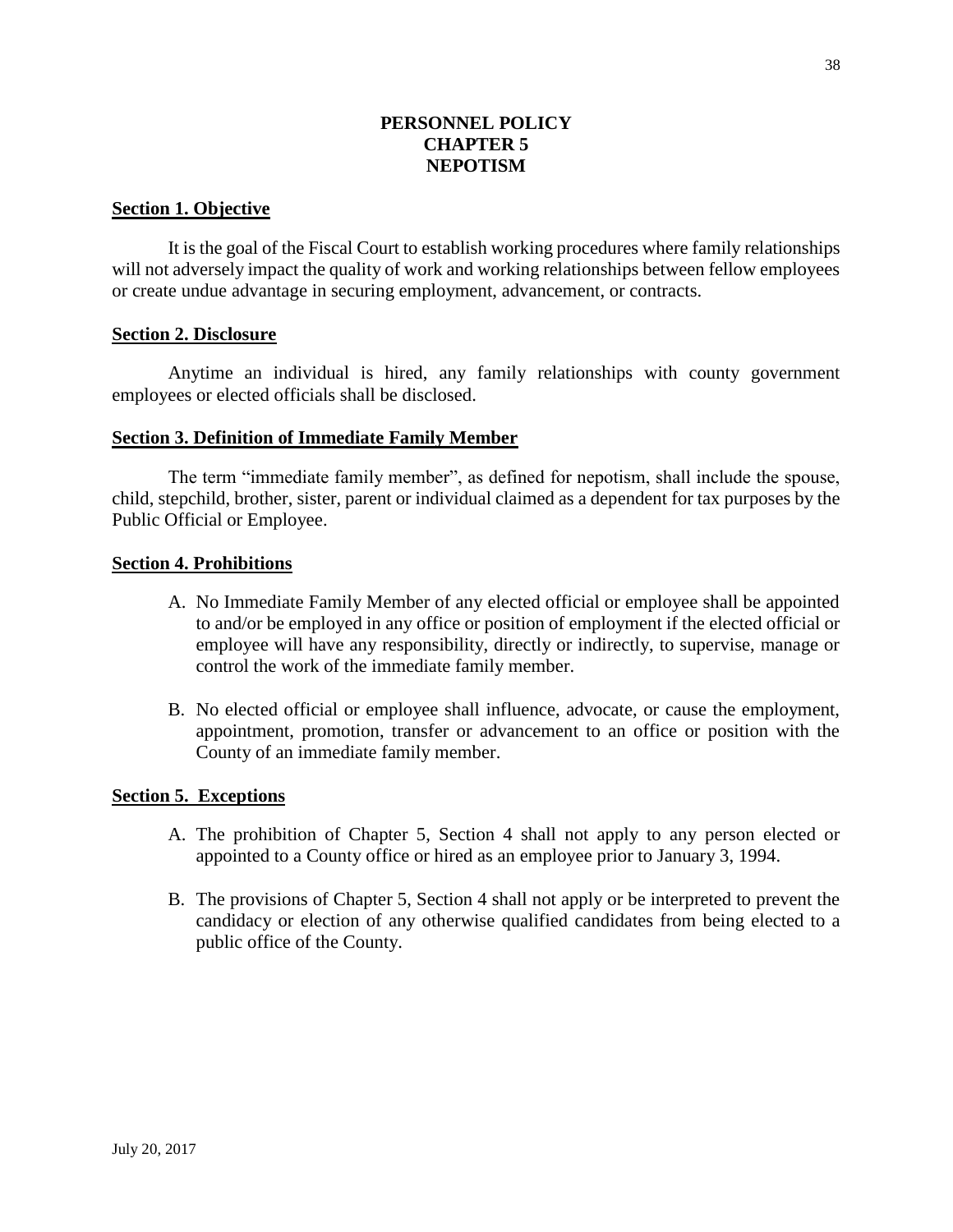## **PERSONNEL POLICIES CHAPTER 6 PROBATIONARY PERIOD**

#### **Section 1. Objective**

The probationary period shall be regarded as an integral part of the selection process and shall be utilized for closely observing an employee's work, for securing the most effective adjustment of a new employee to his/her position, and for terminating the employment of an employee whose performance is not satisfactory.

### **Section 2. Duration**

The probationary period shall be no less than six months in duration. A job performance review will be conducted at the end of the probationary period.

#### **Section 3. Extension of Time**

The Judge/Executive may, upon written request of a Department Head, extend the duration of the probationary period. No extension shall be allowed which would make the total probationary period longer than one year.

#### **Section 4. Promotional Appointments**

The probationary period shall be used in connection with transfer appointments in the same manner as it is used for original entrance appointments. If an employee is separated during their probationary period following a promotion, he/she is not entitled to automatically return to the former position.

#### **Section 5. Dismissal During Probationary Period**

At anytime during the probationary period, upon recommendation of a Department Head, the Judge/Executive may remove an employee whose performance is deemed unsatisfactory without right of appeal.

#### **Section 6. Probationary Period Reports**

At least thirty working days prior to the expiration of the employee's probationary period, the department head shall notify the Human Resource Manager in writing whether or not the employee has satisfactorily completed the probationary period. The Human Resource Manager will review the report and forward it to the County Judge/Executive. The Judge/Executive shall ratify or deny the recommendation and present the decision to the Fiscal Court for approval.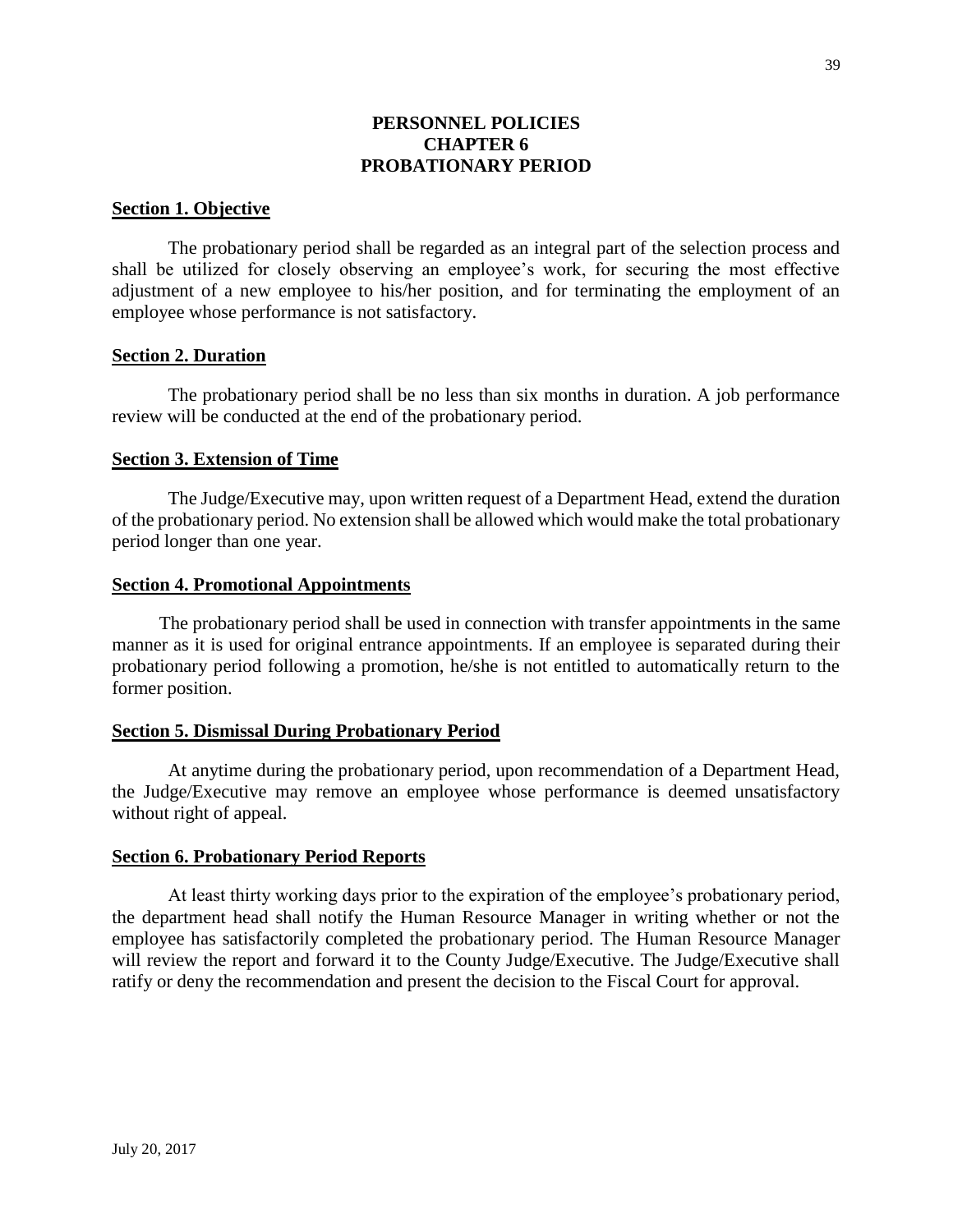### **PERSONNEL POLICIES CHAPTER 7 PROMOTIONS, TRANSFERS, DEMOTIONS**

#### **Section 1. Promotions**

Promotions are filled upon recommendation of the Department Head and Human Resource Manager to the County Judge/Executive who will present his decision to the Fiscal Court for approval. An employee occupying a regular position may be promoted from one position to a higher position only if he/she possesses the minimum qualifications for the higher position and if the position is vacant. The employee's salary/hourly rate for the position to which he/she is promoted shall convert to the positions management level or same class in the positions grade level to which the employee is promoted as established in the county's Salary Schedule or shall be determined by the County/Judge Executive. Promotions do not affect length of service. (Last sentence effective 10/2/2012)

#### **Section 2. Political or Partisan Endorsement Prohibited**

No consideration shall be given to political or partisan endorsement for promotions to positions in the county.

#### **Section 3. Promotional Examinations**

The Human Resource Manager, in conjunction with the Department Head, may conduct competitive promotional examinations.

#### **Section 4. Inter-Departmental Transfers**

The Human Resource Manager in connection with the appropriate Department Head may transfer at any time an employee from one position to another in the same classification, in the same department.

The Department Heads or Human Resource Manager may make recommendations on any interdepartmental transfer. The Human Resource Manager shall review any Department Head's recommendation. Any recommendation that is authorized by the Human Resource Manager shall be submitted to the County Judge/Executive for the approval of the Fiscal Court.

Any request for transfer by an employee shall be in writing with a statement justifying the transfer.

#### **Section 5. Demotions**

In the event an employee becomes unable to perform the duties with reasonable accommodations as stated in the position description, for disciplinary reasons, or in lieu of a layoff, an employee may be demoted at the county's discretion provided the employee meets the qualifications for the demoted position, and the position is vacant. The employee's salary/hourly rate for the position to which he/she is demoted shall convert to the positions management level or same class in the positions grade level to which the employee is demoted as established in the county's Salary Schedule.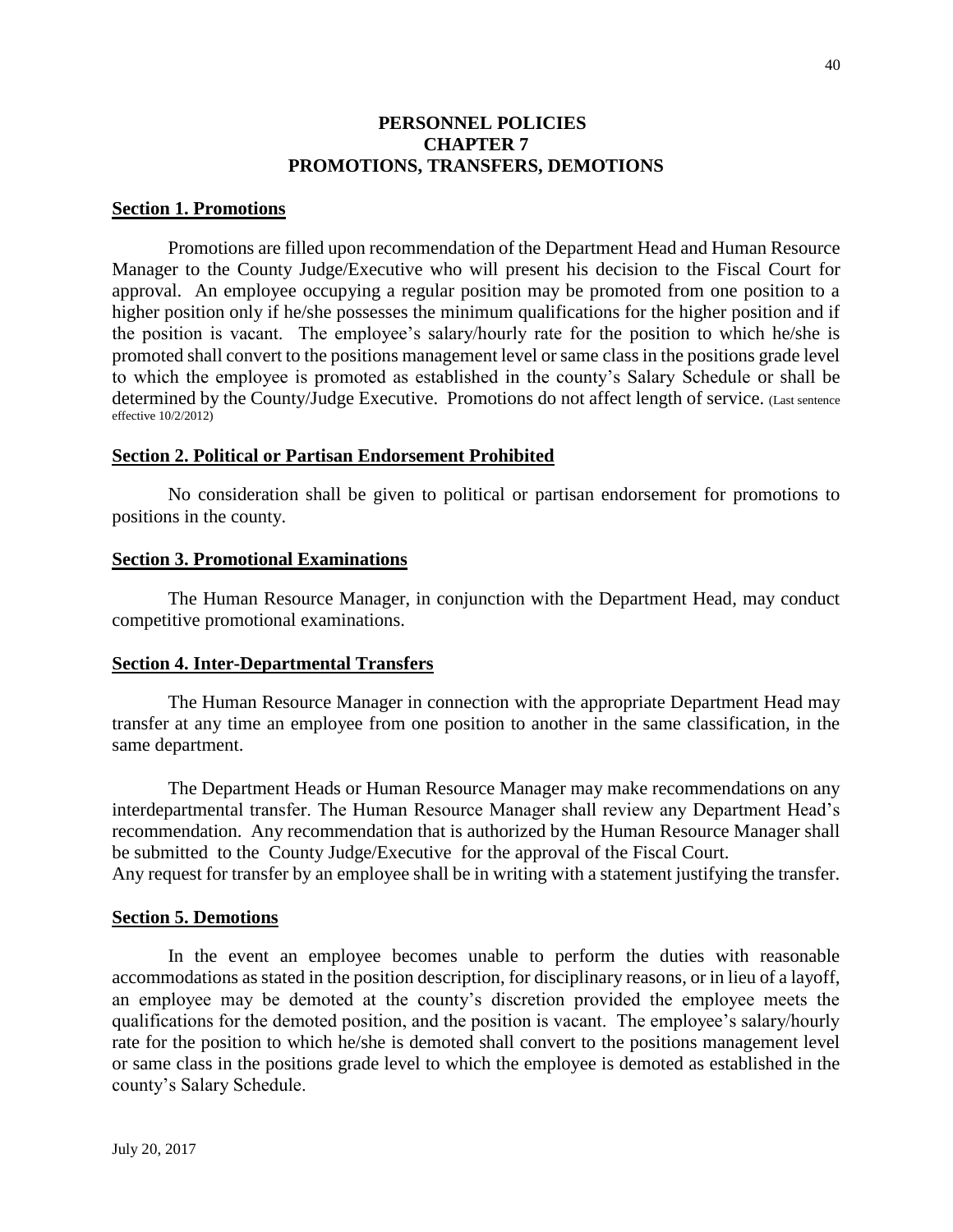### **Section 6. Demotion Procedure**

The Department Head shall request in writing that the Human Resource Manager review the reasons for the demotion. The Human Resource Manager shall present the recommendation to the County Judge/Executive who will ratify or deny the decision.

## **Section 7: Temporary Transfers**

Department Heads may require temporary transfers of their departmental employees to other Fiscal Court departments to satisfy operating requirements. When temporary transfers are made beyond a period of ten (10) consecutive work days, pay rates shall be modified only if the employee's transferred position pay rate is above the employee's regular position pay rate. If rates are changed under this section, a Payroll Change Notice must be submitted to the County Treasurer's Office reflecting such change. (Effective 10/2/2012 changed from 30 to 10 days)

The pay adjustment will be retroactive from the date that the transfer occurred.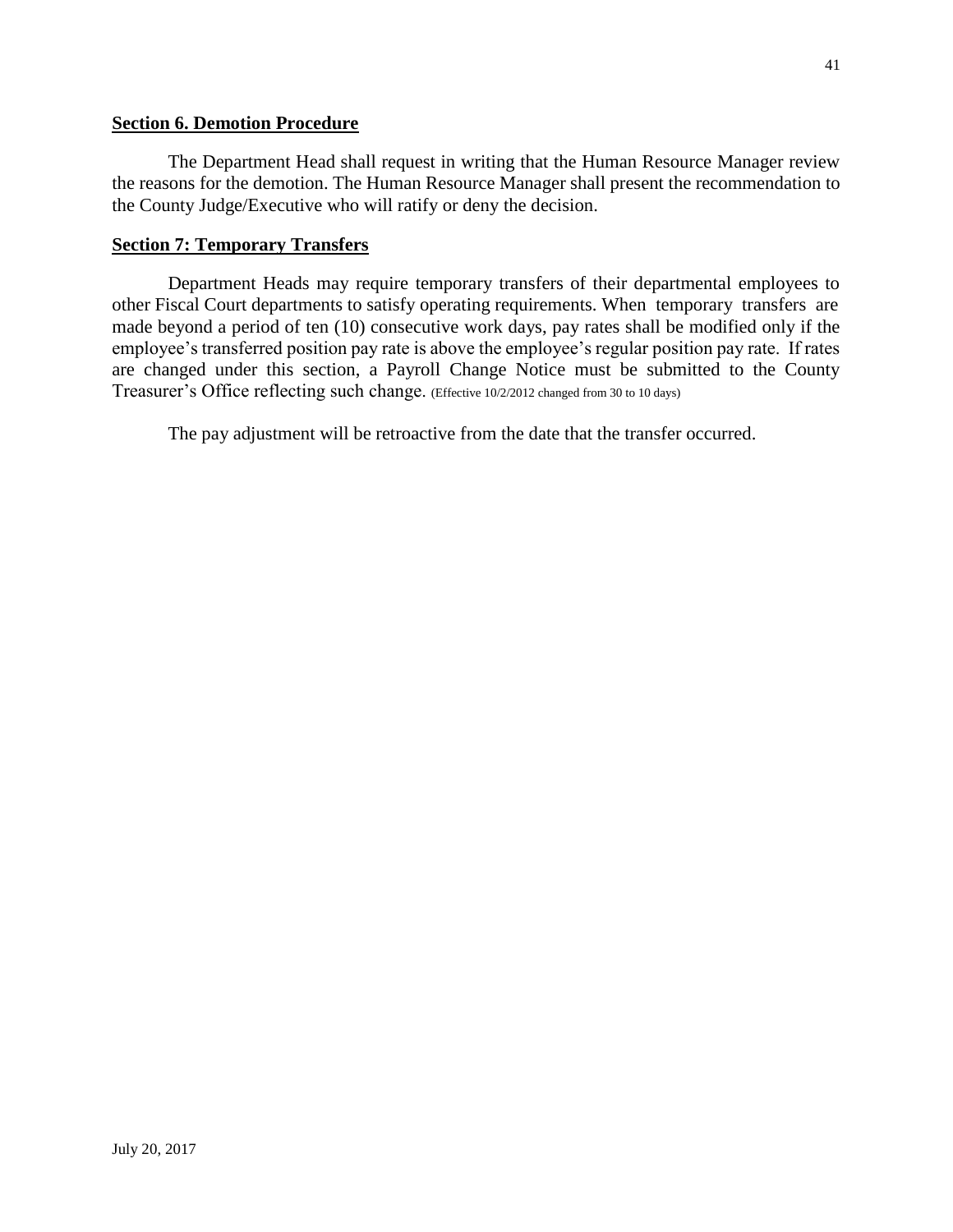## **PERSONNEL POLICIES CHAPTER 8 DISCIPLINARY ACTIONS**

#### **Section 1. Progressive Discipline Procedure**

- A. The policy of the Fiscal Court is to be consistent in the administration of the organization and its employees. When problems arise, emphasis is on improvement or correction rather than punishment. However, willful, continued, or serious breaches of employment rules must be dealt with firmly under a uniform policy which applies to all employees.
- B. The County reserves the right to skip any step or requirement in the disciplinary action sequence outlined below depending on the severity of the misconduct or when the facts or circumstances otherwise warrant. Further, it is also noted that in establishing the following disciplinary procedures it is specifically not the county's intention to create any employment situation that compromises its at-will employment status. As expressly stated in these policies' Statement of Purpose, nothing in these policies is intended to create a contract of employment. Any individual may voluntarily leave employment or may be terminated by the county at any time, for any lawful reason, or for no reason at all. Any oral, written statements, custom or course of dealing to the contrary are hereby expressly disavowed.

The severity of disciplinary action depends upon the gravity of the offense and employee work record, including previous disciplinary actions.

- C. When an employee fails to follow any rule, regulation, operating procedure or job requirement, or when actions reflect discredit upon the organization, one of the following measures shall apply, depending upon the circumstances involved and the severity of the offense:
	- 1. Verbal Warning (Reprimand)
		- a. In the case of a minor infraction, the immediate supervisor or department head shall administer the reprimand without rancor as soon as possible after the offense.
		- b. The date of the verbal reprimand, along with a description of the occurrence, which prompted the reprimand and any comments the employee may have made shall be noted and placed in the employee's performance folder by the person giving the reprimand.
	- 2. Written Warnings
		- a. In the case of a second minor infraction or a more serious first infraction, the immediate supervisor or Department Head shall give the employee a written warning specifying the reason(s) for such warning and noting any previous verbal and/or written warnings.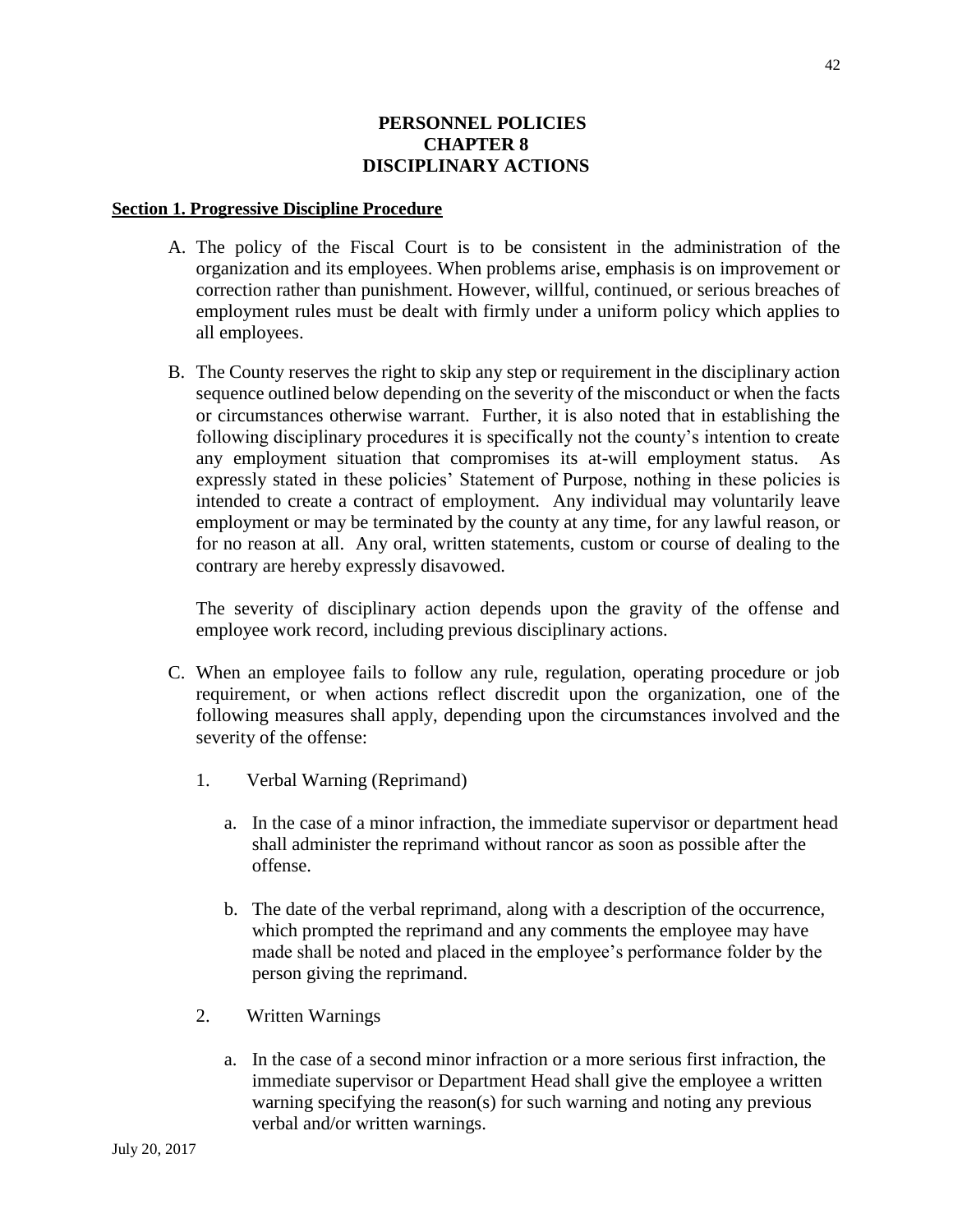- b. Written warnings shall state that the employee's performance will be reviewed on a regular basis for improvement and explain the consequence of continued infractions.
- c. The employee shall sign the written warning. A copy of the written warning shall be forwarded to the Human Resource Manager, and it will be filed in the employee's personnel folder.
- D. Suspensions
	- a. A Supervisor, with the consent of his/her Department Head/Director, may suspend an employee in their department without pay for a maximum of eight (8) hours in one day as disciplinary action. A Disciplinary Notice shall be completed and distributed to employee, human resources and Judge/Executive upon employee's return to work. (Effective 06/04/2015)
	- b. After a serious violation or repeated minor violations, the Department Head may make a request to the Human Resource Manager in writing that the County Judge/Executive suspend the employee with or without pay. The request shall include the reason(s) for the suspension along with details of previous disciplinary action taken against the employee.
	- c. The County Judge/Executive may suspend an employee with or without pay for any period depending on the severity of the offense.
	- d. The suspended employee shall be notified of the suspension in writing within one working day after the time of suspension. The notice shall include the reason(s) for and duration of the suspension.
	- e. Any county employee who receives a conviction on a D.U.I. charge and whose job description requires the use of a vehicle in the performance of his/her job will be suspended without pay until his/her license is reinstated.
	- f. Employees suspended without pay for a period of four (4) calendar weeks or more shall not accrue sick and vacation time while suspended.
	- g. In a situation where the county has become aware of alleged misconduct by an employee, which if substantiated could result in disciplinary action, the County Judge/Executive or other constitutional officer may suspend the employee with pay if it is determined the action is necessary to assure public confidence in governmental oversight of its employees or to assure the integrity of county's inquiry into allegations.
	- h. In the event it is necessary to suspend an employee with pay, the following procedures shall be observed: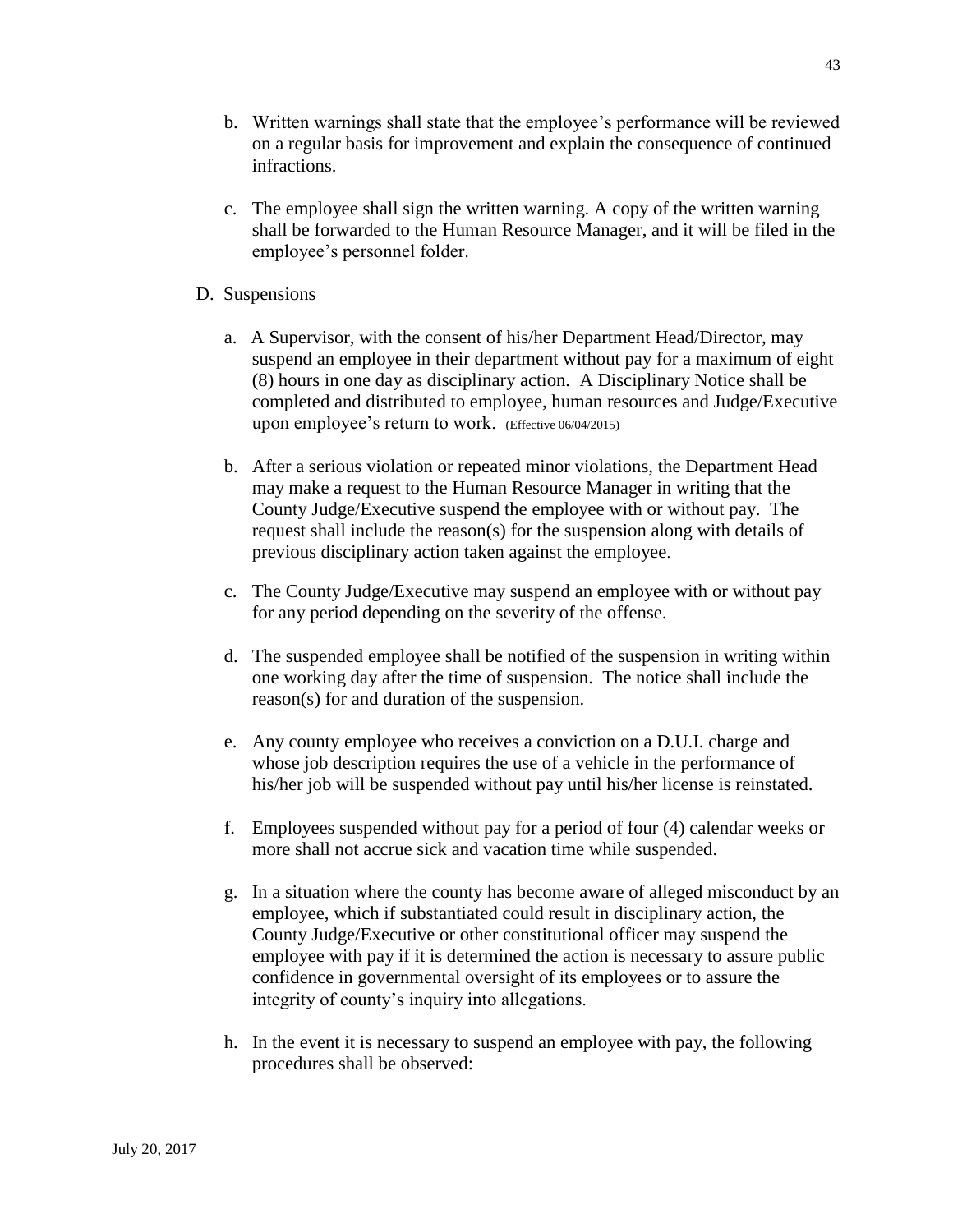- 1. The County shall, if possible, immediately provide verbal notification to the employee followed by written notification within three (3) working days informing him/her of the suspension and the nature of the allegations being investigated.
- 2. Consistent with existing personnel procedures, the County shall immediately begin an investigation into the allegations against the employee. This investigation shall be carried out expeditiously, and in no instance shall it be delayed beyond what is considered reasonable and necessary to conduct a complete investigation.
- 3. Upon reaching a determination as to the culpability of the employee, the appointing authority shall take action, as follows:
	- a. In the event the allegations against the employee are valid, the appointing authority shall invoke disciplinary action deemed appropriate. These actions shall not include payment of wages in the event the suspension is extended beyond the investigative period; or
	- b. In the event the allegations against the employee are proven to be false, the employee shall immediately be reinstated to his/her position.
- i. During the time an employee is on suspension with pay, he/she is considered to be performing services for the county. Therefore, the employee must remain available to return to work within 24 hours of receiving written or verbal confirmation of his/her reinstatement from the appointing authority. In the event the employee is notified of this reinstatement verbally, the county shall provide written verification within one (1) working day.
- j. Nothing in this policy or procedure should be construed as limiting the authority of the local government to suspend an employee without pay in those instances where such action is deemed appropriate.
- k. Vacation/sick leave pay shall not be granted while on suspension. (Effective 10/2/2012)
- 4. Dismissal

Where an offense is continually repeated, or misconduct is serious enough for discharge on the first offense, the Department Head may recommend to the Human Resource Manager dismissal of an employee. The recommendation shall include the reason(s) for dismissal, if any, details of previous discipline taken against the employee, if any, and the recommended effective date and time of discharge.

Upon review of the supervisor or department head's recommendation to dismiss, the County Judge/Executive shall provide the employee with a Letter of Intent to Dismiss containing: (a) the reason(s) for dismissal, if any; (b) the details of previous disciplinary action(s) taken against the employee, if any; and (c) the recommended effective date and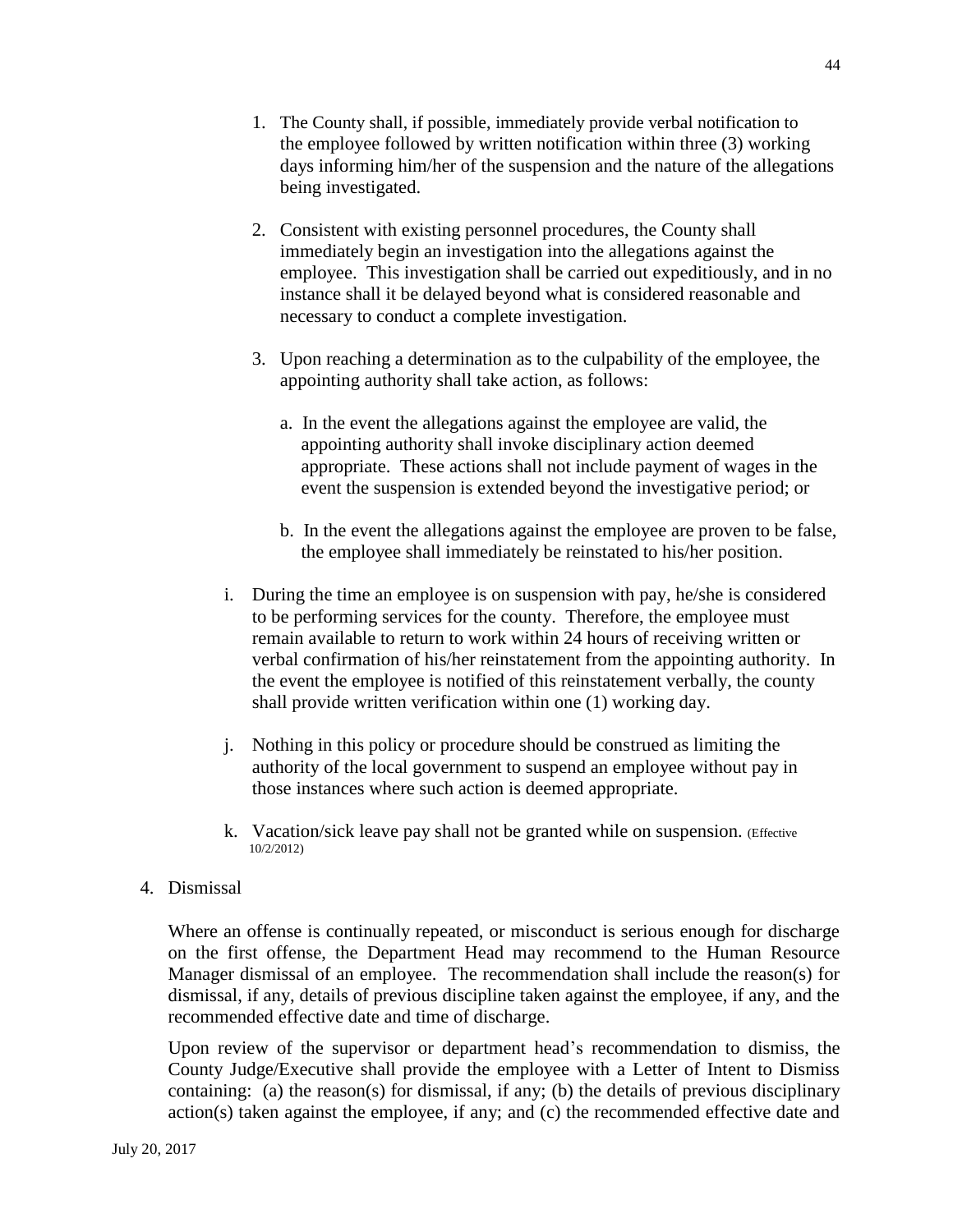time of the intended discharge. Other Constitutional Officers operating under these policies shall serve as the hearing authority under this policy.

- 5. Right to Respond
	- A. An employee who has been notified of the intent to dismiss him/her has the right to appear personally or with counsel before the Personnel Committee to respond to the Letter of Intent to Dismiss. The Personnel Committee for general county government shall be comprised of the County Judge/Executive, the Human Resource Manager, and one (1) county commissioner. Other constitutional officers operating under these policies shall serve as the hearing authority under this policy.
	- B. The request to respond must be made within five (5) working days of the employee's receipt of the Letter of Intent to Dismiss, excluding the day it was received. If the employee does not submit such a request within five (5) working days, it will be deemed that the employee has waived his/her right to respond.
	- C. The employee's meeting with the personnel committee shall be held within five (5) working days after receipt of the employee's request, excluding the day it was received.
	- D. The meeting is informal. It gives the employee the opportunity to respond to charges contained in the Letter of Intent to Dismiss.
	- E. Within five (5) working days, or the next regularly scheduled fiscal court meeting, excluding the day of the employee's meeting, the Personnel Committee shall make a recommendation to the Fiscal Court, which shall make a final determination on the termination. The employee will be notified, in writing, of the fiscal courts' decision by the County Judge/Executive. The decision of the fiscal court is final.
	- F. Such action shall be recorded in the employee's personnel file.

#### **Section 2. Reasons for Disciplinary Actions**

Below are some reasons, which are cause for disciplinary action referred to in Section 1 of this chapter. Disciplinary action is not limited to the offenses listed:

- A. Being convicted of a felony or of a misdemeanor
- B. Excessive lost time
- C. Being absent without leave
- D. Unauthorized tardiness or abuse of sick leave
- E. Inefficiency or ineffectiveness
- F. Abuse of county property
- G. Willfully giving false statements to supervisors, officials, the public or the Fiscal **Court**
- H. Violation of county administrative regulations or departmental rules
- I. Drinking of alcoholic beverages while working or being intoxicated on the job and/or use of non-prescription drugs while working
- J. Discovery of a false statement in an application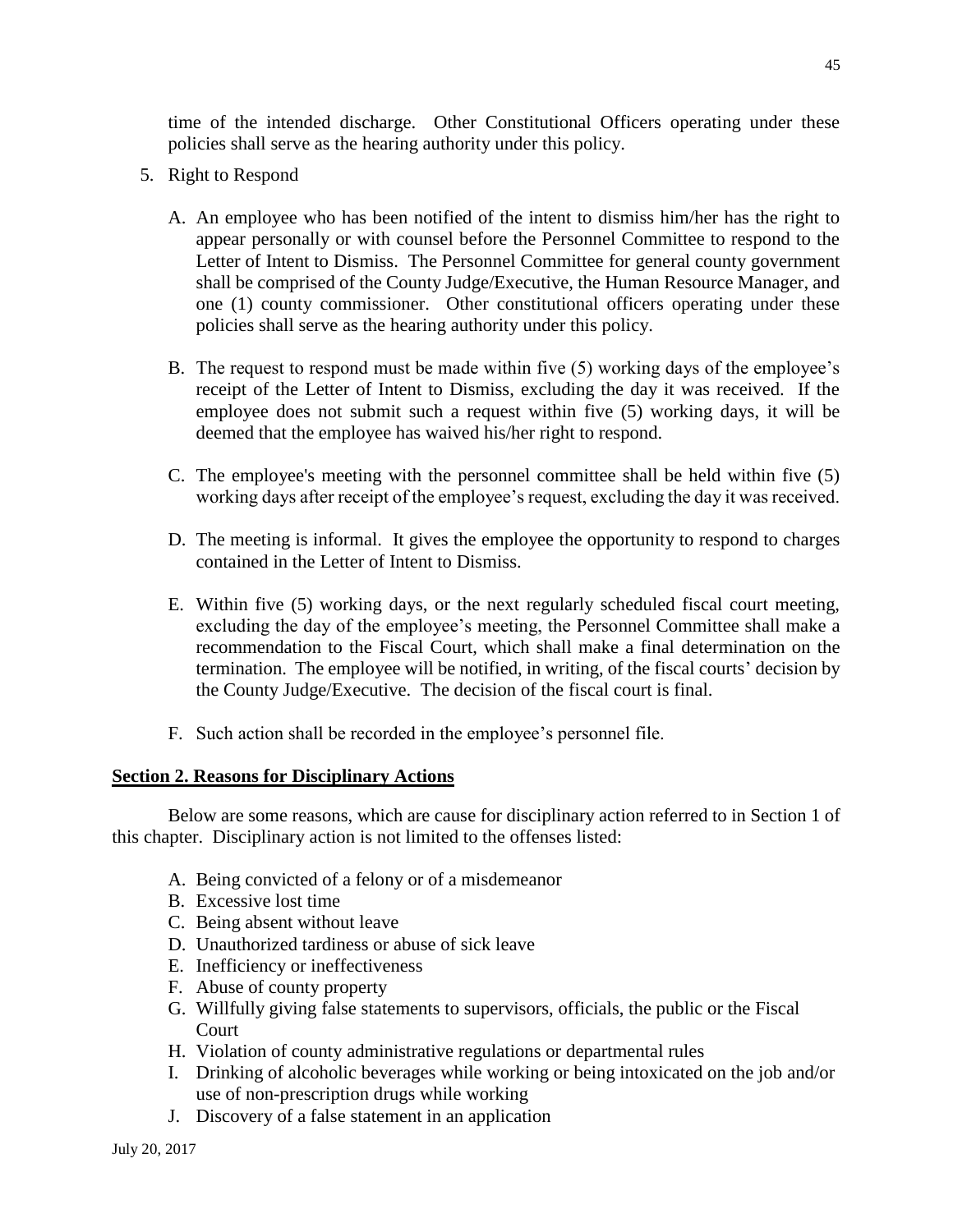- K. Acceptance of gratuities in conflict with the policy outlined in Chapter 12
- L. Refusal to submit to drug or alcohol testing in accordance with adopted policy
- M. Conduct on the job unbecoming to a county employee or conduct which brings discredit to the county if the employee is provided with written specific incidents upon which the charge is based
- N. Insubordination
- O. Falsification of documents including purchase orders
- P. Theft of county-owned property or property of another county employee
- Q. Committing or threatening to commit an act of violence against another county employee
- R. Employee should inform their supervisor as soon as they know of the need to be absent from work; however, if emergency conditions exist, this notification should take place no more than one (1) hour past the start of their scheduled shift. Failure to comply with the requirement may result in loss of pay for the period of absence as well as possible disciplinary action in compliance with the policy.
- S. Personal use of county property

# **Section 3. Appeal Rights**

Any employee who has received disciplinary action and who has completed his or her probationary period shall have the right to appeal in accordance with guidelines established in Chapter 14.

## **Section 4. Notice of Disciplinary Action**

In all cases, the Human Resource Manager shall notify the employee of the action taken and a copy of such notice shall be retained in the employee's personnel file.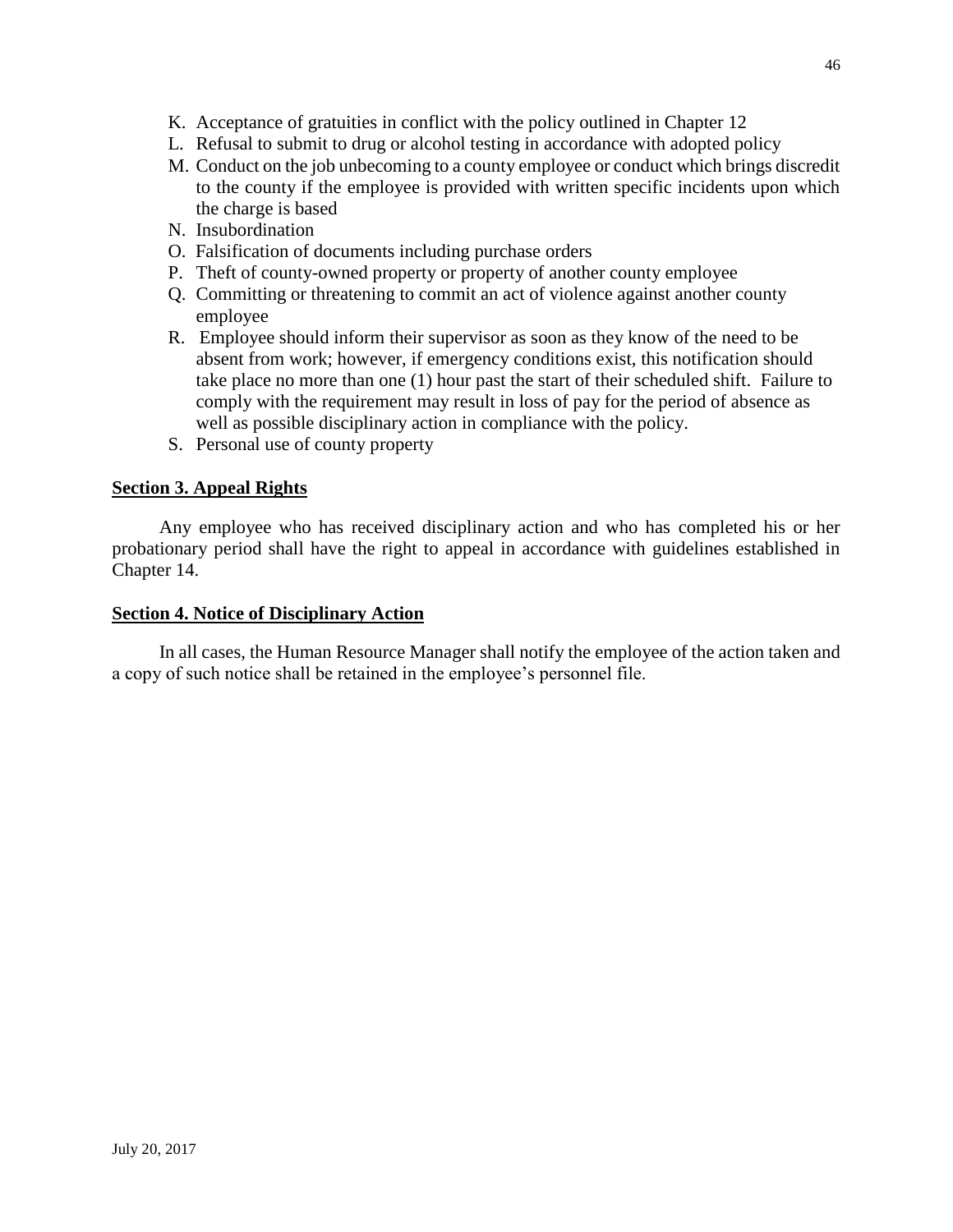## **PERSONNEL POLICIES CHAPTER 9 SEPARATIONS**

An employee may be separated from the service of the county by any one of the methods described below:

#### **Section 1. Resignation**

To resign in good standing, employees should give the Human Resource Manager a minimum of fourteen (14) calendar days written notice.

#### **Section 2. Lay-Offs**

- A. When for any reason it becomes necessary to reduce the workforce of the county, employees may be laid off by the county giving consideration to four factors: length of service in classification, length of service with the county, the needs of the county, and the skills and demonstrated ability of the personnel.
- B. Full-time employees to be laid off shall be notified in writing by the Human Resource Manager at least ten (10) calendar days prior to the effective date of the lay-off.
- C. Full-time employees who are laid off and are recalled, even though not necessarily into the same department, position, or wages, will retain their original hire date, thereby not losing seniority. Unused accrued sick leave will be reinstated.

#### **Section 3. Retirement**

The Fiscal Court has no set retirement age for its employees and feels that an employee may work as long as they are capable of performing their duties. Retirement benefits information may be received from the Kentucky Retirement Systems and the Social Security Administration.

#### **Section 4. Death**

When a full-time employee dies while in the service of the county, the employee's estate shall be eligible to receive payment for any accumulated annual leave and earned income.

#### **Section 5. Code of Ethics**

County employees are subject to KOC C.3, An Ordinance of the Daviess County Fiscal Court and City of Owensboro Jointly Authorizing Creation of an Intracounty Code of Ethics, as may be amended from time to time, while employed and upon separation of employment with the County. The provisions of this ordinance include, among other requirements, that no public official, as defined in the ordinance, currently serving or within one (1) year after leaving their position shall represent any private interest in any action, litigation or proceeding before or against the interest of the County for which they serve.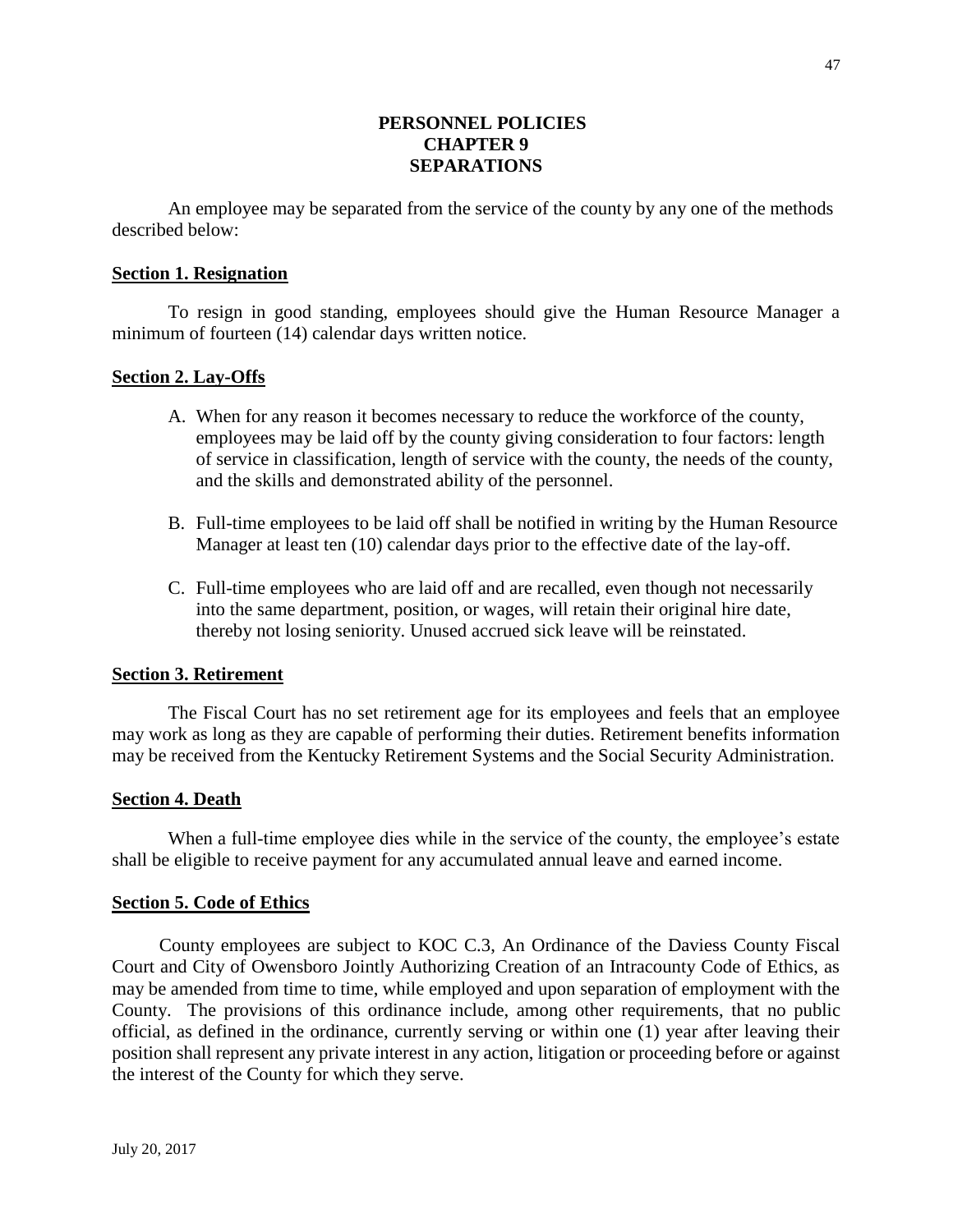## **PERSONNEL POLICIES CHAPTER 10 RECORD RETENTION**

#### **Section 1. Personnel Records**

The Human Resource Manager shall maintain a personnel file for each county employee. All changes in the status of employees shall be recorded in these files, which shall be retained and maintained in accordance with applicable state and federal laws. The file shall contain:

- A. Employee's name, address and telephone number where the employee may be reached;
- B. Position title;
- C. Hiring date;
- D. Department assignment;
- E. Application;
- F. Salary;
- G. Commendations;
- H. Disciplinary action;
- I. All changes in status as a county employee.

#### **Section 2. Public Inspection**

All personnel records of employees shall be considered confidential and the property of the county. Information which is obtained in the course of official duties shall not be released by anyone except the Human Resource Manager or upon orders of the County Judge/Executive. The only information relative to employees and former employees which is available for public inspection in accordance with open records procedures established herein is name, classification and salary.

#### **Section 3. Employee Inspection**

Employees are entitled to view the contents of their individual personnel files by contacting the Human Resource Manager. The Human Resource Manager will be present to answer any questions.

#### **Section 4. Personnel File Location**

Official Personnel Files shall be located in the Daviess County Courthouse in the Human Resource Manager's Office.

#### **Section 5. Retention of Personnel Files**

Personnel files shall be kept after termination of employment as required by law. Such records may be kept in their original form or in any other duplicate form that the Human Resource Manager deems appropriate and is required by law.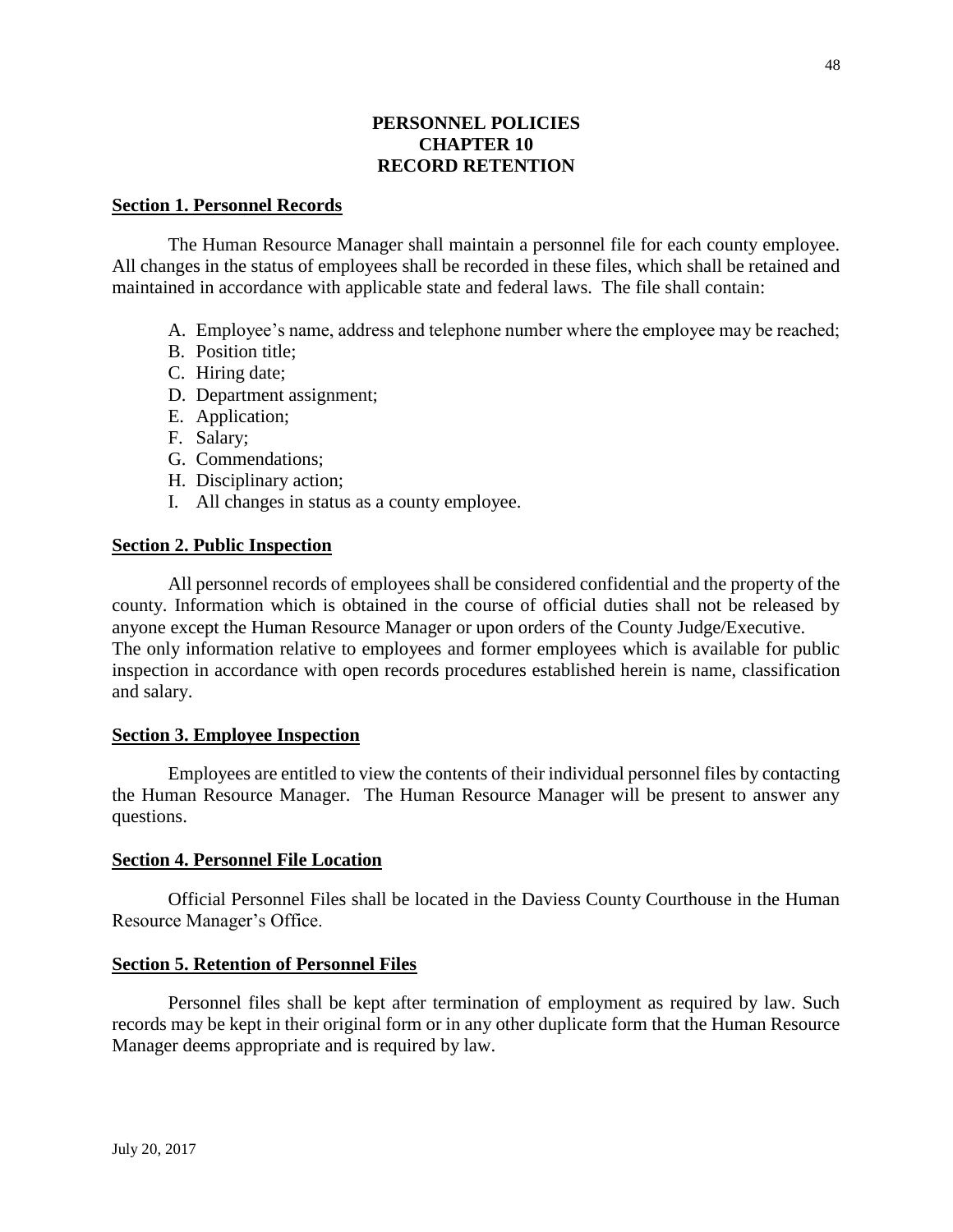49

### **PERSONNEL POLICIES CHAPTER 11 ATTENDANCE AND LEAVE**

#### **Section 1. Hours of Work**

Scheduling work hours shall be practical, uniform within occupational groups and shall be made to meet the reasonable needs of the public. The work schedule for each department shall be established by the Department Head with the approval of the County Judge/Executive. The County/Judge Executive may approve flexible schedules when necessary to promote efficiency or provide reasonable accommodation. If a 4 day, 10 hour work schedule is approved, and an official holiday falls within a given week, that work week shall revert to a 5 day, 8 hour work schedule. (Effective 10/2/2012 last sentence added)

#### **Section 2. Breaks and Lunch Periods**

Each Department Head is responsible for scheduling employee breaks and lunch periods. Lunch periods shall be scheduled in a manner to best serve the public. Schedules should be arranged so that no office shall be completely closed for lunch.

### **Section 3. Time Sheets**

All hourly employees, with the exception of those on a bi-weekly salary, document hours daily on time sheets. The completed time sheets are signed by the employee, verified by the Department Head and shall be sent to the Human Resource Manager by 9:00 a.m. on Monday preceding the payroll. Falsifying time sheets is subject to disciplinary action up to or including termination.

#### **Section 4. Exempt Employees**

Exempt employees are exempt from overtime provisions of the wage and hours laws. The Human Resource Manager shall designate all employees as either exempt or non-exempt.

#### **Section 5. Holidays**

The following holidays are designated as official holidays for all County employees:

| January 1                     | New Year's Day          |
|-------------------------------|-------------------------|
| Martin Luther King, Jr. Day   |                         |
| Friday before Easter at Noon  | Good Friday             |
| Last Monday in May            | <b>Memorial Day</b>     |
| July 4                        | <b>Independence Day</b> |
| First Monday in September     | Labor Day               |
| Fourth Thursday in November   | Thanksgiving Day        |
| Friday following Thanksgiving |                         |
| December 24                   | Christmas Eve           |
| December 25                   | Christmas Day           |
| December 31                   | New Years Eve           |
|                               |                         |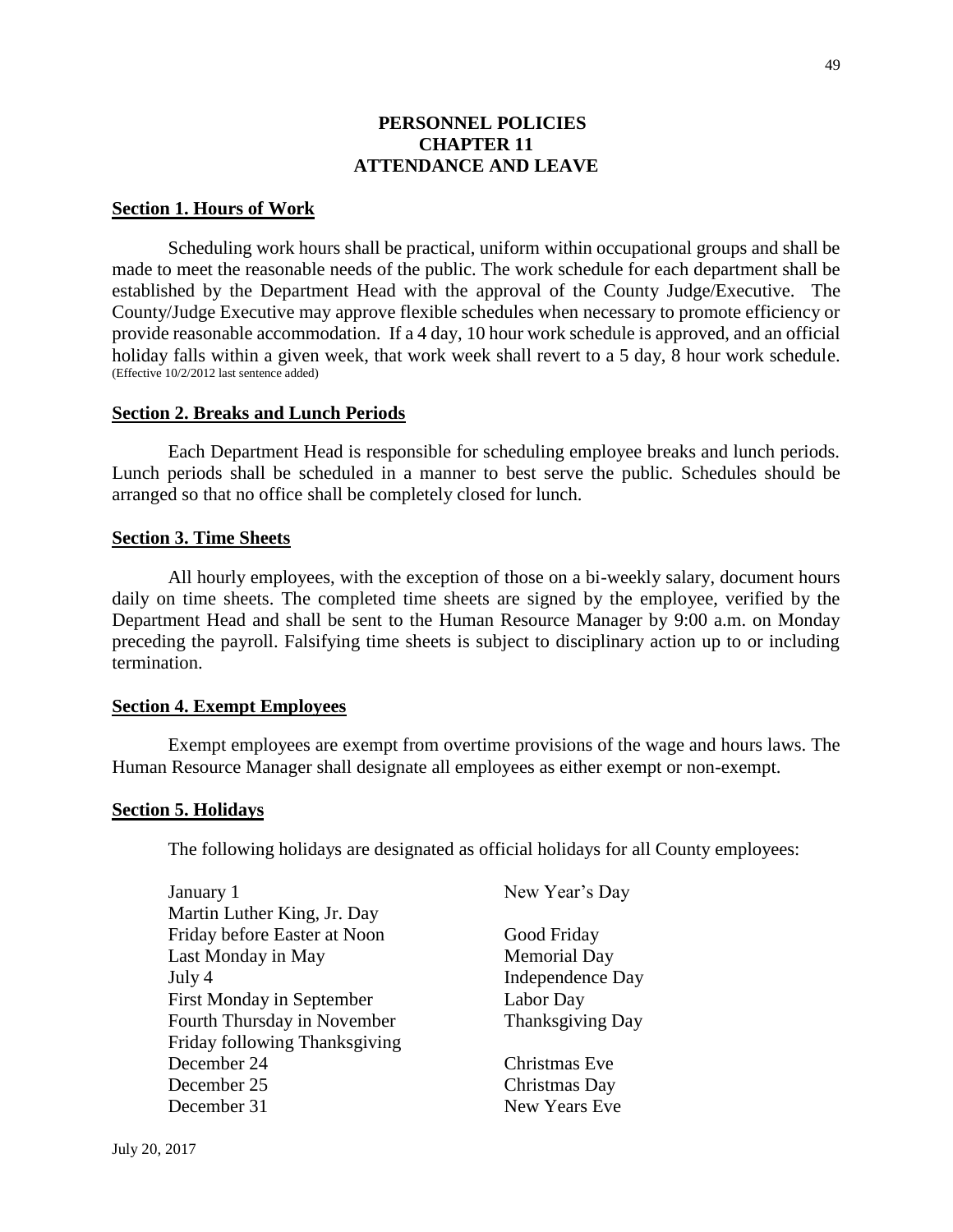When any holiday listed above falls on Saturday, the preceding business day shall be considered the holiday. When any holiday listed above falls on Sunday, the following business day shall be considered a holiday. Any day may be designated as a holiday by proclamation of Daviess County Judge/Executive.

No flexible work schedule is permitted during the week of an official holiday. (Eff. 10/2/12)

## **Section 6. Vacation Leave**

## **Regular Full-Time Positions**

A. All employees in regular, full-time positions (excluding Fire Department employees, but including the Fire Chief and Fire Inspector) are entitled to vacation with pay. The vacation accumulation shall be as follows:

| <b>Years of Service</b> | Hours Per Pay Period | <b>Total Accumulated Days Per Year</b> |
|-------------------------|----------------------|----------------------------------------|
| $0 - 2$ years           | 3 Hours              | 9 days and 6 hours                     |
| $2$ years - 10 years    | 5 Hours              | 16 days and 2 hours                    |
| Over 10 Years           | 6.5 Hours            | 21 days and 1 hour                     |

## **Fire Department Employees**

B. All full-time Fire Department employees (excluding the Fire Chief, Fire Inspector and Assistant Fire Chiefs) are entitled to vacation with pay. The vacation accumulation shall be as follows:

| <b>Years of Service</b> | Hours Per Year |
|-------------------------|----------------|
| $0 - 2$ years           | 96 Hours       |
| 2 years - 10 years      | 168 Hours      |
| Over 10 Years           | 240 Hours      |

C. All Assistant Fire Chiefs are entitled to vacation with pay. The vacation accumulation shall be as follows:

| <b>Years of Service</b> | Hours Per Year |
|-------------------------|----------------|
| $0 - 2$ years           | 168 Hours      |
| 2 years - 10 years      | 240 Hours      |
| Over 10 Years           | 312 Hours      |

- D. Vacation leave should be requested at least two (2) weeks in advance. Vacation leave may be disapproved if the employee's services are required at the requested time. Exceptions can be made in the event of an emergency with approval of department head.
- E. Vacation leave for a fraction or part of a day that is chargeable to vacation leave shall be charged in one-half (1/2) hours. Vacation leave must not be taken in more than 40 hour increments (5 days) unless a separate written request is made and approved by the department head.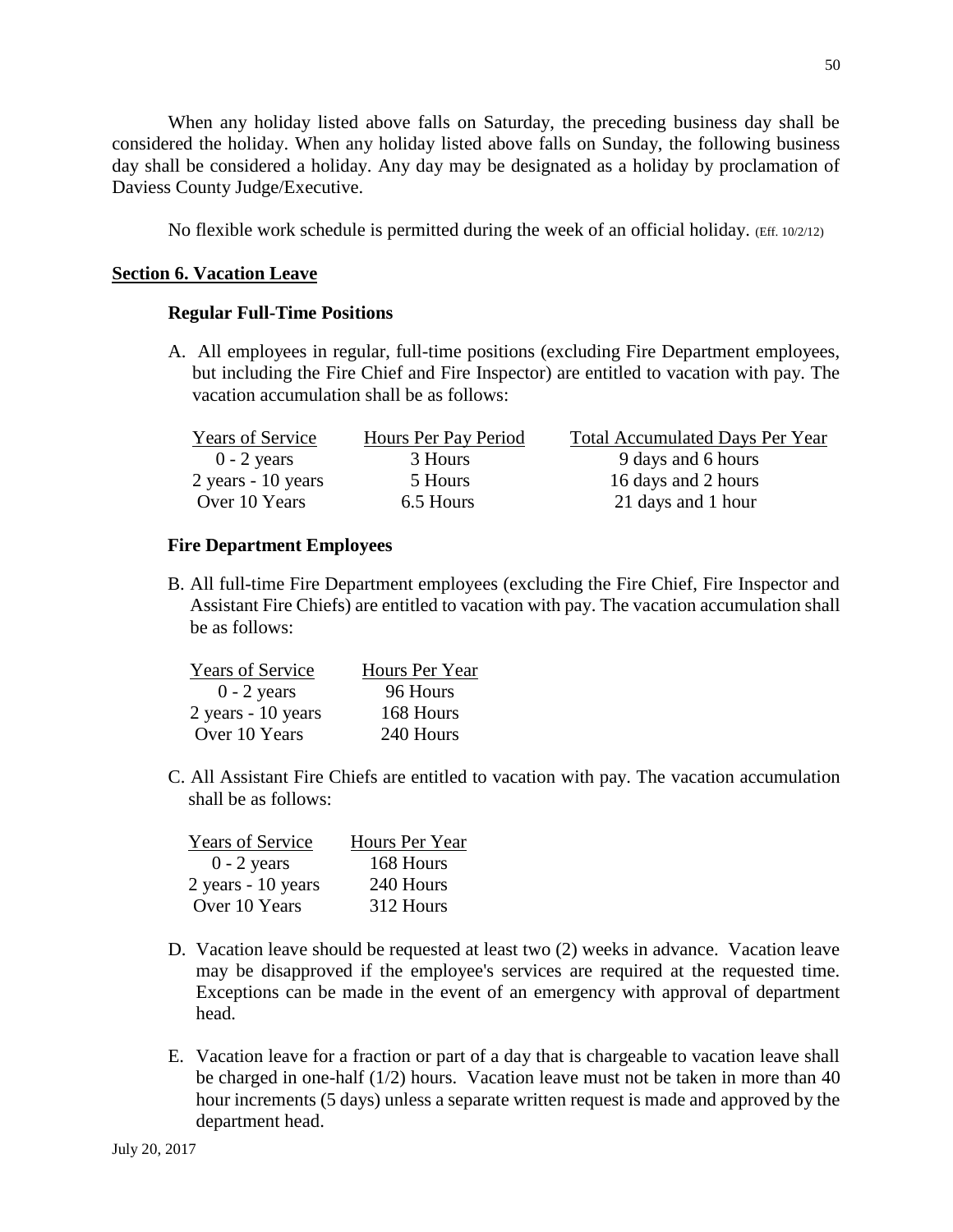- F. Vacation leave may be accumulated and may be carried forward from one year to the next. Leave in excess of 240 hours for regular, full-time employees may not be carried forward. Leave in excess of 336 hours for Fire Department employees (excluding Fire Chief and Fire Inspector for they are considered regular, full-time employees) may not be carried forward. The Department Head may file a written justification requesting an additional six months for the employee to use the excess hours. The written request is made to the Human Resource Manager and will be forwarded to the County Judge/Executive for approval.
- G. Vacation hours may be used for absence due to sickness, injury, or disability at the request of the employee and with the discretion of the Department Head.
- H. Accumulated leave shall be granted in accordance with operating requirements and insofar as practical with the requests of employees.
- I. Employees are charged with vacation leave for absence only on days which they would otherwise work and receive pay.
- J. 1. Employees shall be paid in lump sum for accumulated vacation leave not to exceed 240 hours when separated by resignation in good standing, lay off, or retirement. Vacation leave shall be prorated when an employee separates in good standing in the middle of a pay period.
	- 2. Fiscal Court may purchase from an employee excess vacation hours only under the following conditions:
		- a. Employee has ten (10) or more years of continuous service to County, and
		- b. Employee has not received a previous lump sum payment from Fiscal Court for accumulated vacation leave for resignation, layoff, retirement or excess purchase, and
		- c. Employee has not "borrowed" vacation from one calendar year to another within the three calendar years before the proposed year of purchase, and
		- d. Employee accumulated at least one hundred twenty (120) hours of vacation within the calendar year of the proposed purchase; and
		- e. Employee's total accumulated vacation, at time of requested purchase, exceeds three hundred sixty (360) hours; and
		- f. Employee requested an extension for an additional six (6) months in which to use the additional vacation time; and
		- g. Employee's Department Head requested an extension in writing and the Human Resources Manager or Judge Executive denied the request because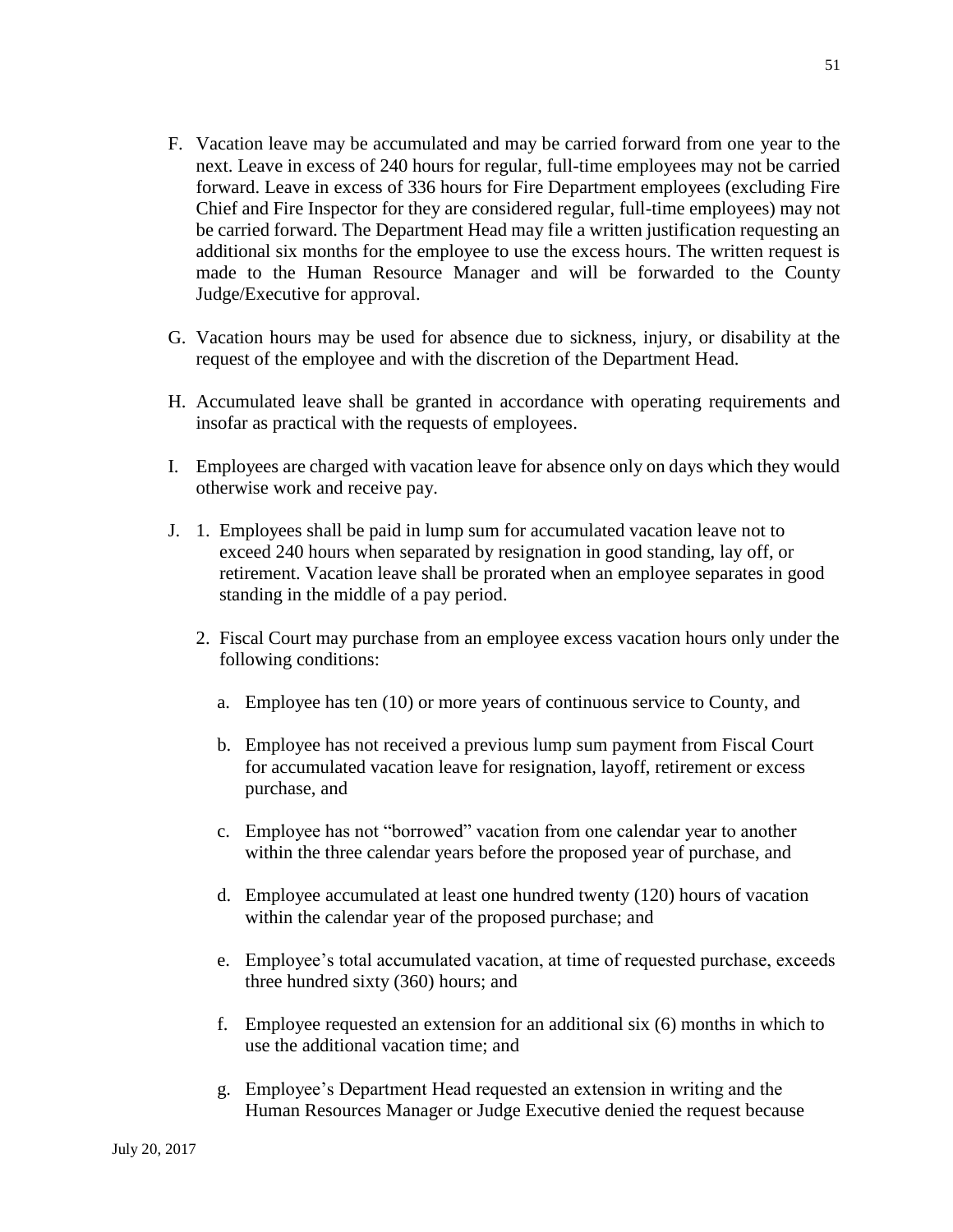employee's continued service to the County was necessary or critical to the operations or services of the county required to maintain public health, safety, or welfare; or after granting such an extension the employee could not take the additional time because employee's Department Head and the Judge-Executive determined that the employee's continued service to the County was necessary or critical to the operations or services of the county required to maintain public health, safety, or welfare; and

- h. Employee could not take excess vacation time during the time allowed due to a declared emergency requiring the employee's service to the County; and
- i. County Treasurer verifies there are sufficient county resources available to fund the unbudgeted payment of excess vacation hours.
- 3. Fiscal Court may purchase from an employee a maximum of one hundred twenty (120) hours of excess vacation during the employee's service to the County.
- K. Upon the death of an employee, the estate shall be entitled to the unused portion of the employee's accumulated vacation leave.
- L. The Human Resource Manager shall keep records of vacation leave taken for individual employees. An employee fraudulently obtaining vacation leave or a department head falsely certifying vacation for absence from work will be subject to disciplinary action up to or including termination.
- M. The Human Resource Manager's office shall be notified by 12:00 noon the Friday preceding payroll of vacation hours taken by employees.

## **Section 7. Sick Leave**

A. Sick leave with pay is provided to employees. Sick leave is not to be regarded in the same manner as vacation leave. Sick leave abuse can be cause for disciplinary action up to or including termination.

All regular full-time employees (excluding Fire Department employees, but including the Fire Chief and Fire Inspector) earn 4 hours per pay period or 104 hours of sick leave per year.

All Fire Department employees (excluding the Fire Chief and Fire Inspector) earn 120 hours of sick leave per year.

- B. Part-time or temporary employees are not entitled to sick leave with pay.
- C. Sick leave shall accrue only when an employee is working or on authorized leave with pay.
- D. Absence for a fraction or part of a day that is chargeable to sick leave shall be charged in one-half (1/2) hours.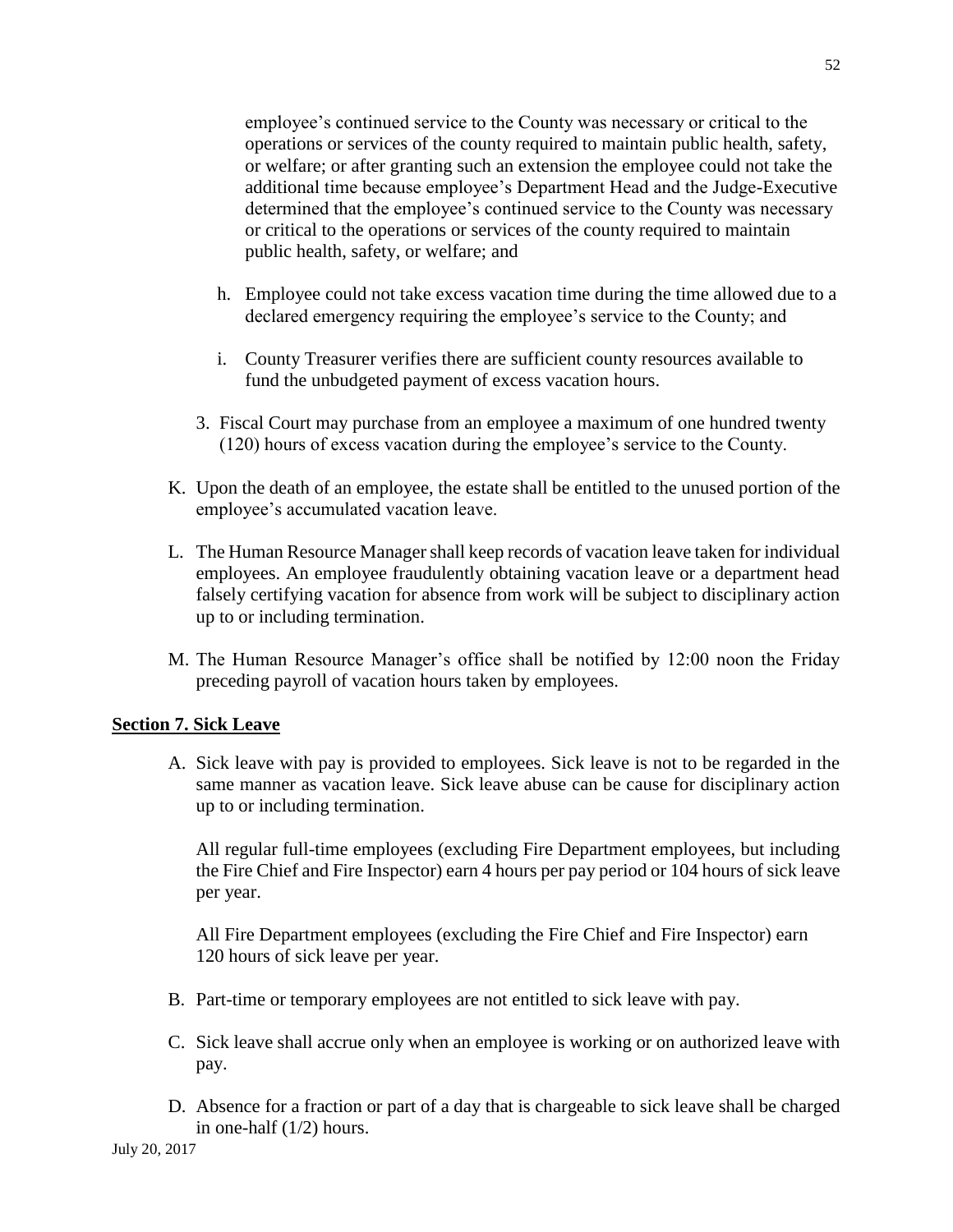- E. An employee shall request sick leave with pay within a reasonable time. Except in case of emergency illness, an employee shall request advance approval for sick leave for medical, dental, or optical examination and for sick leave without pay. In all cases of illness, an employee is obligated to notify the immediate supervisor or other designated person. Failure to do so in a reasonable period of time may be cause for denial of sick leave for the period of absence.
- F. Accrued sick leave with pay may be used under the following circumstances:
	- 1. Medical, dental, or optical examinations or treatments.
	- 2. Disability by sickness or injury.
	- 3. Pregnancy and/or confinement limited to what is medically necessary.
	- 4. Caring for a sick or injured member of the immediate family for a reasonable period of time.
	- 5. Jeopardizing the health of other employees.

For the purposes of sick leave, immediate family is defined as:

- 1. The employee's spouse, mother, father, grandparent, son or daughter; or
- 2. A person of similarly close relationship;
	- a. Who has resided with the employee for at least thirty (30) days prior to application; or
	- b. For whom the employee is legally responsible
- G. A Department Head may request a doctor's excuse from an employee who misses more than three (3) consecutive working days.
- H. Employees shall not be paid for unused sick leave upon separation of employment.
- I. The Human Resource Manager shall keep records of sick leave taken for individual employees. An employee fraudulently obtaining sick leave or a Department Head falsely certifying sick leave allowance for absence from work may be suspended or dismissed.
- J. The Human Resource Manager's office shall be notified by 12:00 noon the Friday preceding payroll of sick hours taken by employees.

## **Section 8. Family and Medical Leave**

- A. Eligible employees receive up to 12 weeks of unpaid leave for the birth, adoption, or serious illness of a child, parent, spouse, or the employee under the following circumstances.
	- 1. The birth of a child or the placement of a child for adoption or foster care within 52 weeks of that birth or placement.
	- 2. Parents who are both employees of the County and who are eligible to take Family and Medical Leave are entitled to take a combined 12 weeks of Family and Medical Leave for child care purposes.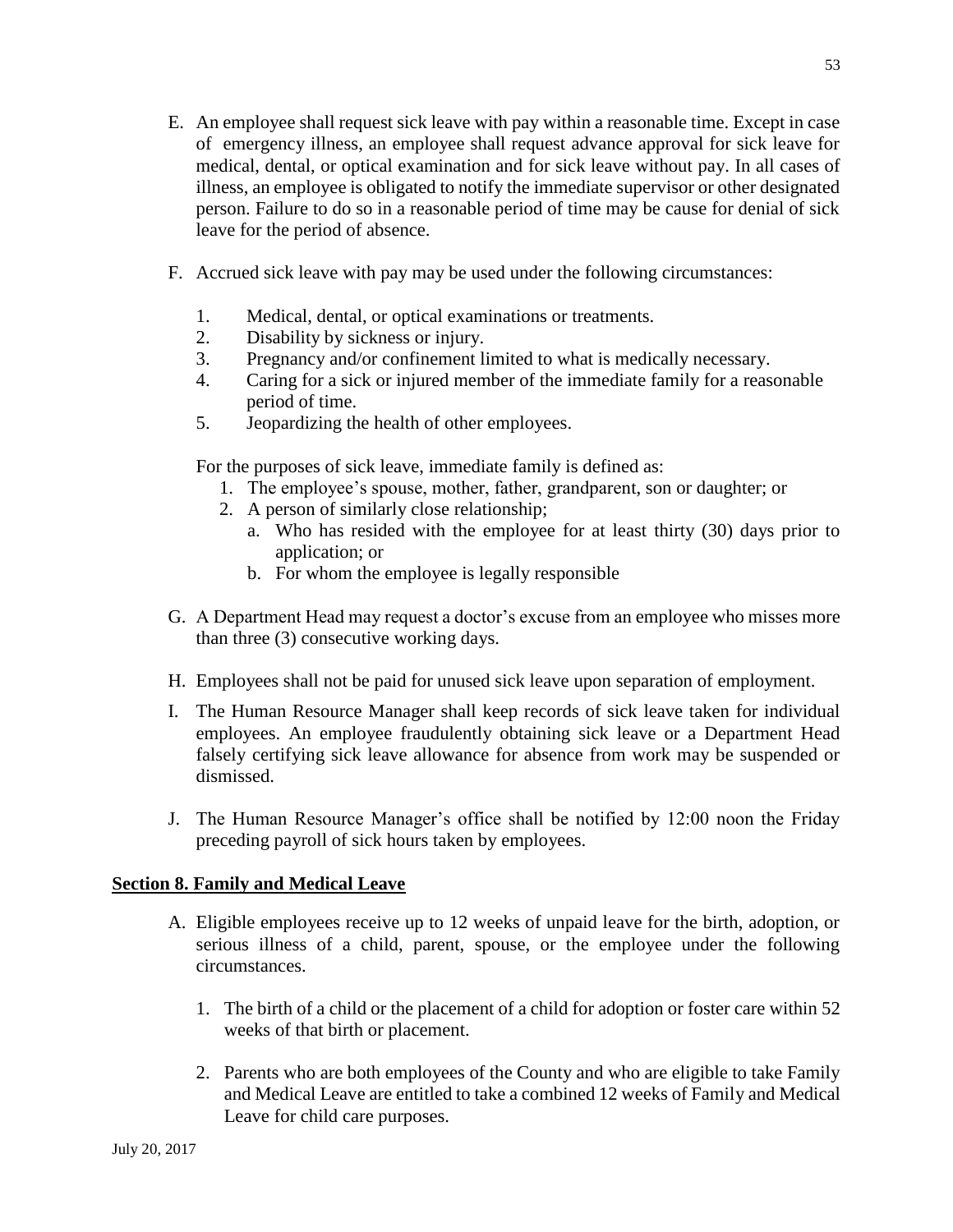- 3. To provide care for a spouse, a child, a dependent son or daughter over the age of 18, or a parent who has a serious health condition.
	- a. A serious condition is one that requires inpatient treatment, or causes an absence from work, school or normal activity for more than three (3) days and requires treatment by or under the direction or supervision of a health care provider on two or more occasions.
	- b. An employee requesting leave under this paragraph must present a certification from a health care provider containing the date on which the serious health condition commenced, the probable duration of the condition, the appropriate medical facts regarding the condition, a statement that the employee is needed to care for the family member, and an estimate of the amount of time such care will be required.
- 4. A serious health condition that renders the employee unable to perform the functions of the employee's position.
	- a. A serious condition is one that requires inpatient treatment or causes an absence from work, school, or normal activities for more than three (3) days and requires treatment by or under the direction or supervision of a health care provider
	- b. An employee requesting leave under this paragraph must present a certification from a health care provider containing the date on which the serious health condition commenced, the probable duration of the condition, and a statement that the employee is unable to perform the essential functions of the position. Employees seeking the certification must provide the health care provider with the department's written job description.
- 5. Eligible employees with a spouse, son, daughter, or parent on active duty or call to active duty status in the National Guard or Reserves in support of a contingency operation may use their 12-week leave entitlement to address certain qualifying exigencies. Qualifying exigencies may include attending certain military events, arranging for alternative childcare, addressing certain financial and legal arrangements, attending certain counseling sessions and attending post-deployment reintegration briefings.
- 6. A special leave entitlement permits eligible employees to take up to 26 weeks of leave to care for a covered service member during a single 12-month period. A covered service member is a current member of the Armed Forces, including a member of the National Guard or Reserves, who has a serious injury or illness incurred in the line of duty on active duty that may render the service member medically unfit to perform his or her duties for which the service member is undergoing medical treatment, recuperation, or therapy; or is in outpatient status; or is on the temporary disability retired list.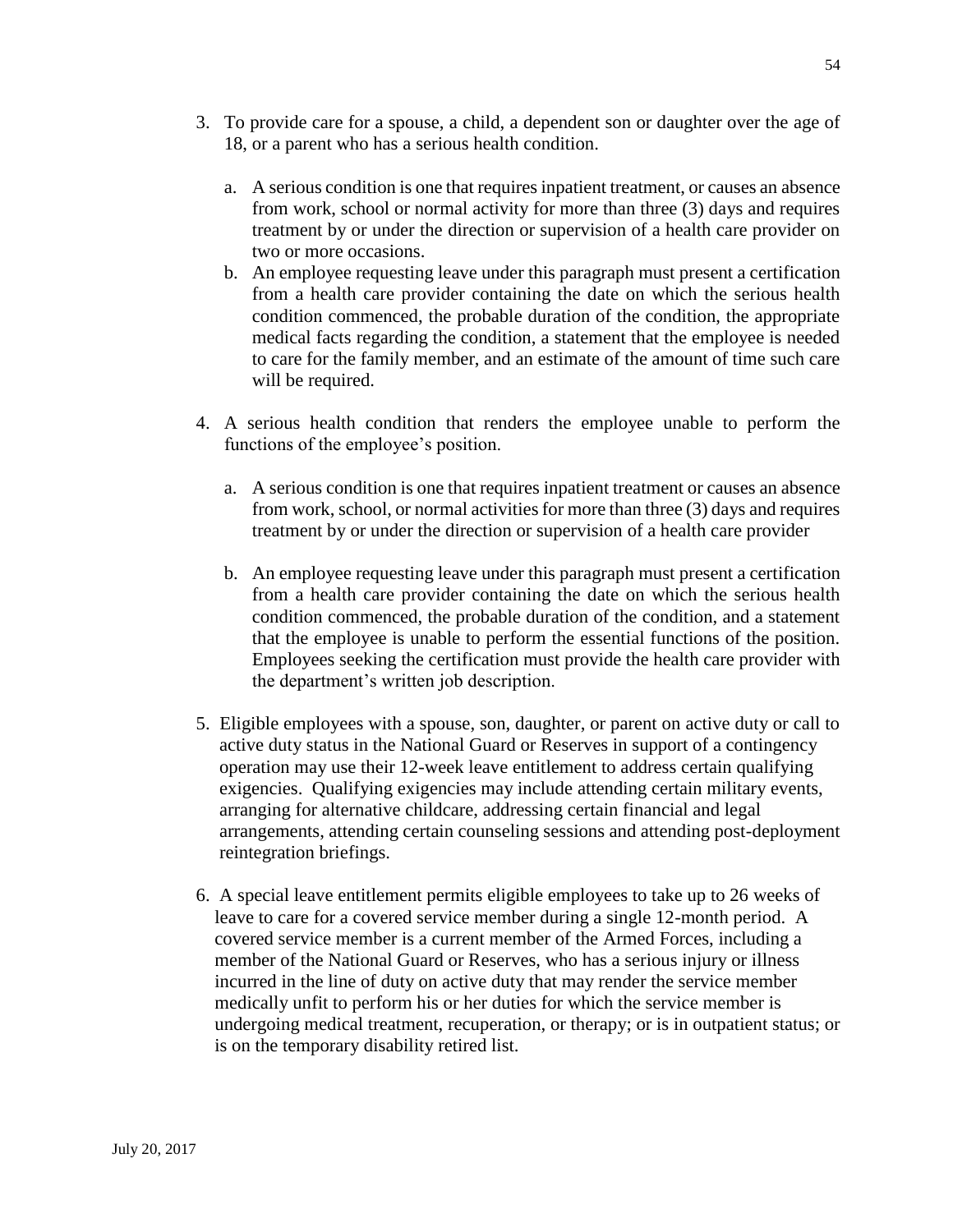- B. Eligible employees will continue to receive health insurance benefits and be permitted to return to the same or equivalent position upon returning from leave.
- C. Eligible employees must provide at least thirty (30) days notice of his/her request for Family and Medical Leave if the reason is for an anticipated birth, child placement or planned medical treatment. In addition, the employee must make reasonable efforts to schedule leave in a manner that does not unduly disrupt the County's operations. However, these requirements may be waived if a medical emergency or other unforeseen event occurs that make it impossible for the employee to comply with the advance notice requirements.
- D. Applicable paid leave (sick/vacation) taken for a FMLA-qualifying reason will count toward an employee's 12-week FMLA entitlement. This applicable leave will run concurrently with and count toward an employee's 12-week FMLA entitlement.
- E. No accrual of seniority, privileges or benefits (except health insurance) are allowed for an employee on Family and Medical Leave.
	- 1. Employees who normally make a contribution toward their health insurance must continue to do so.
	- 2. An employee who does not return to duty from Family and Medical Leave under this policy for at least thirty (30) calendar days will be liable for the County's group health insurance premium contribution and any part of the employees share paid by the County, unless the failure to return to duty is caused by continuation, recurrence, or onset of a serious health condition that would entitle the employee to Family and Medical Leave under this policy or for circumstances beyond the employee's control.
	- 3. Where recovery of premiums is permitted, the County shall be entitled to set off the amount against any final pay or monetary benefit to which the employee would otherwise be entitled.
- F. An employee who has taken Family and Medical Leave for himself/herself (self-care) will be required to present a certificate of fitness for duty from a health care provider prior to commencement of work. Failure to provide the certification may cause denial of reinstatement.
- G. Eligible employees are those who have worked for the Fiscal Court in a regular, fulltime position for at least 52 weeks and worked for at least 1,250 hours during the 52 week period prior to the commencement of the leave.
- H. The 12-month period is determined under FMLA as the 12-month period measured forward from the date of any eligible employee's first FMLA leave begins.
- I. An employee's 12-week FMLA leave entitlement runs concurrently with all other applicable leave including, but not limited to, workers compensation leave.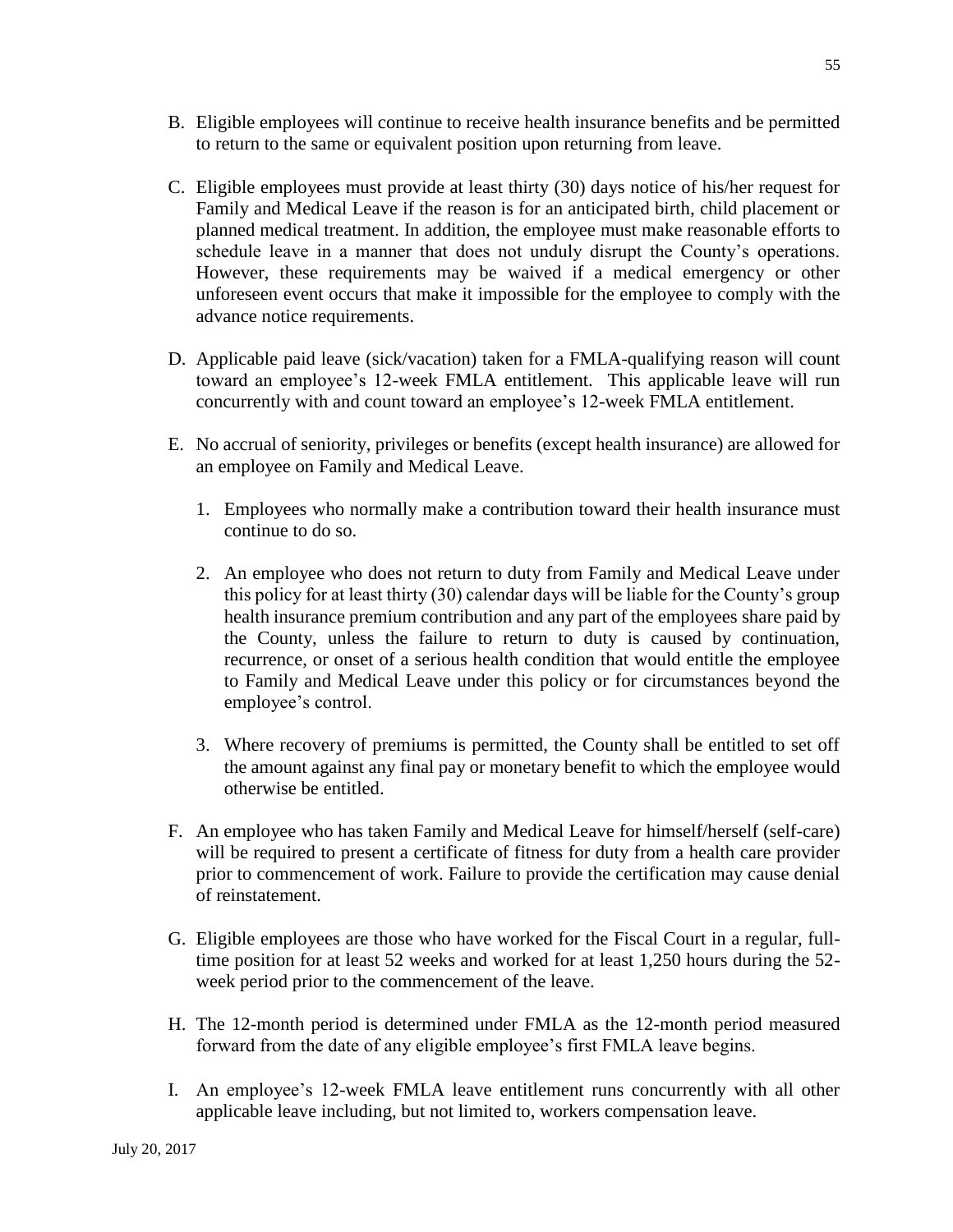## **Section 9. Maternity Leave**

- A. The Fiscal Court, under its fringe benefits plan, allows women on maternity leave to take two (2) weeks off with pay. They may use accumulated vacation and sick leave in addition to this leave.
- B. The reinstatement rights of women on leave for pregnancy-related reasons including accrued retirement benefits and accumulated seniority are preserved.

## **Section 10. Civil Leave**

The County encourages service as a juror and compliance with other subpoenas to be a witness in legal proceedings. If an employee needs to be absent, a copy of the summons or other proof of service must be submitted to the Department Head or Human Resource Manager immediately upon receipt. If called for jury duty and released before 2:00 p.m., the employee must return to work for the remainder of the scheduled shift. If an employee must report for jury duty by 9:00 a.m., the employee does not have to report to work prior to jury duty. The employee will receive regular pay. The pay received for jury duty or being a witness shall be turned into the Finance Officer upon receipt.

## **Section11. Worker's Compensation Leave**

The Fiscal Court provides Workers' Compensation Insurance for any employee who is injured or disabled while performing as a Fiscal Court employee.

- A. An employee injured on the job must report any accident to his/her supervisor immediately. Department Heads shall document accidents on appropriate claim forms and send paper work to the Human Resource Manager within 24 hours. If the injury requires medical attention, the Department Head assures that the employee is cared for by a gatekeeper physician. The employee is responsible for assuring that appropriate documentation from the gatekeeper physician is sent to the Human Resource Manager.
- B. Employee will not be permitted to return to work until he/she presents a Return to Work Form signed by the gatekeeper physician.
- C. Employee injured on the job and unable to work, the Fiscal Court will pay the employee's regular pay for a period of two (2) weeks. After two (2) weeks, the Worker's Compensation Provider Coverage activates provided that the employee has followed appropriate procedures. Employees receive 66% of gross pay. No taxes are withheld.
- D. Employees are authorized to take Worker's Compensation leave provided that the gatekeeper physician certifies that time off work is necessary.
- E. During workers compensation leave, the employee is required to pay their portion of benefits.
- F. During workers compensation leave, the employee shall not earn sick or vacation leave. (Effective 12/1/2011)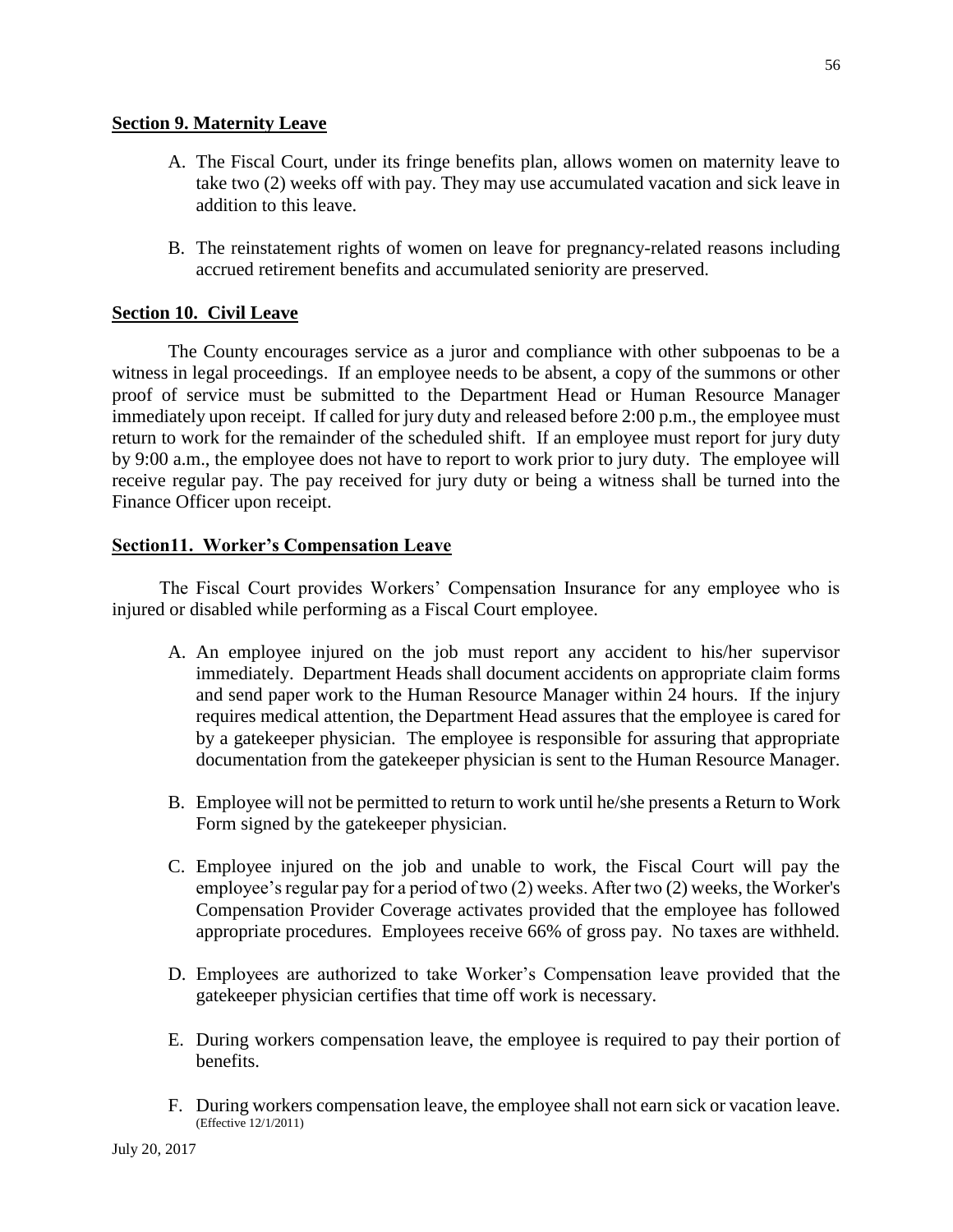G. When an employee has been released to return to work, the employee must use sick leave/vacation leave for any doctor visits, physical therapy, etc. (Effective 10/2/2012)

### **Section 12. Funeral (Bereavement) Leave**

When an employee's immediate family member dies, the Fiscal Court allows up to three (3) days off with pay. Immediate family member, as defined for bereavement, is defined as parents, grandparents, spouse, brothers, sisters, children, grandchildren, daughter-in-law, son-in-law, parent of spouse (step), step parent, step child, foster parent, and foster child.

When an employee's extended family member dies, the Fiscal Court allows up to eight (8) hours off with pay for the day of the funeral. If the funeral service falls on a weekend or holiday, the employee shall be allowed to take the 8 hours off with pay on the day preceding or the day following the weekend or holiday. No additional compensation will be provided if the employee does not take the funeral (bereavement) leave. Extended family member is defined as brother-inlaw or sister-in-law, niece, nephew, grandparent of spouse, great grandparent, aunt or uncle of employee or spouse. (included brother-in-law and sister-in-law  $5/6/10$ ) (included great grandparent  $10/2/2012$ )

In the event an employee desires to extend leave beyond the days set out above due to a death in the immediate or extended family, the employee may use sick leave, vacation leave or time without pay upon receiving approval from the executive authority.

In order that the Fiscal Court is aware and may send their condolences regarding deaths of employee's family members, the Directors and/or Supervisors should immediately notify the Human Resources Dept. when one of the employees in your department has a death in their family.

The Fiscal Court will send a bereavement gift not to exceed \$50 when an employee's immediate family member passes away. For this purpose, immediate family member is defined as the employee's spouse, mother, father, grandparent, brother, sister, son or daughter. This condolence will be sent through the Fiscal Court receptionist's office. Any gift sent from the individual department shall be at the expense of the employee(s). (added bereavement gift 11/21/2013)

#### **Section 13. Military Leave**

Any employee occupying a full-time regular position with the County who is a member of the National Guard or any reserve component of the Armed Forces of the United States or of the Reserve Corps of the United States Public Health Service, shall be entitled to leave of absence from their respective duties, without loss of time, pay, regular leave, impairment of efficiency rating, or of any other rights or benefits to which they are entitled, while in the performance of duty or training in the service of this state or of the United States under competent orders. In any one (1) federal fiscal year (October-September) officers or employees, while on military leave, shall be paid their salaries or compensations for a period or periods not exceeding twenty-one (21) calendar days. Any unused military leave in a federal fiscal year shall be carried over to the next year. Any unused military leave shall expire two (2) years after it has accrued.

A request in writing for military leave must be presented to the Personnel Officer not less than (2) weeks prior to the beginning of the leave period.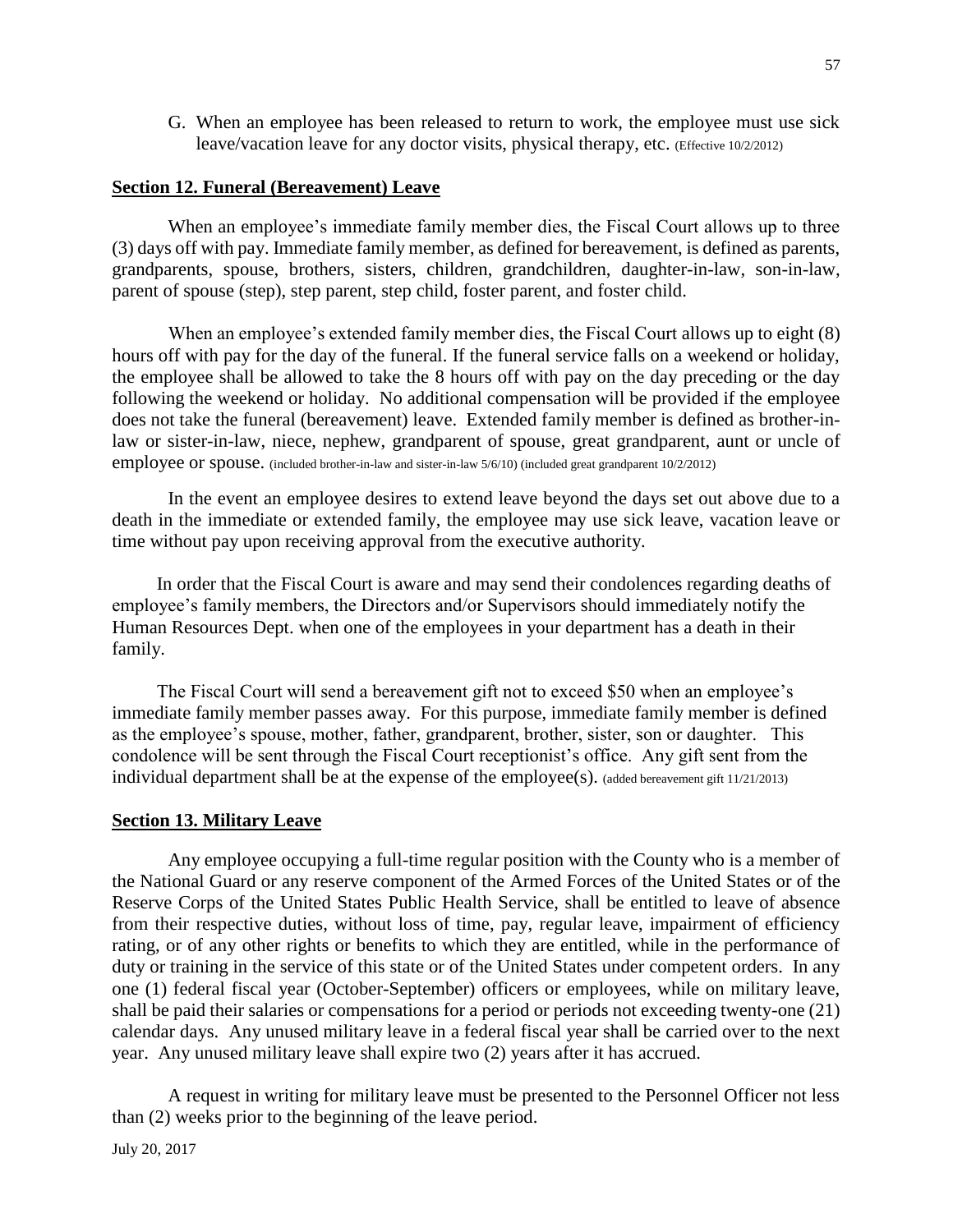County employee's attached to the Military Reserve Units which are called up to active duty will follow the provisions set forth in the Uniformed Services Employment and Reemployment Rights Act, 38 U.S.C. Section 4301, et seq., Enacted October 1994.

### **Section 14. Voting Leave**

Department Heads shall allow employees ample time to vote. At no time should voting leave exceed a period of two hours. Employees shall request voting leave two (2) days prior to election day. In order to be paid for voting leave, employees must use accumulated vacation time. (Effective 06/04/2015)

### **Section 15. Blood Donation Leave**

Employees may take up to two (2) hours off to donate blood not to exceed four (4) times in a fiscal year.

Employees must request leave from their Department Head in advance. This granting of leave shall be subject to the operating needs of the department as determined by the Department Head.

Upon returning to work, the employee must provide to the Department Head documented proof that the employee donated blood during the time off. If the employee fails to provide documented proof that blood was donated during the time off, the Department Head shall deduct the time off from the employee's salary or accrued vacation or sick leave, whichever the employee chooses.

## **Section 16. Administrative Leave**

The County Judge/Executive may grant administrative leave in the event of a major disaster. When an employee is required to work during administrative leave, the employee may be granted leave to be used at a later date equal to the time of administrative leave granted.

## **Section 17. Holiday Pay**

All full-time non-exempt employees shall receive holiday pay. Employees who work on a holiday shall be compensated at one and one-half times regular rate, in addition to their regular rate for the total hours worked during that holiday period. Exempt employees required by the County Judge/Executive to work on a holiday at the Transfer Station and/or West DC Landfill shall earn compensating time on an hour for hour basis. Exempt employees called out to work on a holiday for emergency purposes only, and with approval of the County Judge/Executive, shall earn compensating time on an hour for hour basis.

## **Section 18. Overtime Pay**

A. When operating requirements or other needs cannot be met during regular working hours, employees may be scheduled to work overtime hours. When possible, advance notification of these mandatory assignments will be provided. However, in some situations, prior notification is impossible. All overtime work must receive the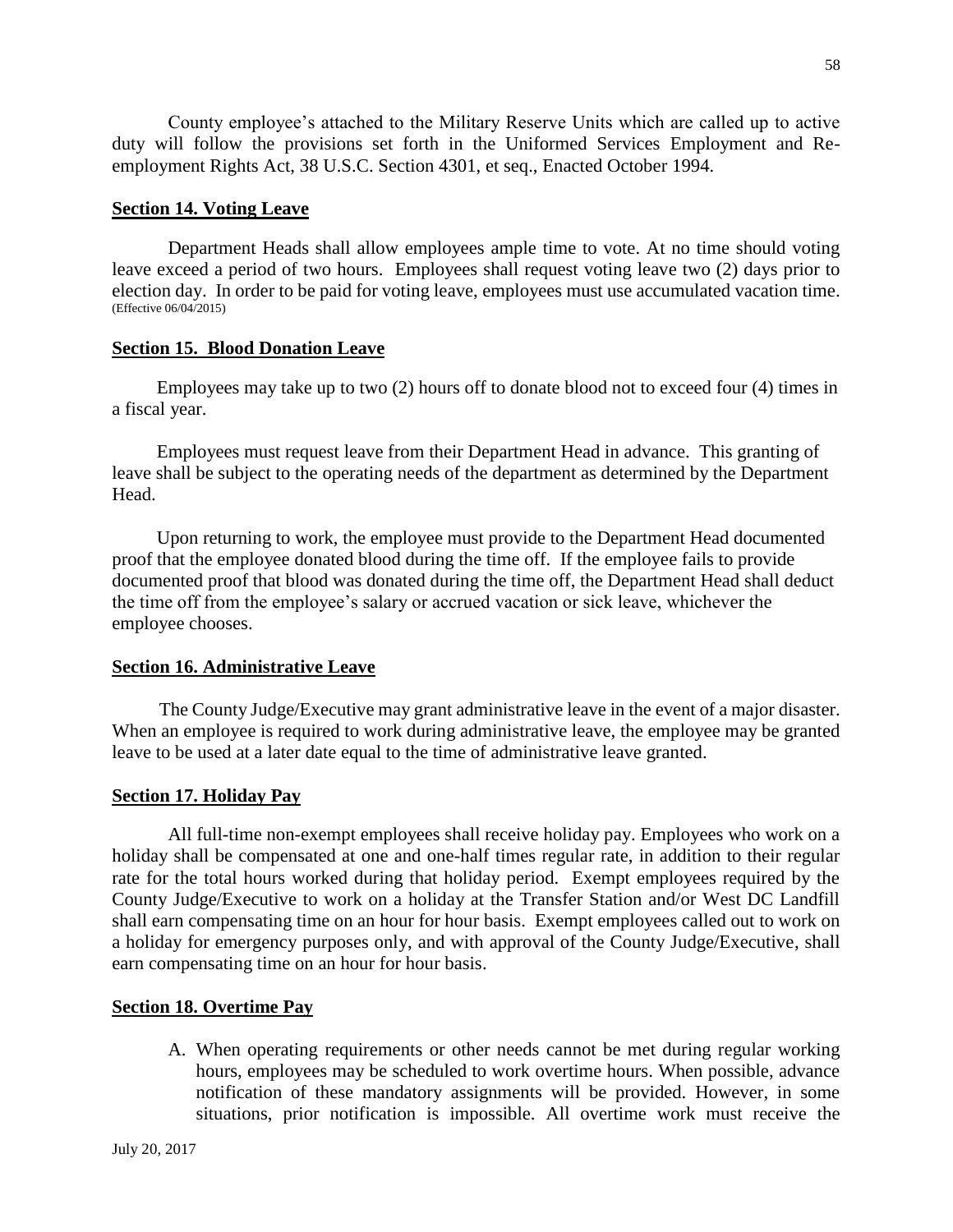Department Head's prior authorization. Overtime assignments will be distributed as equitably as practical to all employees qualified to perform the required work.

- B. Overtime compensation is paid to all nonexempt employees in accordance with federal and state wage and hour restrictions.
- C. Overtime is defined as time worked beyond: (1) eight (8) consecutive regular hours in a work day [excluding the fire department] AND for all hours worked outside an employee's NORMAL work day; (2) forty (40) regular hours in a work week. Overtime hours are paid at one and one half times their hourly rate.
- D. The Daviess County Fiscal Court workweek begins at 12:01 a.m. on Sunday morning and ends at 12:00 a.m. on Saturday night.
- E. Each week in a two (2) week pay period stands alone for the purpose of overtime calculations.
- F. Wages for overtime work will be paid to employees on the payday for the pay period in which the time was worked.
- G. Failure to work scheduled overtime or overtime worked without prior authorization from the Department Head may result in disciplinary actions, up to and including possible termination of employment. Employees will be compensated for the overtime precipitating the disciplinary procedure.
- H. The nature of emergencies requires employees to be called to duty at any time during the nights, on weekends and on holidays. It is imperative to public safety that employees are available to work during emergencies. For these reasons, employees will be compensated at one and one half times their hourly rate when they are working on emergency call-outs, unless a holiday, then holiday pay will be paid accordingly. Employees accrue pay the moment they report to the work site. The work site is defined as the initial site to which the employee reports after called out. Emergency call-out compensation ends when normal working hours begin. If an employee is called out, a minimum of two (2) hours will be allowed within each 24-hour period.
- I. Employees who are called into work on a scheduled vacation day shall be compensated at regular time and/or overtime, as applicable, but shall not receive vacation pay.

## **Section 19. Working Elsewhere While on Leave**

Any employee who shall perform work for any employer other than Daviess County while on Leave, other than vacation leave, may be disqualified from receiving further Leave, and disciplinary action may be sought in accordance with this policy and FMLA (if applicable). This provision shall also apply to employees who are self-employed and perform work in their private occupations.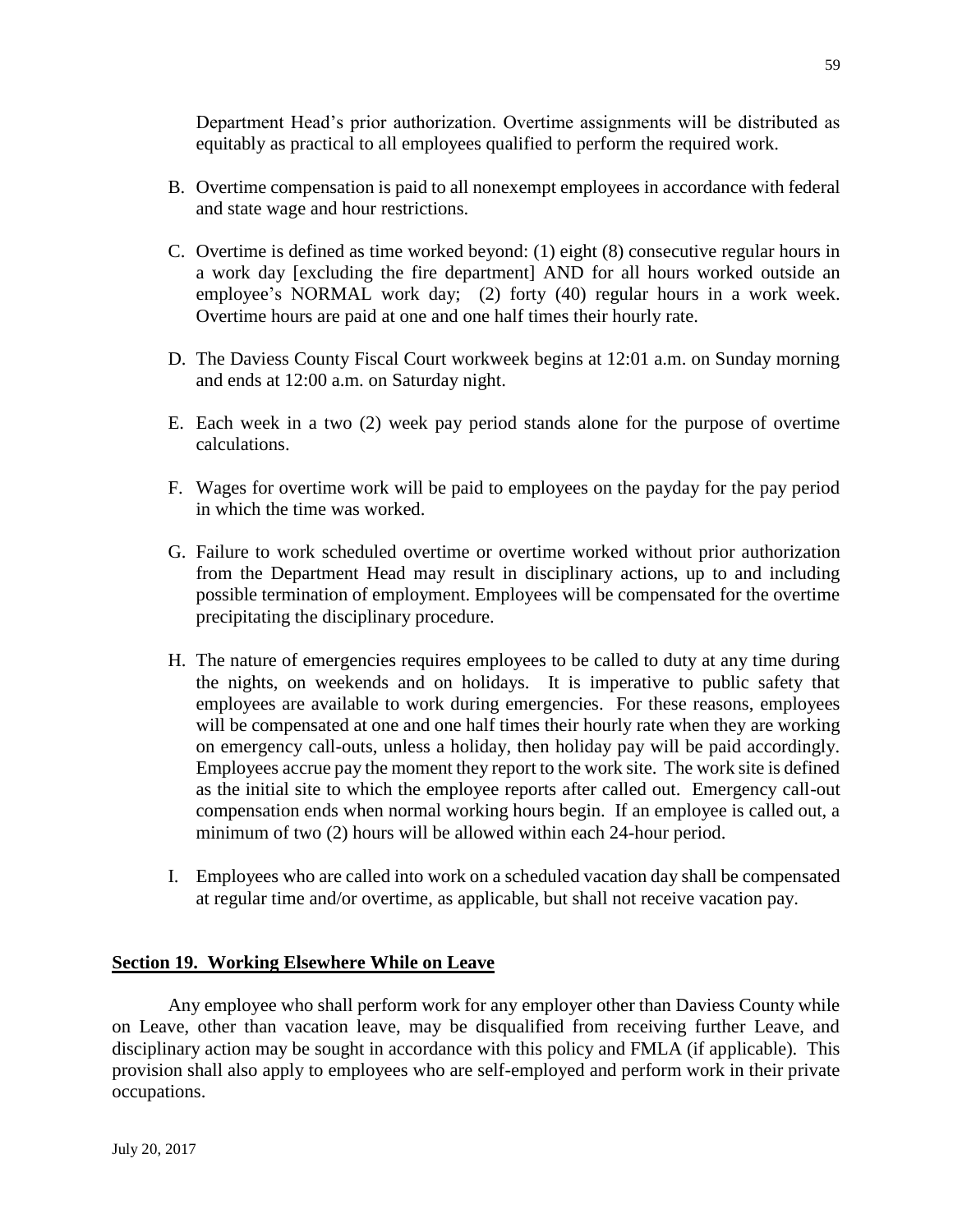### **Section 20. Pay Periods and Pay Days**

Employees shall be compensated every two weeks on Thursday. Checks are available in the Human Resource Manager's Office to Department Heads. Department Heads must obtain checks through the Human Resource Manager. Checks may be obtained after 9:00 a.m. on Thursday morning; however, special circumstances may determine otherwise.

The County Treasurer, with the County Judge/Executive's approval may designate another person to approve outgoing checks, including payroll.

If a payroll falls on a holiday, another day may be approved for payroll.

 Automatic deposits are available to full-time employees through the Human Resource Manager's Office.

## **Section 21. Sick Leave Bank**

The Daviess County Fiscal Court has established a Sick Leave Bank by accepting days to be donated to an employee when conditions are met as defined by the County Judge/Executive. Participating in the Sick Leave Bank is voluntary, and those days donated by the employee shall be deducted from their accumulated sick leave and shall not be refunded. Upon separation in good standing, an employee may donate a maximum of 40 hours of their excessive accumulated sick leave to the sick bank.

A sick leave bank may provide eligible, voluntary participating employees who have exhausted all of their accumulated sick and vacation leave the means of obtaining additional sick leave days because of catastrophic incidents of illness defined as: (1) serious accidents; (2) serious illness; (3) extended hospitalization; (4) or other serious extenuating circumstances.

The process of requesting sick leave bank hours is as follows:

- (1) Employee shall request in writing to their department head sick leave hours from the sick bank.
- (2) Department Head shall submit request to the Judge/Executive for approval.
- (3) Judge/Executive shall notify department head and human resources department of final determination.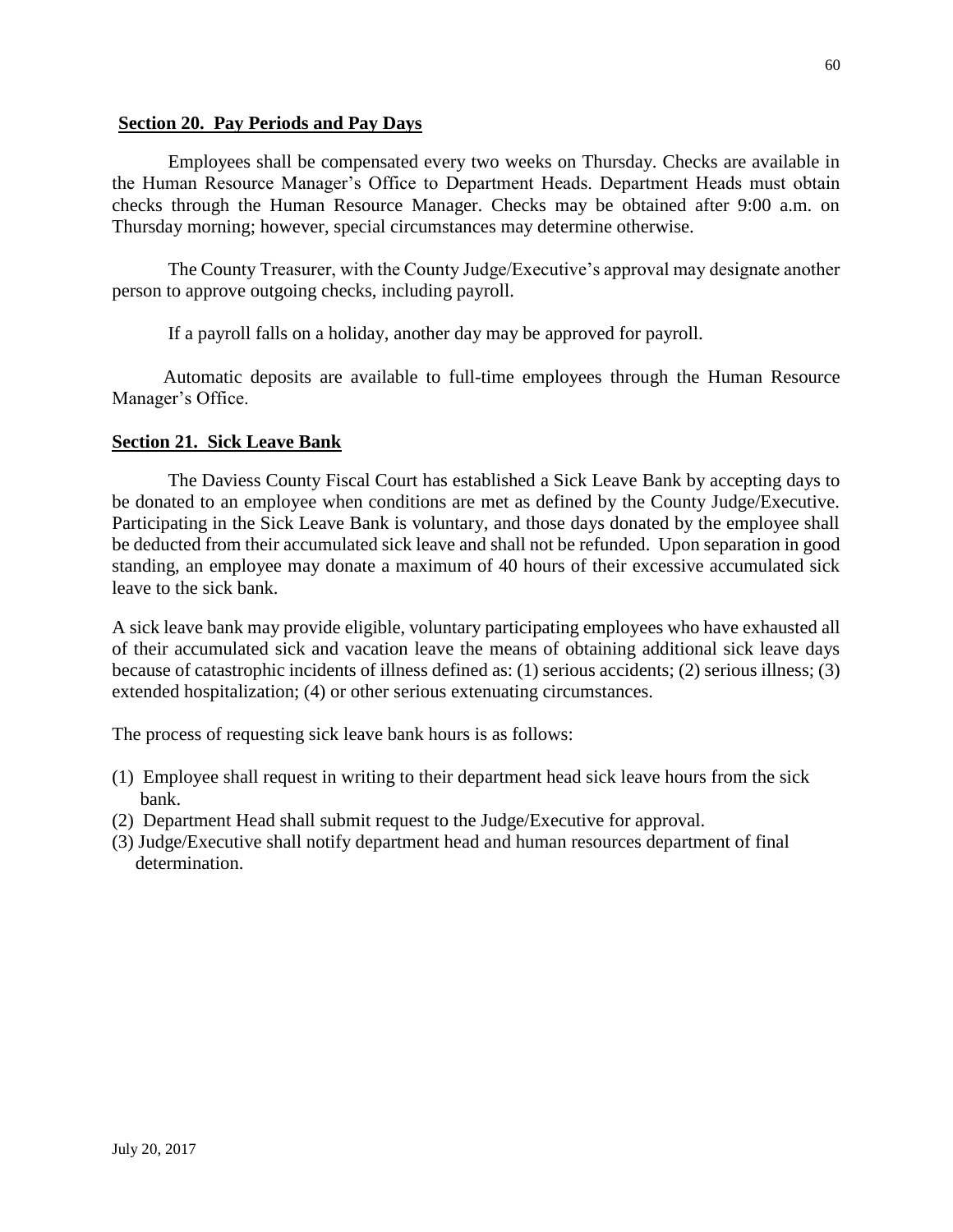### **PERSONNEL POLICIES CHAPTER 12 ACCEPTANCE OF GIFTS AND GRATUITIES**

#### **Section 1. Policy**

An employee shall not accept gifts, gratuities, or loans from organizations, business concerns, or individuals with whom they have official relationships on business of the county. These limitations are not intended to prohibit the acceptance of articles of negligible value which are distributed generally, nor to prohibit employees from accepting social courtesies that promote good public relations, nor to prohibit employees from obtaining loans from regular lending institutions. It is particularly important that county employees guard against relationships which might be construed as evidence of favoritism, coercion, or unfair advantage of collusion.

Negligible value as stated herein is defined as \$50 or less in any calendar year.

Violations of this policy will result in disciplinary action as outlined in Chapter 8.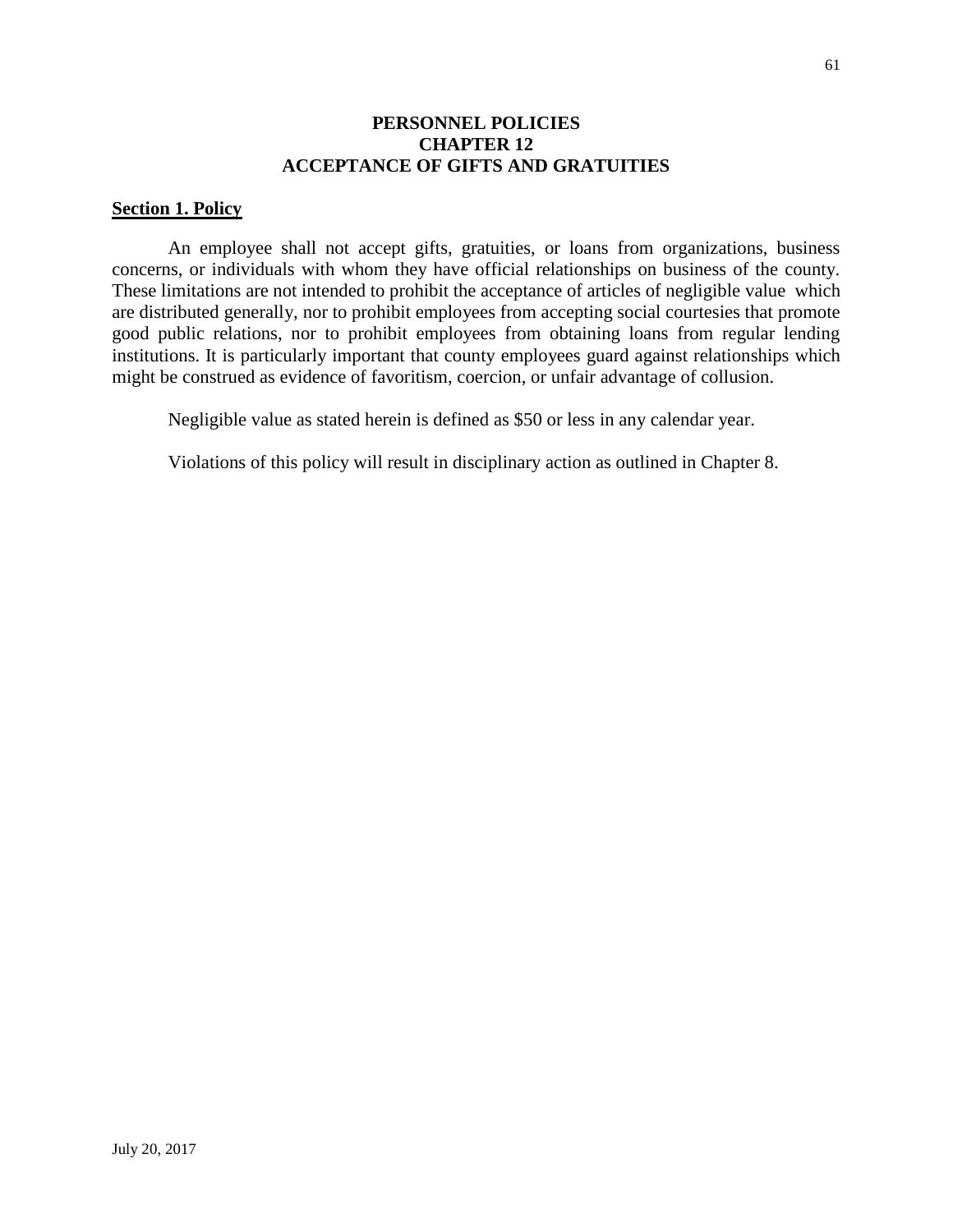## **PERSONNEL POLICIES CHAPTER 13 PROFIT OF KNOWLEDGE BASED ON COUNTY EMPLOYMENT**

An employee shall not use the confidential knowledge gained while on official duty for the county for his/her own profit. An example of this would be a situation in which an employee by virtue of his/her position in the county gains knowledge of a development of a particular piece of property, buys that property and turns a profit in selling it. Violation of this policy will result in disciplinary action as outlined in Chapter 8.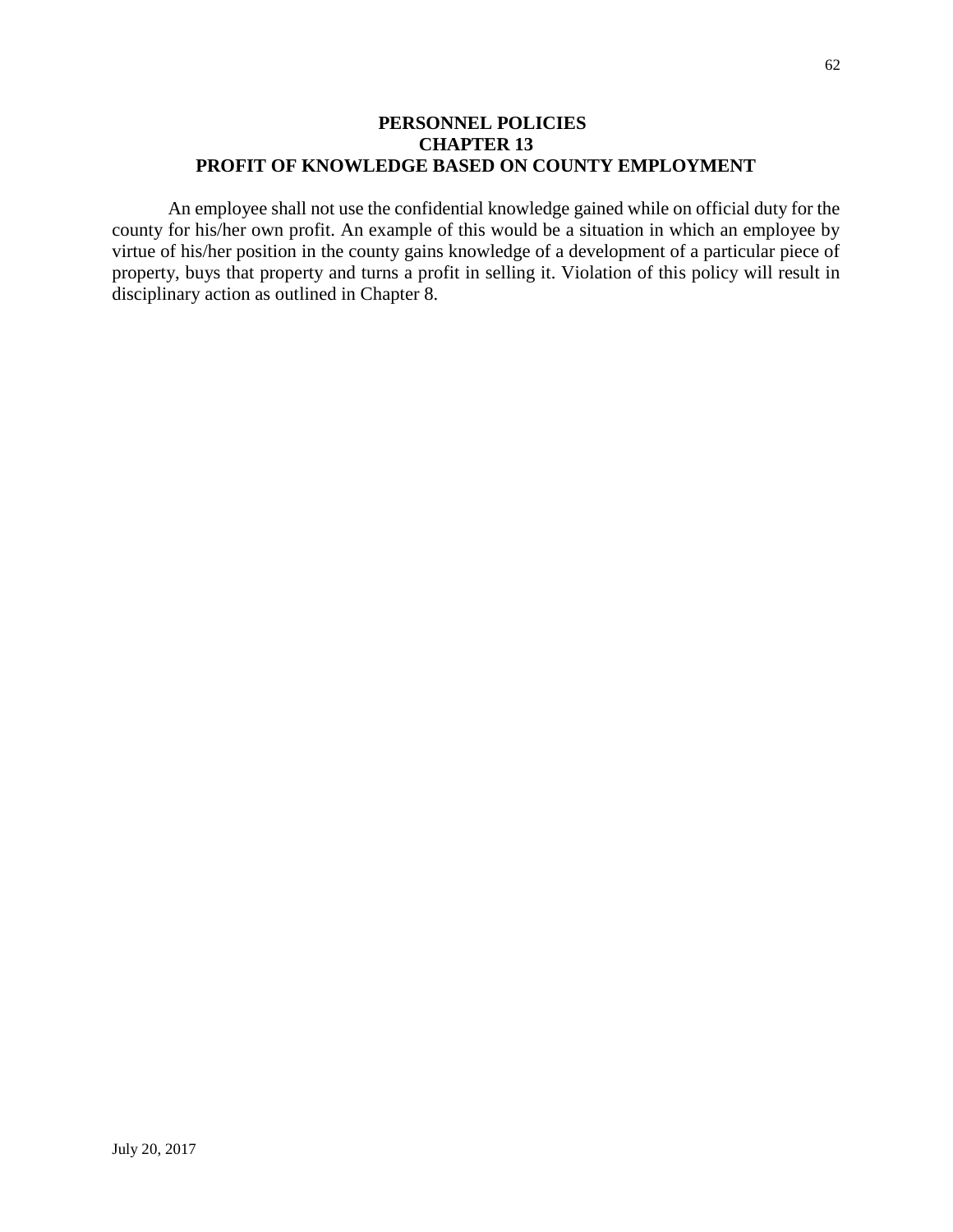### **PERSONNEL POLICIES CHAPTER 14 APPEAL AND GRIEVANCE PROCEDURE**

#### **Section 1. Policy**

The Daviess County Fiscal Court believes employee grievances should be settled as quickly as possible. Both managers and employees are expected to make every effort to resolve problems. However, it is recognized that there may be grievances which will be resolved only after appeal and review.

The purpose of this rule is to insure that all employees are afforded fair, equitable and expeditious review of their grievances without fear of recrimination, coercion or discrimination.

#### **Section 2. Grievance Procedure**

A grievance is a disagreement without resolve within the workplace. Employees and supervisors shall work together informally to resolve any grievance which arises. If the grievance cannot be resolved informally, it shall be settled in the following manner:

- A. The aggrieved employee must first discuss the issue with the immediate supervisor. If an agreement is not reached or if there is no immediate supervisor other than a Department Head, the employee should discuss the problem or complaint with the Department Head.
- B. If the employee is not satisfied with the decision of the Department Head, the employee should submit a written complaint or grievance to the Human Resource Manager within five (5) working days after becoming aware of the Department Head's decision.
- C. The Human Resource Manager shall write a decision within five (5) working days of receipt of the grievance. The decision shall include a fact outline and decision justification.
- D. If the employee is not satisfied with the decision of the Human Resource Manager, he/she may appeal the decision to the County Judge/Executive within five (5) working days from the date of receipt.
- E. If the employee is not satisfied with the decision of the County Judge/Executive, the employee may write an appeal including all pertinent information and prior decisions to the Fiscal Court within ten (10) days after the response of the Judge/Executive.
- F. Upon approval, the Fiscal Court shall conduct a hearing on all issues involved in the grievance. The Fiscal Court shall present a written decision to the employee, the immediate supervisor, if applicable, the Department Head, and the County Judge/Executive within five (5) working days from the hearing date. A member of the Fiscal Court other than the Judge/Executive shall be responsible for writing the decision.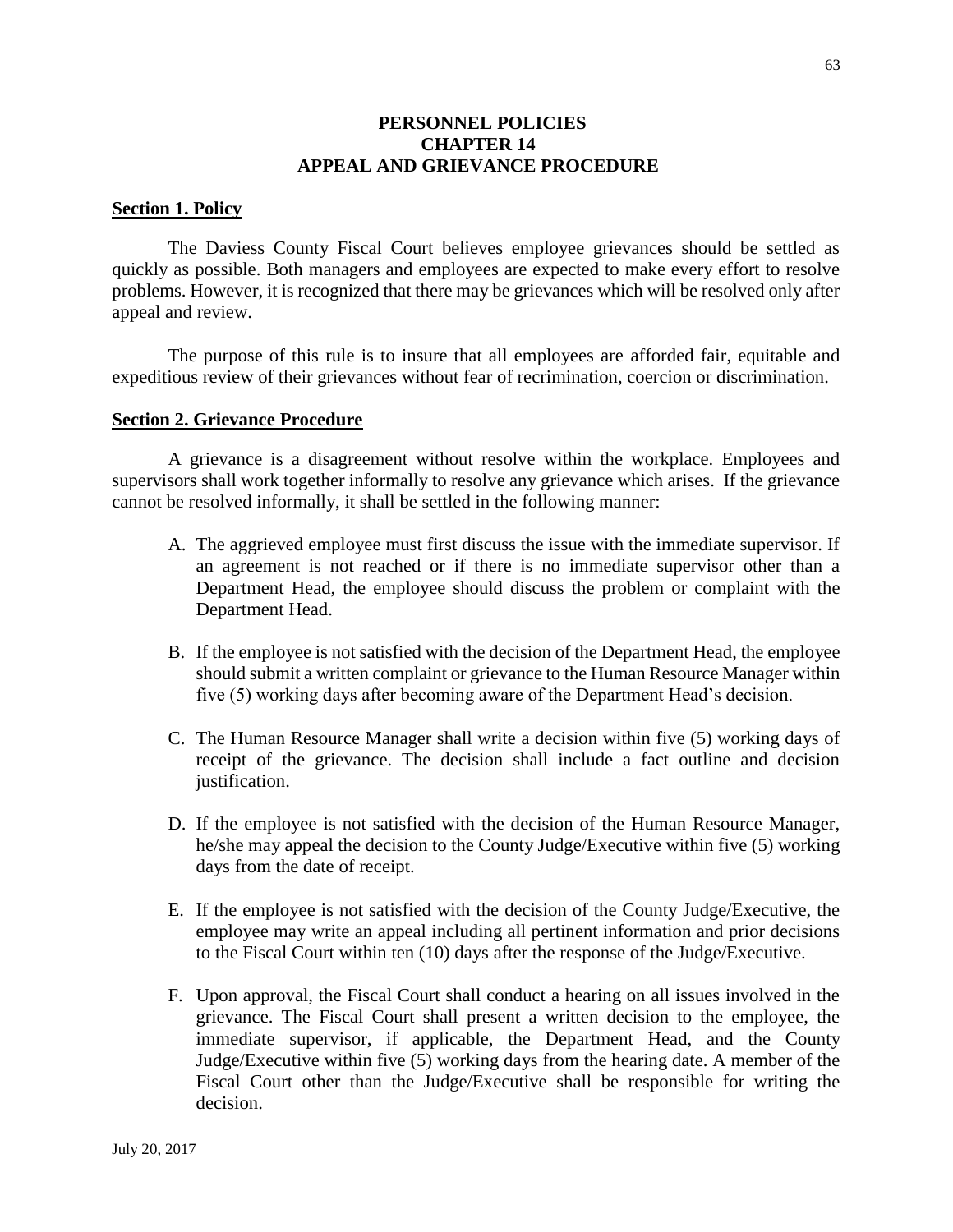G. All parties to the grievance shall be given an opportunity to be present during the conclusive and final review by the Fiscal Court.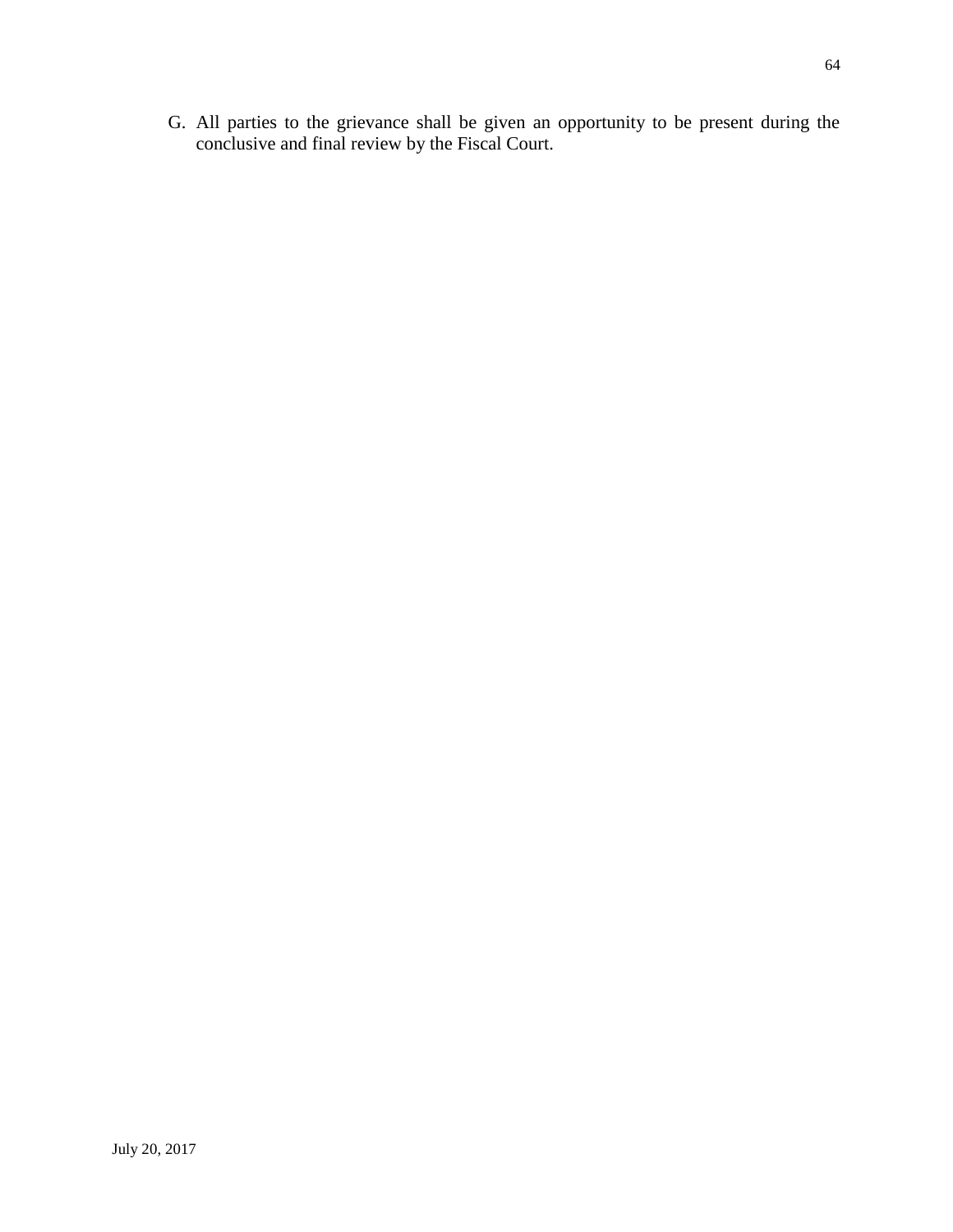## **PERSONNEL POLICIES CHAPTER 15 OUTSIDE EMPLOYMENT**

## **Section 1. Policy**

Outside employment is defined as any paid employment performed by an employee in addition to employment with the county. The following criteria applies to outside employment:

- A. Such employment shall not interfere with the efficient performance of the employee's duties
- B. Such employment shall not involve a conflict of interest
- C. Such employment shall not occur during the employee's regular or assigned working hours unless the employee is on vacation leave
- D. Any employee accepting outside employment under the terms of this rule shall make arrangements with the outside employer to be relieved from outside duties if called for emergency service by the county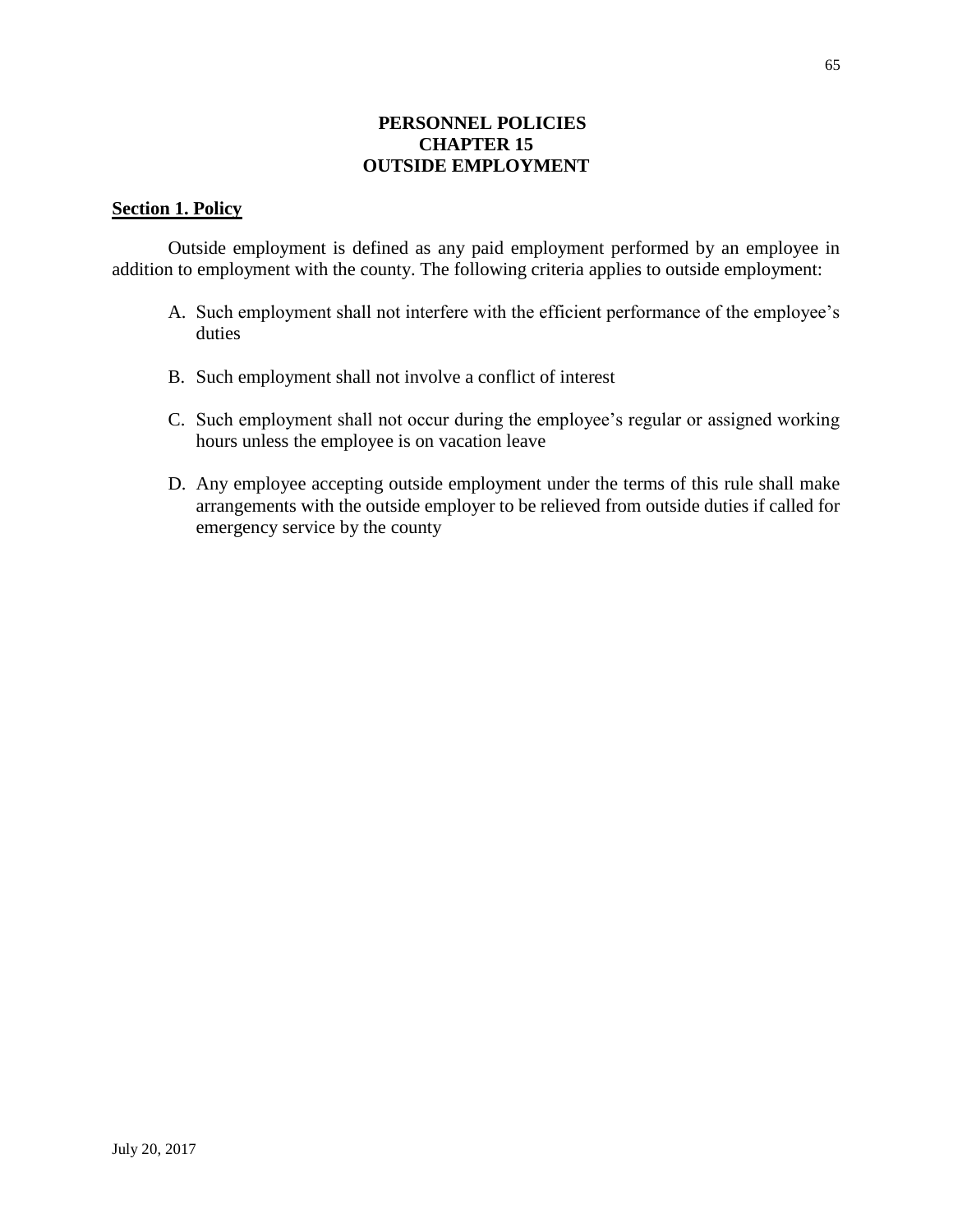### **PERSONNEL POLICIES CHAPTER 16 DRUG AND ALCOHOL POLICY**

#### **Section 1. Policy Statement**

It shall be the policy of the Daviess County Fiscal Court that its workplace shall be drug free in compliance with the Drug-Free Workplace Act of 1988 (PL 100-690, Title V, Subtitle D), including any future amendments. This publication provides details of this policy, a statement on dangers of drugs in the workplace, sources of information and assistance and is the basis of the Drug Free Workplace Certification form each employee is required to sign assuring compliance.

It is the policy of the Daviess County Fiscal Court that no employee shall engage in unlawful manufacture, distribution, dispensing, possession or use of a controlled substance in the workplace of the Daviess County Fiscal Court. Controlled substances are those described in KRS 218A.020-KRS 218.140 or in regulations of the Cabinet for Human Resources, including any future additions or amendments.

The purpose of this policy is to avoid the dangers of drugs in the workplace as described further in this publication. Another purpose is to advise employees of available sources of counseling, rehabilitation and employee assistance.

Each employee is notified hereby that they shall notify the Personnel Director within five (5) days of any criminal drug statute conviction for a violation in the workplace. Within thirty (30) days, Daviess County Fiscal Court must take appropriate action.

Any employee violating the terms of this policy statement is subject to immediate dismissal.

Employees found to be abusing drugs but not convicted of any drug statute violation, will be subject to appropriate personnel action up to and including termination or be required to participate satisfactorily in a drug abuse assistance or rehabilitation program approved for such purposes. The employer is not required to pay for this rehabilitation.

Drug abuse has many effects on the workplace including absenteeism, decreased productivity, increased health and accident claims, low morale, and employee turnover.

#### **Drugs with Potential for Abuse:**

The following are drugs which have the potential for abuse. This list, however, is not intended to be all-inclusive.

#### **Barbiturates** (Nembutal, Seconal, Ainytal, Tuinal, etc.)

These are central nervous system depressants that are highly mentally and physically addictive. They have a high potential for causing overdose reactions and severe and dangerous withdrawal complications.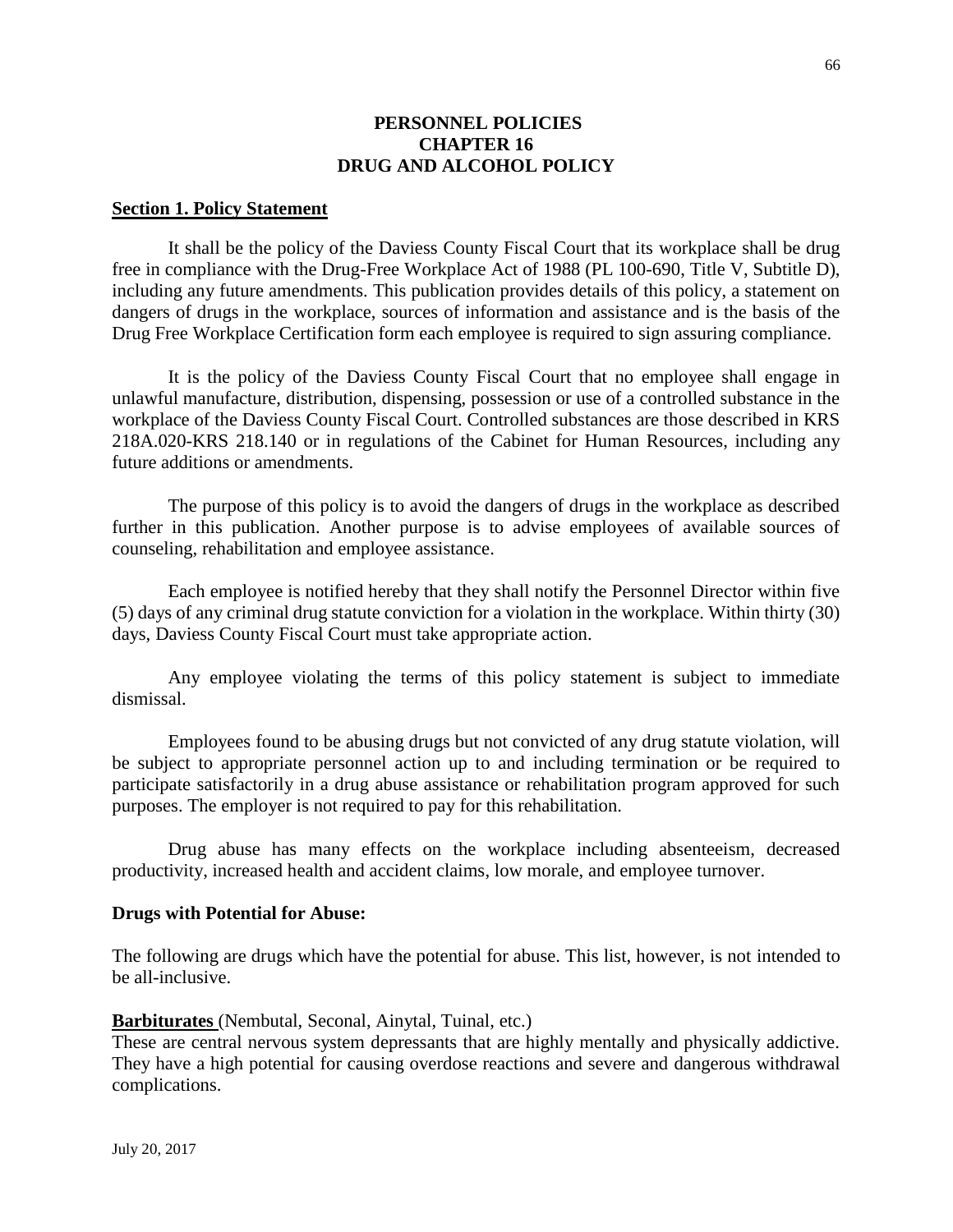## **Minor Tranquilizers** (Librium, Valium, etc.)

These have an effect similar to barbiturates and alcohol but are less powerful in their effect and less likely to produce physical and psychological dependency; although, psychological dependency is still very common among users.

## **Narcotics** (Opium, morphine, heroin, etc.)

These are drugs that act upon the central nervous system and parasympathetic nervous system to reduce pain, induce sleep and give a general calming effect. They are highly physically and psychologically addictive. Because of the haphazard manner in which they are manufactured and sold, frequently are used to excess.

## **Stimulants** (Amphetamines, cocaine, etc.)

These are drugs that affect the central nervous system, causing increased alertness and activity and bringing on a feeling of confidence and well-being. They cause psychological dependency, but their ability to cause actual physical dependency is not clear. They can have negative psychological effects when overused.

## **Hallucinogens** (LSD, mescaline, psilocybine, PCP, etc.)

These drugs act upon the central nervous system and produce changes in perception with accompanying excitement to the user. They are not likely to cause psychological or physical dependency. They are somewhat unreliable in their effect and may cause extreme anxiety reactions or panic states in some users.

## **Marijuana**

The active ingredient in marijuana is THC, which is sometimes classified as a hallucinogen. The actual amount of this chemical in marijuana is quite low, however, and hallucinations are rare. It generally has an intoxicating effect and may heighten sensory perception, especially auditory perception. There are almost no observable physical effects due to marijuana use. It can produce a psychological dependence somewhat similar to caffeine and has no potential for physical dependence.

## **Volatile substances** (Gasoline, paint thinner, lighter fluid, airplane glues, etc.)

These substances act on the central nervous system and produce an intoxicating effect. They can be extremely dangerous, causing either brain damage or death from overdose.

## **Section 2. Drug & Alcohol Free Workplace Policy**

## **1. POLICY - PURPOSE AND GOALS**

Realizing and accepting the legal, ethical and moral responsibilities associated with maintaining and running a county-wide government for all citizens of Daviess County, Kentucky; as well as running and maintaining a safe and healthful workplace for its employees; and understanding the potential for physical as well as monetary damage associated with the abuse of illicit substances, illegal drugs and alcohol to its employees, to the County as a place of employment and in turn, to the citizens of Daviess County, Kentucky as a whole; and with the intention to ensure that employees of the Daviess County Fiscal Court (the County) understand that compliance with the stipulations set forth in this policy are conditions of employment with the County; Daviess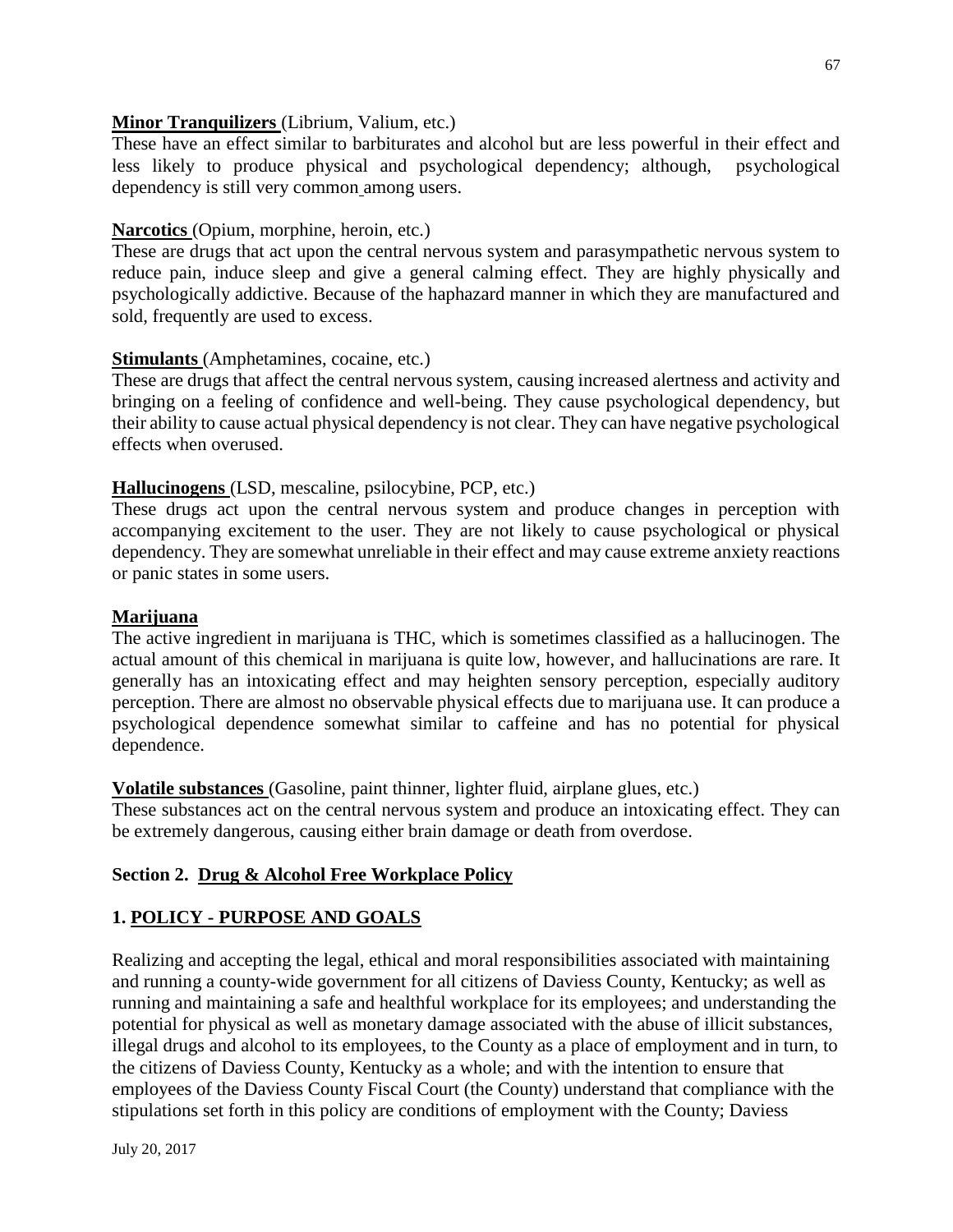County Fiscal Court is fully committed to doing its best to protect the safety, health and well being of all employees of the County, to the overall citizenry of Daviess County, Kentucky and to other individuals who make use of the County's facilities.

Likewise, it is the County's additional purpose(s) and intent to accomplish the following with the establishment of this policy:

- As a recipient of Federal Funds, to comply with the Drug Free Workplace Act of 1988 (PL100-690. Title V, Schedule D).
- To comply with Federal Department of Transportation regulations regarding employees holding Commercial Drivers Licenses (CDL).
- To reduce the number of accidents and injuries to employees, other persons and property.
- To reduce absenteeism and tardiness, and to increase the productivity of all employees of the Court.
- To help ensure the reputation of the Fiscal Court, of Daviess County, Kentucky as a whole and of the County's employees throughout the community.
- In line with the County's stated goals and objectives, to provide leadership in helping to stem the tide of the abuse of alcohol, illicit substances and illegal drugs throughout Daviess County and the Commonwealth of Kentucky as a whole.

It is with these stated goals in mind that the Daviess County Fiscal Court issues this policy, declaring itself a *Drug and Alcohol Free Workplace* and hereby issues these accompanying rules regarding drug and alcohol use in the workplace for Daviess County Fiscal Court.

## *The unlawful manufacture, distribution, dispensation, possession, or use of alcohol or a controlled or illicit substance is prohibited in the workplace.*

# **2. DEFINITIONS**

Accident – an unexpected and undesirable event resulting in damage or harm. For the purposes of this policy, the resulting damage or harm may constitute an injury which requires off-site medical attention be given to a person or damage to a vehicle or other property.

Alcohol –means any intoxicating agent in beverage alcohol, ethyl alcohol, or other low molecular weight alcohols, including methyl or isopropyl alcohol. This includes over-the-counter and prescribed medications which contain more than one-half (1/2) of one percent (1%) of alcohol by volume.

Alcohol Testing - the testing for alcohol content by an Evidential Breath-Testing Device (EBT) or other Department of Transportation (DOT) approved device. DOT approved devices and procedures will also be used for non-DOT alcohol tests.

Drug – means a controlled substance as defined in KRS 218A.010(6) and as established in 902 KAR Chapter 55, including:

- 1. Amphetamines
- 2. Cannabanoids (THC)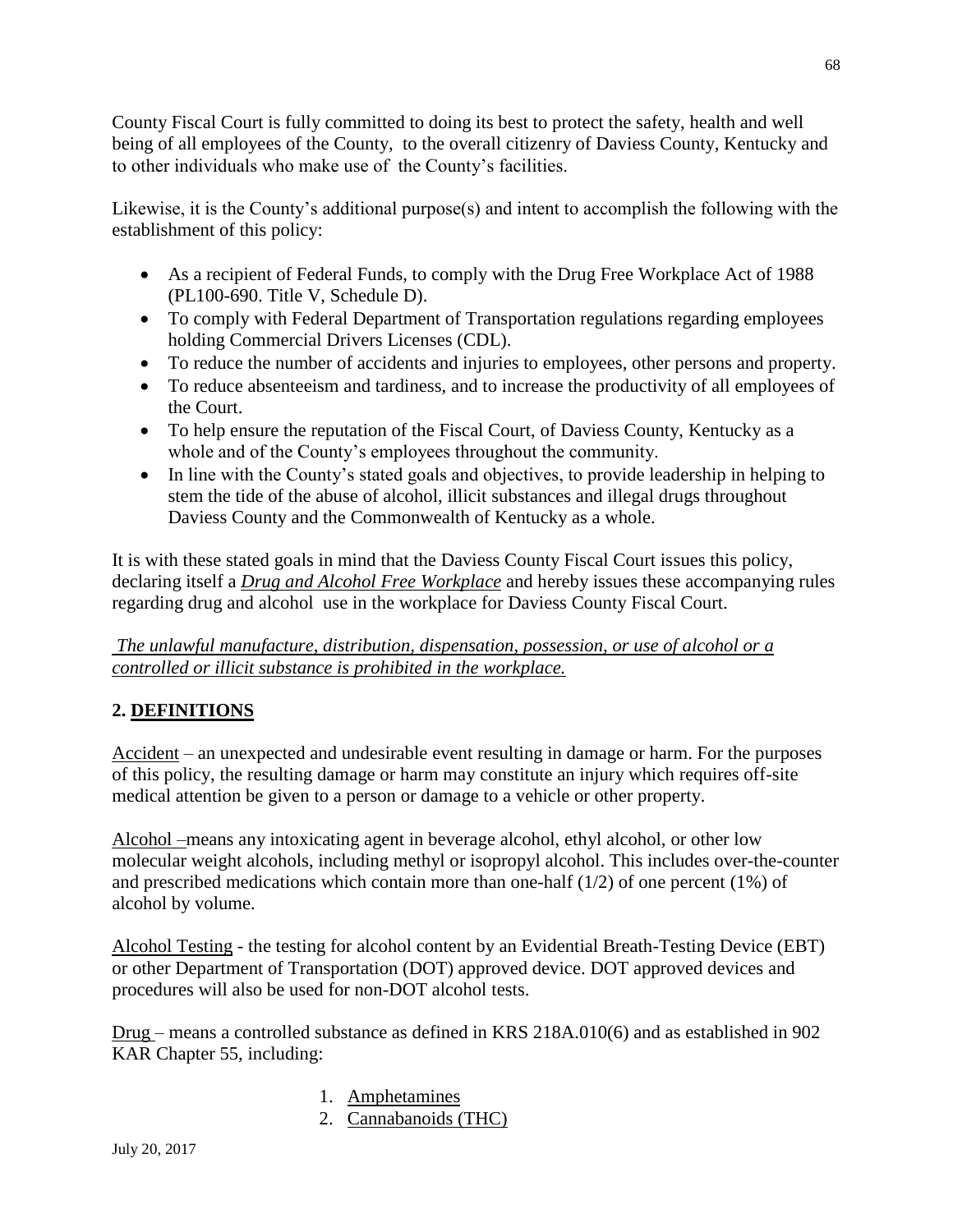- 3. Cocaine
- 4. Opiates
- 5. Phencyclidine (PCP)
- 6. Benzodiazepines
- 7. Proproxyphene
- 8. Methaqualone
- 9. Methadone
- 10. Barbiturates
- 11. Synthetic Narcotics
- 12. Illicit Substances as defined in KRS 351.010
- 13. Volatile Substances as defined in KRS 217.900(1)

Drug or Alcohol Rehabilitation Program – means a service provider that provides confidential, timely, and expert identification, assessment, treatment and resolution of employee drug or alcohol abuse.

Drug Test – means a chemical, biological, or physical instrumental analysis administered by a qualified laboratory, for the purpose of determining the presence or absence of a drug or its metabolites or alcohol pursuant to standards, procedures, and protocols established by the U.S. Department of Health and Human Services Substance Abuse and Mental Health Services Administration (SAMHSA).

Employee Assistance Program (EAP) – means an established program providing:

- 1. Professional assessment of employee personal concerns.
- 2. Confidential and timely services to identify employee alcohol or drug abuse.
- 3. Referrals of employees with alcohol or drug abuse issues for appropriate diagnosis, treatment, and assistance.
- 4. Follow-up services for employees who participate in a drug or alcohol rehabilitation program and are recommended for monitoring after returning to work.

Illicit Substance – means those prescription drugs used illegally or in excess of therapeutic levels as well as illegal drugs.

Medical Review Officer (MRO) – means a licensed physician with knowledge of substance abuse disorders, laboratory testing, and chain of custody collection procedures, and who has the ability to verify positive, confirmed test results. The MRO shall possess the necessary medical training to interpret and evaluate a positive test result in relation to the person's medical history or any other relevant biomedical information.

Qualified Laboratory – means a laboratory certified in accordance with the National Laboratory Certification Program (NLCP) by the United States Department of Health and Human Services' Substance Abuse and Mental Health Services Administration (SAMHSA).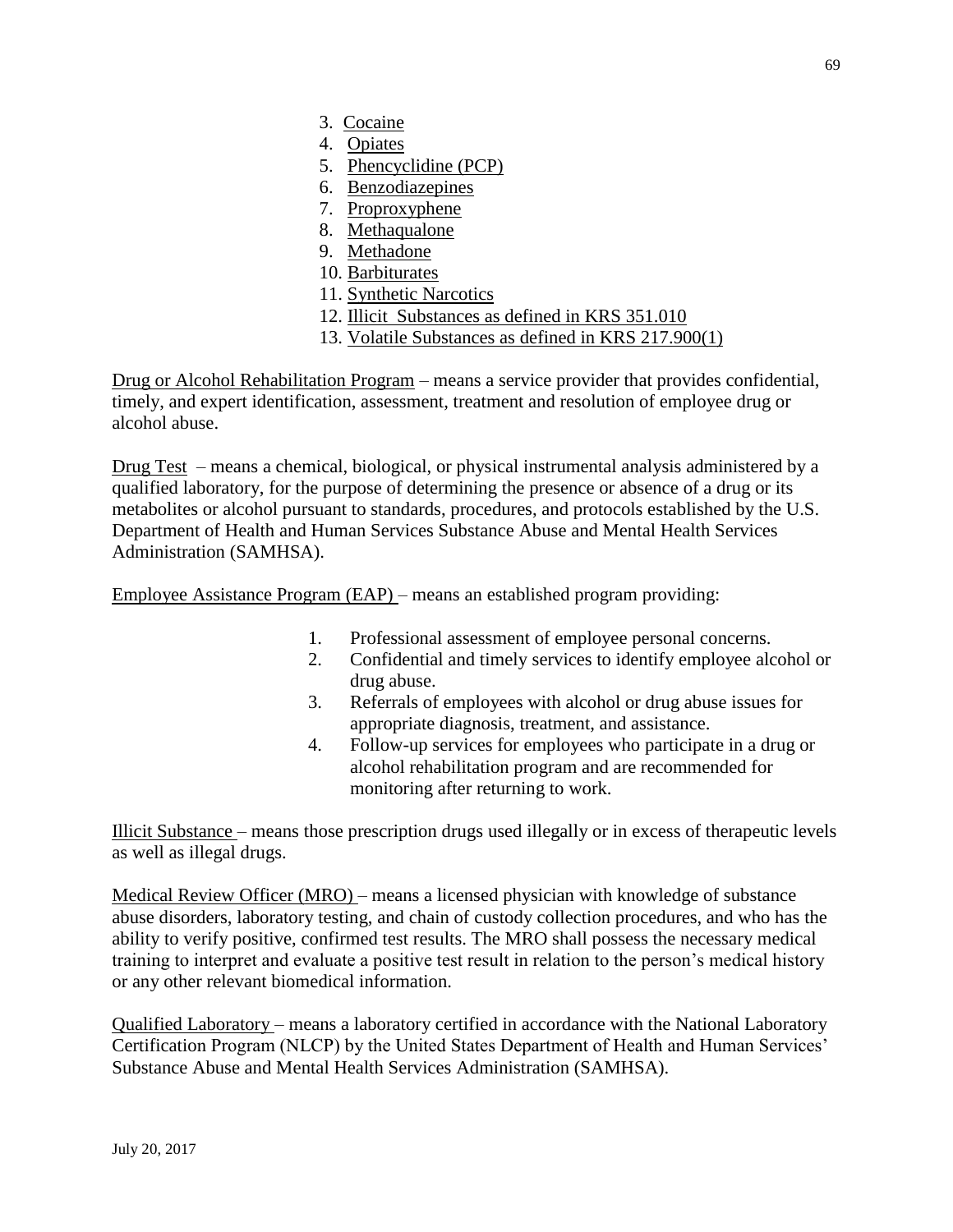Reasonable Suspicion – as used in this policy, the term reasonable suspicion means, a belief that an employee is using or has used drugs or alcohol in violation of this policy, drawn from specific, objective and articulable facts and reasonable inferences drawn from those facts in light of experience, training, or education.

Refusal to Submit – means the failure to provide adequate breath for testing without a valid medical explanation after the employee has received notice of the requirement for breath testing; or, the failure to provide adequate urine for controlled substances testing without a valid medical explanation after the employee receives notice of the requirement of urine testing; and/or engaging in conduct that clearly obstructs the testing process.

Safety Sensitive Position(s) - those jobs which require the employee to exercise exceptional care and due diligence; may result in disastrous consequences if the employee has even a momentary lapse of attention, and involve areas of Public Safety to the County's citizenry and to all employees of the Daviess County Fiscal Court.

Substance Abuse Professional – A licensed or certified psychologist, social worker, employee assistance professional or addiction counselor with knowledge of and clinical experience in the diagnosis and treatment of alcohol and controlled substance-related disorders.

Volatile Substance – means any glue, cement, paint or other substance as described in KRS 217.900(1).

# **3. APPLICABILITY**

This policy is intended to apply whenever anyone is representing or conducting business for the County and applies to all employees for whom the Fiscal Court pays Workers Compensation Insurance Premiums including all employees of all duly elected Officers of the County. This policy applies during all working hours, while on call or paid standby and while performing work on behalf of the County while on or off County property. The policy applies to all County employees with special provisions designated to those employees identified as holding Safety Sensitive positions. These positions are ones in which their performance requires an extra degree of care and diligence in the area of Safety to the community.

Those positions identified as Safety Sensitive include, but may not be limited to:

- Employees of the County Jailer
- Animal Control Officers
- Code Enforcement Officers
- Paramedics
- Emergency dispatchers & dispatch supervisors
- Firefighters
- Emergency Medical Technicians (EMT)
- Heavy equipment operators
- Personnel operating CDL regulated vehicles
- Mechanics who work on these regulated vehicles
- Personnel operating county vehicles and/or equipment on a regular basis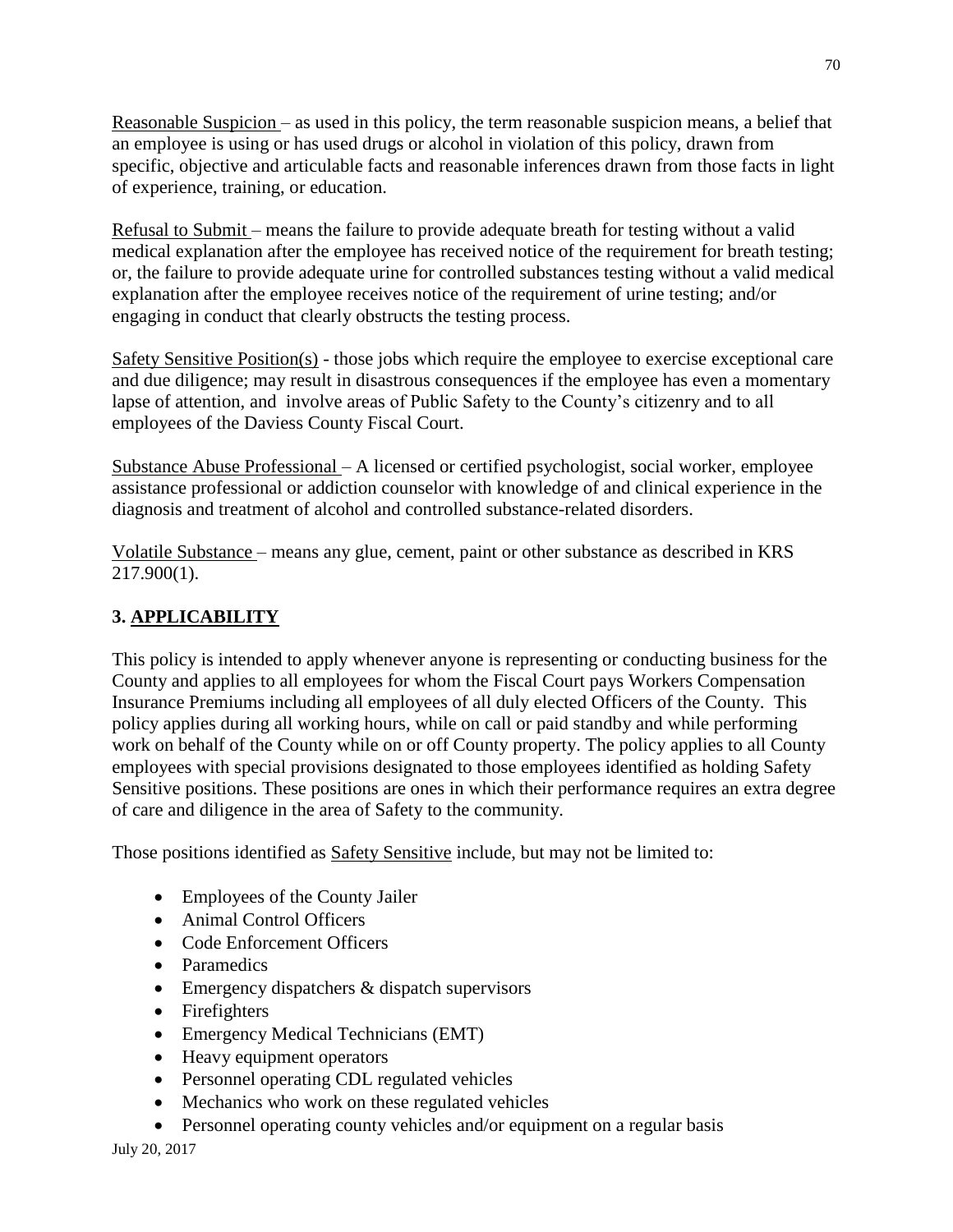## **4. POLICY REQUIREMENTS**

## 4.1 Training

The Daviess County Fiscal Court shall conduct substance abuse awareness training for all employees. This substance abuse awareness training shall consist of the following minimum requirements:

- Upon a conditional offer of employment with the County, each applicant shall be provided a copy of and will be asked to read the County's Drug & Alcohol-Free Workplace policy. All current employees will also be asked to read and sign the *Certification of Acknowledgement – Drug & Alcohol-Free Workplace Policies and Procedures Form* (Appendix A)
- Initial training shall consist of at least 1-hour for all employees.
- Annual refresher training shall be conducted for all employees in substance abuse awareness and shall consist of no less than thirty- (30) minutes.
- All alcohol and substance abuse awareness training shall include, at a minimum, information concerning:
	- 1. Alcohol and drug testing policy and procedures;
	- 2. The effects of alcohol and drug use on an individual's health, work and personal life;
	- 3. The disease of alcohol or drug addiction;
	- 4. Signs & symptoms of an alcohol and drug problem;
	- 5. The role of co-workers and supervisors in addressing alcohol or substance abuse; and
	- 6. Referrals to an employee assistance program.
- In addition to all of the above training, all supervisory personnel shall receive an additional thirty (30) minutes each year of alcohol and substance abuse education and awareness training. This additional supervisory training will be documented using, the *Supervisory Training Certification Certificate.* This additional supervisory training shall consist of at least, all of the following:
	- 1. Recognizing the signs of alcohol and substance abuse in the workplace.
	- *2.* How to document signs of employee alcohol or substance abuse.
	- *3.* How to refer employees to an employee assistance program or other alcohol and substance abuse treatment program; and
	- *4.* Legal and practical aspects of reasonable suspicion testing for the presence of drugs and alcohol.

*NOTE: The County's Drug & Alcohol-Free Workplace Program shall include controlled-access maintenance in the Human Resources Department, of business records including the names and position titles of all employees and supervisory personnel trained under the program as described above, and the names of all persons who presented alcohol and substance abuse awareness training, for review by the Office of Worker's Claims.*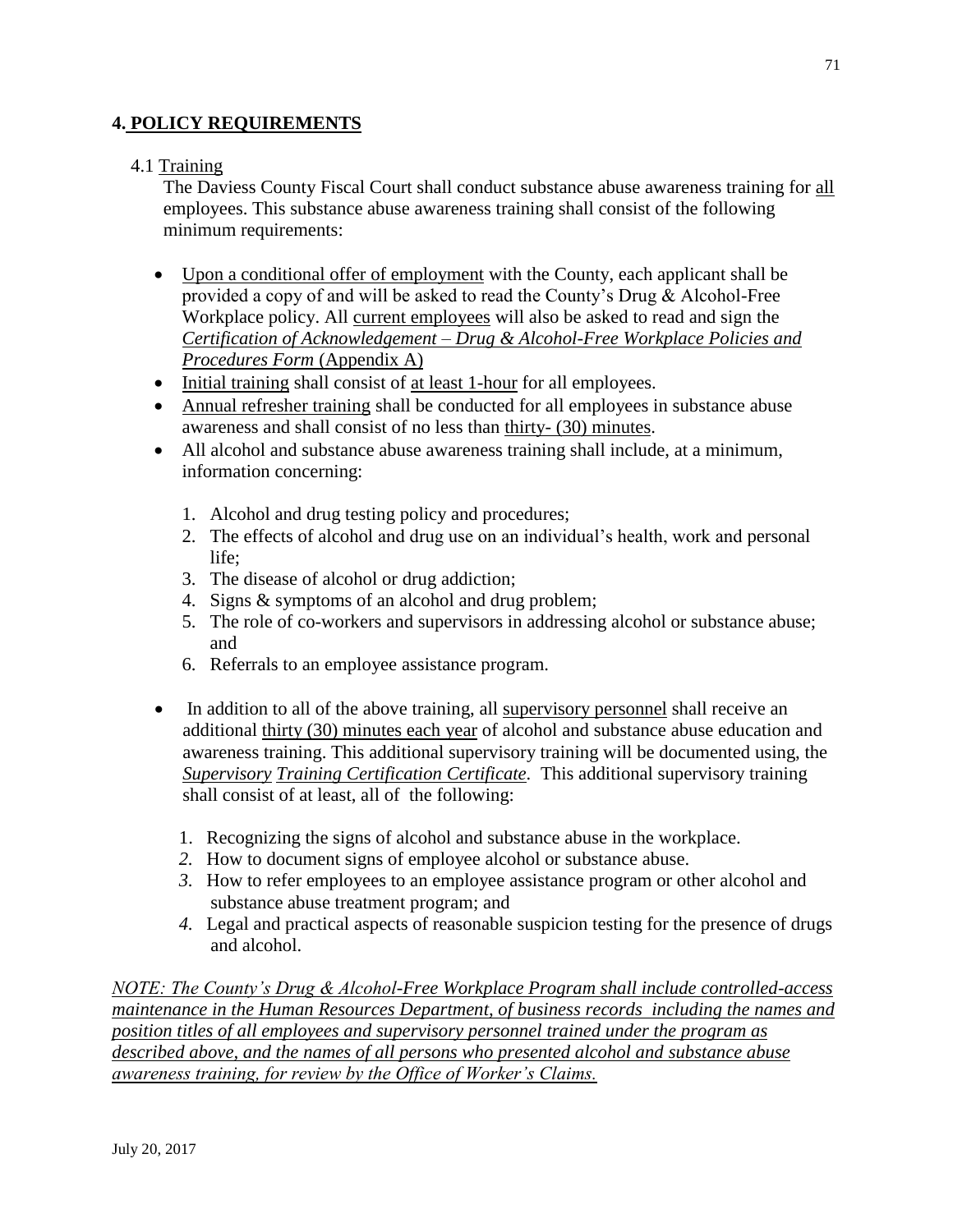*NOTE*: *Should any portion of this policy dealing with the actual administration of this policy be amended, employees shall be provided with copies of any administrative change or modification and given an opportunity to ask questions and obtain answers regarding any administrative change(s) in this policy. However, changes may not be made to the policy that would circumvent any requirements associated with 803 KAR 25:280.*

# 4.2 Drug and Alcohol Testing

The Fiscal Court currently utilizes *Springs Urgent Care located at 2200 Parrish Avenue – Bldg. C, Owensboro, Kentucky* as its laboratory of choice for the collection of urine samples in the case of testing for controlled substances, and for the administration of breathalyzer tests for alcohol concentration. Premier Integrity Solutions is the County's third-party administrator of choice for the random selection category of testing. Employees are selected by Premier Integrity Solutions using a statistically valid method of selection of specific employee codes. This random testing will be reasonably spaced over a twelve (12) month period. Because of the random nature of the selection process, any employee may be tested more than once, or not at all. Once collected, all urine samples are forwarded for analyzation to *MedTox Laboratories, St. Paul, Minnesota* which is a laboratory approved by the National Laboratory Certification Program (NLCP) under the United States Department of Health and Mental Services Substance Abuse and Mental Health Services Administration (SAMHSA).

The County shall administer alcohol and drug tests in circumstances which include but may not be limited to the following:

4.2(a) Pre-Employment Testing – Breath alcohol and urine drug testing shall be required of all new hire applicants after their receipt of a conditional offer of employment. After receiving the conditional offer of employment, applicants will have 48-hours in which to submit to testing at a testing facility of the County's choosing. The Daviess County Fiscal Court requires that every newly hired employee test free of controlled substances and have a breath alcohol concentration of not more than 0.02. Each offer of employment by the County shall be conditional upon the passing of controlled substance and alcohol tests.

Refusal by any applicant for employment with the County to take the controlled substance test will result in the conditional offer of employment being withdrawn. All testing under this policy will be in accordance with Testing Protocols described elsewhere in this policy.

- a) An applicant with a confirmed positive test for controlled substances and/or alcohol in a concentration of 0.02 or greater, which is not legitimately explained to and accepted by a Medical Review Officer of the County's choosing, will not be considered for employment.
- b) Any applicant who fails a controlled substance test will not be considered for future employment with the County.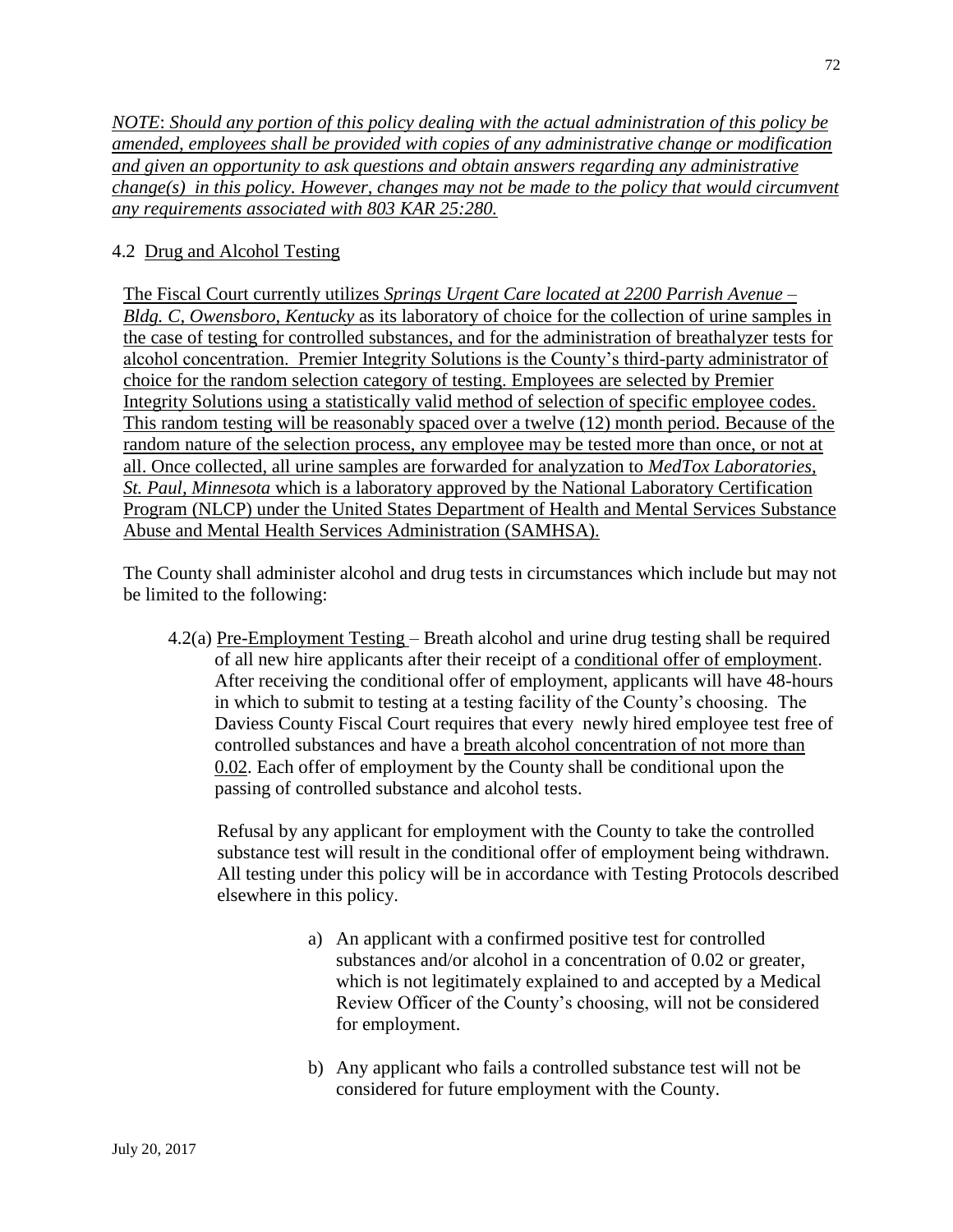- c) Any applicant who refuses to take a controlled substance test will be disqualified from future consideration for employment.
- d) Any applicant who tampers with, or attempts to tamper with, a urine specimen in any manner will be disqualified from current and future consideration of employment with the County.
- e) An applicant whose positive test is confirmed and upheld by the Medical Review Officer (MRO) may request that the same sample be retested at his/her own expense at a County approved laboratory.

Individuals undergoing pre-employment testing shall not begin official employment with the County until after all test results are received and shown to be negative. Upon receipt of the test result, positive or negative, the Human Resources Manager or her/his designee shall inform the appropriate Department Head of the results.

4.2(b) Random Testing – Employees in a Safety Sensitive position will be required to participate in a statistically valid, unannounced random selection process, which will subject them to mandatory drug and/or alcohol testing. This category of testing will conduct random tests for alcohol at a rate of no more than ten percent (10%) for non-federally regulated Safety Sensitive positions. Employees holding positions in which a Commercial Drivers License (CDL) is required, must also be tested at a minimum rate of ten per cent (10%) for alcohol annually to satisfy Department of Transportation (DOT) requirements. In the case of random testing for drug use, employees holding non-federally regulated Safety Sensitive positions will be tested at a rate of no more than twenty percent (20%). Employees holding positions in which a CDL is required, must be tested for drugs at a rate fifty percent (50%) annually to satisfy DOT requirements. All employees in federally regulated Sensitive positions shall be selected from a pool that is separate from the random selection pool for other non-federally regulated Safety Sensitive positions. The Human Resources Manager shall utilize a third party to conduct the random selection of Safety Sensitive employees, including employees holding a CDL, to be tested. This random testing shall be unannounced and will take place throughout each calendar year. Safety Sensitive employees are selected by a third party administrator using a statistically valid, random method of selection using specific employee codes. Because of the random nature of this testing process, Safety Sensitive employees may be selected for testing more than once or not at all. Once an employee is notified that he/she has been selected for testing, the employee must proceed immediately to the testing site of the County's choosing.

*NOTE: Employees in non-Safety Sensitive positions will not be included in the random selection pool. However, non-Safety Sensitive employees may be subject to testing for other reasons. Procedures and protocols for "Reasonable Suspicion", "Post Accident", "Return-to-Duty"and "Follow-up" testing are described elsewhere in this policy will apply in their case.*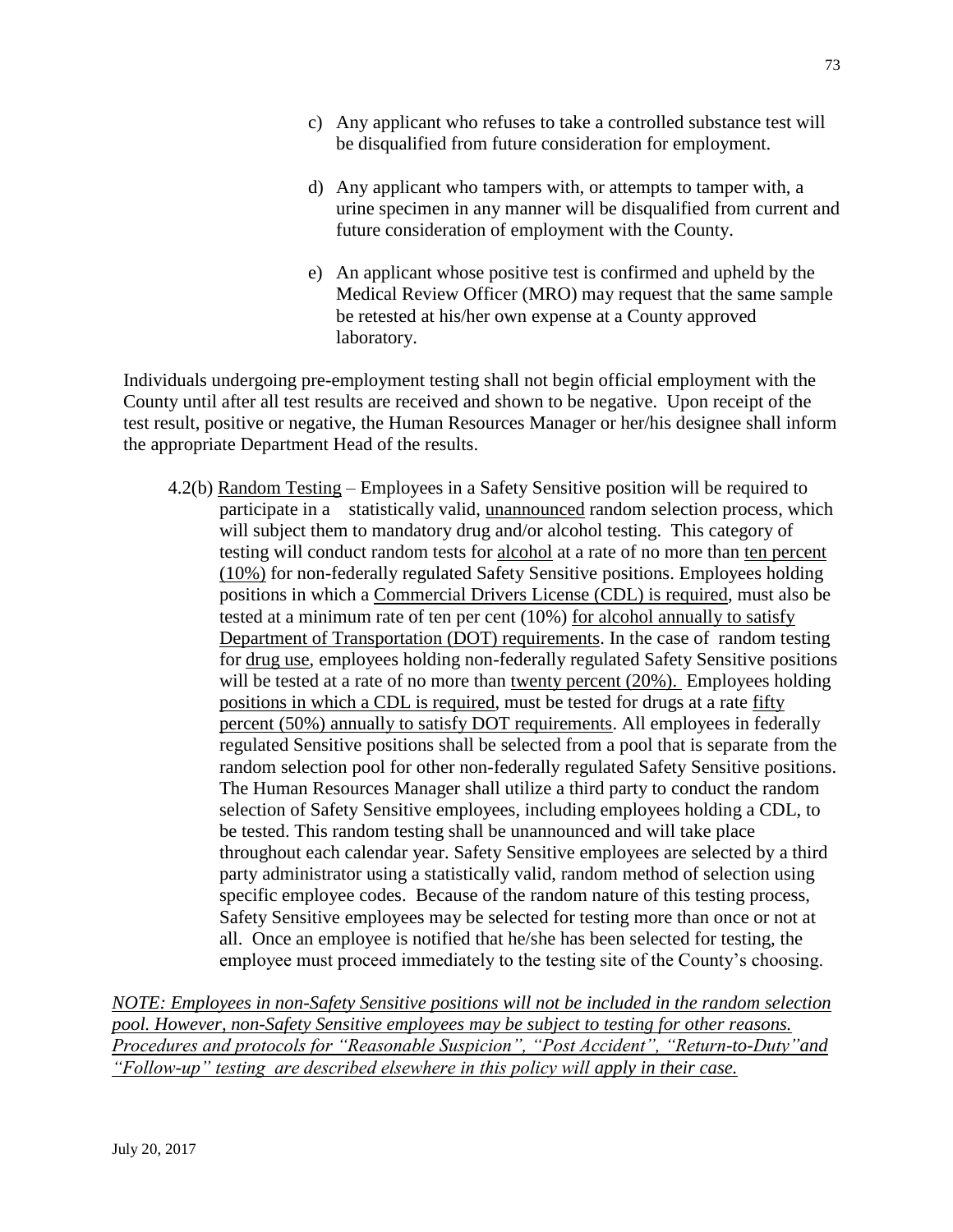- 4.2(c) Reasonable Suspicion Testing A reasonable suspicion test shall be based on a belief that an employee is using or has used drugs or alcohol in violation of this policy, drawn from specific objective facts and reasonable inferences drawn from those facts in light of experience, training or education. The reasonable suspicion testing shall be based upon:
	- a) While at work, direct observation of drug or alcohol use or of the physical symptoms or manifestations of being under the influence of a drug or alcohol;
	- b) While at work, abnormal conduct, erratic behavior, or a significant deterioration in work performance;
	- c) A report of drug or alcohol use provided by a reliable and credible source;
	- d) Evidence that an individual has tampered with a drug or alcohol test during employment with the County;
	- e) Information that an employee has caused, contributed to, or been involved in an accident while at work;
	- f) Evidence that an employee has used, possessed, sold, solicited, or transferred illegal or illicit drugs or used alcohol while on the County's premises or while operating the County's vehicle, machinery or equipment.

The Human Resources Manager or her/his designee shall be notified immediately of any indication of reasonable suspicion. Both the observing department supervisor and the Human Resources Manager or her/his representative will review the policies and procedures herein and if necessary make arrangements with a testing facility of the County's choosing to conduct reasonable suspicion drug and/or alcohol testing as soon as possible. If a representative from the Office of Human Resources Manager is not available the supervisor shall obtain the assistance of another County supervisor or other credible and reliable source and together they shall complete the *Reasonable Suspicion Form*, and forward it to the Human Resources Manager. If after completing the form, it is determined that there is in fact, reasonable suspicion that the employee is under the influence of drugs and/or alcohol, the observing supervisor or his/her designee will notify the employee and accompany him/her to the testing site.

When a reasonable suspicion test is ordered, the employee must submit to testing within 45 minutes of being notified that he/she will be tested. The observing supervisor and/or designee shall remain at the testing site with the employee being tested, until the collection process is completed. Any employee who is tested for reasonable suspicion shall be placed on leave with pay until the results of the test are known. After submitting to the drug/alcohol test, the employee may not return to work until the results of the test are known and only then if the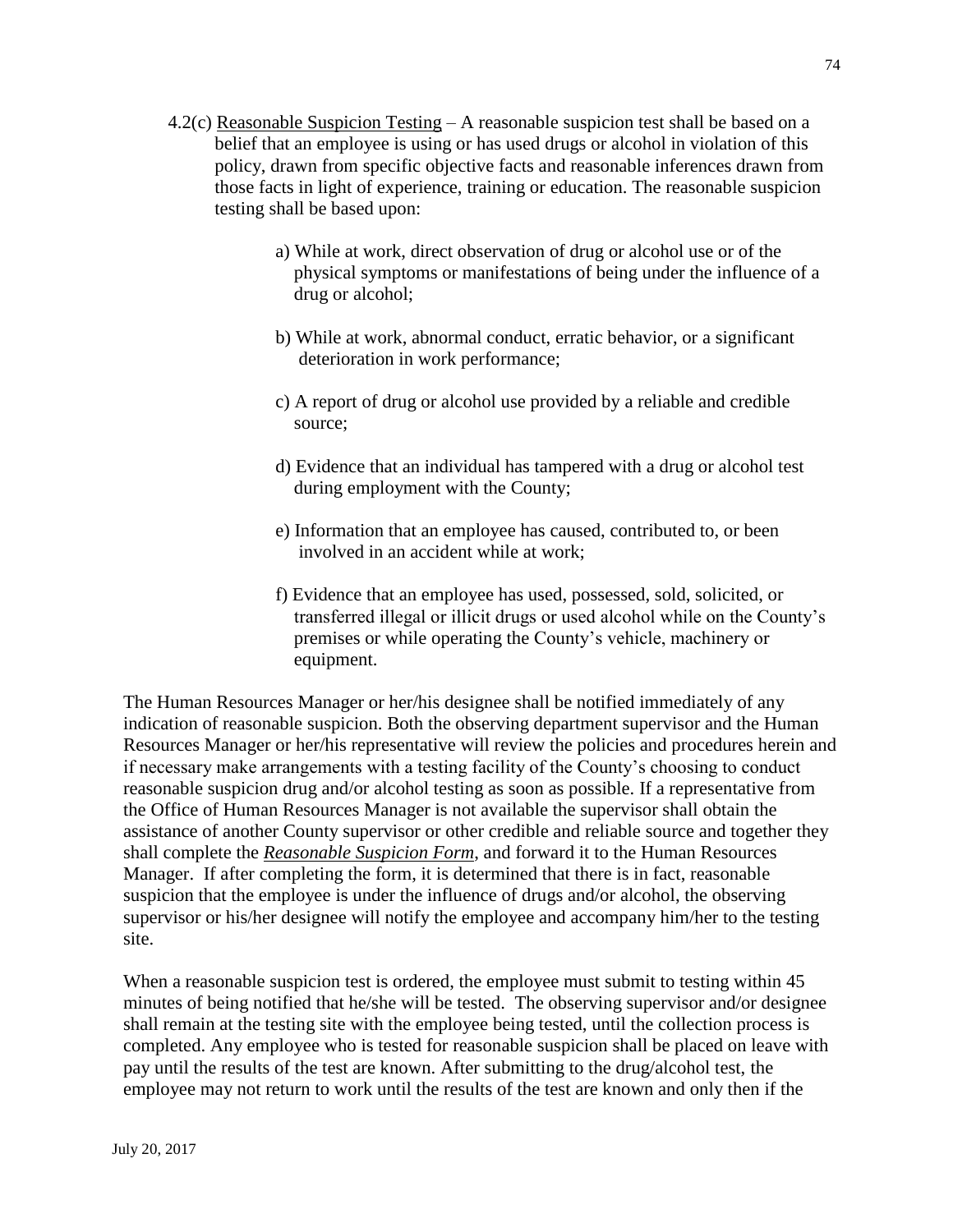results are negative. Only the Human Resources Manager or her/his authorized designee may order a reasonable suspicion test.

4.2(d) Post Accident Testing – Drug and alcohol testing will be conducted following an employee's involvement in an accident on or off the County's premises while on duty, or in the course of employment for the County, which requires off-site medical attention be administered to a person. An accident not necessarily requiring that off site medical attention be given to a person but which results in property damage of five hundred dollars (\$500.00) or more may be deemed a "qualifying event" for requiring post-accident testing. Drug and alcohol testing may be required of the employee(s) who were actively involved in the "qualifying event". The determination of the necessity of postaccident testing when off-site medical attention is not administered to a person shall be made solely at the discretion of the Human Resources Manager or her/his designee.

 *Qualifying Event Exception:* Due to varying types of accident cause, all accidents categorized as a "qualifying event" may not require post-accident testing. Exceptions to the "qualifying event" for requiring post-accident drug and alcohol testing will include, but may not be limited to the following types of accidents:

- 1. Injuries whose onset is cumulative or gradual such as carpel tunnel syndrome, progressive hearing loss, mental disorders, dermatitis, respiratory diseases, skin disorders, etc.
- 2. Injuries where the employee can be completely discounted as the contributing factor (i.e. injuries caused by a third party or some other uncontrollable force or event such as weather, insects, toxic plants, etc.)
- 3. Injuries where the employee can be completely discounted as the major contributing factor or those injuries occurring during physical fitness or a training event in which the employee did everything within reason to avoid the injury, accident, i.e. was performing training as instructed.

In each case, the Human Resources Manager or her/his designee shall determine the necessity of drug and alcohol testing and shall communicate such testing with the involved employee and the employee's respective department head. The Human Resources Manager or her/his designee shall coordinate all required tests with the appropriate medical facilities.

An employee involved in an accident while on an out-of-town assignment, shall notify their Department Director or the Director's designee as soon as possible but no later than two (2) hours after the accident occurred. The Department Director shall notify the Human Resources Manager or her/his designee to discuss possible drug/alcohol testing requirements.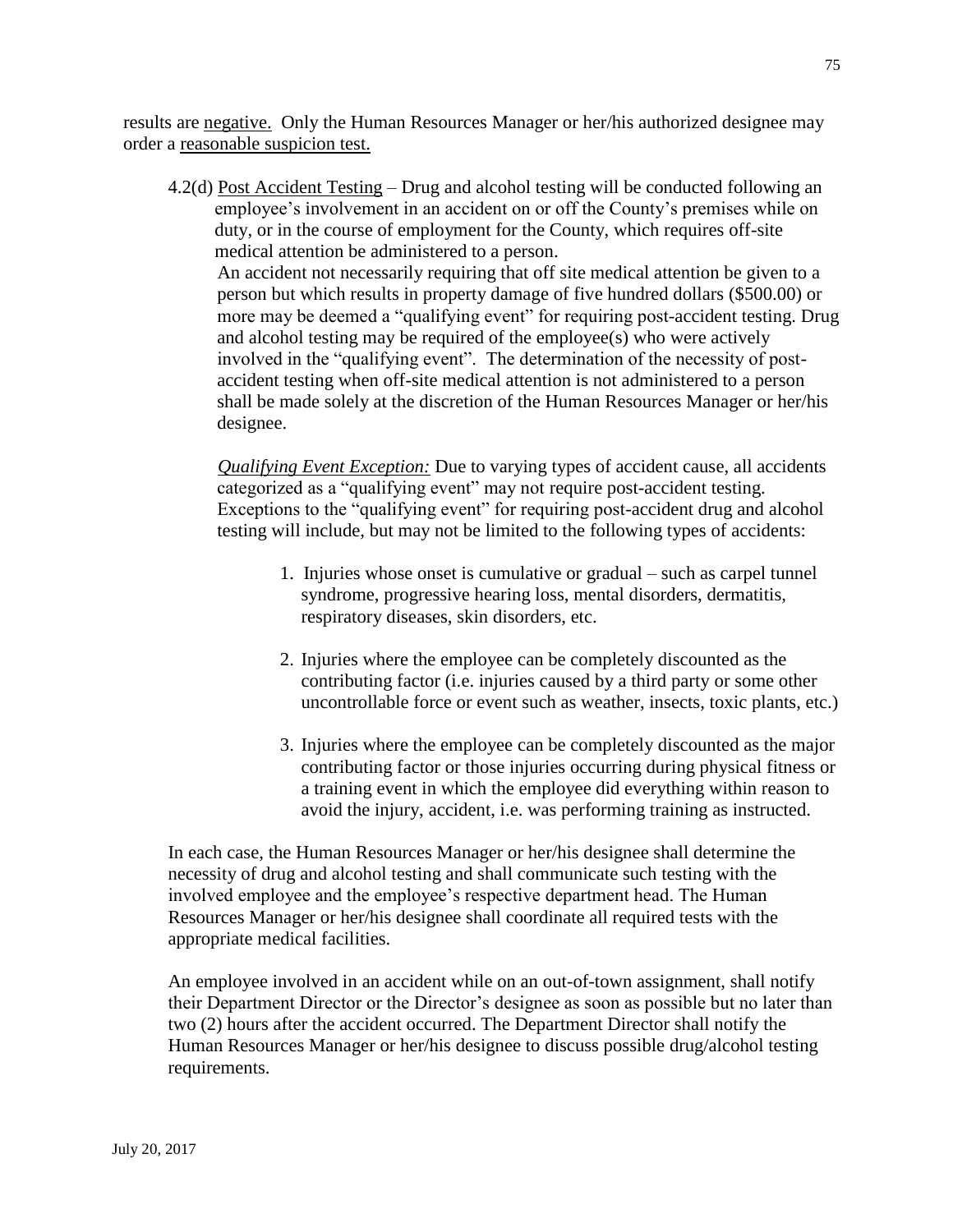*Other Qualifying Event:* The Department Director or his/her designee may request controlled substance/alcohol testing when an employee caused or cannot be completely discounted from causing a vehicular or any other type of accident in which a safety violation occurs and death, serious bodily injury or major property damage did result or could have resulted. The Human Resources Manager or her/his authorized designee along with the employee's supervisor, will be responsible for determining whether a safety violation has occurred. In each case, the Human Resources Manager or her/his designee shall determine the necessity of drug and alcohol testing and shall communicate such testing with the involved employee and the employee's department head. If a post accident controlled substance/alcohol test is required, a confirmed positive test result will result in the employee's immediate termination.

4.2(e) Return-To Duty Testing – In all cases, it shall be at the discretion of the Daviess County Judge/Executive, subject to all applicable laws and regulations, as to whether to allow an employee who has violated any provision of this policy to continue in the County's employment. In view of the fact that the use of illegal drugs is a violation of established law, employees who test positive for drugs without a valid medical or biomedical reason as verified by a Medical Review Officer of the County's choosing, may be immediately terminated.

In the event that an employee who has tested positive for alcohol without a valid medical reason for a positive test, as confirmed by a Medical Review officer of the County's choosing, is allowed to enter a controlled substance/alcohol abuse rehabilitation program, the employee may be allowed to return to work only under the following circumstances:

- a) The employee may resume regular duties only after the employee tests negative in an alcohol and/or controlled substance test administered by the County-approved laboratory and can provide a release to return to work from an appropriate substance abuse treatment facility or confirmation of continued and on-going participation in a County recognized substance abuse assistance program. An employee must test negative within a reasonable period of time from receipt of the initial test results not to exceed forty-five (45) days. Any repeat occurrence of substance abuse or violation of any other aspect of the County's Drug Free Workplace Policy will result in immediate termination.
- b) Prior to returning to work, the employee shall be required to meet with the Human Resources Manager or her/his authorized designee to receive an explanation of the terms of continued employment; and to sign a written *Return-to-Work Agreement*, detailing the terms under which the employee will be allowed to return to work.
- c) Such agreement shall stipulate that the employee, at the County's request, may be required at any time, to submit to interviews and/or evaluation by the professional staff at an appropriate chemical dependency treatment facility approved by the County's Employee Assistance Program (EAP). The return-to-work agreement will also stipulate that the employee be required to submit to unannounced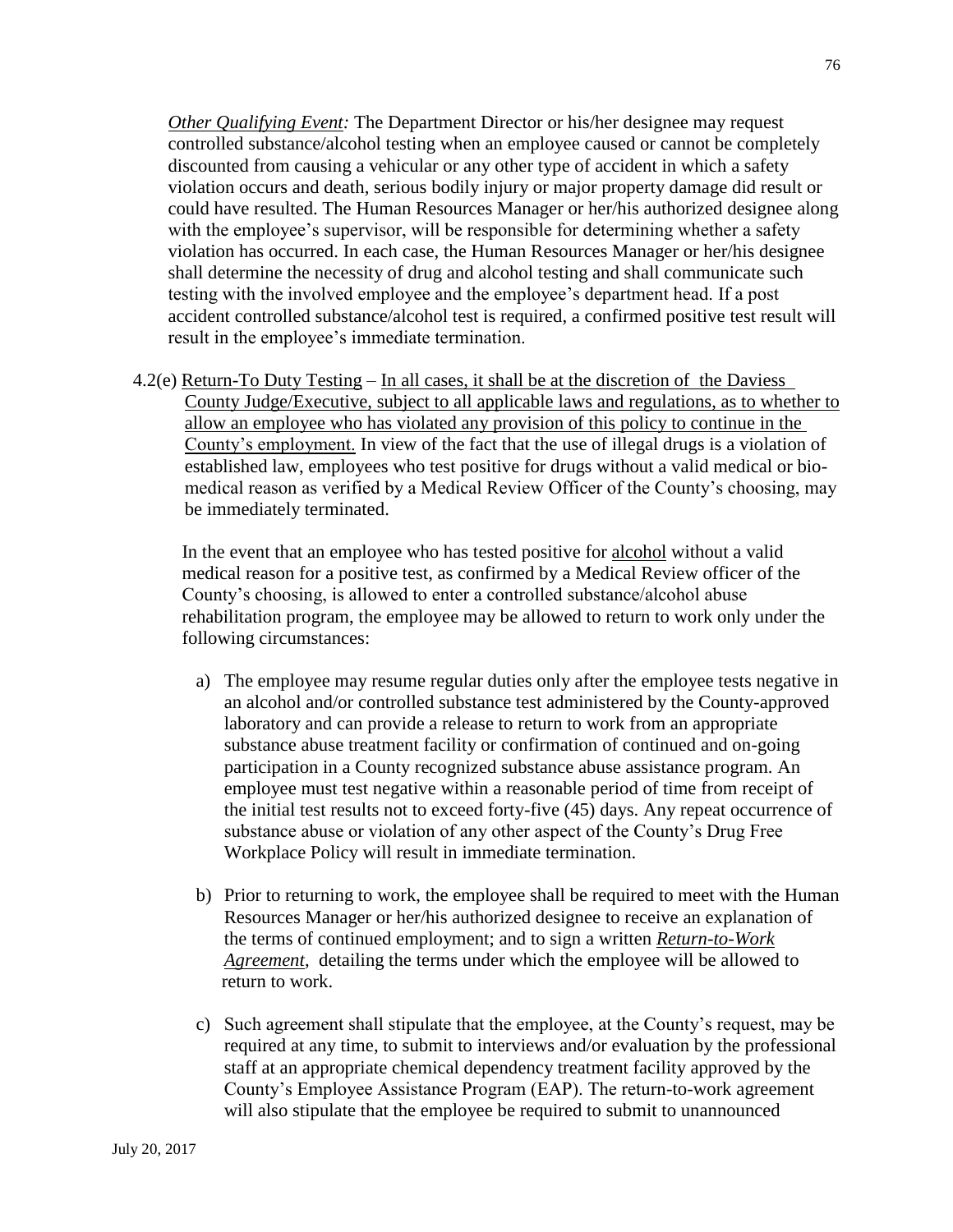controlled substance and/or alcohol testing for up to twelve (12) months after resuming duties.

4.2(f) Follow-up Testing – Any employee returning to work from successful completion of an Employee Assistance Program (EAP) treatment program for alcohol-related problems, or an alcohol rehabilitation program, shall be required to undergo one (1) year of quarterly drug and alcohol testing. The frequency of the follow-up testing shall consider recommendations of any involved Substance Abuse Professional (SAP) but shall be not less than once per quarter (every three months) for at least one (1) year. All follow-up testing may be requested at any time and shall be unannounced.

# 4.3 Testing Protocol

The collection of samples and administration of drug and alcohol tests shall follow all standards, procedures and protocols set forth by the U.S. Department of Health and Human Services Substance Abuse and Mental Health Administration (SAMHSA). Test results will be obtained by a qualified laboratory as defined elsewhere in this policy and results shall undergo a medical review as follows:

- 1) All test results shall be submitted for medical review by a Medical Review Officer (MRO) of the County's choosing, who shall consider the medical history of the employee or applicant, as well as relevant biomedical information.
- 2) If there is a positive test result, the employee or applicant will be given an opportunity to report to the MRO the use of any prescription or over-the-counter medication.
- 3) If the MRO determines that there is a legitimate medical explanation for a positive test result, the MRO may certify that the test results do not indicate the unauthorized use of alcohol or a controlled substance.
- 4) If the MRO determines, after appropriate review, that there is not a medical explanation for the positive test result other than the unauthorized use of alcohol or a prohibited drug, the MRO shall refer the individual tested to the Human Resources Manager or her/his authorized representative for further proceedings in accordance with the County's Drug Free Workplace Policy.

*Note: MRO determinations concerning the use of alcohol or a controlled or illicit substance shall comply with all procedures outlined in the U. S. Department of Health and Human Services (SAMHSA) "Medical Review Officer Manual for Federal Drug Testing Programs."*

### 4.4 Testing Process

 Any employee who has been ordered to undergo testing for drugs and/or alcohol shall receive an *Alcohol and/or Drug Testing Notification Form*.

Employees shall report to the collection site of the County's choosing immediately after being provided the notification to test. In the case of reasonable suspicion testing, a supervisor or designee shall escort the employee to the collection site. Drug testing will be conducted by urine sample while alcohol testing will be performed using a breath alcohol testing/screening device. Drug and alcohol analysis will be performed by a trained technician. All testing shall follow the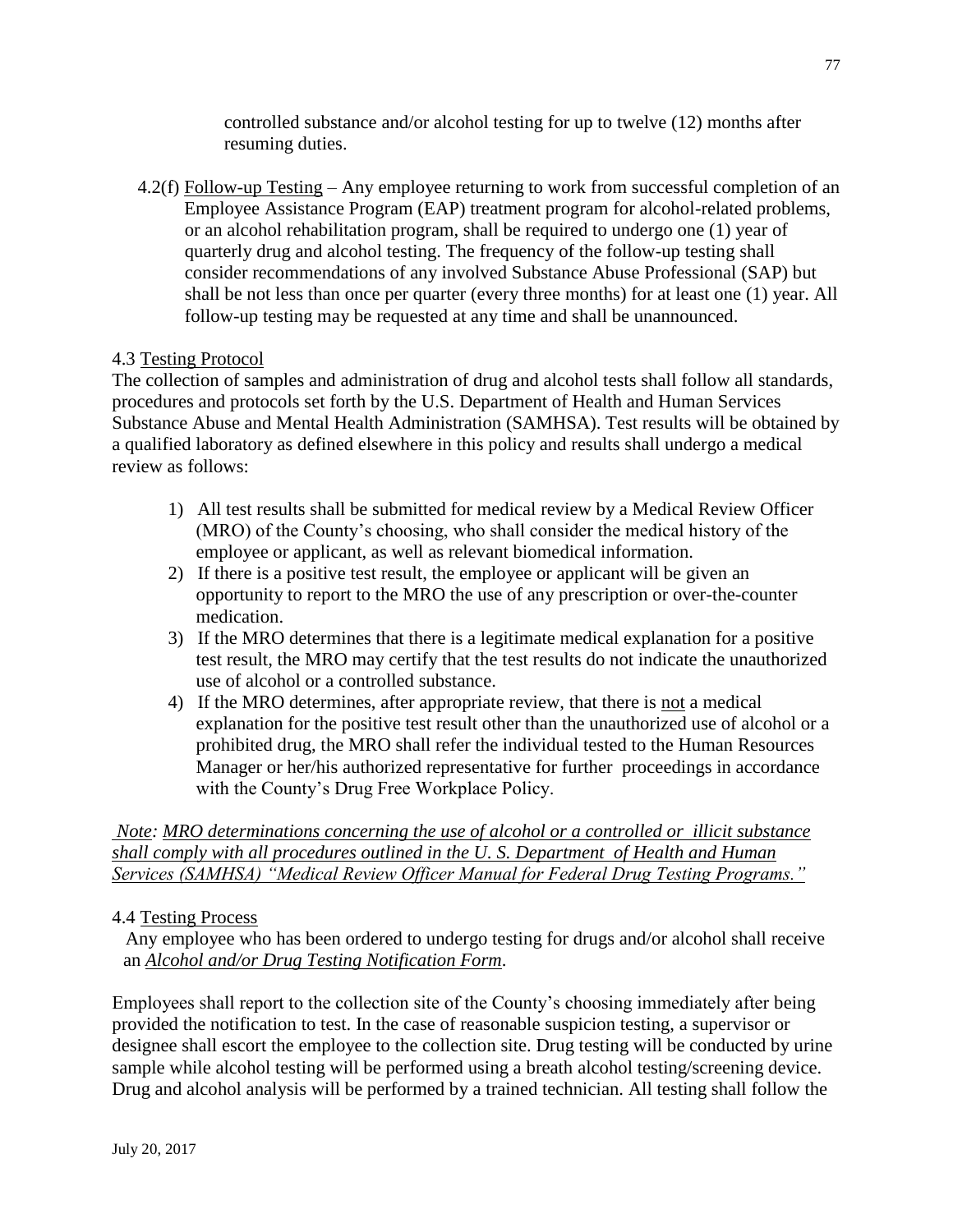prescribed standards, procedures and protocols set forth by the U.S. Department of Health and Human Services' Substance Abuse and Mental Health Administration (SAMHSA).

To ensure that the test specimen is actually that of the donor, collection site staff will require positive identification of the test subject.

### Alcohol

The County shall require all tests for alcohol to be performed by a Certified Breath Alcohol Technician (BAT).

### Drugs

An eleven (11) panel urine test will be conducted and shall include analysis for the following substances:

- 1) Amphetamines;
- 2) Cannabanoids/THC;
- 3) Cocaine;
- 4) Opiates;
- 5) Phencyclidine (PCP)
- 6) Benzodiazepines;
- 7) Propoxyphene;
- 8) Methaqualone;
- 9) Methadone;
- 10) Barbiturates;
- 11) Synthetic Narcotics

# **5. PROHIBITED ACTIVITY**

Prohibited activities involving the use of alcohol or controlled substances are listed in the following

paragraphs.

*The Daviess County Fiscal Court reserves the right to define and interpret prohibited activities that specifically include, but may not be limited to:*

### 5.1 Alcohol

Prohibited conduct involving the use of alcohol includes the following:

- The performance of or being immediately available to perform work duties while having an alcohol concentration greater than 0.02.
- The consumption of alcohol or products containing alcohol during the performance of or being immediately available to perform work responsibilities.
- The performance of, or being immediately available to perform those responsibilities designated as Safety Sensitive, within four hours after using alcohol.
- The transportation of alcoholic beverages within County owned vehicles or equipment is strictly prohibited.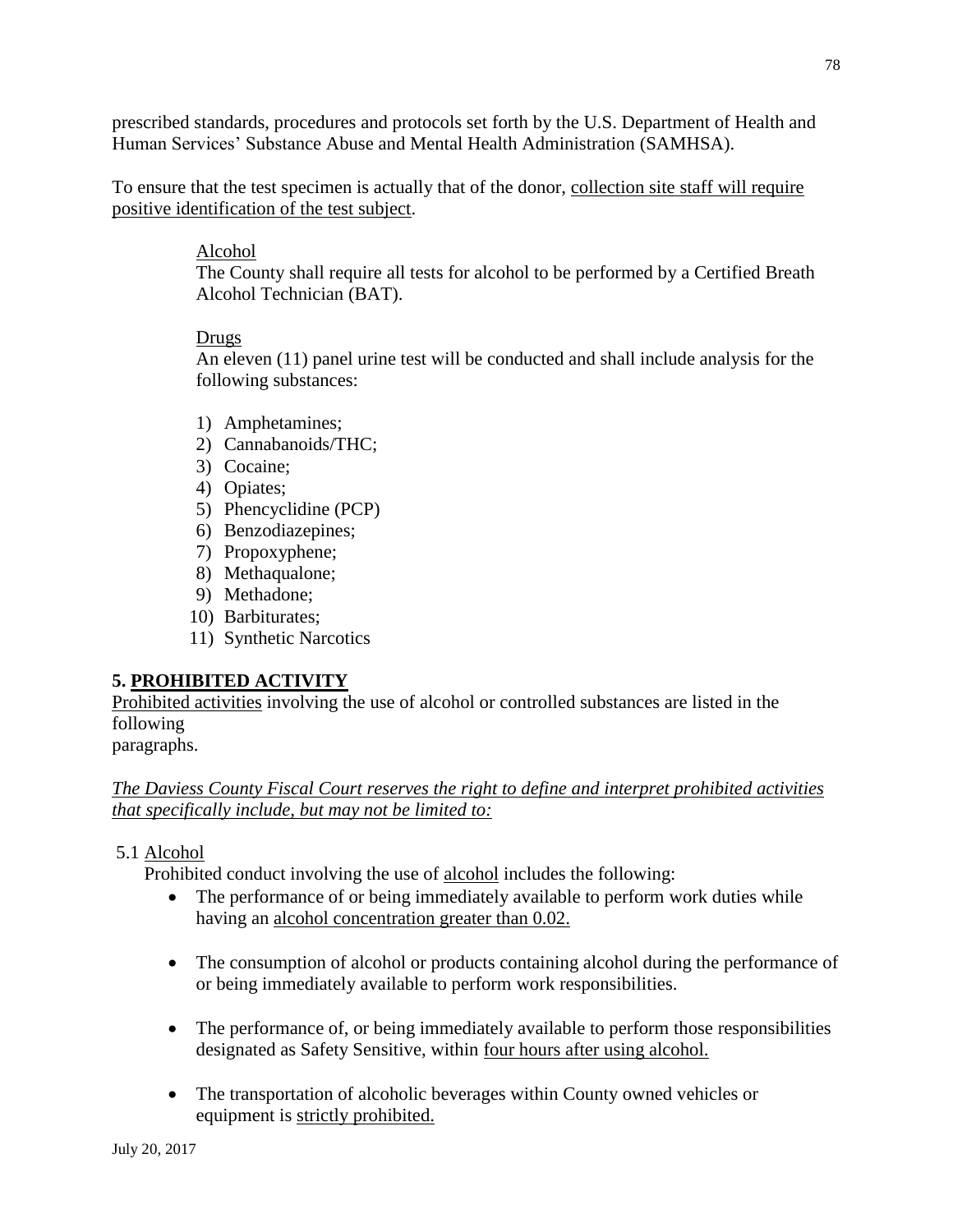- The use of alcohol for eight hours immediately following an accident requiring a post-accident alcohol test or until a post-accident test is administered, whichever occurs first.
- Refusal (which is defined elsewhere in this policy), to submit or cooperate with any of the required testing types.
- The operation of a County-owned vehicle following consumption of alcoholic beverages shall be considered a violation of this policy and shall result in disciplinary action up to and including termination of employment.
- Alcoholic beverages in open or closed containers are strictly prohibited in Countyowned vehicles and equipment.

*NOTE: Employees attending training programs and/or conferences related to their employment with the County may participate in social functions associated with the program or conference. If alcoholic beverages are present at the social function and the employee chooses to engage in consumption of said beverage(s), they shall do so at their own discretion. Employees who choose to engage in the consumption of alcoholic beverages as part of a work related social function shall do so in a responsible manner, maintaining a conduct that would not reflect adversely upon the County. Any unbecoming conduct by an employee who has chosen to consume alcohol at such conference or training program that has an adverse effect upon the County will be subject to disciplinary action which may include termination of employment.*

*Note: Alcohol includes any intoxicating agent in beverage alcohol, methyl, and isopropyl alcohol whether used for medicinal purposes or not. Many over-the-counter and prescription medications contain high percentages of alcohol.*

*Note: Employees are hereby notified that they shall inform the Human Resources Manager or her/his authorized designee, of any drug or alcohol related criminal charge or conviction within five (5) days of said charge or conviction. The County Judge/Executive shall take appropriate action within thirty (30) days.*

#### 5.2 Drugs or Controlled Substances

 Prohibited conduct involving the use of drugs or controlled substances includes, but may not be limited to:

 The illegal or unauthorized use of prescription drugs is strictly prohibited. It is a violation of the County's Drug Free Workplace Policy to intentionally misuse and/or abuse prescription medications. Appropriate disciplinary action which may include termination of employment will be taken if job performance deterioration and/or other accidents occur as the result of the intentional misuse and/or abuse of prescription medication. All doctors' statements and related medical information shall be confidential and maintained in a separate medical file in the Human Resources Department.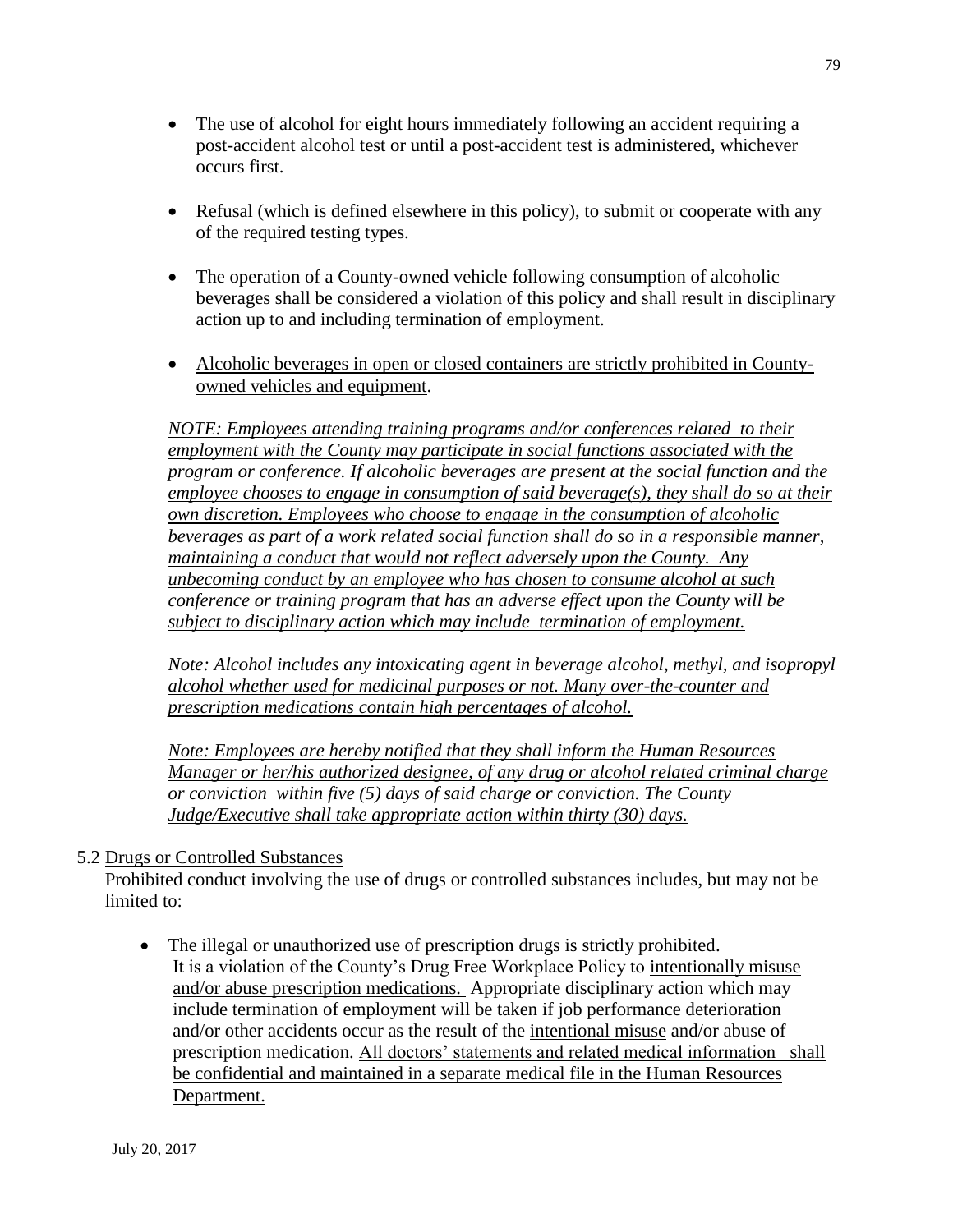- Testing positive for any of the prohibited substances during the performance of or upon being immediately available to perform work responsibilities.
- Refusal (as defined elsewhere in this policy) to cooperate with any of the requested testing types.
- Tampering with or attempting to alter, or actual altering of a test specimen is strictly prohibited and is grounds for immediate termination from employment with the Daviess County Fiscal Court.

# 5.3 Volatile Substances

The intentional misuse, manufacture, sale, distribution, dispensation, or possession of a volatile substance as defined in KRS 217.900 which includes any glue, cement, paint or other substance containing a solvent or chemical having the property of releasing toxic vapors or fumes which when intentionally inhaled may cause a condition of intoxication, inebriation, stupefaction, dulling of the brain or nervous system, or distortion or disturbance of auditory, visual, or mental processes while at work, while on County property, or while conducting County business while off County property, is strictly prohibited and is considered cause for immediate discipline, which may include termination. Such misuse shall also be reported to law enforcement officials.

# **6. SEARCHES**

When reasonable cause exists, the County reserves the right to conduct unannounced searches for controlled substances or alcohol anywhere on County property, including but not necessarily limited to:

- Lockers
- Desks
- File Cabinets
- County Vehicles and Equipment
- Stationary Container

*All searches must be authorized and conducted under the direction of the Daviess County Sheriff's Office*. Searches will be limited to a search that would be sufficient to locate the item(s) being sought.

Employees who refuse to cooperate during such unannounced searches of County property shall be subject to disciplinary action, which may include termination.

### **7. CONSEQUENCES OF ENGAGING IN PROHIBITED CONDUCT - ALCOHOL**

The first time an employee, as a result of a random, reasonable suspicion, follow-up or postaccident test is found to have an alcohol concentration above 0.02, disciplinary action up to and including termination will be administered, depending upon the circumstances, including the employee's willingness to voluntarily resolve any medical or psychological condition relating to the employee's conduct and to seek evaluation, counseling and possible treatment or rehabilitation for alcohol related abuse.

Any second offense, in which the employee's test for alcohol indicates a concentration above 0.02, is considered grounds for immediate termination.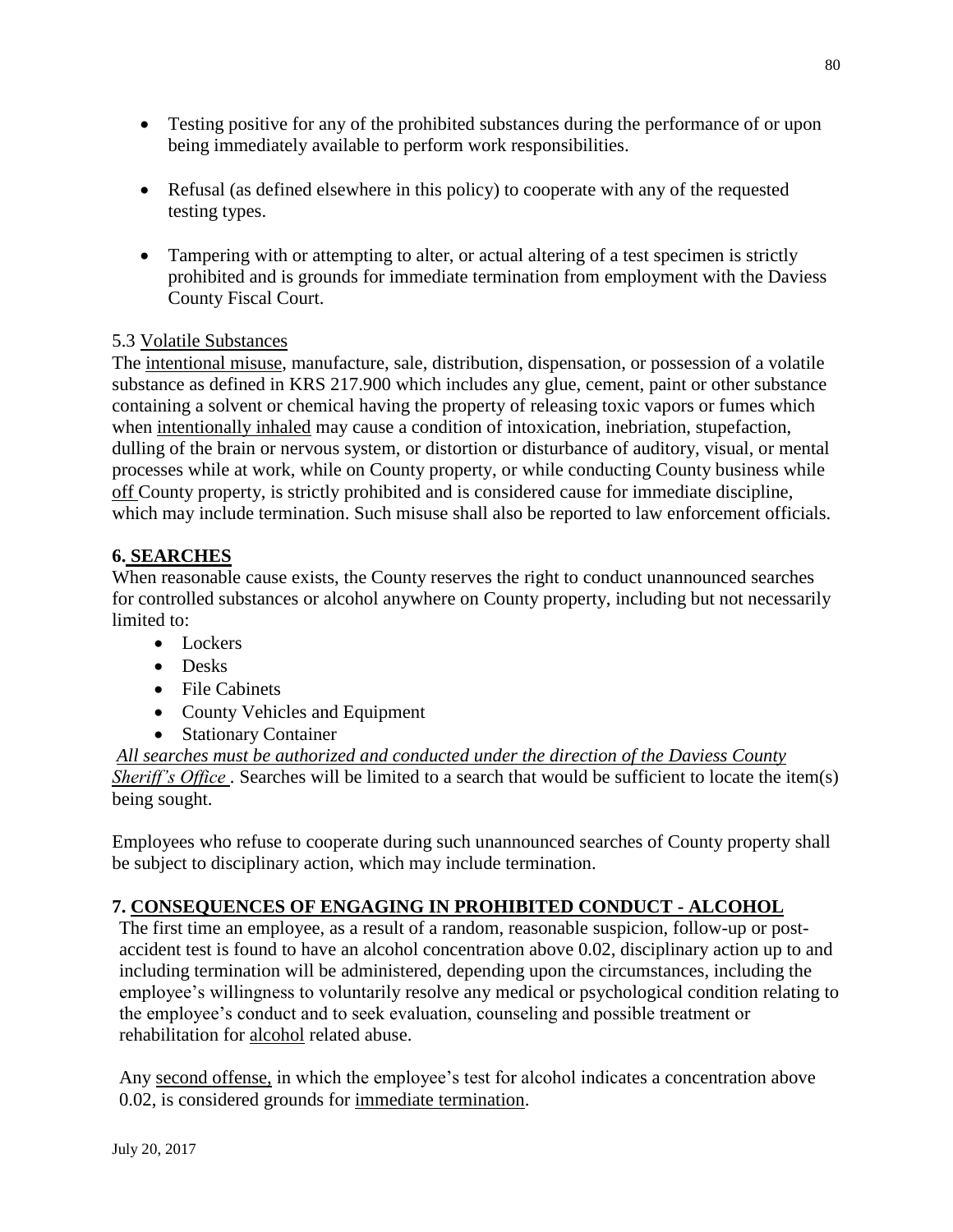# **8. CONSEQUENCES OF ENGAGING IN PROHIBITED CONDUCT – DRUGS**

In view of the fact that the use of illicit substances is illegal, any employee who engages in prohibited conduct for drugs or controlled substances and whose random, reasonable suspicion, post-accident, or follow-up test result indicates a non-medical, or biomedical explanation for the positive result as confirmed by the MRO, may be immediately terminated.

# **9. CONSEQUENCES OF ENGAGING IN PROHIBITED CONDUCT – VOLATILE SUBSTANCES**

Any employee who engages in prohibited conduct for volatile substances as described elsewhere in this policy may be subject to immediate termination.

# **10. CONSEQUENCES OF REFUSAL TO SUBMIT TO AN ALCOHOL OR CONTROLLED SUBSTANCE TEST**

An employee is considered to have refused to submit to testing when he or she:

- Fails to appear for any test within a reasonable time.
- Engages in conduct that clearly obstructs the testing process.
- Fails to provide a urine specimen for drug testing or a breath specimen for alcohol
- Fails to provide enough urine for drug testing or an adequate amount of breath for alcohol testing and there is no medical explanation for the failure to produce.
- In the case of directly observed or monitored drug test collection, the employee submitting the specimen fails to permit the observation or monitoring of his or her provision of the specimen.
- Fails to or declines to take a second drug test when directed by an employer or collector.
- Fails to undergo a medical examination or evaluation as directed by the MRO as part of the verification process.
- Fails to cooperate with any part of the testing process.

Failure to submit to an alcohol or controlled substance test as described above will result in immediate termination.

A judgment of "refusal to submit" will not apply to pre-employment testing, unless the applicant has begun the testing process and leaves or engages in conduct that clearly obstructs the testing process.

# **11. OFF DUTY ALCOHOL, DRUG USE AND/OR VOLATILE SUBSTANCE INTENTIONAL MISUSE AND CALL BACK**

*In no way, is it the County's intent to interfere in the private lives of its employees.* However, all employees should be aware that an employee's off-duty use of alcohol, illegal use of controlled substances, intentional misuse of prescription drugs or intentional misuse of volatile substances as described in this policy which result in excessive absenteeism, tardiness, or poor work performance will be subject to discipline, up to and including termination of employment. In the case of alcohol abuse, such employees may be subject to counseling or treatment through the County's Employee Assistance Program.

July 20, 2017 The drug, alcohol, intentional misuse of prescription drugs and the intentional misuse of volatile substance prohibitions apply to employees who are on call for any special operation exhibiting a likelihood of requiring an employee to report to work (i.e. snow and ice removal). An employee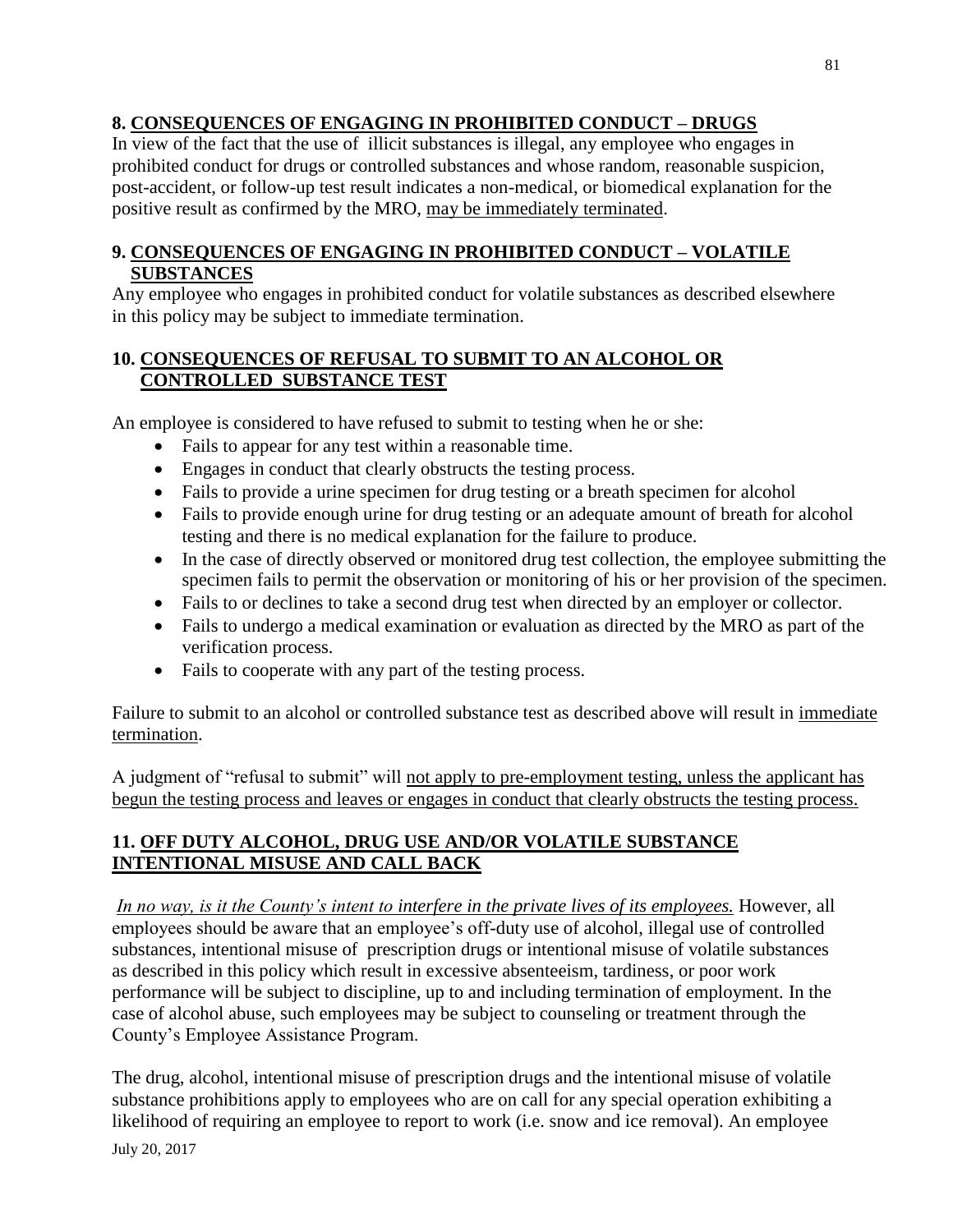who is called back to work to perform duties involving a higher level of ability and concentration regarding safety must report any:

- Off duty use of alcohol in the prior four hours
- Medically prescribed use of a controlled substance

An employee who is aware of a possible callback situation that may be reasonably expected, who engages in the off-duty use of alcohol will be subject to disciplinary action up to and including termination of employment. The illegal use of controlled substances or the intentional misuse of volatile substances will result in immediate termination if an employee was made aware of a possible call back situation.

# **12. EMPLOYEE ASSISTANCE PROGRAM**

Alcoholism and controlled substance addiction are recognized as diseases responsive to proper treatment. The Daviess County Fiscal Court provides a level of care through its Employee Assistance Program (EAP) provided by *Owensboro Medical Health Systems*. Any employee wishing to voluntarily seek assistance with drug/alcohol problems, may contact the EAP at:

#### 1-270-688-4811

All employees of the County are strongly encouraged to voluntarily contact the Employee Assistance Program if they believe they might have a problem with drug or alcohol abuse. Other resources for information:

If an employee covered by this policy has been identified by a Substance Abuse Professional (SAP) as needing assistance in resolving problems associated with alcohol or controlled substances, the employee will be subject to follow-up testing as prescribed elsewhere in this policy. The SAP shall be either a licensed physician, certified psychologist, social worker, employee assistance professional or addiction counselor.

Employees who voluntarily report a substance abuse problem prior to being required to take a controlled substance or alcohol test as defined in this policy, may not be subject to immediate termination as described elsewhere in this policy if they have voluntarily and conscientiously sought substance abuse assistance and have agreed to a treatment plan. However, if such an employee is allowed to stay on the payroll, he/she must understand that if the problem is not corrected and satisfactory job performance is not maintained, he/she will be subject to disciplinary action up to and including termination of employment. Failure to seek such assistance, or failure to abide by the terms of the treatment plan, shall be grounds for termination. Upon voluntarily reporting a substance abuse problem, the employee will be required to sign a *Substance Abuse Treatment Plan Form* that will further define conditions of continued employment.

*The Owensboro Medical Health System Employee Assistance Program provides services to employees of the Daviess County Fiscal Court regardless of race, color, religion, national origin, disability, sex or age.*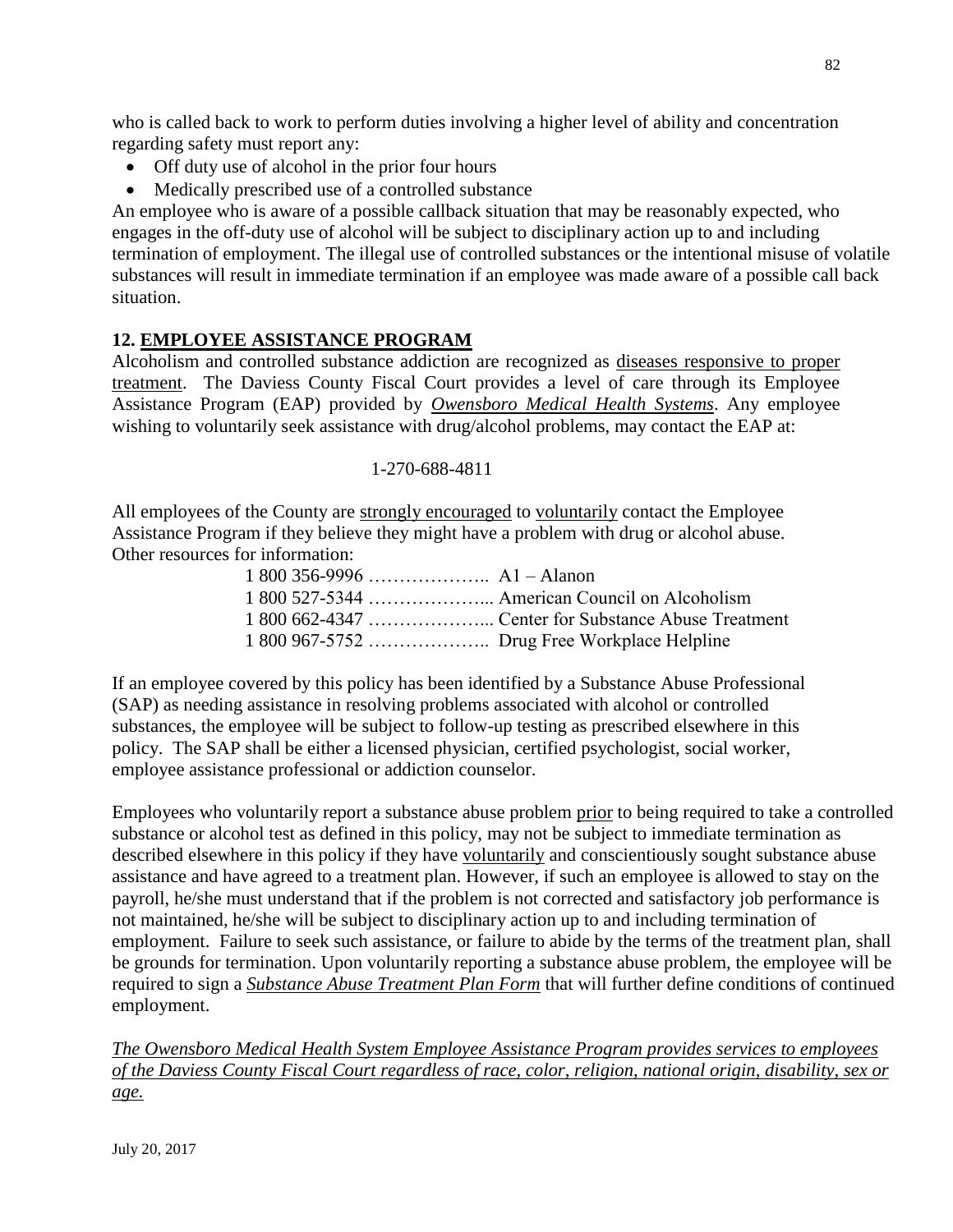# **13. RECORDS RETENTION, RELEASE AND CONFIDENTIALITY**

The County shall maintain records of activities related to these Drug Free Workplace policies and procedures. All employee records regarding drug or alcohol testing are considered confidential and will be kept under controlled access, separate and apart from the employees standard personnel file. Employee records may not be released except upon written request or release by the employee, the release is ordered by a court or tribunal of competent jurisdiction or the release is to be used in a proceeding related to a benefit sought by the employee, such as worker's compensation or unemployment insurance.

The County shall maintain records and documents of all alcohol and drug test results, schedules for follow-up tests and records relating to evaluation and referrals. These records shall be maintained for a period of at least five (5) years. The Human Resources Manager or her/his authorized designee shall provide test result information or other pertinent information relating to an applicant or existing employee alcohol or controlled substance tests upon the applicant or existing employee's written request, and shall do so within five (5) working days of being notified of the applicant or employee's request.

# **14. COUNTY FINANCIAL ASSISTANCE**

The County will pay for all conducted tests as described in this policy except for a second controlled substance test (if requested by the employee) when that test confirms the initial test to be positive. Employees may utilize all service benefits available through the County's Employee Assistance Program (EAP) as described elsewhere in this policy. However, any other services that may be required by a Substance Abuse Professional which are not covered through the EAP will be at the expense of the employee being treated.

### **15. DRUG FREE WORKPLACE POLICY ADMINISTRATION AND ENFORCEMENT**

It shall be the responsibility of the Daviess County Human Resources Manager or her/his authorized designee to administer and enforce this policy. This policy and its programs are not to be interpreted or modified by any other County supervisor or director.

### **16. RESPONSIBILITY**

While it is ultimately the County's legal, ethical and moral responsibility to create and maintain a safe and healthful workplace for its employees, for others who make use of the County's facilities, and for the general citizenry of Daviess County, Kentucky who may have business with the County; it is also true that safety is *everyone's responsibility*. Accordingly, every employee has an obligation to report violations of this policy to their immediate Supervisors, Department Directors or to the County Judge-Executive or his/her authorized designee in order to maintain a safe and healthful work environment for themselves, for their fellow employees and for the Publicat-Large. All Supervisors and Department Directors are responsible for the drug and alcohol-free operation of their respective Departments.

*NOTE: The Daviess County Fiscal Court may change, modify, amend or rescind any part of this policy at any time that deals directly with the actual administration of the policy itself. However, changes may not be to the policy that would circumvent any requirements associated with 803 KAR 25:28.*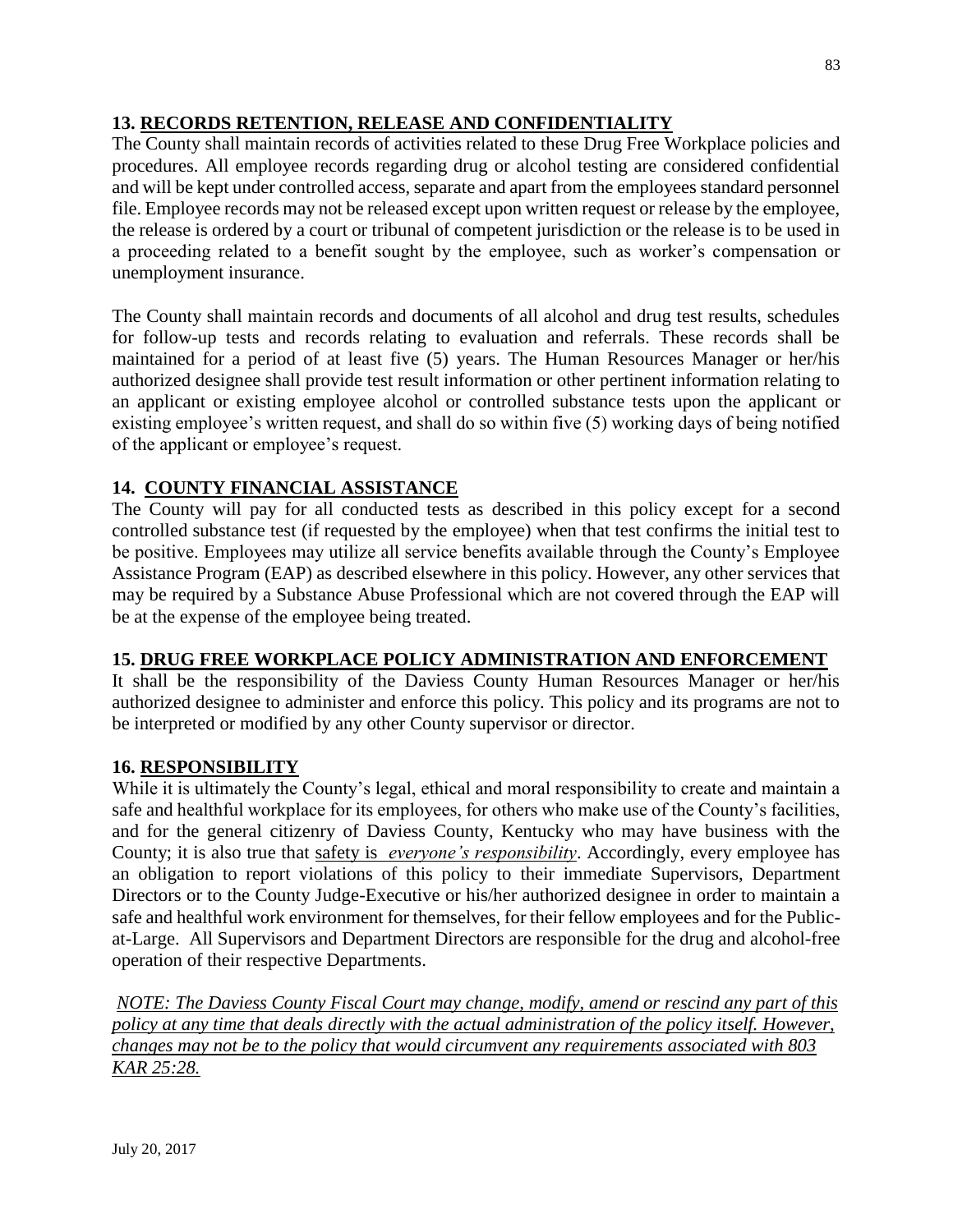#### **PERSONNEL POLICIES CHAPTER 17 INSURANCE**

The Fiscal Court has a health insurance program available to all regular, full-time employees. The premium may vary on an annual basis; therefore, the employee contribution will also vary. The employee's coverage will begin on their first date of full-time employment.

Upon termination, employees have the option of continuing health insurance through the Consolidated Omnibus Budget Reconciliation Act of 1985 by paying the insurance premium in full to the Human Resource Manager's Office. If an employee resigns, he/she may continue COBRA for up to 18 months. If he/she is terminated for insubordination, no COBRA coverage is available.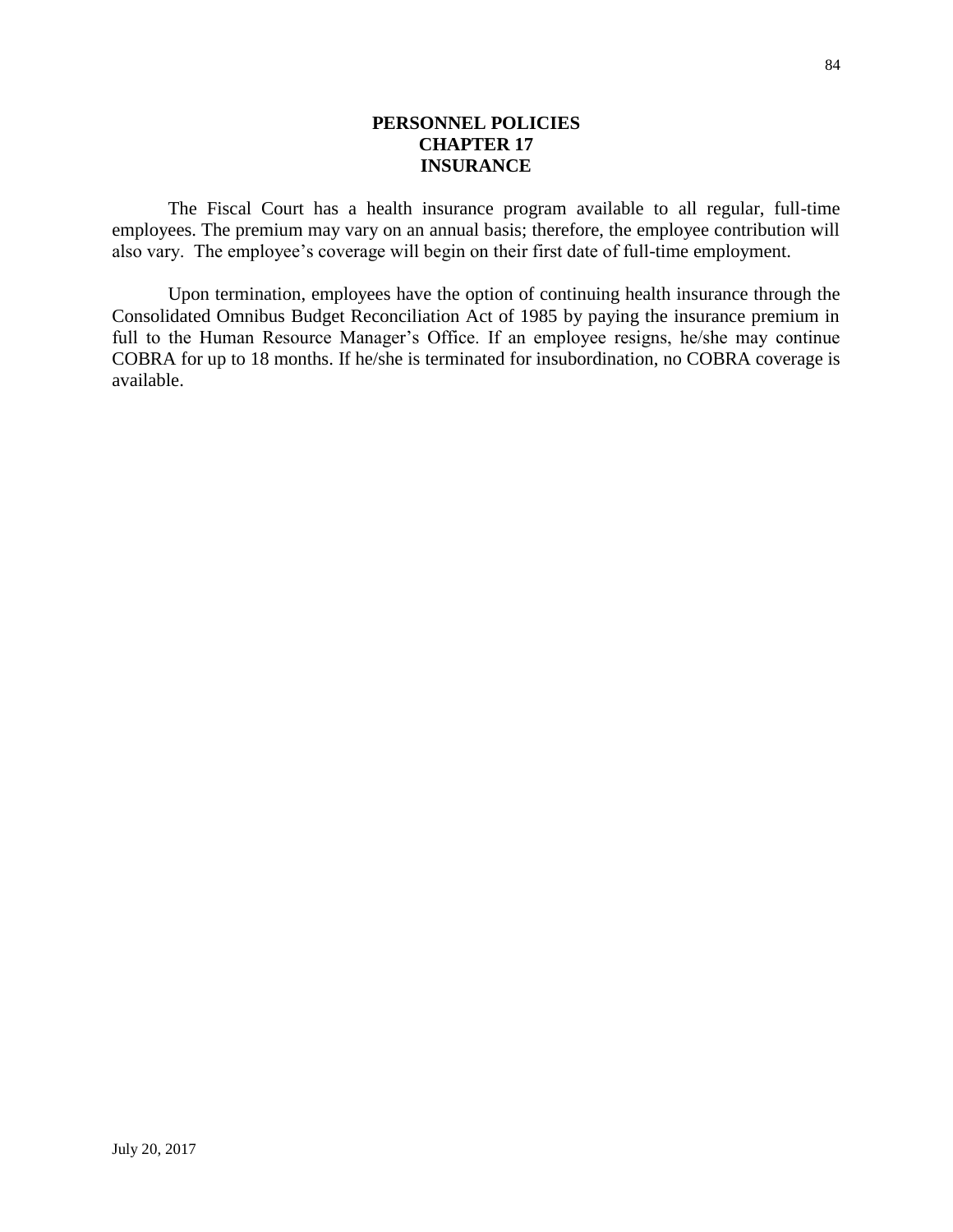### **PERSONNEL POLICIES CHAPTER 18 RETIREMENT PLAN**

#### **Section 1. General Information**

All regular employees who work an average of over 100 hours per month throughout the year are eligible to participate in the County Employee Retirement System (CERS). The Daviess County Fiscal Court and the employees contribute in accordance with plan schedules which are periodically modified by the Kentucky General Assembly. Employees are vested members in the CERS after five (5) years of service. For information regarding retirement, employees may contact the Human Resource Manager (685-8424) or the Kentucky Retirement Systems (1-800-928-4646).

#### **Section 2. Sick Benefits at Retirement**

The Daviess County Fiscal Court adopted the Kentucky County Employee Retirement System's Standard Unused Sick Leave Program, KRS 78.616 (1)(2)(3)(4) on November 11, 1998. This program entitles employees who are eligible for retirement or whose position has been eliminated to use their accrued sick time as a service credit for retirement purposes. The employee may receive no more than six (6) months service credit towards retirement. This policy is not offered to employees who are terminated for disciplinary reasons or employees who are not eligible to retire.

An employee can receive credit for the entire month of service if he/she has accumulated at least eleven (11) days or more of sick leave. An accumulation of ten (10) sick days or fewer will be rounded downward and may not be used for service credit. The following conversion table, as approved by the CERS, will be used to determine the number of days/months which an employee may be credited.

| <b>Number of Sick Days</b> | <b>Months Service Credit</b> |
|----------------------------|------------------------------|
| $11 - 21$                  |                              |
| $32 - 42$                  |                              |
| 53-63                      | 3                            |
| 74-84                      |                              |
| 95-105                     | 5                            |
| 116-126                    |                              |

At the time an employee retires, the Human Resource Manager shall certify the number of sick days which the employee has accumulated as per records currently maintained by the Human Resource Manager. The Fiscal Court shall pay the cost for participation.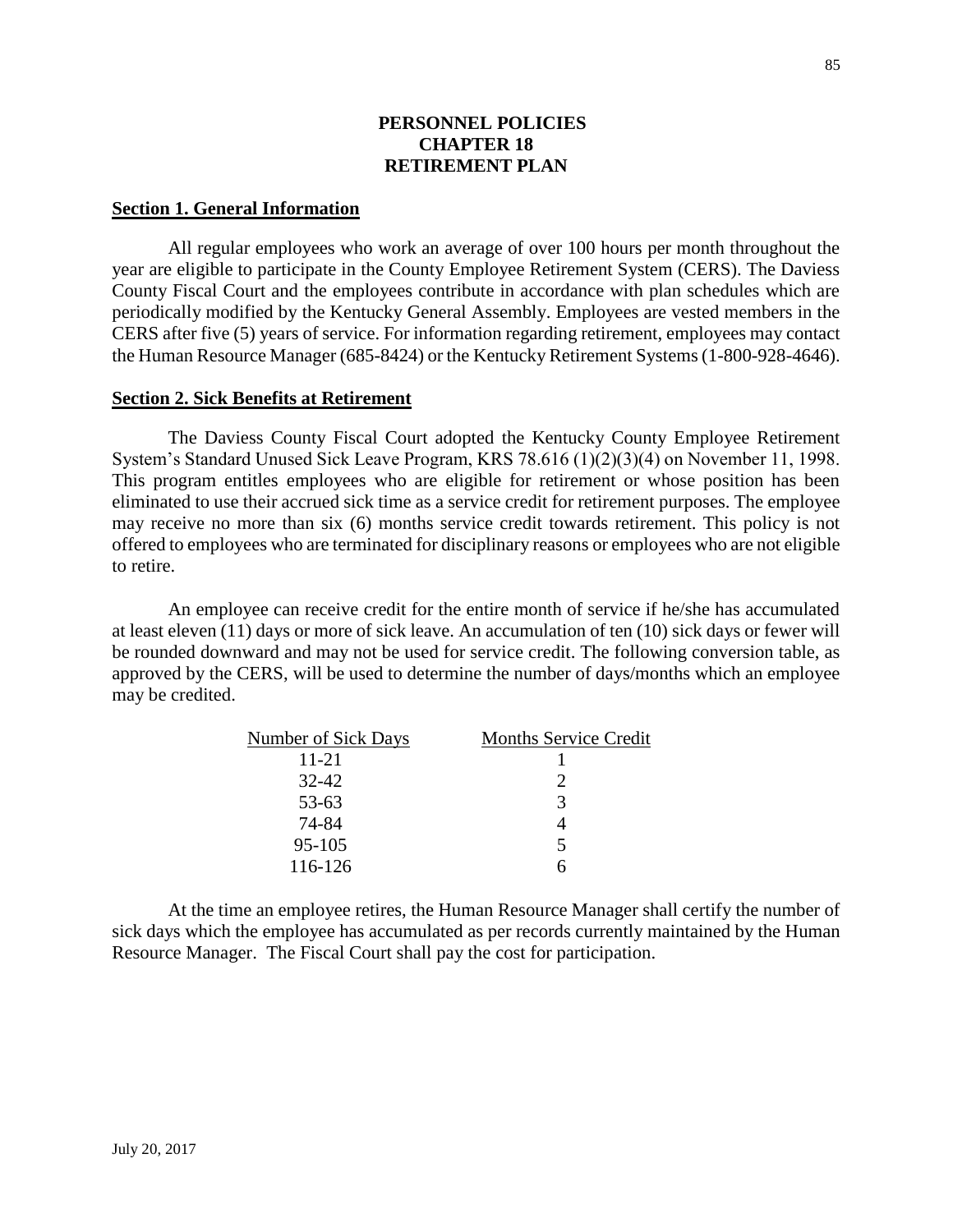### **PERSONNEL POLICIES CHAPTER 19 EMPLOYEE ASSISTANCE PROGRAM**

This program allows full time employees and their families to receive free counseling sessions, as defined in the contract, for many types of concerns. Counseling programs include, but are not limited to, stress management and various personal issues.

For further information, please contact the Human Resource Manager.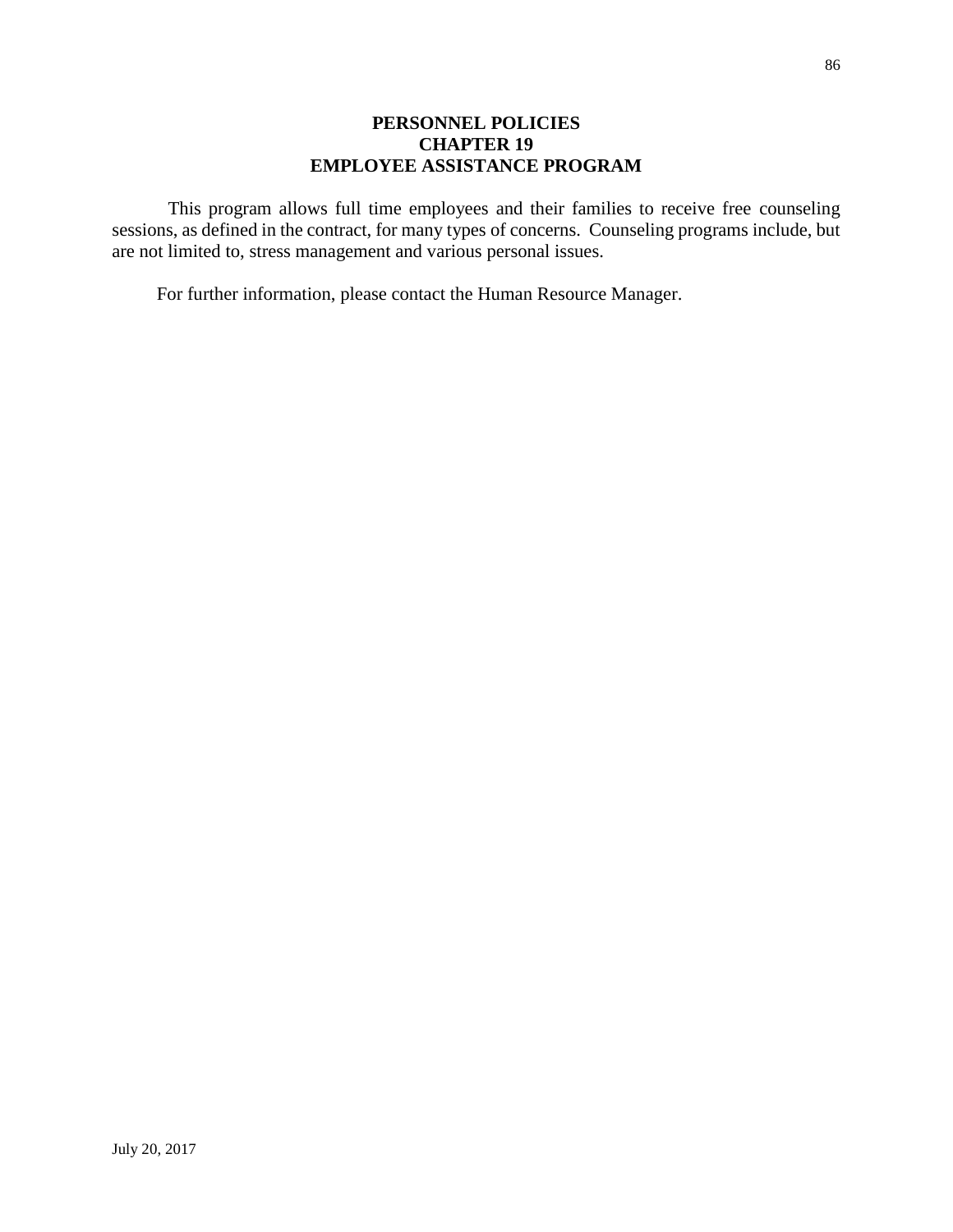#### **PERSONNEL POLICIES CHAPTER 20 EDUCATIONAL ASSISTANCE PROGRAM**

#### **Section 1. Purpose**

Daviess County recognizes that the skills and knowledge of its employees are critical to the success of the organization. The educational assistance program encourages personal development through formal education so that employees can maintain and improve job-related skills or enhance their ability to compete for reasonably attainable jobs within the County.

While educational assistance is expected to enhance employee performance and professional abilities, the County cannot guarantee that participation in formal education will entitle the employee to automatic advancement, a different job assignment, or pay increases.

#### **Section 2. Eligibility**

Daviess County will provide educational assistance to all regular full time employees. To maintain eligibility, employees must remain on the active payroll and be performing their job satisfactorily through completion of each course.

#### **Section 3. Utilization of Benefit**

To be considered for approval by the Department Head and County/Judge Executive, the course must be provided by an accredited technical school, 2 or 4 year college, or university and the course must be work related.

Daviess County Fiscal Court will reimburse 70% of the tuition cost up to \$1,500 per calendar year, per employee upon successful completion of the course(s).

Cost of books, materials, travel, and other expenses related to taking a class shall not be reimbursed. Prior to taking a course, an employee shall complete and submit the necessary paperwork to their Department Head for approval. The Department Head, after assuring availability of budgeted funds, shall obtain the Judge/Executive's authorization and then submit to Human Resource Department. Within 60 days of successful completion of the course, the employee shall complete and submit the necessary paperwork and verification of grade and payment to the Human Resource Department to request reimbursement. Employees will not be reimbursed retroactively for courses from previous semesters. For further information, contact the Human Resource Department.

#### **Section 4. Employee Reimbursement**

Daviess County Fiscal Court invests in educational assistance to employees with the expectation that the investment be returned through enhanced job performance. However, if an employee voluntarily separates from the County employment within one year of any educational assistance payment, the amount of the tuition payment will be considered a loan. Accordingly, the employee will be required to repay up to 100% of the original educational assistance payment.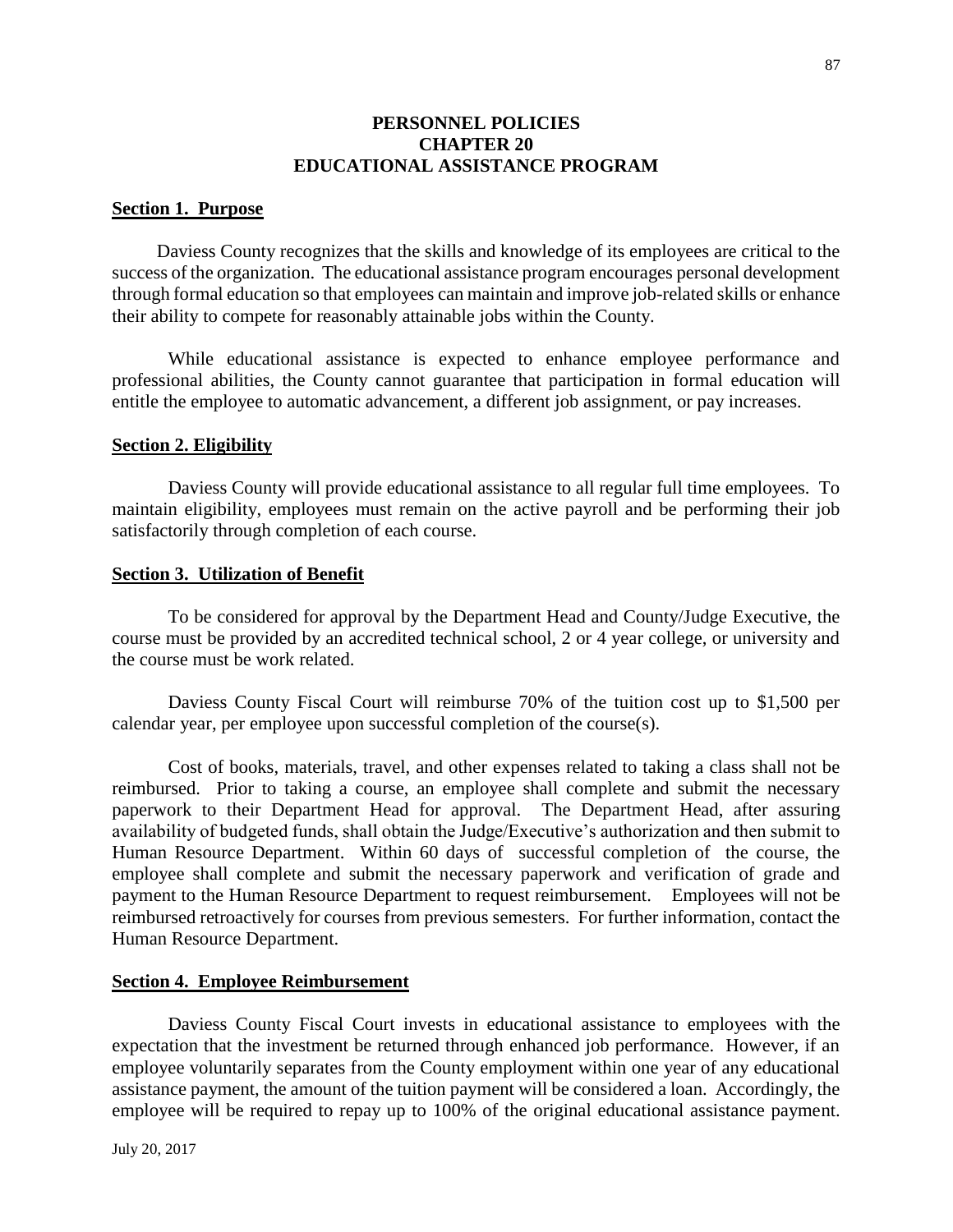Upon enrolling for this benefit, an employee will be required to sign a contract giving the County the right to payroll deduct such cost, if possible, in accordance with wage and hour laws.

### **Section 5. Certification Reimbursement**

- A. The County will reimburse annual registration or licensing fees required to maintain state, regulatory certification such as the certified public accountant, professional engineer, etc. With their supervisors approval, employees are allowed paid time off to sit for professional certificate and/or licensing examinations. Any time taken in excess of the allowed time shall be reported as vacation.
- B. The County will reimburse the Commercial Drivers license (CDL) portion if required as a condition of the employee's position. Employees requiring a CDL must obtain their medical certification at the medical facility designated by the County. The County will reimburse the required periodic medical certification fee if required as a condition of the employee's position. Employees are allowed paid time off to obtain their CDL and medical certification. (Effective 10/2/2012)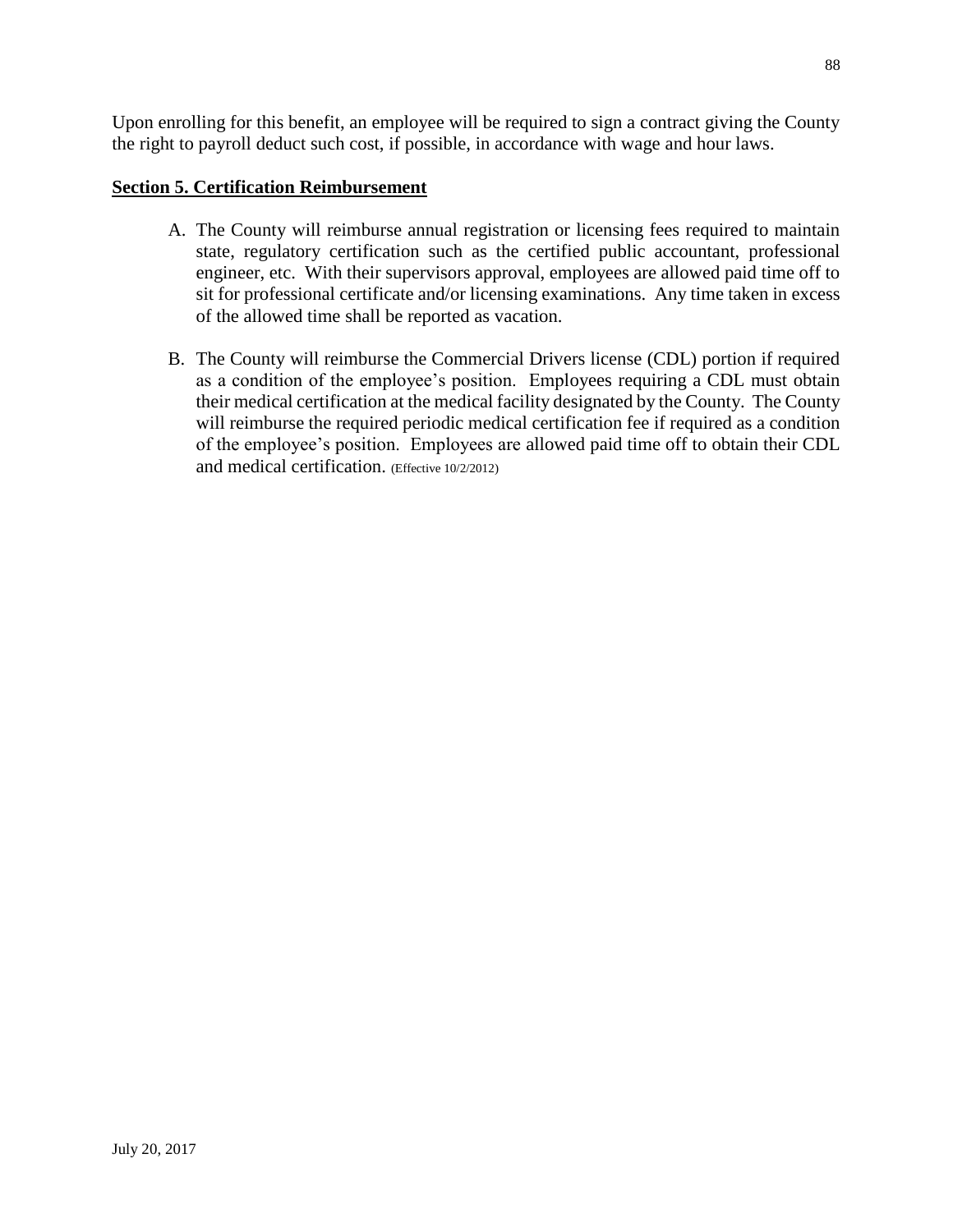#### **PERSONNEL POLICIES CHAPTER 21 EXERCISE AND PHYSICAL FITNESS CENTER MEMBERSHIP**

To promote wellness and assist employees in maintaining a healthy lifestyle, the County will reimburse the employee for a regular single membership at an approved local fitness center or reimburse the employee the sum of \$40 per month towards said membership, whichever amount is less. The County will not pay for additional costs, such as initiation fees, fitness center privileges, lockers, etc.

Employees can sign up for this benefit during annual benefit enrollment, which will be effective January the following year, or employees may sign up in June, which will be effective July 1st. This benefit will not be pro-rated for periods of less than a month. Employees who drop their membership will not be allowed to enroll again until the next enrollment period.

All employees who take advantage of the fitness center membership are required to attend the fitness center eight (8) times per month. The County must receive confirmation that the employee attended 8 times/month. Absent a reasonable excuse, the employees' membership dues may not be reimbursed if the employee fails to attend the fitness center eight (8) times/month. If special circumstances arise during a given month, the employee may request a waiver of the eight (8) times/month minimum requirement and still be reimbursed.

After an employee attends an approved local fitness center eight (8) times per month for six consecutive months, the employee may request reimbursement of 50% of any initiation or joining fee.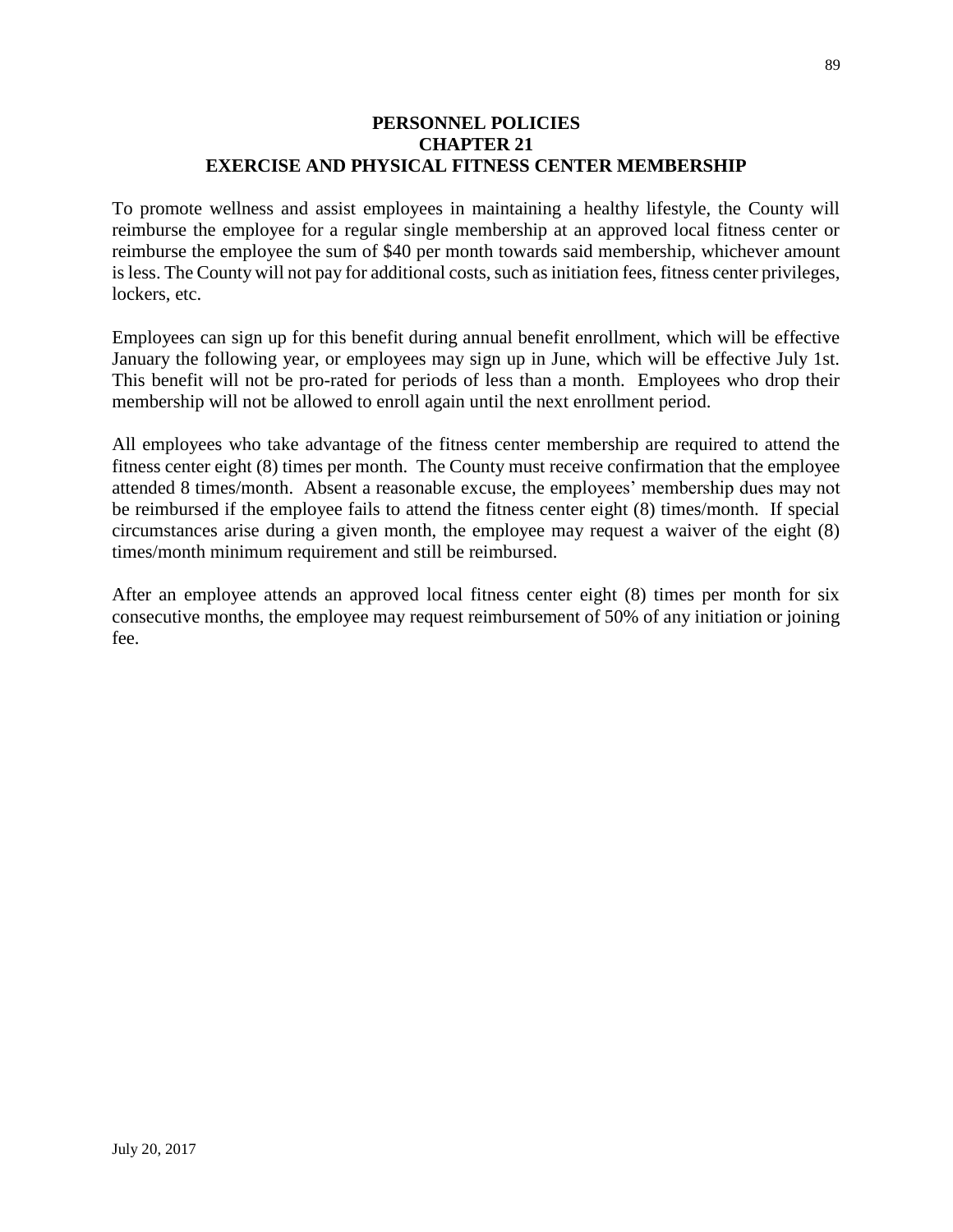### **PERSONNEL POLICIES CHAPTER 22 SAFETY REGULATIONS**

#### **Section 1. Introduction and Scope**

Daviess County Fiscal Court recognizes that our people are an integral part of County Government and its operation. As the most critical resource, employees will be safeguarded through training, provision of appropriate work surroundings, and procedures that foster protection of health and safety. All work conducted by Daviess County Fiscal Court's employees will take into account the intent of this policy. No duty, no matter what its perceived result, will be deemed more important than employee health and safety.

Daviess County Fiscal Court is firmly committed to the safety of our employees. We will work diligently to prevent workplace accidents, and we are committed to providing a safe working environment for all employees.

We value our employees as human beings, critical to the success of their family, the local community, and Daviess County Fiscal Court.

Employees are encouraged to report any unsafe work practices or safety hazards encountered on the job. All accidents/incidents (no matter how slight) are to be immediately reported to the supervisor on duty.

A key factor in implementing this policy will be the strict compliance to all applicable federal, state, local, and company policies and procedures. Failure to comply with these policies may result in disciplinary actions.

Respecting this, Daviess County Fiscal Court will make every reasonable effort to provide a safe and healthful workplace that is free from any recognized or known potential hazards. Additionally, Daviess County Fiscal Court subscribes to these principles:

- A. All accidents are preventable through implementation of effective Safety and Health Control policies and programs.
- B. Safety and Health controls are a major part of our work every day.
- C. Accident prevention is good business. It minimizes human suffering, promotes better working conditions for everyone, holds Daviess County Fiscal Court in higher regard with customers, and increases productivity. This is why Daviess County Fiscal Court will comply with all safety and health regulations which apply to the course and scope of operations.
- D. Management is responsible for providing the safest possible workplace for employees. Consequently, management of Daviess County Fiscal Court is committed to allocating and providing all of the resources needed to promote and effectively implement this safety policy.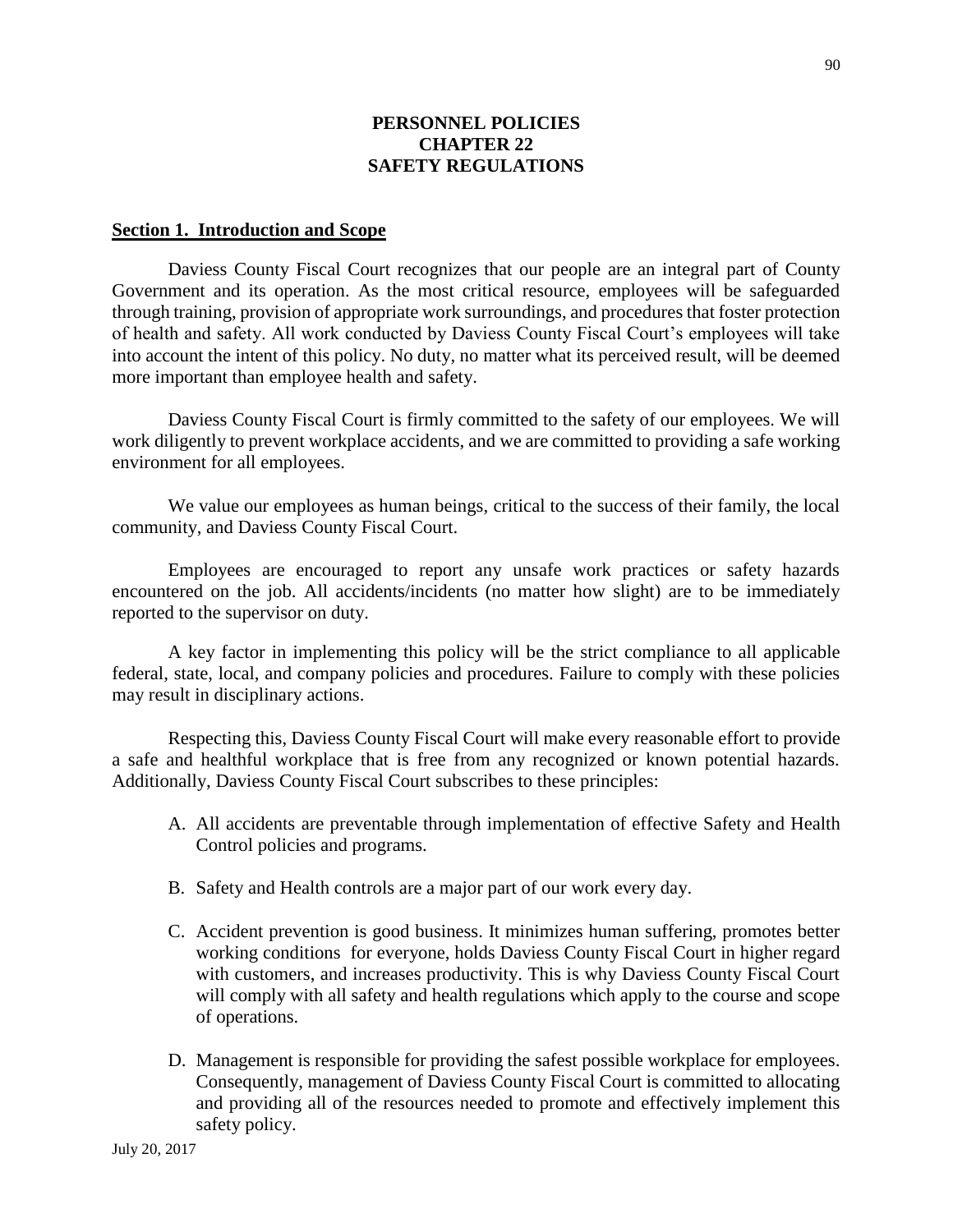- E. Employees are responsible for following safe work practices and company rules, and for preventing accidents and injuries. Management will establish lines of communication to solicit and receive comments, information, suggestions and assistance from employees where safety and health are concerned.
- F. Management and supervisors of Daviess County Fiscal Court will set an exemplary example with good attitudes and strong commitment to safety and health in the workplace. Toward this end, Management must monitor company safety and health performance, working environment and conditions to ensure that program objectives are achieved.
- G. Our safety program applies to all employees and persons affected or associated in any way by the scope of this business. Everyone's goal must be to constantly improve safety awareness and to prevent accidents and injuries.

 Everyone at Daviess County Fiscal Court must be involved and committed to safety. This must be a team effort. Together, we can prevent accidents and injuries. Together, we can keep each other safe and healthy in the work that provides our livelihood.

#### **Section 2. Employee Safety Responsibilities**

The primary responsibility of the employees of Daviess County Fiscal Court is to perform his or her duties in a safe manner in order to prevent injury to themselves and others.

As a condition of employment, employees MUST become familiar with, observe, and obey Daviess County Fiscal Court's rules and established policies for health, safety, and preventing injuries while at work. Additionally, employees MUST learn the approved safe practices and procedures that apply to their work.

Before beginning special work or new assignments, an employee should review applicable and appropriate safety rules.

If an employee has any questions about how a task should be done safely, he or she is under instruction *NOT* to begin the task until he or she discusses the situation with his or her supervisor. Together, they will determine the safe way to do the job.

If, after discussing a safety situation with his or her supervisor, an employee still has questions or concerns, he or she is required to contact the Safety Coordinator in the Human Resources Department.

*NO EMPLOYEE IS EVER REQUIRED* to perform work that he or she believes is unsafe or that he or she thinks is likely to cause injury or a health risk to themselves or others.

#### **Section 3. Employee Safety Rules**

A. Conduct: Horseplay, 'practical jokes,' etc. is forbidden. Employees are required to work in an injury free manner displaying accepted levels of behavior. Conduct which places the employee or others at risk, or which threatens or intimidates others is forbidden.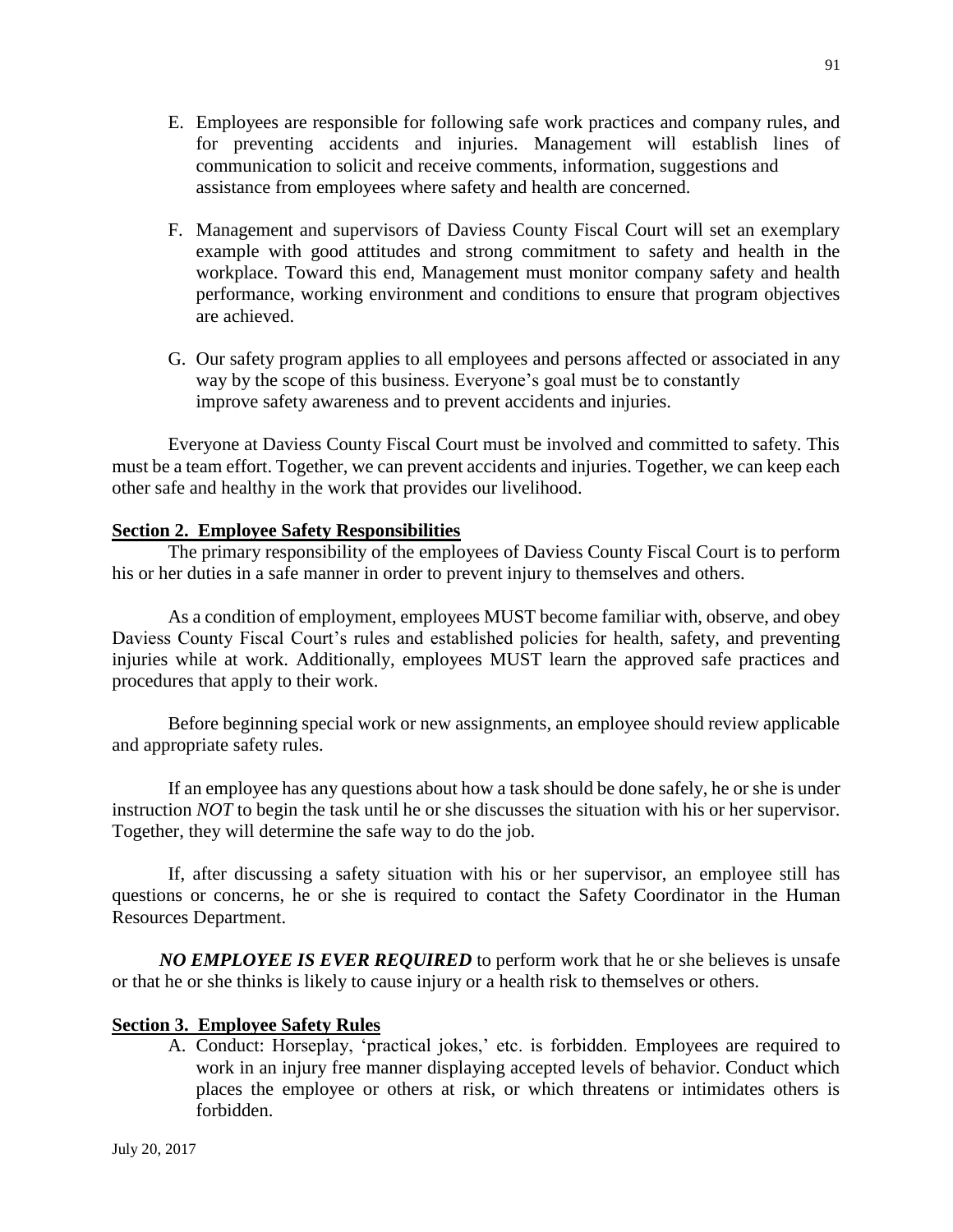- B. Drugs and Alcohol: Use and/or possession of illegal drugs or alcohol on company property or on company time are forbidden. Reporting for work while under the influence of illegal drugs or alcohol is forbidden.
- C. Housekeeping: The following areas must remain clear of obstructions:
	- 1. Aisles/exits
	- 2. Fire extinguishers and emergency equipment
	- 3. All electrical breakers, controls, and switches
	- 4. Eye wash/safety showers

You are responsible to keep your work area clean and safe. Clean-up several times throughout the day disposing of trash and waste in approved containers, wiping up any drips/spills immediately, and putting equipment and tools away as you are finished with them.

D. Injury Reporting: All work related injuries must be reported to your supervisor immediately. Failure to immediately report injuries can result in loss of Worker's Compensation benefits. After all medical appointments resulting from a work related injury, you must contact your supervisor to discuss your progress. You must also give your supervisor any paperwork that you received at the appointment.

Daviess County Fiscal Court provides Transitional Return to Work (light duty) jobs for persons injured at work. Transitional work is meant to allow the injured employee to heal under a doctor's care while she/he remains productive. Employees are required to return to work immediately upon release.

- E. Personal Protective Equipment (PPE): Inspect PPE prior to each use. Do not use damaged PPE. You are required to maintain and keep PPE clean.
	- 1. Safety Glasses must be worn at all times in designated areas in this facility.
	- 2. Hard Hats must be worn at all times in designated areas.
	- 3. Gloves work gloves must be worn at all times when handling sharp or rough stock, welding, or performing other jobs, which could cause hand injuries. Synthetic gloves must be worn when handling chemicals.
	- 4. Welding appropriate filter lens, welding helmet, gloves, and sleeves are required for welders at all times.
	- 5. Respirators only employees trained and authorized to use respirators are allowed to do so.
	- 6. Hearing Protection is required in areas where noise exposure is more than 90dBA. (85dBA if you already have experienced a hearing loss).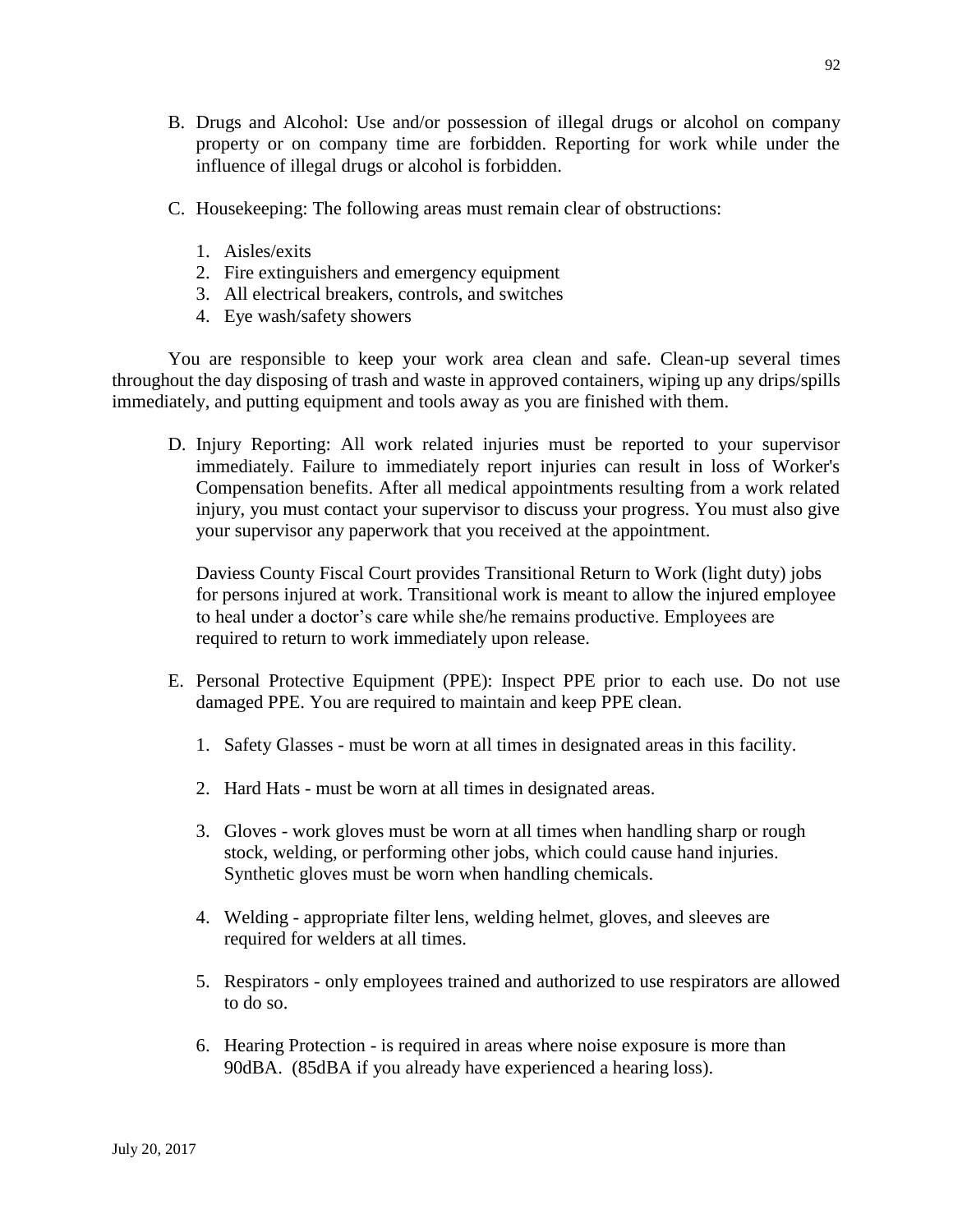- F. Equipment Operation**:** You must specifically be trained and authorized by your supervisor to operate the following:
	- 1. Company vehicles,
	- 2. Forklifts,
	- 3. Machine and power tools,
	- 4. Paint sprayers,
	- 5. Welders, and
	- 6. Cranes/hoists.

When operating machines, do not wear loose clothing, long hair should be tied up and back, remove jewelry, and sleeves should either be rolled all the way up or all the way down.

Never operate damaged or defective equipment. Turn the machine off and report it to your supervisor immediately.

Never tamper with, remove, or deactivate machine guards or controls designed to ensure safe operations.

Never reach into an operating machine or moving machine part.

- 1. Ladders:
	- a. Inspect all ladders prior to each use;
	- b. Ladders must be placed on secure footing;
	- c. Only one person is allowed on a ladder at one time;
	- d. Never stand on the top two steps of a stepladder;
	- e. Always maintain 3 point contact when working on ladders;
	- f. Never reach beyond arm length when working off of a ladder; and
	- g. Never use metal ladders when working on or around electrical equipment.
- 2. Cranes/Hoists/Lifting Devices:
	- h. Inspect all cranes, hoists and lifting devices (slings, hooks, etc.) prior to each use. Never use damaged equipment.
	- i. Never walk under a load suspended from a hoist or crane.
	- j. Keep all personnel clear of the 'fall zone' of the crane/hoist.
	- k. Know the weight of material being lifted. Never overload a crane/hoist.
- G. Lockout/Tagout prior to working on any machinery when guards are removed, every energy source (electrical, hydraulic, chemical, mechanical, etc.) must be deactivated, stored energy dissipated, and the control locked in the off (safe) position. Never remove or tamper with a lockout performed by another employee or contractor. A lockout could consist of a lock applied to a control such as a switch, breaker, or valve. A tag containing words such as "DANGER DO NOT OPERATE" may also be used for lockout. If you see the lock, the tag, or both applied to an energy control device it means, "keep your hands off."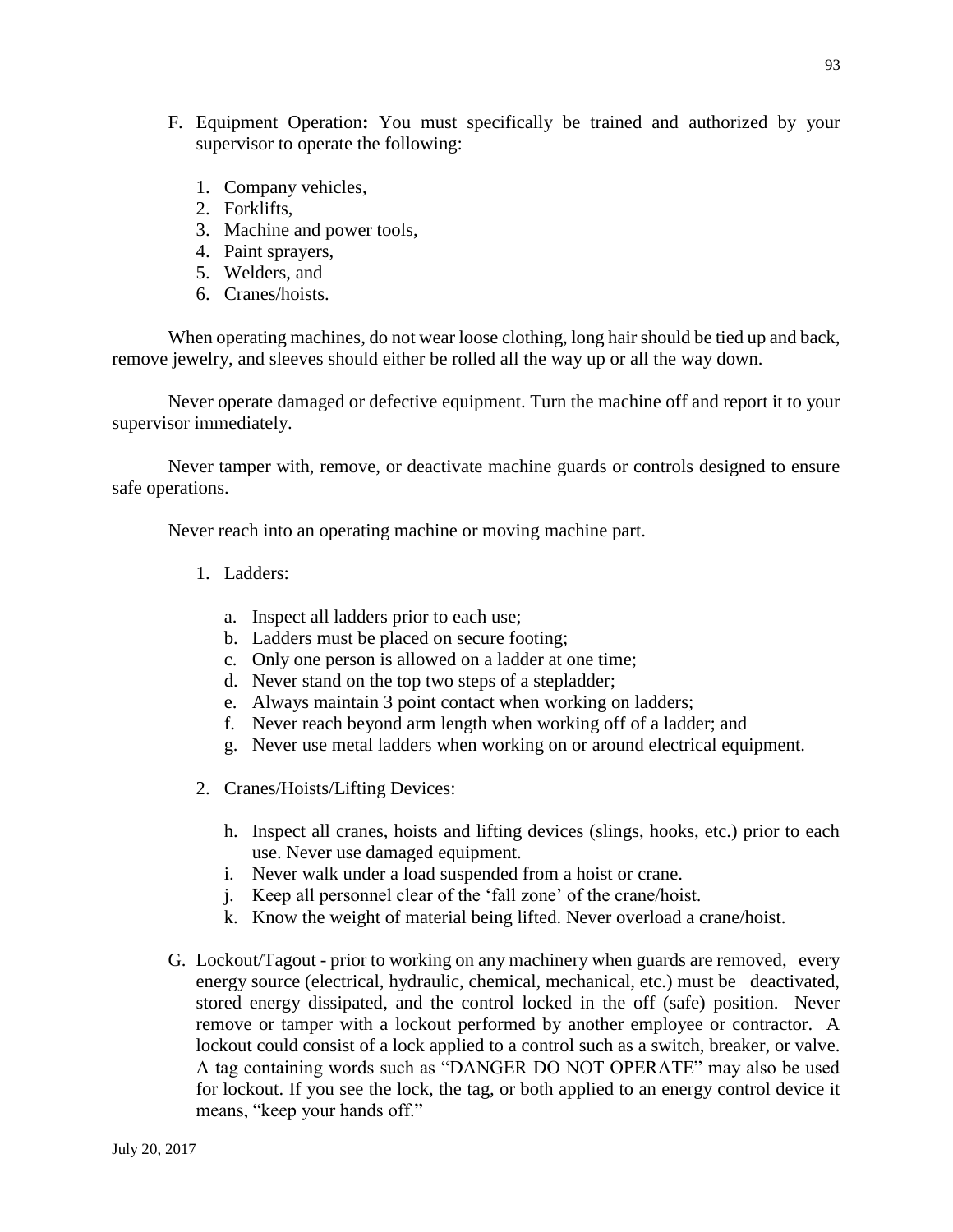- H. Hazard Communication:
	- 1. All chemical containers must be labeled to identify contents and hazards. Most labels use numbers to rank the hazard level in three important areas:
		- FIRE (red background color) will the material burn?
		- HEALTH (blue background) is the material dangerous to my body?
		- REACTIVITY (yellow background) is the material dangerously unstable?

After each hazard (Fire, Health, Reactivity) a number from 1-4 will be assigned. The numbers reflects the degree (or amount) of hazard:

- -0 Minimal
- -1 Slight
- -2 Moderate
- -3 Serious
- -4 Severe
- 2. A Material Safety Data Sheet (MSDS) must be secured for all chemicals purchased or brought on site. You have a right to access MSDSs - ask your supervisor.
- 3. Follow all label and MSDS instructions including amount instructions.
- 4. Do not mix chemicals unless authorized to do so.
- 5. Keep all chemicals in closed containers.
- 6. Store all flammable liquids in safety cabinets or safety cans. Never use flammable chemicals around ignition sources such as smokers, pilot lights, or arcing/sparking electrical equipment.
- 7. Wear required Personal Protective Equipment and minimize contact with the chemical.
- 8. Do not eat, drink, or smoke while using chemicals. Always wash your hands after handling chemicals.
- I. Confined Space Entry only trained and authorized employees are permitted to enter confined spaces. If you believe that your job requires confined space entry, contact your supervisor prior to undertaking the work. (Confined spaces are areas not meant for human occupancy, have limited means of entry/exit, and have electrical, chemical, thermal, atmosphere, or entrapment hazards).
- J. Emergencies:
	- 1. In the event of any serious injury or fire, call 911. Send someone to the facility entrance to meet the Fire Department. If in doubt, call 911.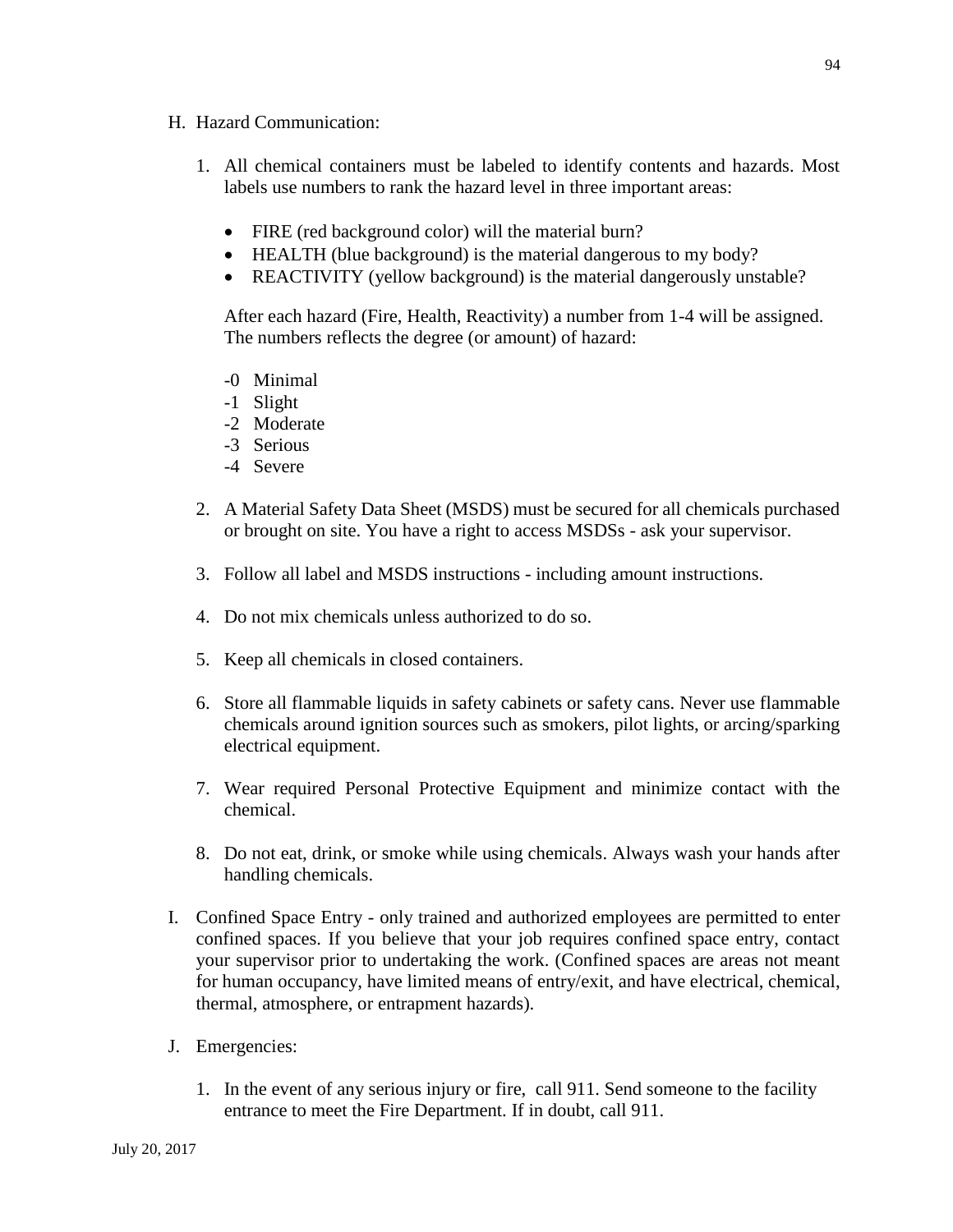2. Upon discovering a fire, alert others in immediate danger and initiate facility wide fire alarm.

3. When the evacuation signal is given, all employees should immediately turn off equipment, close doors, and evacuate to their designated evacuation areas. Attendance will be taken to account for all personnel. Stay together in the group until further instructions are received.

- 4. Do not attempt to fight any fire which is uncontained, too hot, too smoky, or if you are too frightened.
- 5. To use a fire extinguisher, remember PASS:
	- $P =$  Pull (the safety pin)
	- $\bullet$  A = Aim (at the base of the fire)
	- $S = \text{Squeeze}$  (the lever)
	- $\bullet$  S = Sweep (side to side)

If you use a fire extinguisher, remember:

- Stay low,
- Keep yourself between the fire and an exit,
- Do not turn your back on a fire, and
- Immediately report the use to your supervisor.

Do not touch blood or any other bodily fluid during or following an incident. If you are trained to administer first aid, gloves and other barriers are located with the first aid equipment. If you think that you have been exposed to bodily fluid, notify your supervisor immediately.

- K. Company Vehicles and Driver Safety:
	- 1. Only employees authorized by Daviess County Fiscal Court are permitted to operate Daviess County Fiscal Court vehicles.
	- 2. No 'side trips' or personal use of company vehicles are permitted.
	- 3. Seat belts/shoulder harnesses must be worn whenever the vehicle is in motion.
	- 4. All local and state traffic regulations and signs must be followed.
	- 5. No unauthorized riders (hitchhikers, etc.) are allowed.
	- 6. All moving violations resulting in points being assigned to your license must be reported to your supervisor.
	- 7. Driving while under the influence of alcohol or other drugs is forbidden.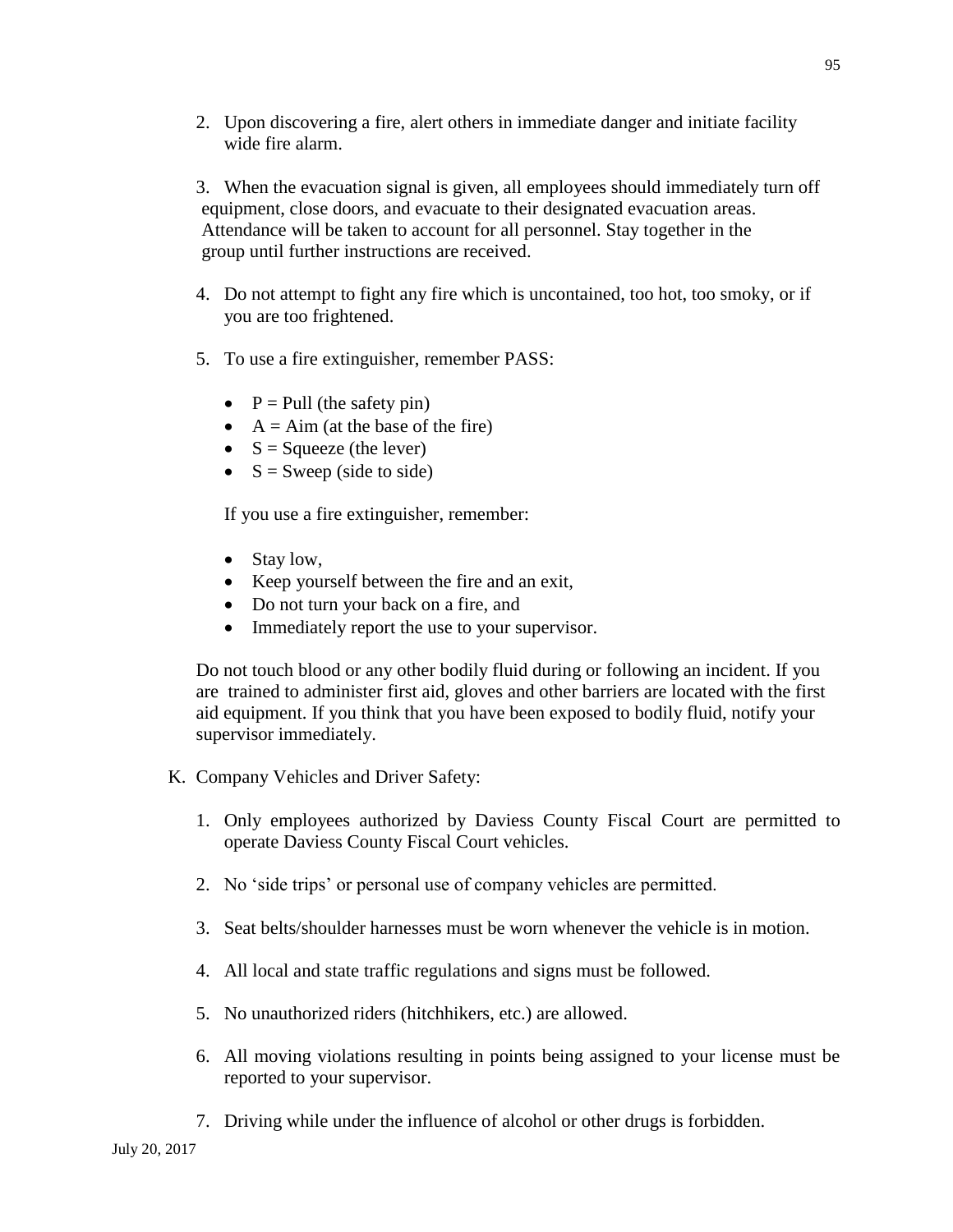8. No driver shall use a hand-held mobile telephone while driving a commercial motor vehicle.

# L. Electrical Safety:

- 1. Never operate or tamper with the electrical main switch or breakers. You are authorized only to operate switches/disconnects on/for individual machines.
- 2. Report all electrical problems and suspected problems to your supervisor.
- 3. All junction boxes, control boxes, connections, and other wiring must have covers securely installed to prevent accidental contact.
- 4. Inspect all plugs, cords, and portable equipment prior to use.
- 5. Report any damaged electrical equipment to your supervisor. Only authorized personnel are permitted to make repairs.
- 6. Extension cords are to be used only for temporary applications. Never stretch cords across aisles or areas where others may trip over them. Do not attach extension cords to the building or run them under rugs/mats or through walls.
- 7. Any personal electrical devices must be approved by Daviess County Fiscal Court prior to use.

# M. Lifting:

- 1. If you need help moving material, ask for it.
- 2. When you lift, use your leg muscles by squatting close to the load, preserving the curve in your back, spreading your feet, and lifting with your legs, keeping the load close to your body.
- 3. When you turn holding an object, move your feet, do not twist.
- N. Staying Safe Report any unsafe conditions or situations to your supervisor. If you have suggestions on improving any aspect of safety in the facility, discuss it. If you are ever unsure of how to operate a piece of equipment or complete an assignment, ask for help. Asking for help when you are unsure reduces the chance of being injured.

These rules have been established to help you stay safe and injury free. Violation of the above rules, or conduct that does not meet minimum accepted work standards, will result in discipline up to and including discharge.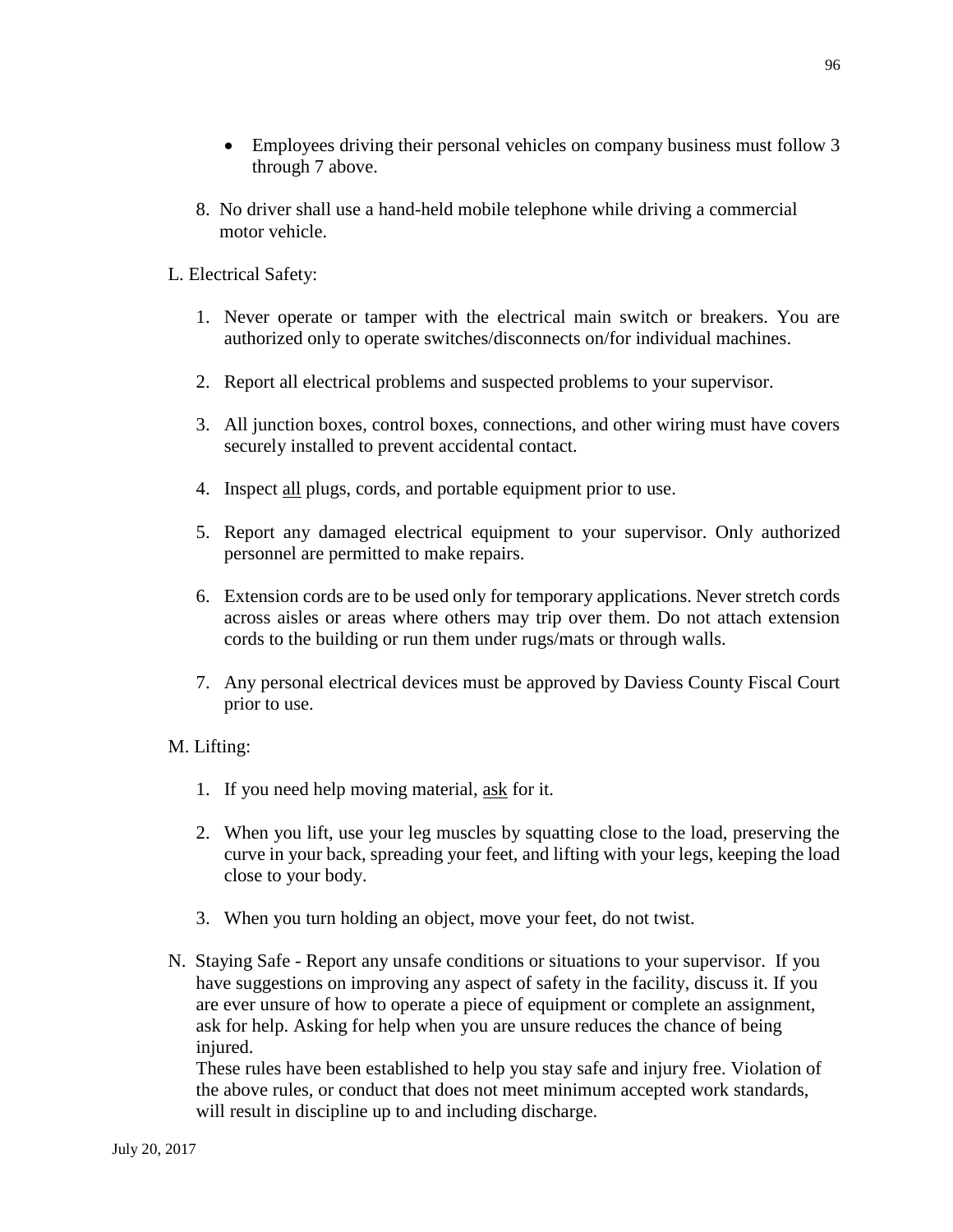When working at a customer location, employees are required to follow the above rules as well as all customer rules and procedures and work in a manner which reflects positively on the Court. Before operating any equipment at a customer location, permission must be secured from the customer contact.

#### **Section 4. Reporting Injuries**

- A. Any work related injury or suspected injury must be reported immediately to your supervisor and to Human Resources. A Report of Injury form must be completed. Failure to promptly report an injury can result in disciplinary actions.
- B. Human Resources will issue a form for the injured employee to take to the treating medical practitioner. The employee must return this form to Human Resources by the next business day.
- C. After each appointment, the employee must report to his/her supervisor and Human Resources to review progress.
- D. Daviess County Fiscal Court may provide light duty work, if available, for employees recovering from work related injury. If light duty work is available, employees are required to return to light duty work immediately upon release.
- E. An accident investigation will be conducted to determine the root cause of the accident. The injured employee will be asked to participate in the investigation.
- F. Employees are urged to report hazardous conditions and "near miss" incidents to their supervisors before injuries result.
- G. Any attempt to defraud Daviess County Fiscal Court with a false workers' compensation claim will result in disciplinary action. The case can also be referred to the district attorney for possible prosecution.

#### **Section 5. Return to Work Program**

It is our goal to prevent work-related injuries from happening. We are always concerned when one of our employees is injured or ill due to a work-related condition. We believe that such absences cost both Daviess County Fiscal Court and its employee. We want our injured employees to get the best possible medical treatment immediately to assure the earliest possible recovery and return to work.

Daviess County Fiscal Court has a workers' compensation program available for employees who have suffered work-related injuries. The program's administrator will determine, based upon their guidelines, whether you are eligible for wage loss or medical expenses under that program.

Daviess County Fiscal Court wants to provide meaningful work activity for eligible employees who become unable to perform all or portions of their regular work assignment. Thus, we have implemented a Transitional Duty program (light duty). Transitional Duty, when available, is a temporary program, not to exceed six months.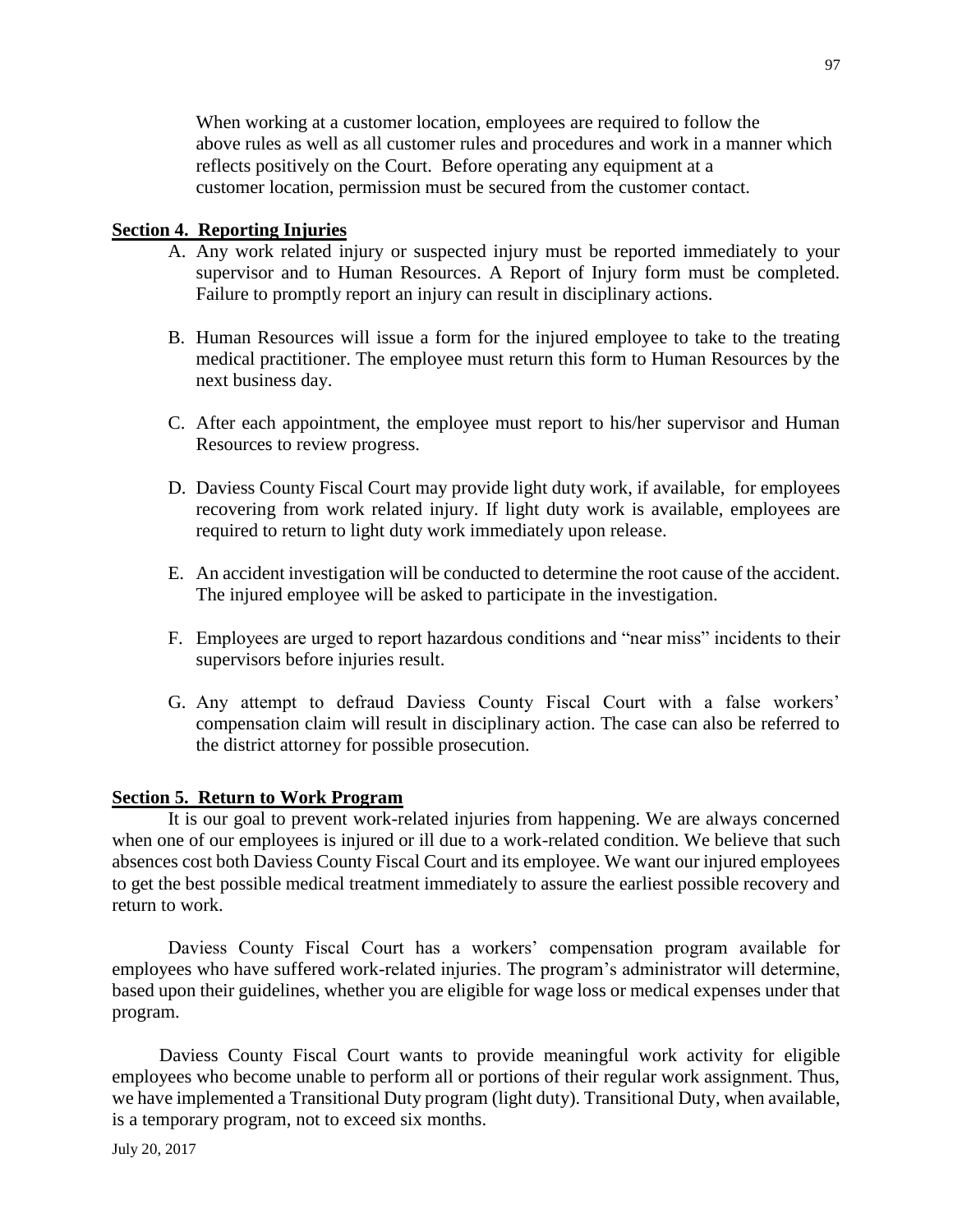#### **Section 6. Employee Procedures**

- A. All work-related injuries should always be reported immediately to your supervisor no later than the end of the shift on which the injury occurs.
- B. If a post accident drug screen is not performed the same day as the injury, the employee will only be paid up to one hour while taking time out to have the drug screen sample collected.
- C. You must complete and sign an Injury Report.
- D. When medical treatment is sought, the injured employee must advise their supervisor that they are seeking treatment and obtain a Transitional Duty Evaluation form. Regardless of their choice of physicians, the Transitional Duty Evaluation form must be completed for each practitioner visit. Daviess County Fiscal Court will not accept a general note stating that you are only to be off of work.
- E. Under this program, temporary transitional work is available for up to sixty (60) days (with a review of your progress every 30 days) while you are temporarily unable to work in your regular job capacity. Transitional duty beyond sixty (60) days, up to a maximum of six (6) months, will be evaluated on a case-by-case basis.

#### **Section 7. Return to Work Procedures**

- A. If you are unable to return to your regular job, but are capable of performing transitional duty, you must return to transitional duty. Failure to do so will result in your not being eligible for full disability benefits under the worker's compensation program and may result in disqualification for certain employee benefits and in some cases be a basis for termination.
- B. Employees who are unable to work and whose absences Daviess County Fiscal Court approves must keep us informed on a weekly basis of their status. Failure to do so will result in a reduction in benefits available and discipline up to and including termination from employment.
- C. If you are unable to return to your regular job or transitional duty, your absence must be approved under the Family Medical Leave program. For this purpose, you need to complete a Family Medical Leave Request form and submit it to the Human Resources Department. You must also have your practitioner complete both the Transitional Duty Evaluation and Medical Certification form.
- D. Employees who are not eligible for leave under the Family Medical Leave Act (FMLA) must return to transitional duty or regular work if at all possible. If you are unable to return to any available work, your job position may be filled after a reasonable time. When able to do so, you will be entitled to return to a suitable position, if available and consistent with any limitations. However, you must keep us regularly informed of your status and any changes in your condition.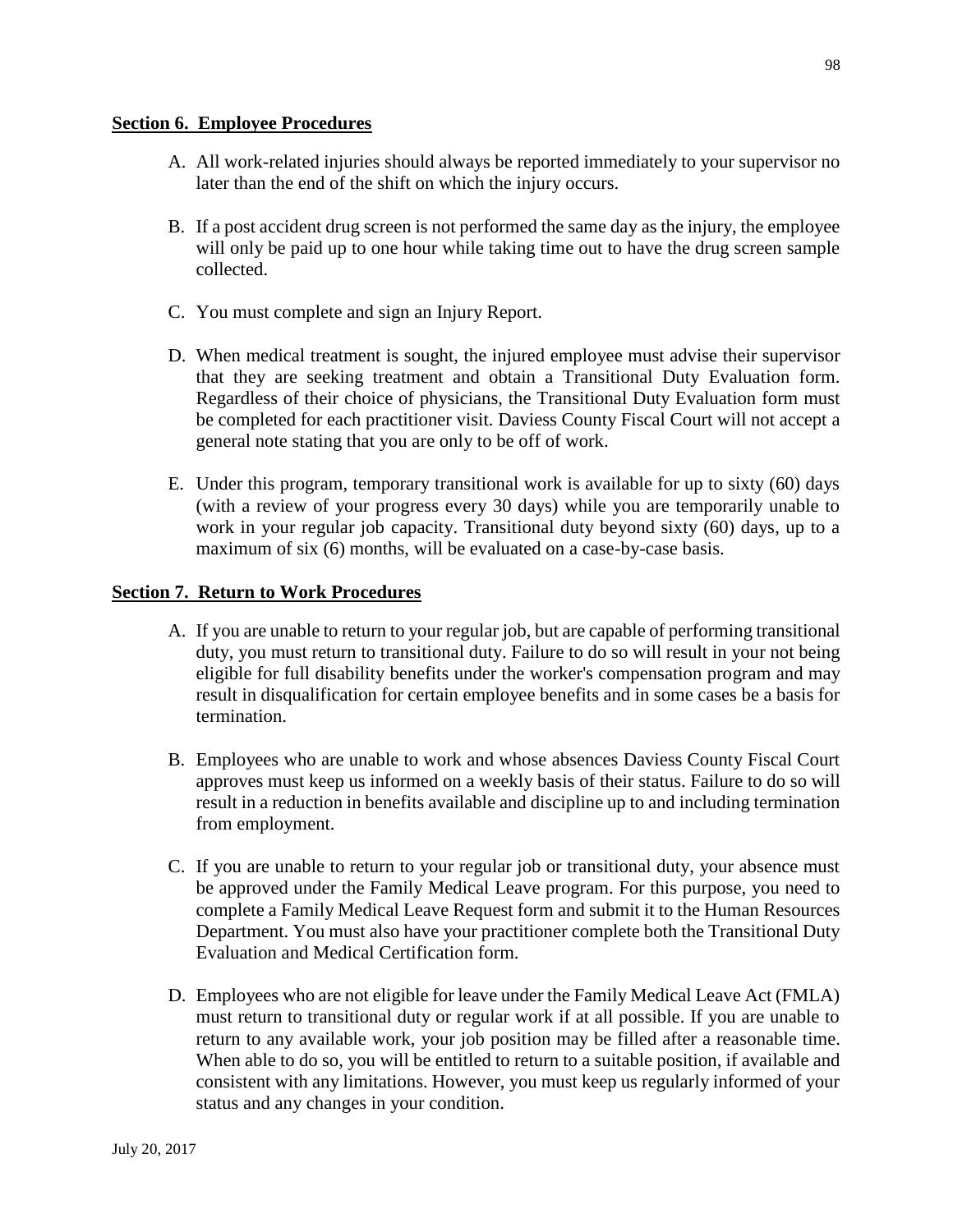- E. Employees must provide a Transitional Duty Evaluation form indicating they are capable of returning to full duty. Permanent restrictions will be evaluated on a case-bycase basis and relate to the performance of essential job functions. No permanent light duty positions will be created.
- F. Cooperate with our third party administrator and provide accurate and complete information as soon as possible so that you receive all benefits to which you are entitled. If you have problems or concerns, please contact the Human Resources Department.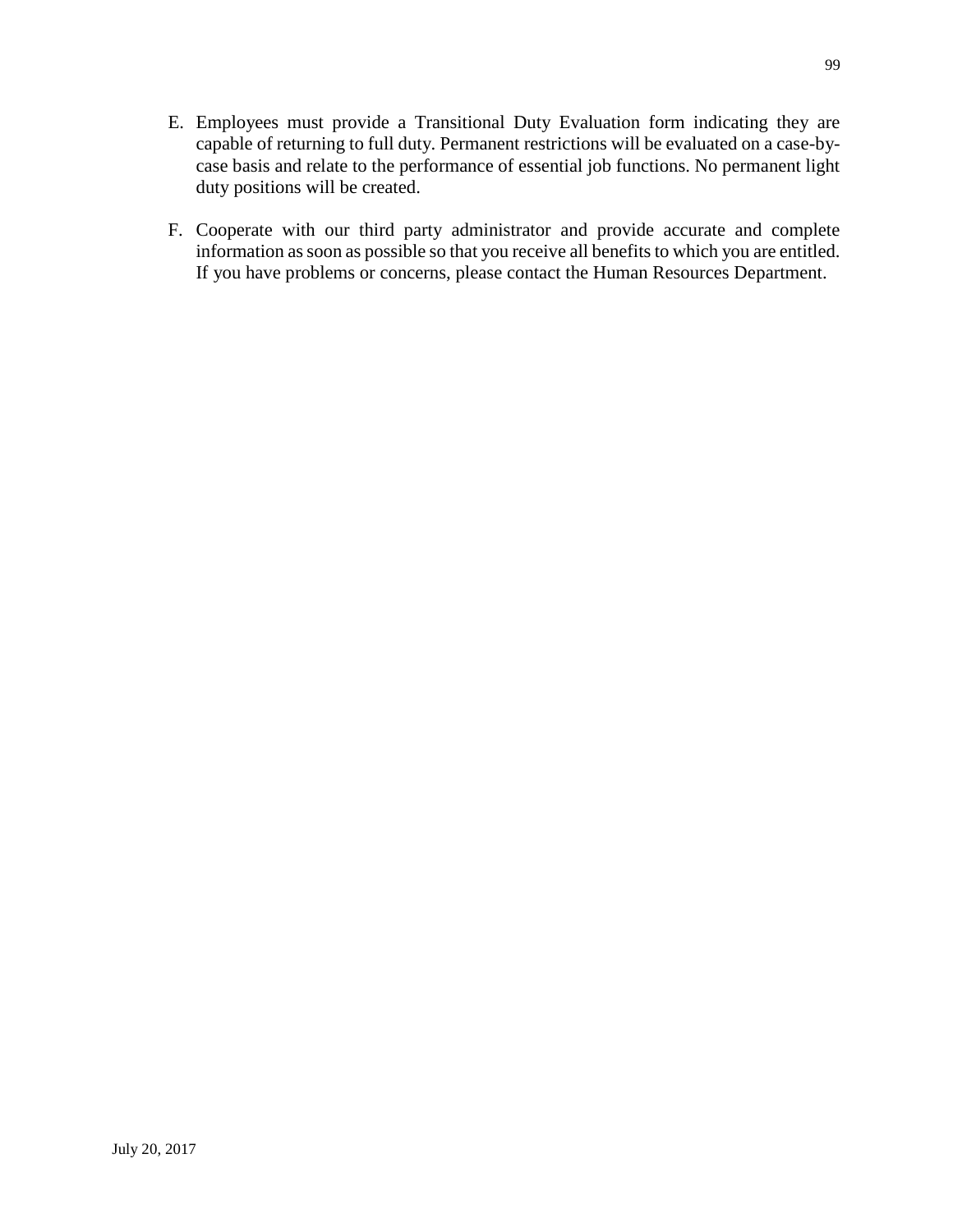### **PERSONNEL POLICIES CHAPTER 23 HARASSMENT POLICY**

It is Daviess County Fiscal Court's policy to provide and maintain a work environment which is free of discrimination and harassment. Harassing conduct that affects tangible job benefits, that interferes with an individual's work performance, or that creates an intimidating, hostile, or offensive working environment by anyone, including any supervisor, co-worker, vendor, client, or citizen will not be tolerated.

#### **Section 1. Definition of Harassment**

Harassment is defined as discrimination on the basis of race, color, religion, gender, national origin, age, or disability. It constitutes discrimination on the terms, conditions, and privileges of employment. Harassment is verbal, physical, or visual conduct that denigrates or shows hostility or aversion toward an individual because of his/her race, color, religion, gender, national origin, age, or disability, or that of his/her relatives, friends and associates and that:

- A. Has the purpose or effect of creating an intimidating, hostile or offensive work environment
- B. Has the purpose or effect of unreasonably interfering with an individual's work performance
- C. Otherwise adversely affects an individual's employment opportunities

Harassing conduct includes, but is not limited to, the following:

- A. Epithets, slurs, negative stereotyping or threatening, intimidating or hostile acts that relate to race, color, religion, gender, national origin, age or disability.
- B. Written or graphic material that denigrates or shows hostility or aversion toward an individual or group because of race, color, religion, gender, national origin, age or disability that is placed on walls, bulletin boards, or elsewhere on the employer's premises or circulated in the workplace.

#### **Section 2. Harassment Complaint Procedures**

Employees encountering harassment should tell the offending person that their actions are inappropriate and offensive. The employee shall document all incidents of harassment in order to provide the fullest basis for investigation. In addition, the employee shall notify his or her supervisor of harassment and appropriate investigative and disciplinary measures may be initiated.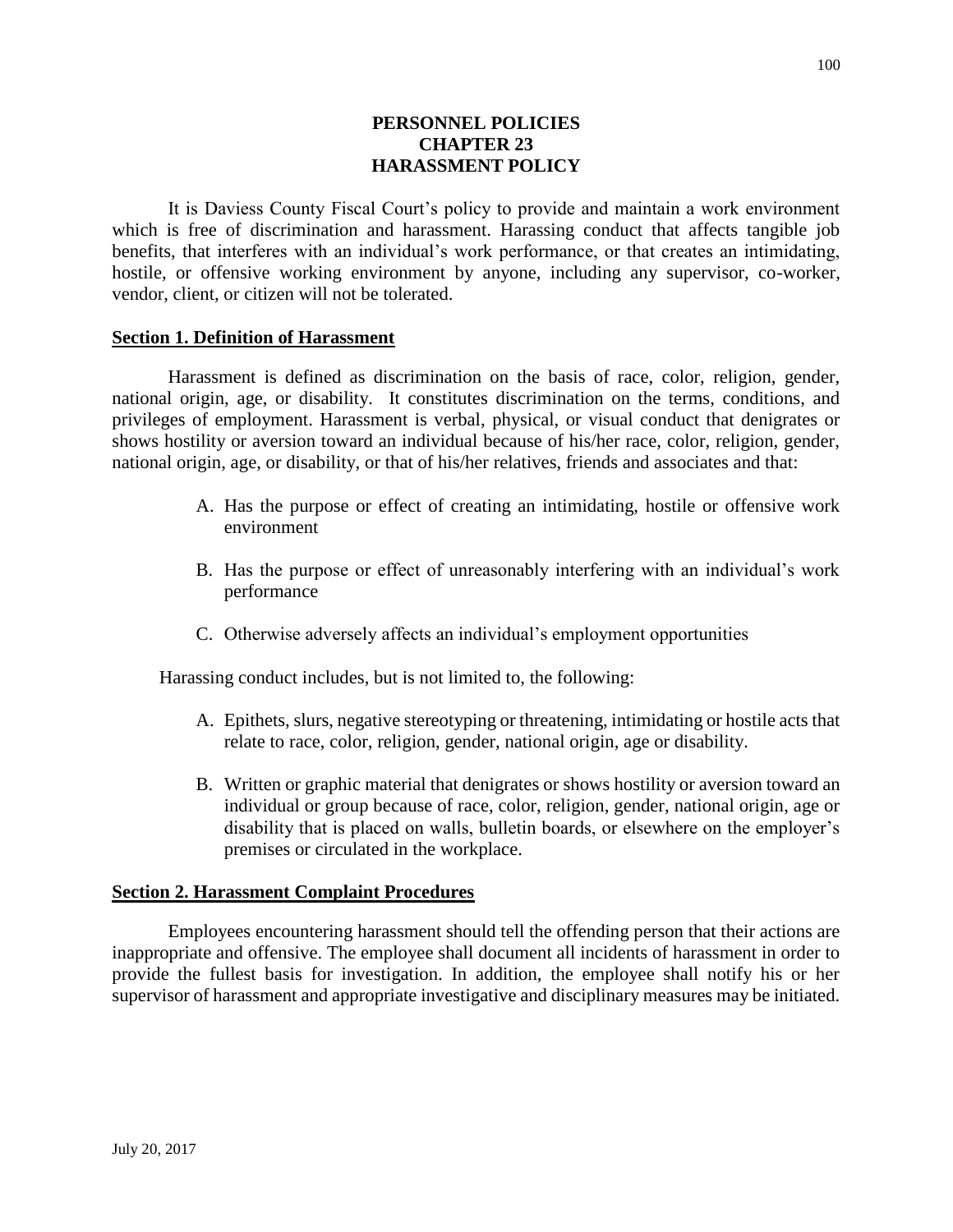#### **Section 3. Definition of Sexual Harassment**

Inappropriate sexual advances, requests for sexual favors, and other physical, verbal or visual conduct based on sex constitutes sexual harassment when:

- A. Submission to such conduct is either explicitly or implicitly made a term or condition of an individual's employment
- B. Submission to or rejection of such conduct by an individual is used as a basis for employment decisions affecting such individual

Such conduct has the purpose or effect of reasonably interfering with an individual's work performance or creating an intimidating, hostile, or offensive working environment.

Sexual harassment may include explicit sexual propositions, sexual innuendo, suggestive comments, sexual oriented kidding or teasing, practical jokes, jokes about gender specific traits, foul or obscene printed or visual material, and physical contact, such as patting, pinching, or brushing against another person's body.

#### **Section 4. Sexual Harassment Complaint Procedures**

All employees are responsible for helping to assure we avoid harassment and have the responsibility for reporting any occurrence of harassment or sexual harassment. Employees who feel that they have experienced or witnessed harassment must notify either the immediate supervisor, the Human Resource Manager or the County Judge/Executive. Reports are to be made as soon as practicable within 24 hours and preferably in writing. Oral reports, however, will also be taken in the case of unusually sensitive circumstances.

The County's policy is to investigate all such complaints. To the fullest extent practicable, the County will keep complaints and the terms of their resolution confidential. If an investigation confirms that harassment has occurred, the County will take corrective action in accordance with the nature and extent of the offense. The County also prohibits retaliation against any employee bringing a claim of sexual harassment.

The Human Resource Manager shall review the findings of the investigation with the complainant at the conclusion of the investigation. Any employee found guilty of harassing another employee will be subject to disciplinary action in accordance with Daviess County Fiscal Court's Employee Disciplinary Actions, Chapter 8.

The Daviess County Fiscal Court recognizes that false accusations of harassment and sexual harassment can have a serious effect on innocent people. Individuals falsely accusing another of harassment or sexual harassment will be disciplined in accordance with the nature and extent of his/her false accusation.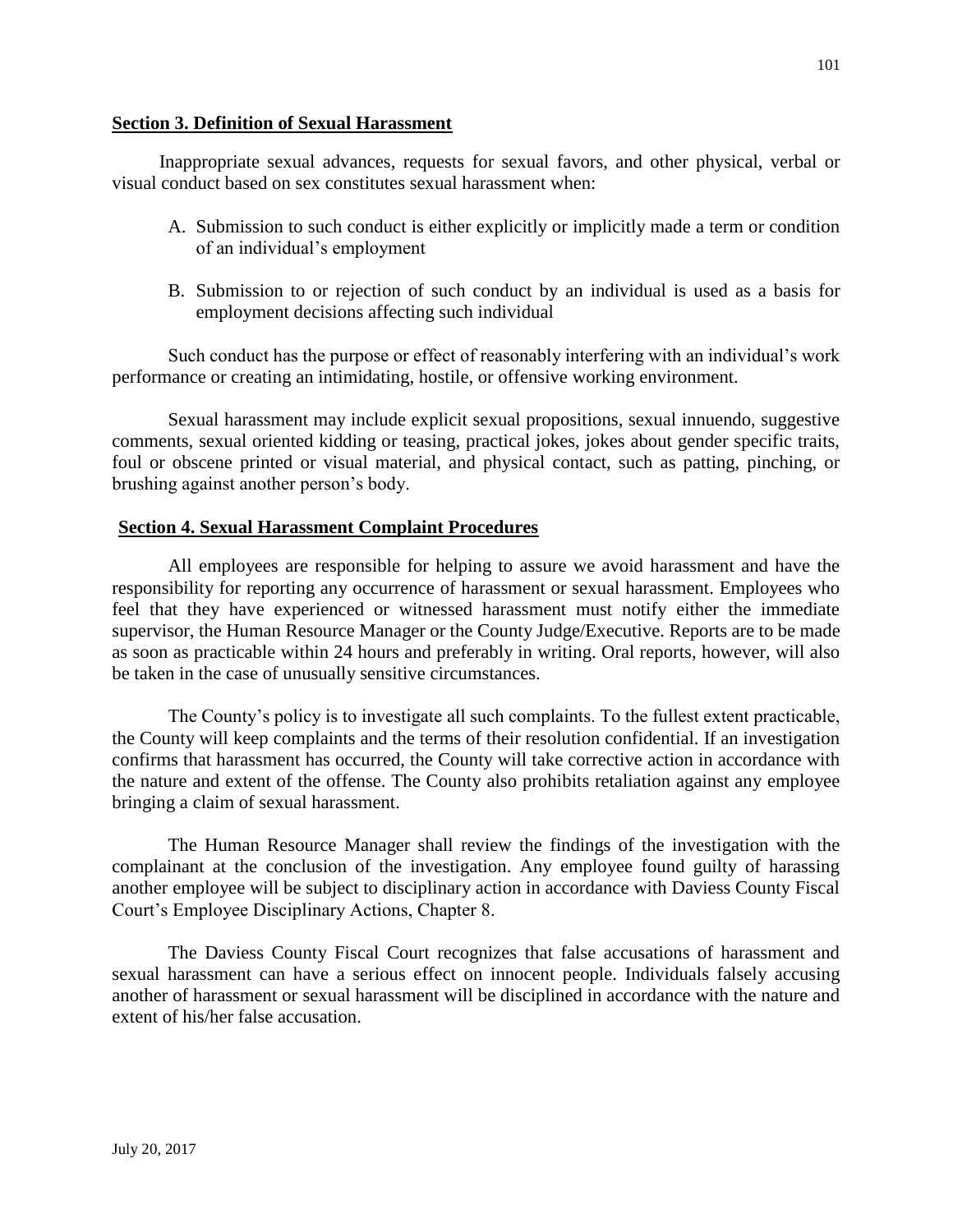### **PERSONNEL POLICIES CHAPTER 24 CREDIT UNION**

Employees of the Daviess County Fiscal Court have the privilege to become members of the Owensboro Federal Employees Credit Union. The OFECU has the capabilities to handle savings accounts, checking accounts, and to make loans of all kinds, all which can be paid through payroll deductions.

To become a member of the Credit Union or for more information, contact the Human Resource Manager or the manager of the OFECU.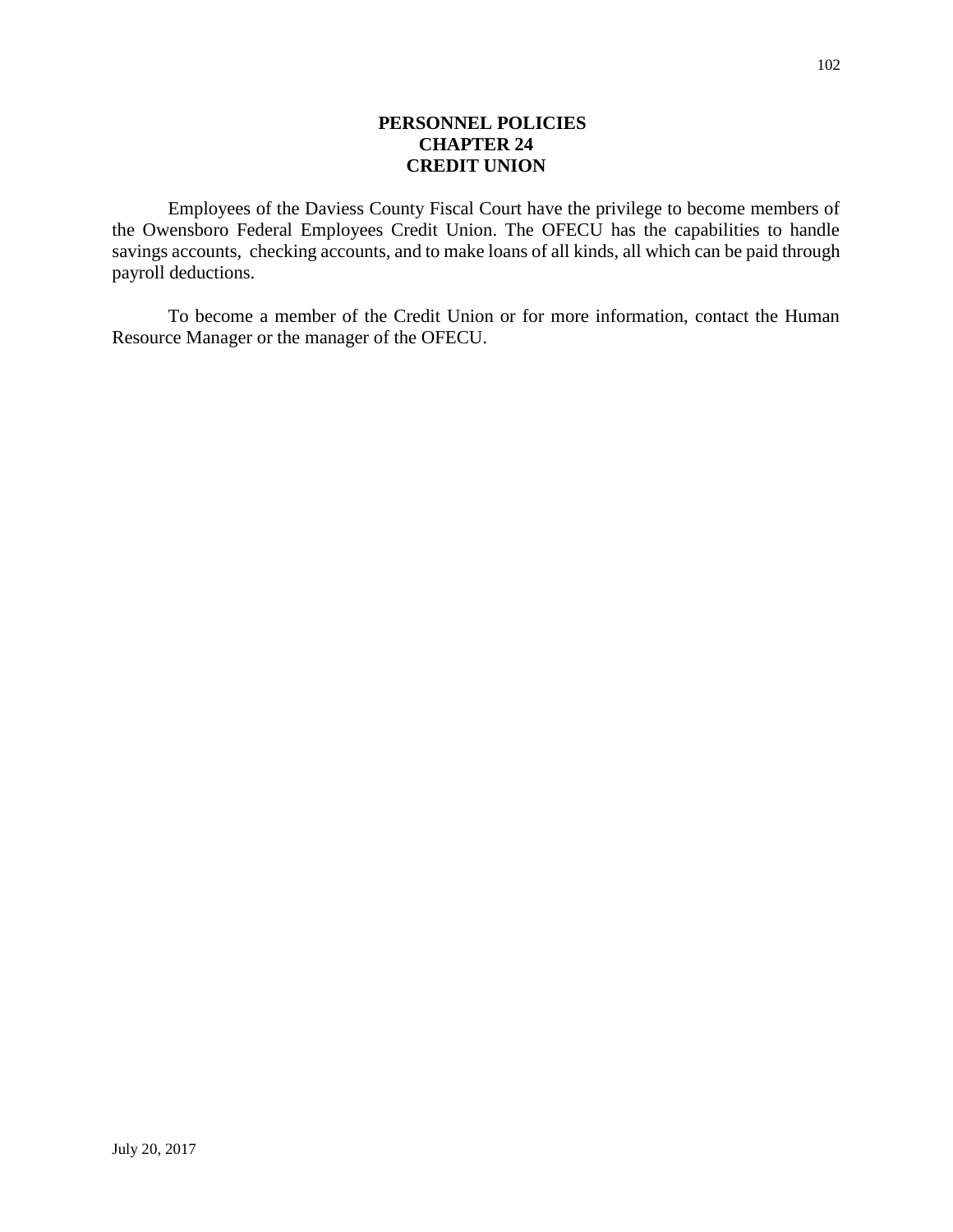### **PERSONNEL POLICIES CHAPTER 25 POLITICAL ACTIVITIES**

Employees of the Daviess County Fiscal Court and all its entities shall not be appointed or retained on the basis of their political activity.

Employees of the Daviess County Fiscal Court shall not be ordered to take part in political campaigns, to solicit votes, to levy, contribute, or solicit funds, or support for the purpose of supporting or opposing the appointment or election of candidates for any office.

No Fiscal Court employee shall actively advocate or oppose the candidacy of any individual for nomination or election to any office during working hours or performance on behalf and for the County of Daviess, but an employee may and should participate in the political affairs of our community as long as such participation does not adversely affect performance as a Fiscal Court employee. No signs or stickers advocating the political candidacy of an individual or office are to be placed on county vehicles or county property. Employees of Daviess County Fiscal Court may not park personal vehicles on county property displaying signs and other propaganda beyond bumper stickers advocating the political candidacy of an individual or office at any time nor shall any county employee drive their personal vehicle displaying signs and other propaganda beyond bumper stickers advocating the political candidacy of any individual or office while conducting county business. (Effective 06/04/2015) Employees are prohibited from wearing political buttons or any other material advocating the political candidacy of any political party or individual while on official county business or while wearing a county uniform.

Failure to comply with these provisions is grounds for disciplinary action and/or dismissal.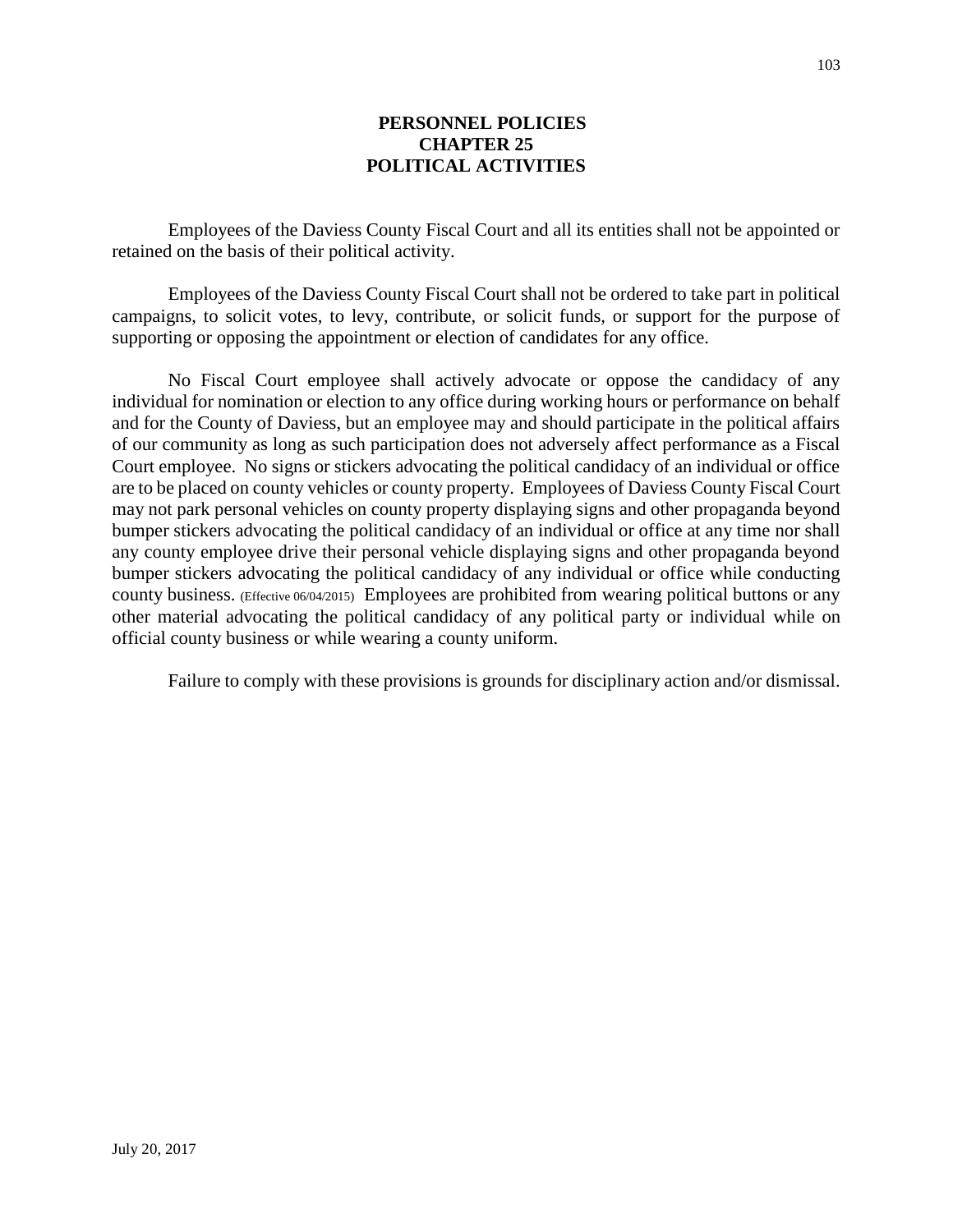#### **PERSONNEL POLICIES CHAPTER 26 CIVIL RIGHTS COMPLIANCE**

The Daviess County Fiscal Court shall operate in compliance with the regulations issued by the U.S. Department of Commerce implementing the Civil Rights Act of 1964 and all requirements attendant thereto, and designated as Part 8 of Subtitle A of Title 15 of the Code of Federal Regulations, which prohibits discrimination on the basis of race, religion, color, sex, age, national origin, or disability.

The Civil Rights Act of 1991, in terms of coverage, amended Section 1981 to provide all types of employment decisions or practices claimed to be racially biased are actionable under Section 1981. Such decisions or practices include discharges, impositions of discipline, famishing of unequal benefits, or claims of racial harassment, as well as refusals to hire or promote.

The Act of 1991 amends the coverage of Title VU to make it unlawful in connection with the selection of applicants for employment or promotion, to adjust the scores of, use different cutoff scores for, or alter the results of employment related tests based on the race, color, religion, sex, or national origin of the test taker. This outlaws the practice of treating the test scores of minority applicants differently (i.e., race naming) in order to increase the pool of minority candidates.

The 1991 Act also amends both Title VE and the Americans with Disabilities Act to cover U.S. citizens employed overseas by U.S. controlled companies, unless such coverage would violate the law of the foreign country.

The 1991 Act extends anti-discrimination protection to, and provides varying procedural remedies for employees of the U. S. House of Representatives, the U.S. Senate, various agencies set up by Congress, appointees of the President, and appointees of State or locally elected officials.

The Act also is not to be considered to affect court-ordered remedies, affirmation-native action, or conciliation agreements that are in accordance with the law.

Additionally, it is a fundamental policy of the Daviess County Fiscal Court to provide equal opportunity to all its employees and applicants for employment and to assure that there will not be discrimination against any persons on grounds of color, religion, sex, national origin, age, physical or mental disability or any other characteristic protected by law.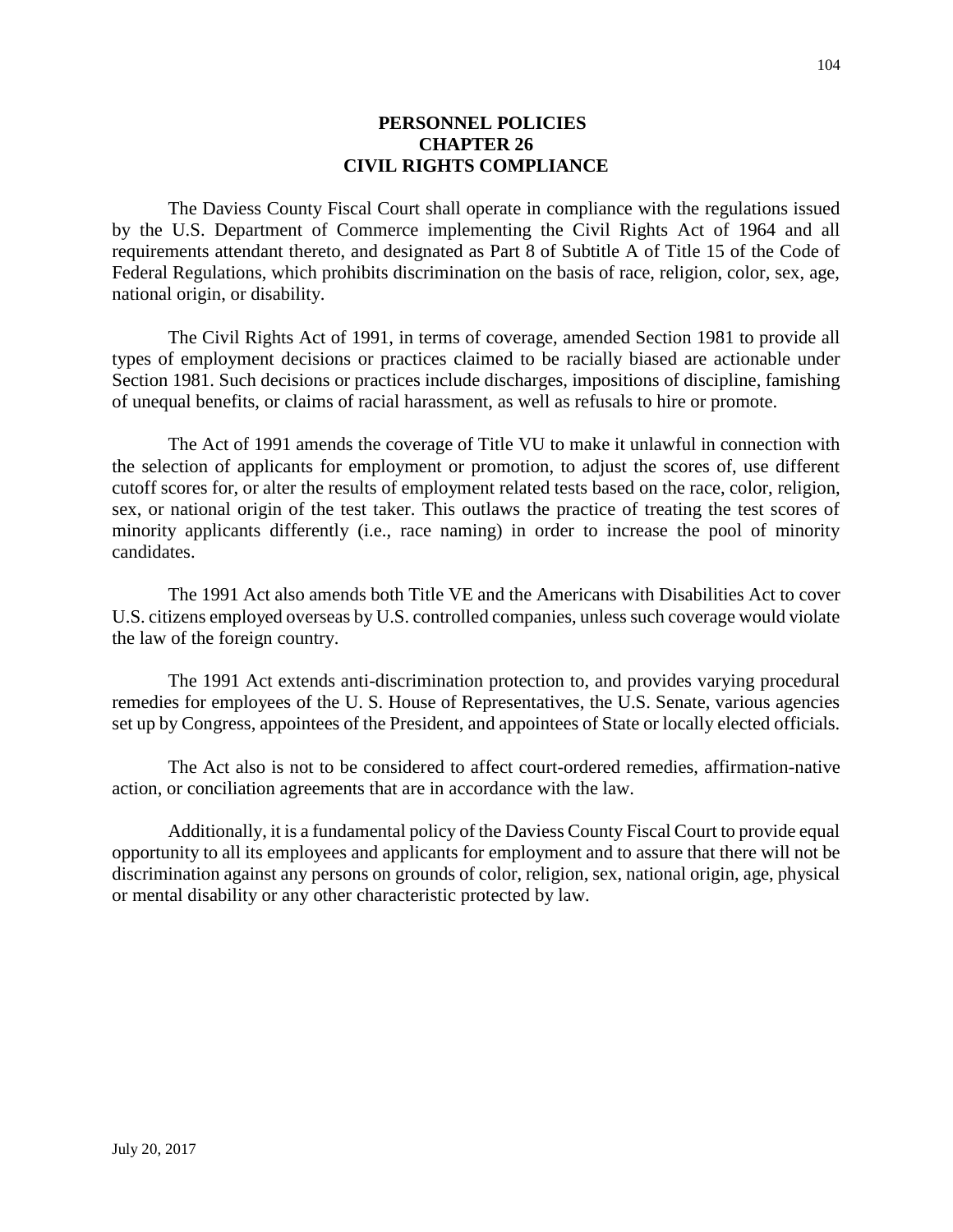### **PERSONNEL POLICIES CHAPTER 27 WEAPONS POLICY**

The Daviess County Fiscal Court wishes to maintain a safe working environment. Therefore, employees on duty (excluding law enforcement officers) are prohibited from possessing any firearm or deadly weapon on or about their person.

Employees not on duty are prohibited from possessing firearms or deadly weapons on or about their person in any building owned by Daviess County with the exception of the Daviess County Gun Club.

Violation of this policy may result in disciplinary actions up to or including dismissal.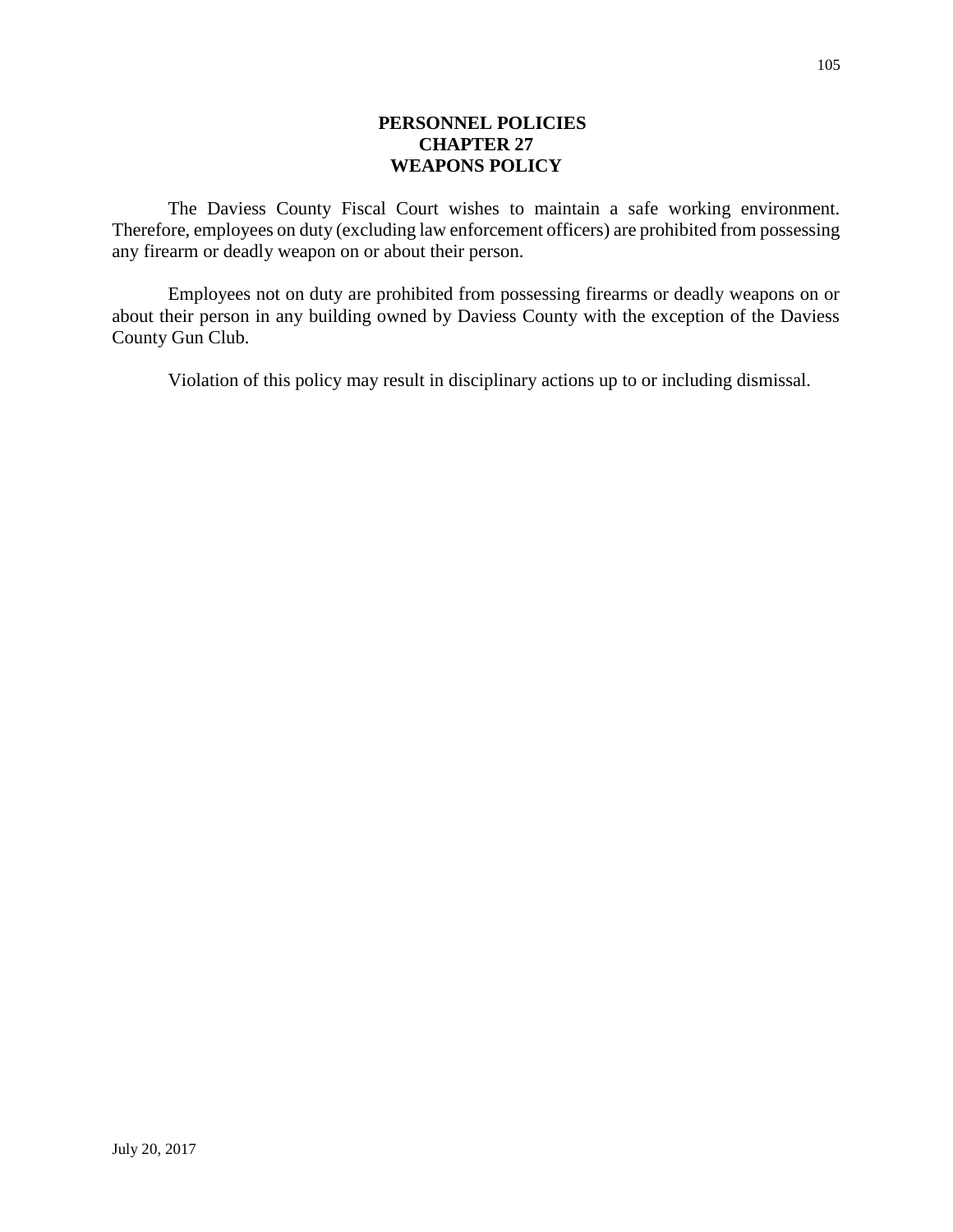### **PERSONNEL POLICIES CHAPTER 28 COMPUTER USE POLICY**

This policy establishes guidelines for the appropriate use of computer equipment, software, and networks owned or operated by the Daviess County Fiscal Court. Access to the Court's information systems is granted to all Court employees with the stipulation that they follow these guidelines and abide by local, state, and federal laws.

#### **Section 1. Using Computer Resources**

- A. Daviess County Fiscal Court resources are provided to employees for the purpose of research, service, and other work-related activities. All computer users are responsible for assuring that use of computer resources is related to the purposes established herein.
	- 1. Computer accounts, passwords, and equipment should be used only for official county business.
	- 2. Computer accounts, passwords, and equipment should be protected against unauthorized use. Employees should never share accounts. They are responsible for all activities initiated under their account. Under special circumstances, accounts may be shared with employees working on the same project. The employee's direct supervisor or the Information Services Specialist will determine such exceptions.
	- 3. Employees should not share accounts with friends or family.
	- 4. Computer users should not acquire extra accounts or other resources and should surrender any accounts or equipment when it no longer serves the purpose for which it was originally assigned.

#### **Section 2. Protecting Computer Resources and County Data**

- A. All computer users should assume the responsibility to keep the computing system running and its resources unaltered and protected from damage and illegal use.
	- 1. No employee should use knowledge of the computer system to destroy or alter accounts, files, software, hardware, obtain extra resources, or deprive others of computer resources.
	- 2. All computer users who possess this sort of knowledge or knowledge of bugs or other flaws in the system have the responsibility to share that knowledge with the Information Services Specialist.
	- 3. No employee should make copies of software for which permission to copy is not explicitly given. Employees who have been granted access to county data, reports, and data screens must maintain the appropriate confidentiality of the resulting information. Furthermore, the information should be obtained only for activities directly related to the individual's job assignments.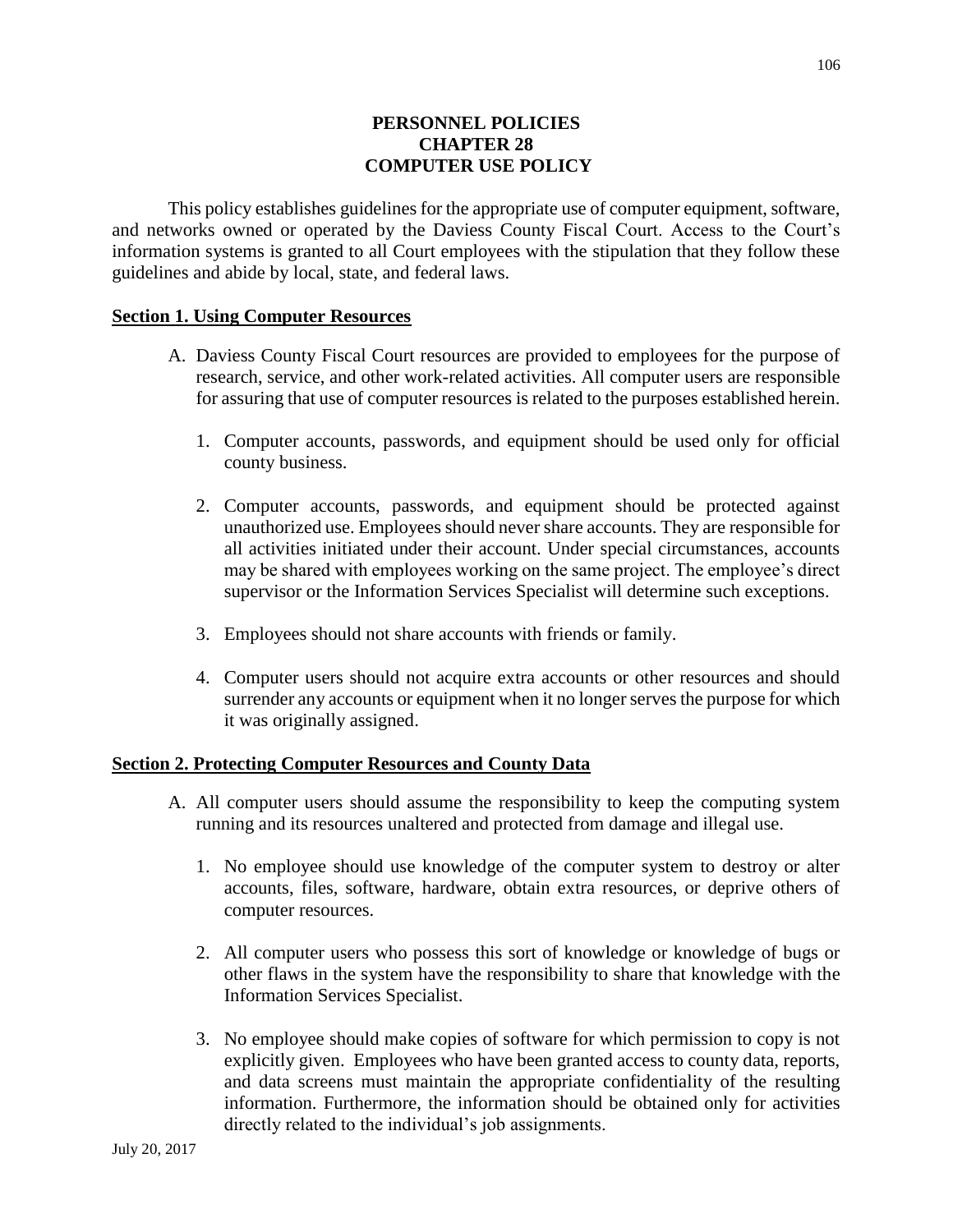#### **Section 3. Restrictions on Privacy**

- A. There are legitimate restrictions on the privacy of employee programs, data, text files, and electronic mail. The following are some legitimate reasons for accessing computer accounts and computer equipment without the employee's permission:
	- 1. Technical personnel may access accounts for the purpose of maintaining computer systems.
	- 2. Accounts may be monitored for the purpose of detecting violations of this code.
	- 3. Accounts may be monitored for the purpose of maintenance of the network.
	- 4. Some electronic documents and data may be required by the public record law to be accessible to the public.
	- 5. Other reasons as deemed appropriate by the Information Services Specialist, his/her supervisor, or the Judge/Executive.

#### **Section 4. Sharing Information and Communication through Computers**

- A. Employees should not use the Daviess County Fiscal Court's computer equipment or network to do the following:
	- 1. Decode passwords or access-controlled information.
	- 2. Engage in any activity that might be harmful to systems or to any information stored therein, such as creating or propagating viruses, disrupting services, or damaging files.
	- 3. Use mail or message services to harass, intimidate, or otherwise annoy another person.
	- 4. Use mail or message services to make racially or sexually harassing remarks to groups or individuals.
	- 5. Use the EVERYONE group or any other public e-mail group for socializing, personal comments, distributing chain letters, etc. Individual addresses should be used for personal message and communications.
	- 6. Use e-mail, message services, or system resources to promote a commercial enterprise or product.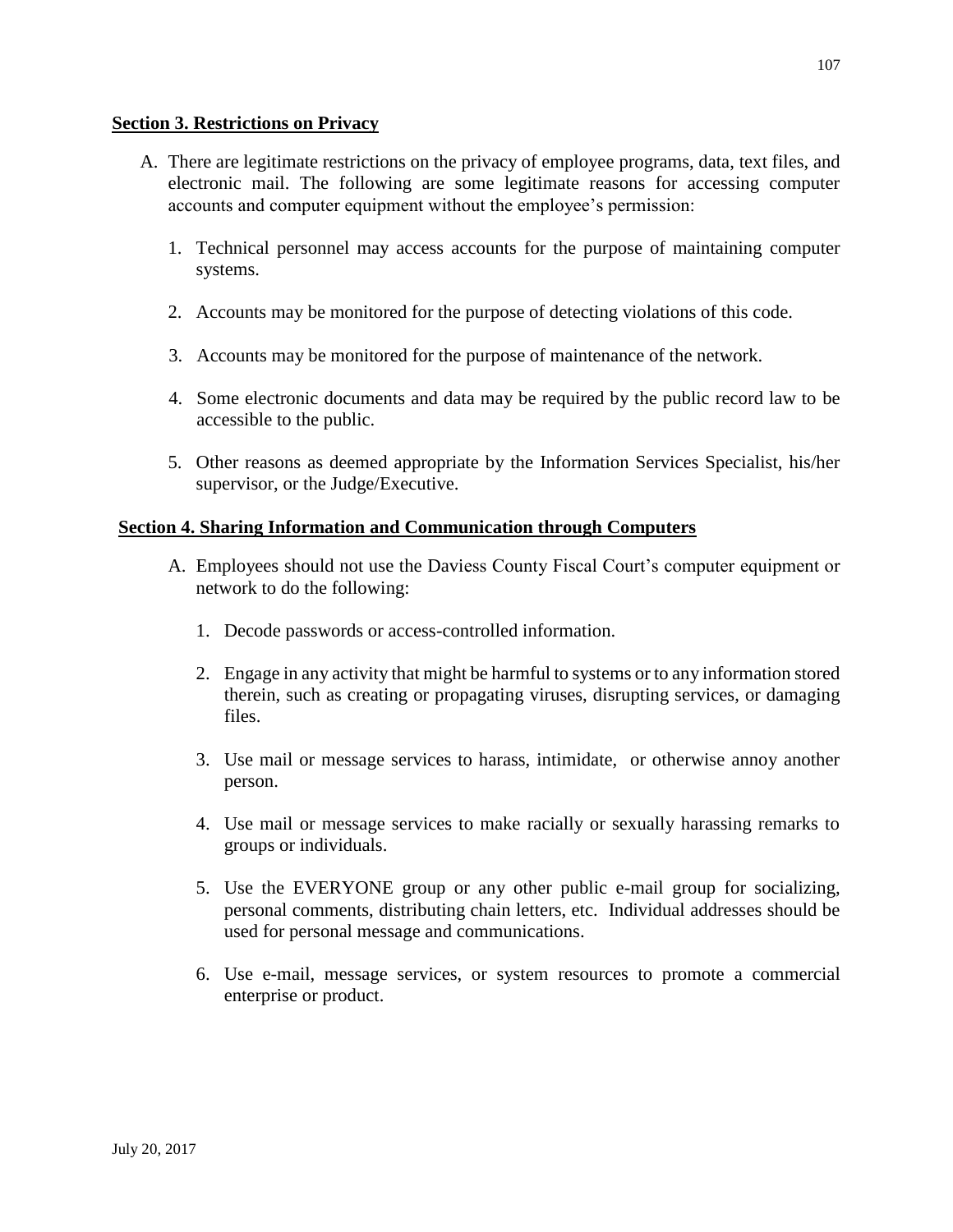#### **Section 5. Disclaimers**

The Daviess County Fiscal Court reserves the right to limit, restrict or extend computing privileges and access to its information resources. It also reserves the right to examine files allegedly related to inappropriate use.

#### **Section 6. Enforcement**

Any violation of these guidelines may result in immediate loss of e-mail, network, and computer access privileges and possible disciplinary action as outlined herein. Reviews of usage patterns will be performed if violations of this policy are suspected.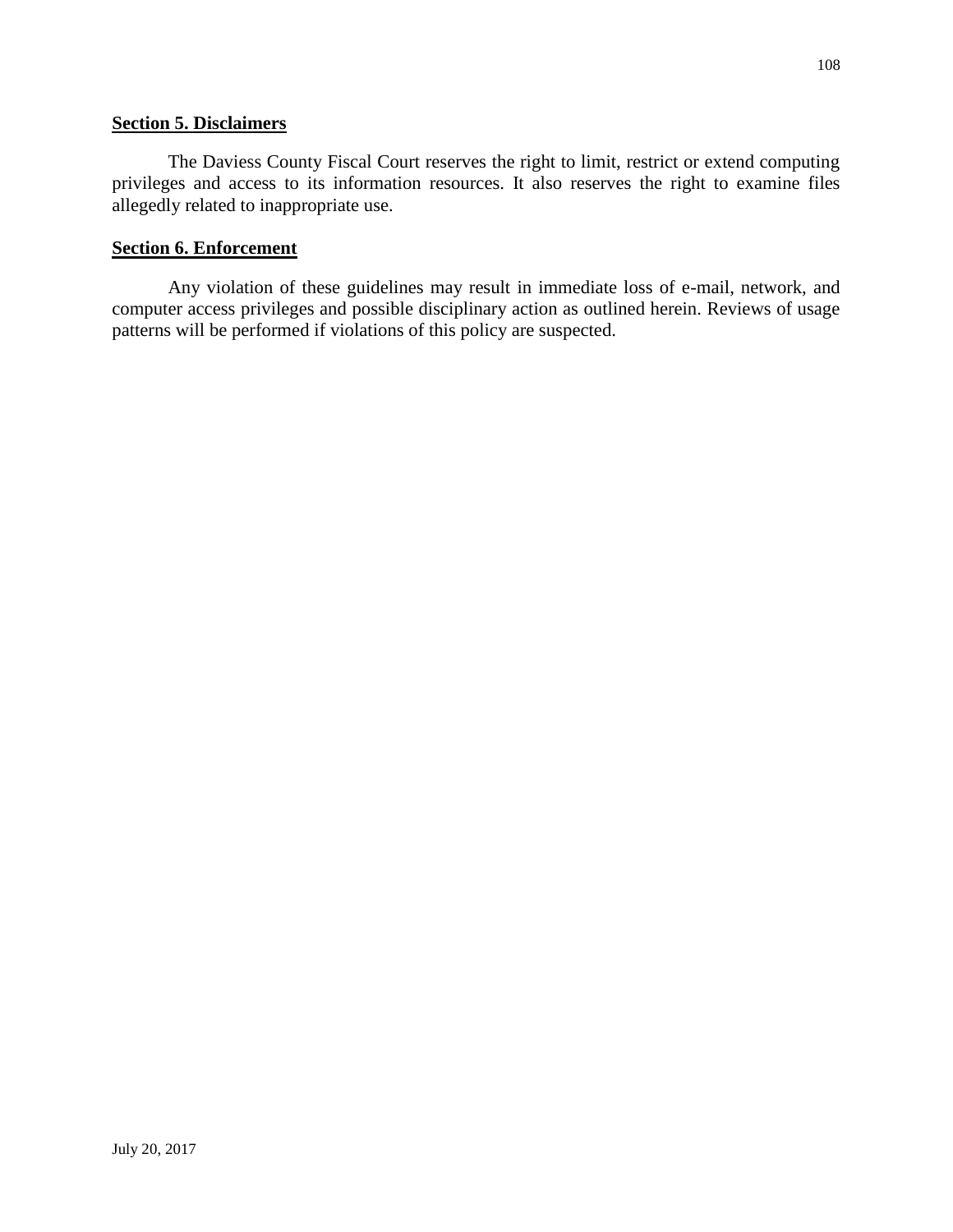## **PERSONNEL POLICIES CHAPTER 29 UNIFORM POLICY**

Daviess County Fiscal Court shall furnish uniforms for specified positions. A copy of all uniform orders will be kept on file in the Purchasing Department. It will be the responsibility of each department to provide copies of any items purchased as part of the uniform allowance.

### **Section 1. Uniform allowance**

The uniform allowance schedule for employees is as follows:

| <b>DEPARTMENT</b>                            | <b>ALLOWANCE</b> |          |
|----------------------------------------------|------------------|----------|
|                                              | <b>New</b>       | Existing |
| Fire Rescue Employees                        | \$500.00         | \$400.00 |
| <b>Public Works Employees</b>                | \$300.00         | \$200.00 |
| <b>Transfer Station Employees</b>            | \$300.00         | \$200.00 |
| <b>Animal Control Officers</b>               | \$300.00         | \$200.00 |
| <b>Animal Control Employees</b>              | \$200.00         | \$200.00 |
| Landfill Administrative Staff                | \$200.00         | \$200.00 |
| <b>EMA Director &amp; Deputy</b>             | \$200.00         | \$150.00 |
| <b>Scale House Employees</b>                 | \$150.00         | \$100.00 |
| Seasonal, Event & Utility Employees          | \$50.00          | \$50.00  |
| <b>Administrative Staff (Any Department)</b> | \$50.00          | \$50.00  |
|                                              |                  |          |

\*Uniform allowance will be prorated in the second year based on the hire date of new employees in relation to the fiscal year. For example, a new employee hired in December would only receive ½ of the annual allowance in the second fiscal year.

For any employee, administrative, seasonal or otherwise, to receive a uniform whose position does not currently require a uniform, requires authorization from their immediate supervisor, Department Head and the Daviess County Purchasing Manager.

#### **Section 2. Uniform Guidelines**

Each employee in a classification requiring outside work will be provided with pants, shirts, sweatshirts, jacket, coat and/or overalls. The uniforms will be standard color. Uniforms, including coats and overalls, should be worn only for county-related business. Mandatory emblems or embroidery identifying the department will be applied to shirts and jackets; employee name will be optional at the employee's direct supervisor or Department Head's discretion.

All uniforms ordered shall be for the employee only. Orders will be reviewed at time of order to ensure that appropriate sizes and quantities of items have been ordered.

Employees who are furnished uniforms must wear the uniform while performing work for the County except when special circumstances or work conditions exist.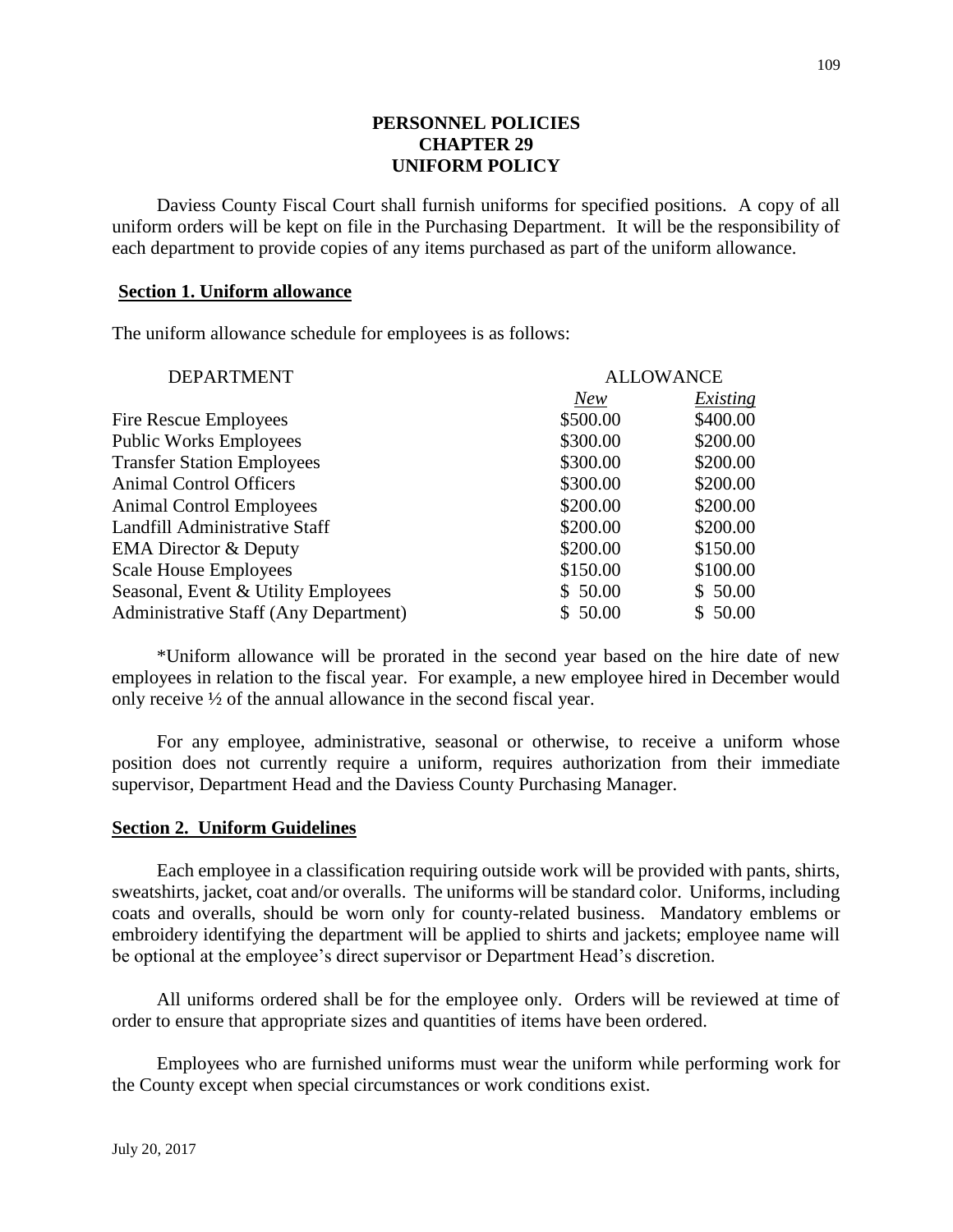Employees who are not required to wear uniforms, but choose to wear clothing with the Daviess County or Department insignia must purchase the clothing at their own expense. The insignia must be approved by the Daviess County Purchasing Manager.

## **Section 3. Disposition of Uniforms upon Employee's Departure**

If an employee leaves the employment during any six (6) month period after receiving a new uniform, the employee shall return the uniform. If the uniform is not returned, the cost shall be deducted from the final paycheck the employee is to receive.

### **Section 4. Safety Shoes**

Employees who are required to wear steel-toed safety shoes will receive an annual shoe voucher of up to \$100.00 issued from the Purchasing Department. Shoes purchased with these vouchers must meet the following guidelines:

- Meet OSHA Standard 1910.136
- Meet ANSI Standard Z41-1991

Safety shoes shall only be purchased from vendors on the approved list. It is the Supervisor's responsibility to make sure that all safety shoes purchased meet all safety requirements and standards.

It is the responsibility of each Department to keep a log containing each employee's Uniform and Safety Shoe Balance. Any amount in excess of any voucher distributed is to be collected from the employee at the time of sale.

Department Heads with temporary labor (to include inmates) requiring steel-toed boots will contact the Purchasing Department to secure vouchers for purchase. Upon completion of temporary assignment, boots shall be returned to the Department.

#### **Section 5. Safety Glasses- Prescription Correction Lenses**

Employees who are required to wear safety glasses and require the use of prescription correction lenses will receive an annual reimbursement of up to \$100.00 for prescription safety glasses.

#### **Section 6. Headwear**

If an employee wears a cap/hat during work hours, the cap/hat must be issued by the Daviess County Fiscal Court and the expense of which must come from the respective employee's allowance schedule.

## **Section 7. Color and Inventory of Uniforms**

All uniforms will be of standard color. The County's current acceptable colors are:

• Animal Control: Officers – Tan Shirt / Brown Pants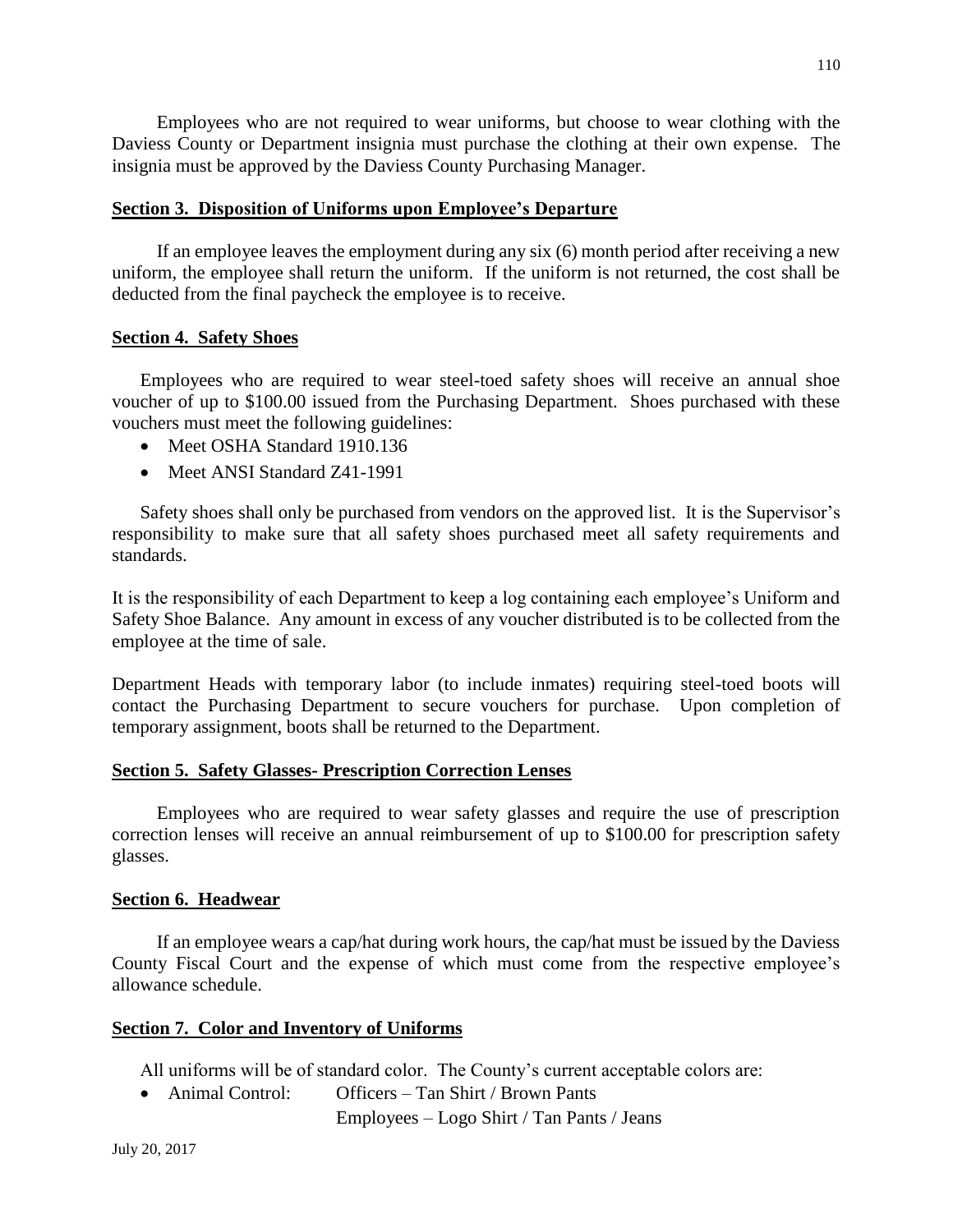• Parks Maintenance: Blue Shirt / Tan Pants / Jeans • Public Works: Road - Light Blue Shirt / Navy Pants / Jeans Fleet Maintenance – Tan Shirt / Brown Pants Building & Grounds Maintenance – Blue Shirt / Tan Pants / Navy Pants / Jeans Supervisors – Blue Shirt / Tan Pants / Navy Pants / Jeans • Solid Waste: Light Blue Shirt / Navy Pants / Jeans

Any alteration of combinations of acceptable colors or units for uniforms requires the authorization of both the Department Head and Purchasing Manager.

### **Section 8. Solid Waste: Landfill Employees**

Landfill employees, with exception to administrative staff, will be required to wear rented uniforms that are serviced by the vendor. The standard uniform will be: light blue shirt  $\&$  navy pants for all employees. Any employee who uses a welder will be in navy 100% cotton shirts and pants. All landfill employees will receive 12 shirts, 12 pants and 2 jackets that match the color of the pants. Supervisors at the landfill who are required to be in uniform will wear light blue oxford shirts and khaki pants, and receive 12 shirts, 12 pants and 2 jackets. Some employees may be on a six-day per week schedule – these employees will receive an additional shirt and pair of pants.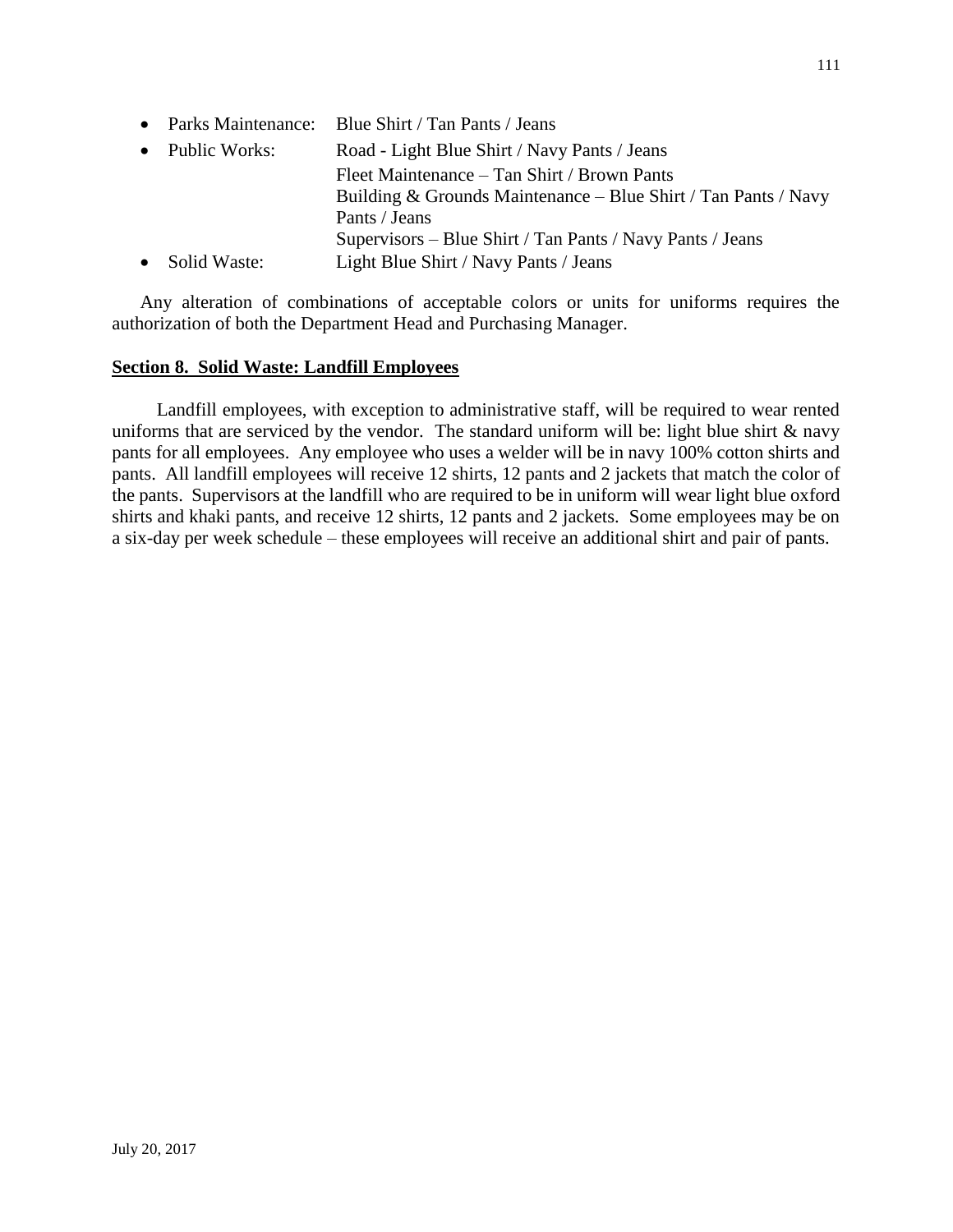## **PERSONNEL POLICIES CHAPTER 30 SOCIAL MEDIA**

#### **Section 1. Management Guidelines**

A. Social media includes all means of communicating or posting information or content of any sort on the internet, including to your own or someone else's web log or blog journal or diary, personal web site, social networking or affinity web site, web bulletin board or a chat room, whether or not associated or affiliated with Daviess County Fiscal Court, as well as any other form of electronic communication.

B. The principles contained in the Daviess County Fiscal Court Administrative Code and policies apply to employees' activities online:

- 1. Employees are responsible for what they post online.
- 2. Before creating online content, consider the risks and rewards involved.
- 3. Employee conduct adversely affecting job performance, the performance of other Daviess County Fiscal Court employees or otherwise adversely affecting the public, or others who work on behalf of or for Daviess County Fiscal Court's legitimate business interests may result in disciplinary action up to and including termination.

C. Conduct adversely affecting job performance includes harassment, as defined in this Code and includes, but is not limited to:

 1. Epithets, slurs, negative stereotyping or threatening, intimidating or hostile acts relating to race, color, religion, gender, national origin, age or disability.

 2. Written or graphic material that denigrates or shows hostility or aversion toward an individual or group because of race, color, religion, gender, national origin, age or disability.

D. Employees posting discriminatory remarks, harassment, and threats of violence or similar inappropriate or unlawful conduct are subject to disciplinary action up to and including termination.

E. Employees shall treat other employees, the public, suppliers and others fairly and courteously at all times including online postings.

F. Posting complaints or criticisms of other Daviess County Fiscal Court employees, using statements, photographs, videos, or audios reasonably viewed as malicious, obscene, threatening or intimidating, disparaging of other employees, the general public using Daviess County Fiscal Court facilities, or suppliers may constitute harassment and subject the employee to disciplinary action up to and including termination.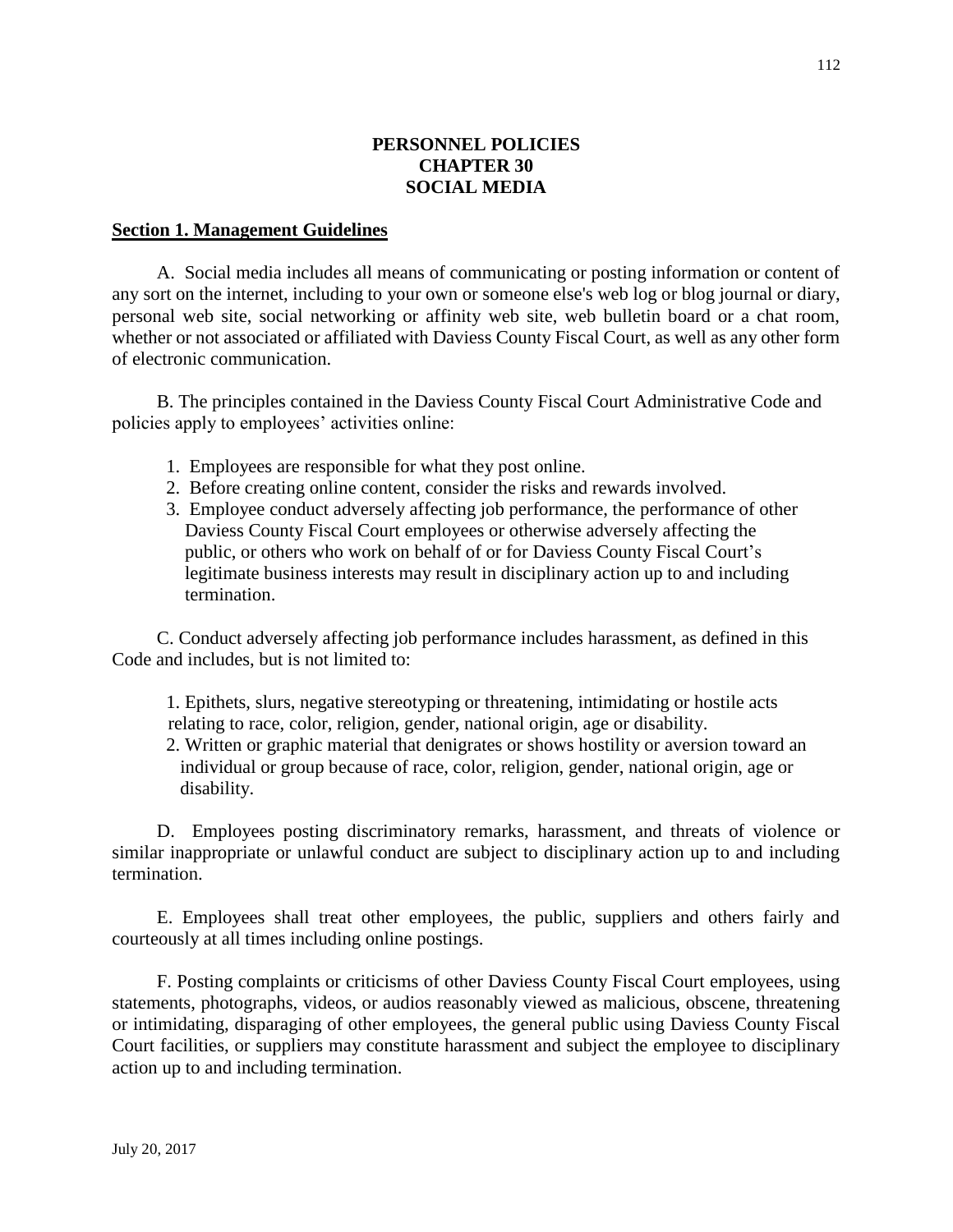G. Employees shall post only honest and accurate information or news concerning Daviess County Fiscal Court, its employees, policies and business activities.

H. Employees shall correct any mistaken information concerning Daviess County Fiscal Court employees, policies and business activities in an online posting immediately upon discovery.

I. Employees shall acknowledge their alteration of any previous posts.

J. Employees shall not post false information or rumors about Daviess County Fiscal Court employees, members of the public using Daviess County Fiscal Court facilities, Daviess County Fiscal Court policies or business activities.

K. Employees shall post only appropriate and respectful content.

L. Employees shall maintain the confidentiality of private or confidential information of other employees.

M. Employees shall not post internal reports, policies, procedures or other internal businessrelated confidential communication until and unless permitted by an authorized Daviess County Fiscal Court employee.

N. Employees shall not create a link from an employee's blog, website or other social networking site to a Daviess County Fiscal Court website.

O. Employees may never represent themselves as a spokesperson for Daviess County Fiscal Court.

P. If Daviess County Fiscal Court is a subject of the content employee creates, employee must clearly and openly state that they are an employee and clearly state that the views stated do not represent those of Daviess County Fiscal Court, other employees, suppliers or people working on behalf of Daviess County Fiscal Court. If an employee publishes a blog or posts online content related to the work or subjects associated with Daviess County Fiscal Court, the employee must state clearly that they are not speaking on behalf of Daviess County Fiscal Court. Employee shall include a disclaimer such as "The postings on this site are my own and do not necessarily reflect the views of Daviess County Fiscal Court."

# **Section 2. Using Social Media at Work**

A. Employees shall refrain from using social media while on work time or on equipment provided by Daviess County Fiscal Court, unless work-related and authorized by the employee's supervisor, manager or consistent with the policies contained in this code.

B. Employees shall not use Daviess County Fiscal Court email addresses to register on social networks, blogs or other online tools utilized for personal use.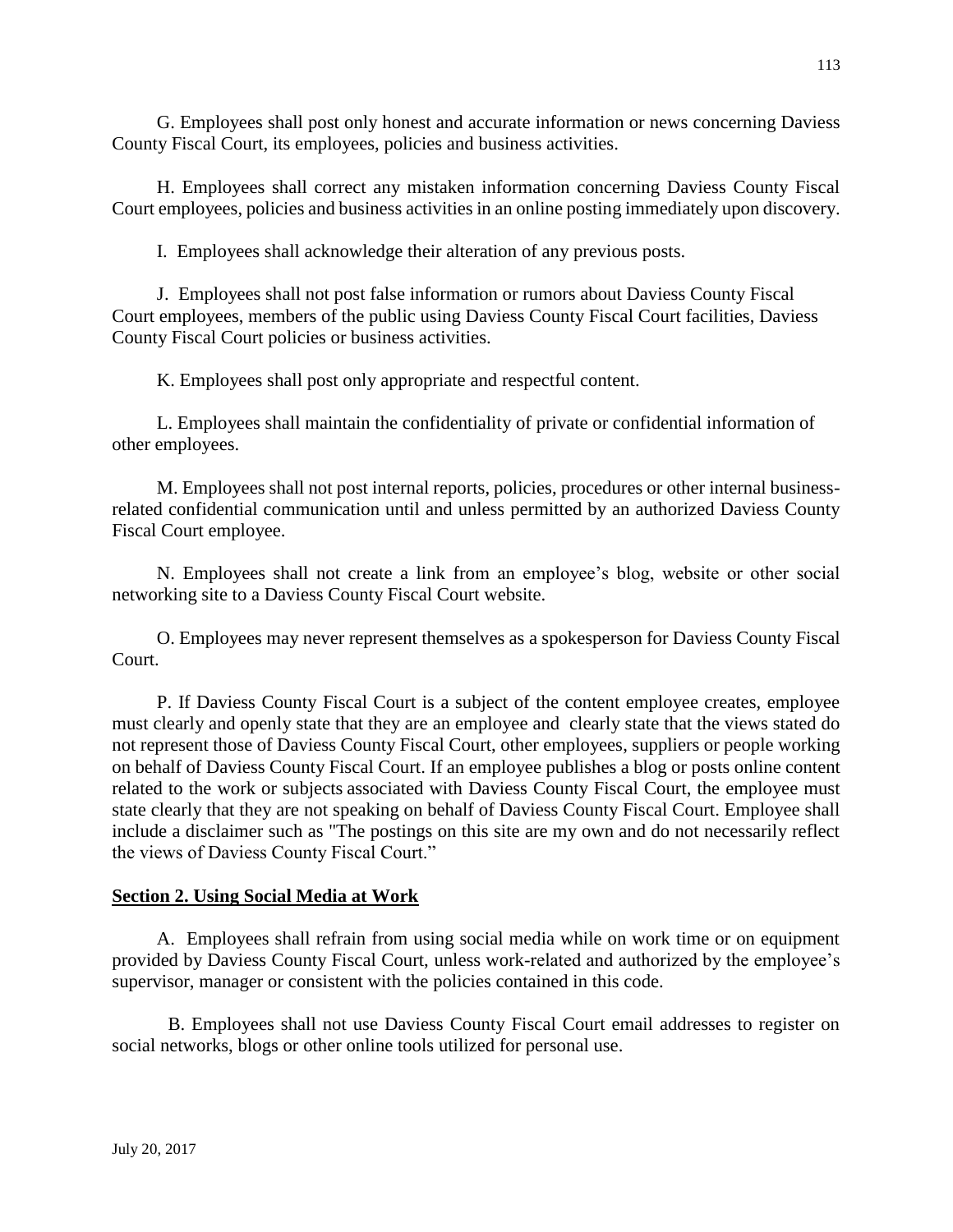## **Section 3. Retaliation is Prohibited**

A. Daviess County Fiscal Court employees shall not take negative action against any other Daviess County Fiscal Court employee for reporting a possible deviation from this policy or for cooperating in an investigation.

B. Any employee who retaliates against another employee for reporting a possible deviation from this policy or for cooperating in an investigation will be subject to disciplinary action, up to and including termination.

## **Section 4. Media Contacts**

Employees should not speak to the media on Daviess County Fiscal Court's behalf without contacting the County Judge/Executive or designated representative.

If you have questions or need further guidance, please contact the Human Resources Department.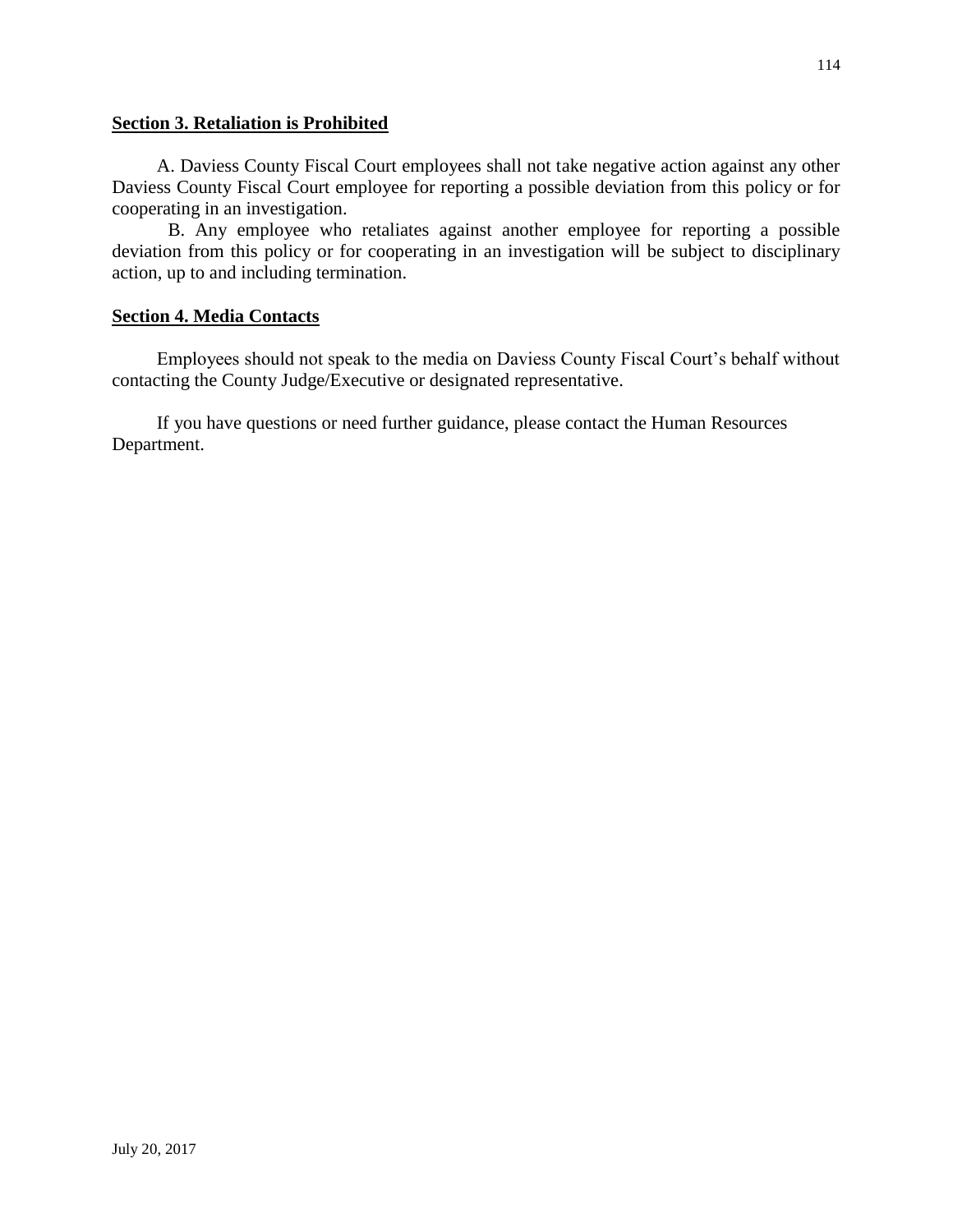## **PERSONNEL POLICIES CHAPTER 31 PROTECTION OF PERSONAL INFORMATION Security and Incident Investigation Procedures and Practices**

### **Section 1. Introduction**

### **Definitions:**

'`Computer security incident" or "incident" means a violation or imminent threat of violation of computer security policies, acceptable use policies, or standard security practices.

"COT" means the Commonwealth Office of Technology.

"Digital media" means physical, electronic media used to store information, including, but not limited to: diskettes, magnetic tapes, desktop computers, laptops, hard drives, random access memory, read only memory, compact discs, network equipment, other forms of optical and magnetic media, and any other electronic media on which information may be stored. This definition includes forms of media existing at the time these regulations are promulgated and also any such forms or formats as may be invented.

"Nonaffiliated third party" means any person that (a) has a contract or agreement with the Daviess County Fiscal Court; and (b) receives personal information from the Daviess County Fiscal Court pursuant to the contract or agreement.

"Non-digital media" means a hard copy or physical representation of information, including, but not limited to, paper copies, printer ribbons, drums, microfilm, platens, and other forms of preserved or preservable information.

"Personal information" means an individual's first name or first initial and last name; personal mark; or unique biometric or genetic print or image, in combination with one (1) or more of the following data elements:

- (a) An account number, credit card number, or debit card number that, in combination with any required security code, access code or password would permit access to an account;
- (b) A social security number;
- © A taxpayer identification number, state identification card number, or other individual identification number issued by any agency;
- (e) A passport number or other identification number issued by the United States government; or
- (f) Individually identifiable health information as defined in 45 C.F.R. sec. 160.103 except for education records covered by the Family Educational Rights and Privacy Act.

"Portable computing device" means electronic devices on which personal information is stored, or may be stored, designed, used or intended to be used in multiple physical locations or capable of being used while traveling, such as laptops, tablet computers, personal digital assistants (PDAs), digital cameras, portable telephones, and similar devices.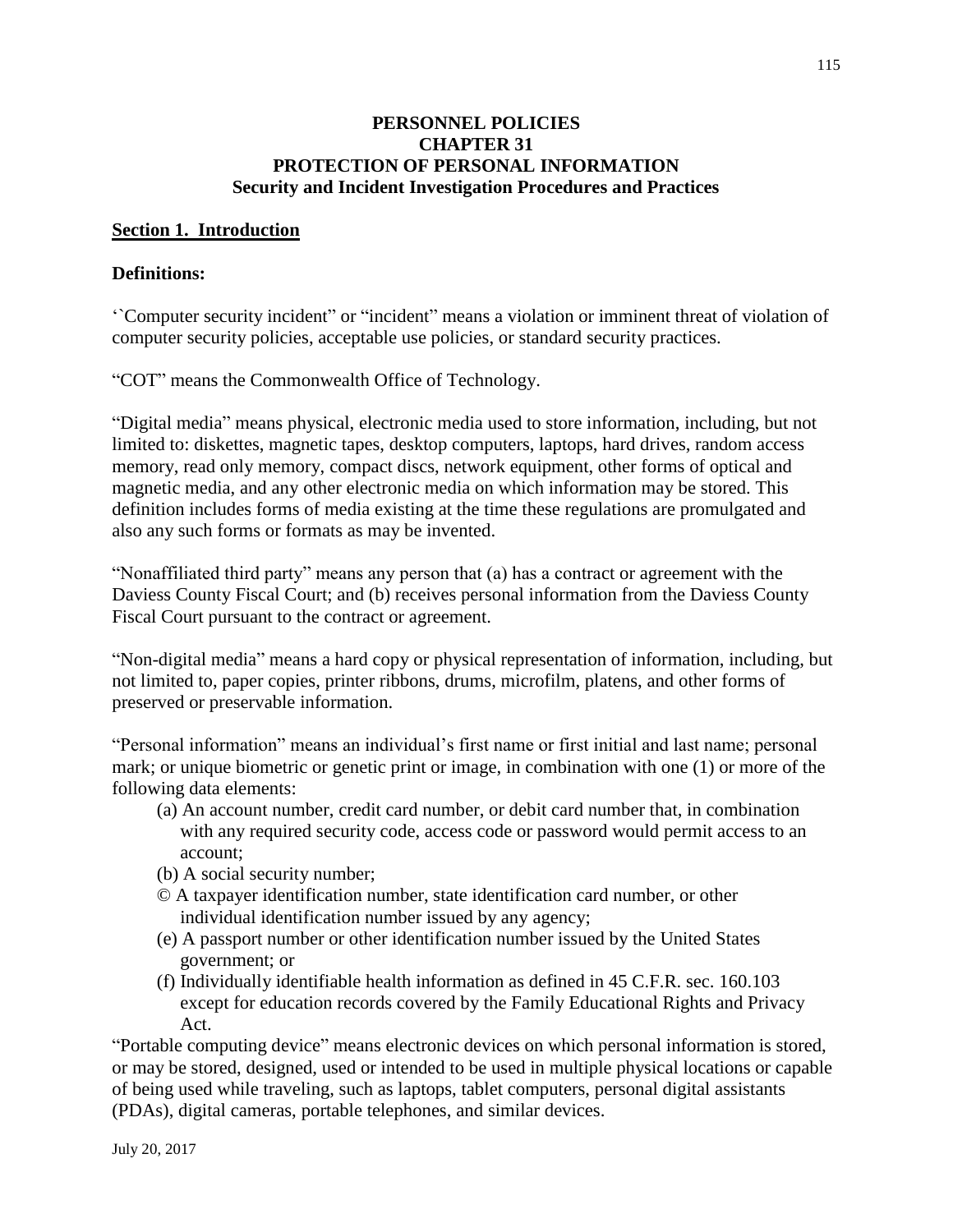For purposes of this policy, all terms not otherwise defined are used consistent with the definitions set forth in KRS 61.932.

**Policy Statement:** The purpose of this policy is to minimize the risk of disclosing personal information and setting practical guidelines for effectively responding to security incidents. This policy promotes consistent response procedures to make sure appropriate actions are taken. This policy sets forth the procedures and practices pursuant to KRS 61.932 for Daviess County Fiscal Court to follow in order to:

- 1) Identify vulnerabilities;
- 2) Eliminate or mitigate those vulnerabilities;
- 3) Recognize when an incident has occurred;
- 4) Notify appropriate personnel in the event of an incident;
- 5) Respond to information security threats; and
- 6) Recognize events that require special handling due to their potential impact or special reporting due to legal or other concerns.

In addition, this policy requires Daviess County Fiscal Court to enact appropriate measures to protect information stored on media, both digital and non-digital, during the entire term of its use, until its destruction.

**Policy Maintenance:** This policy shall be reviewed annually by Human Resources, Information Services and Treasurer's Offices.

**Applicability**: This policy shall be followed by all Daviess County Fiscal Court personnel with access to personal information and also by any and all persons or entities with access to such information in the possession or control of Daviess County Fiscal Court. Such persons or entities include, but are not limited to, employees, contractors, consultants, nonaffiliated third parties, temporary employees, volunteers and other workers with access to personal information whether printed, electronic or other format.

**Responsibility for Compliance**: The Daviess County Fiscal Court is responsible for ensuring that employees and others with permissive access to, or who may access, personal information are familiar with the policy and all such persons or entities shall be aware of what constitutes an incident. Daviess County Fiscal Court shall ensure that employees are aware that compliance with this policy is mandatory. Daviess County Fiscal Court is responsible for enforcing this policy.

## **Section 2. Policy**

Non-digital media containing personal information shall be physically controlled and securely stored in a manner meant to ensure that the media cannot be accessed by unauthorized individuals. This may require storing media in locked containers such as cabinets, drawers, rooms, or similar locations if unauthorized individuals have unescorted access to areas where personal information is stored. If personal information is stored in an electronic format, it shall be protected from access by unauthorized individuals. Such information must be protected by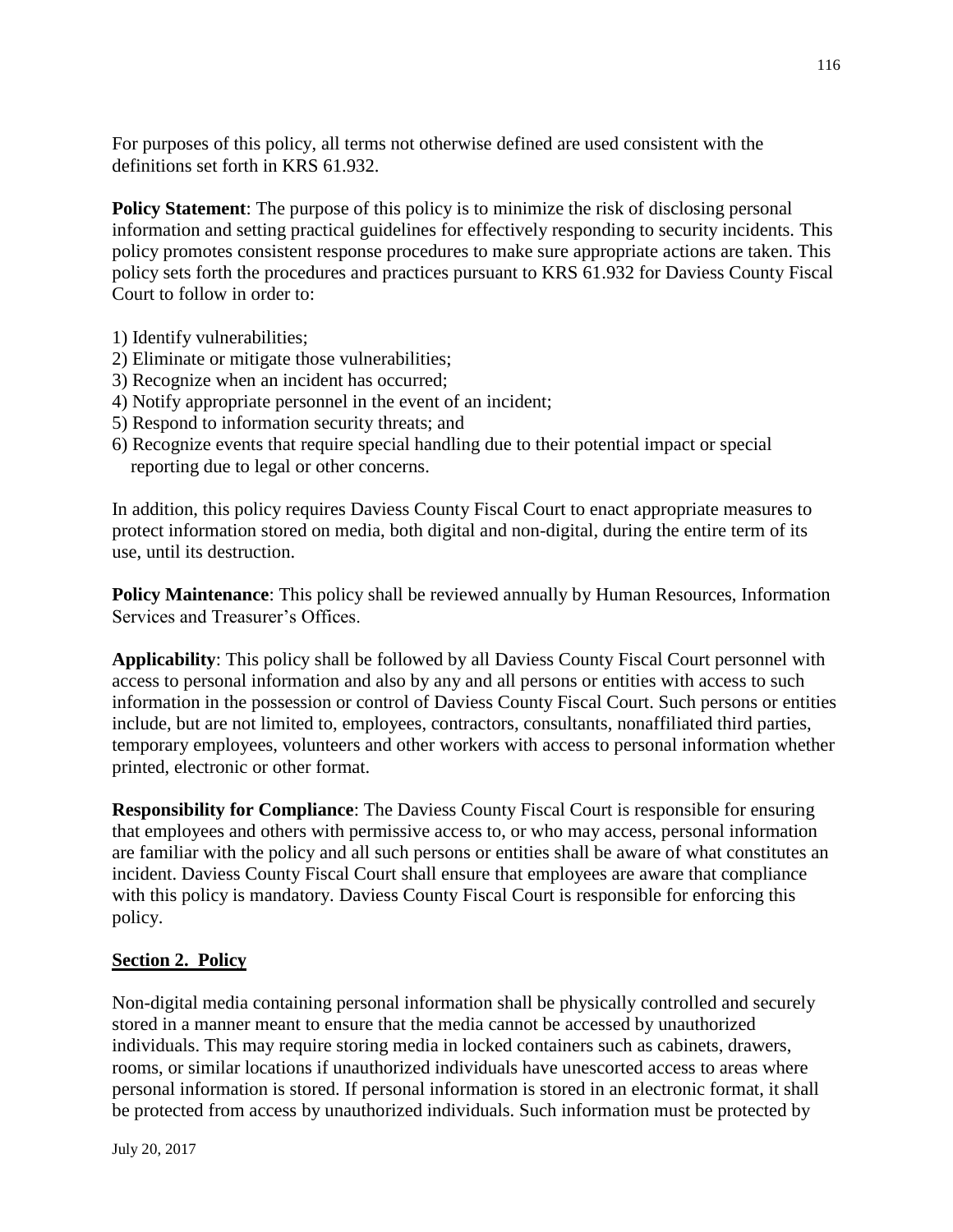software that prevents unauthorized access. If personal information is transmitted via e-mail or other electronic means, it must be sent using appropriate encryption mechanisms.

# **Section 3. Point of Contact**

The Point of Contact ("POC") for this policy is the County Treasurer. The POC shall serve the following functions:

- 1) Maintain the Daviess County Fiscal Court's adopted Information Security Policy and be familiar with its requirements;
- 2) Ensure the Daviess County Fiscal Court employees and others with access to personal information are aware of and understand the Information Security Policy;
- 3) Serve as contact for inquiries from other agencies regarding its Information Security Policy and any incidents;
- 4) Be responsible for ensuring compliance with the Information Security Policy; and
- 5) Be responsible for responding to any incidents.

# **Section 4. Software**

Security software used to protect personal information must provide user identification, authentication, data access controls, integrity, and audit controls.

Security software should be adequately tested to confirm functionality and to ensure that it is minimally disruptive to all associated operating systems, communications, applications, and other associated software systems. Contractual provisions must also ensure that the supplier's software, by design or configuration, will not introduce any security exposures.

The level of protection afforded by security software should be commensurate with the sensitivity of the data. For example, if data resides in a database that is deemed highly confidential, stringent access controls to the database should be employed. The level of protection along with the methods to implement that protection should be addressed before any personal information is stored on a device.

Systems, networks and application software used to process personal information must adhere to the highest level of protection reasonably practical. Daviess County Fiscal Court shall use Intrusion Detection and Prevention software approved by COT. A list of approved software is available on the COT website. As an alternative, Daviess County Fiscal Court may use software not approved by COT, provided that such software provides comparable, or superior, protection.

## **Section 5. Encryption**

Information stored on digital media shall be encrypted in accordance with contemporary standards.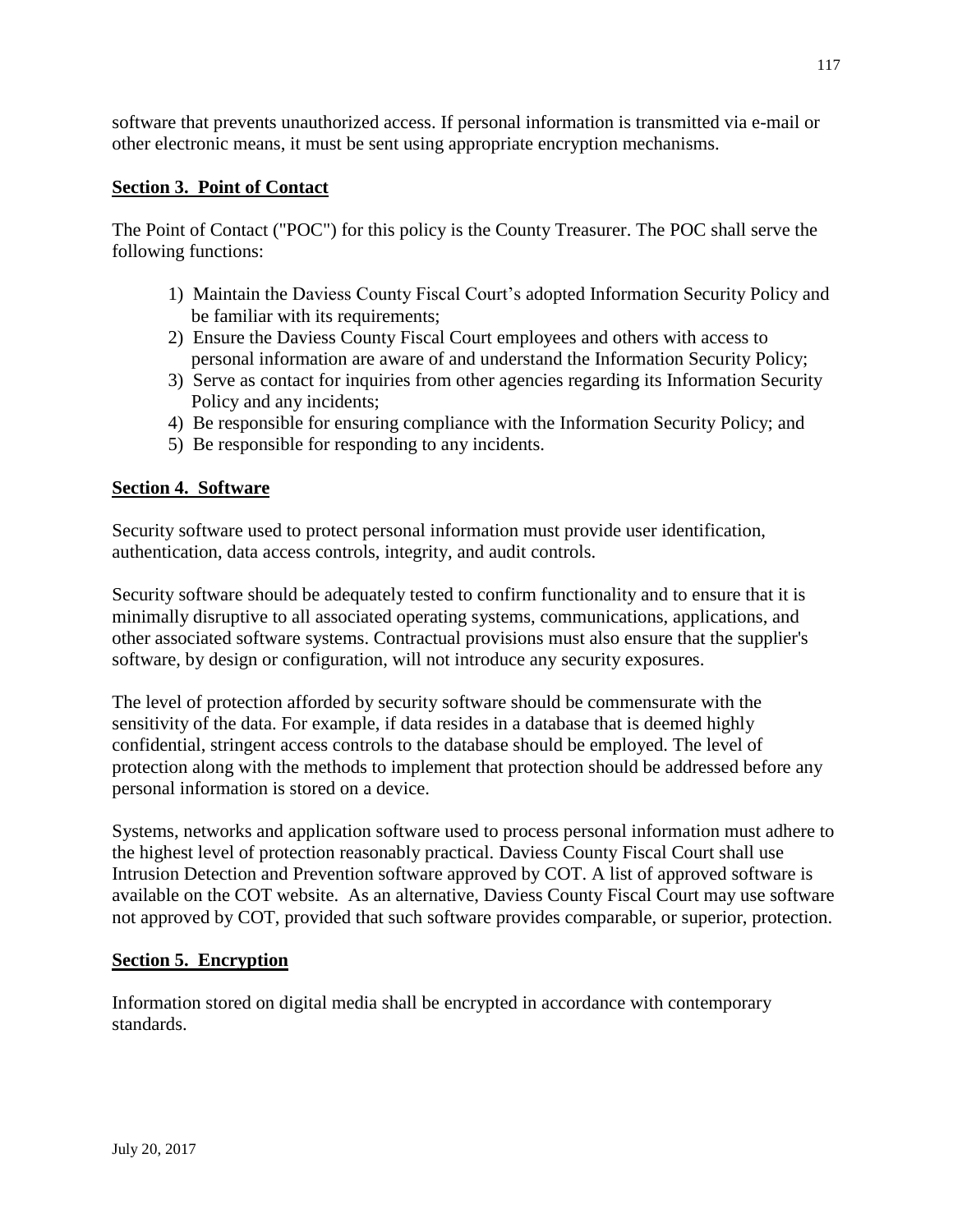# **Section 6. Access Control**

Only authorized individuals are permitted access to media containing personal information. In addition to controlling physical access, user authentication should provide audit access information. Any access must comply with applicable regulatory requirements.

# **Section 7. Portable Computing Devices**

This policy prohibits the unnecessary placement (download or input) of personal information on portable computing devices. However, users who in the course of Daviess County Fiscal Court business must place personal information on portable computing devices must be made aware of the risks involved and impact to the affected person/entities in the event of actual or suspected loss or disclosure of personal information. If personal information is placed on a portable computing device, reasonable efforts must be taken, including physical controls and encryption, to protect the information from unauthorized access. Additionally, each person using the portable computing device must sign a form approved by the Daviess County Fiscal Court indicating acceptance of the information and acknowledging his/her understanding of the responsibility to protect the information. In the event the portable computing device is lost or stolen, the Daviess County Fiscal Court should be able to accurately recreate the personal information and must be able to provide notification to all affected persons/entities.

When it is determined that personal information must be placed on a portable computing device, every effort should be taken to minimize the amount of information required. If possible, information should be abbreviated to limit exposure (e.g., last 4 digits of the social security number).

## **Section 8. Physical Security Procedures**

Given the broad variety of sizes and types of LGUs, each will have different security challenges and resources available to address those challenges. This policy does not specifically address physical security needs and threats, such as natural disasters, electrical outages, fire, or other physical threats to personnel or information resources. LGUs are responsible for establishing and maintaining their own physical security procedures.

The Information Security Policy adopted by an LGU shall include provisions calculated to ensure that its information resources are protected by physical security measures that address physical tampering, damage, theft, or unauthorized physical access. Where applicable, the Information Security Policy should address the circumstances under which identification badges must be worn and establish parameters for access to restricted areas containing information technology resources or other sources of personal information.

When feasible, information technology equipment should be marked with some form of identification that clearly indicates it is the property of the Daviess County Fiscal Court. During transport, media shall be protected and controlled outside of secured areas and activities associated with transport of such media restricted to authorized personnel. Tracking methods shall be developed and deployed to ensure media reaches its intended destination.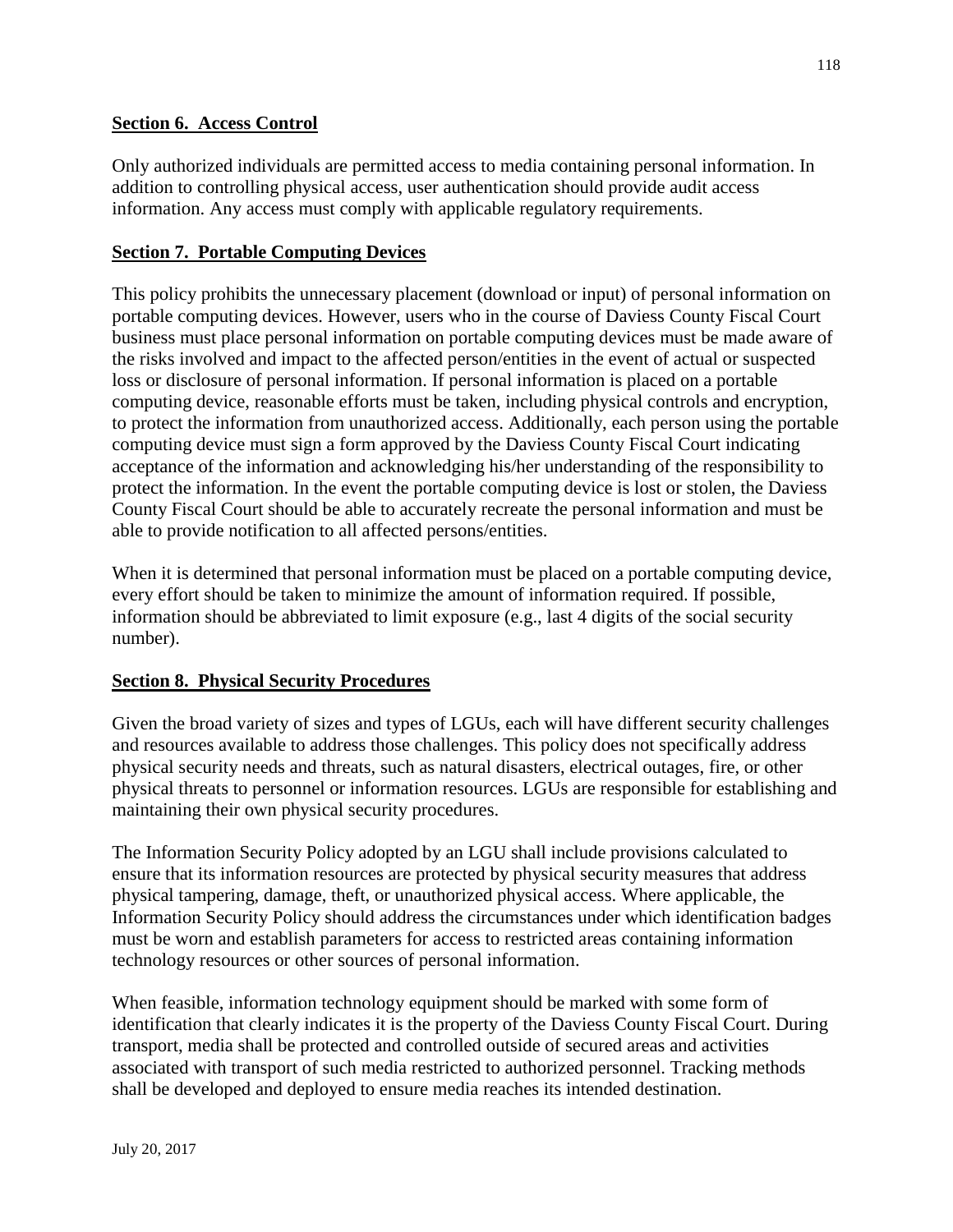# **Section 9. Protection of Personal Information**

Daviess County Fiscal Court shall secure and, when applicable, appropriately dispose of nondigital media. Non-digital media containing personal information must be properly stored and secured from view by unauthorized persons.

Secure measures must be employed by the Daviess County Fiscal Court and all permissive users to safeguard personal information contained on all Daviess County Fiscal Court technology resources.

Daviess County Fiscal Court shall ensure that all authorized personnel are familiar with and comply with the Information Security Policy. Daviess County Fiscal Court shall ensure that only authorized personnel may hold and have access to personal information.

# **Section 10. Types of Incidents**

Threats to the security of personal information arise in many different ways. Employees of Daviess County Fiscal Court are encouraged to be aware of the different types of threats and to enact reasonable measures to protect against each. Attacks on personal information may arise from:

- External/Removable Media—an attack executed from removable media (e.g. flash drive, CD) or a peripheral device.
- Attrition—An attack that employs brute force methods to compromise, degrade, or destroy systems, networks, or services.
- Web—An attack executed from a website or web-based application.
- Email—An attack executed via an email message or attachment.
- Improper usage—Any incident resulting from violation of Daviess County Fiscal Court's acceptable usage policies by an authorized user, excluding the above categories.
- Loss or Theft of Equipment—The loss or theft of a computing device or media used by the Daviess County Fiscal Court, such as a laptop or smartphone.
- Other—an attack that does not fit into any of the other categories.

## **Section 11. Destruction of Records Containing Personal Information**

A media retention schedule shall be defined for all media in accordance with regulatory requirements. Daviess County Fiscal Court adopts the retention schedule consistent with the Kentucky Department of Libraries and Archives General Records Retention

Daviess County Fiscal Court shall have a document/ information retention policy. When records containing personal or confidential information are ready for destruction, Daviess County Fiscal Court shall destroy the information completely to ensure that the information cannot be recognized or reconstructed. In addition, any personal or confidential data contained on the computer media must be obliterated and/or made indecipherable before disposing of the tape, diskette, CD-ROM, zip disk, or other type of medium.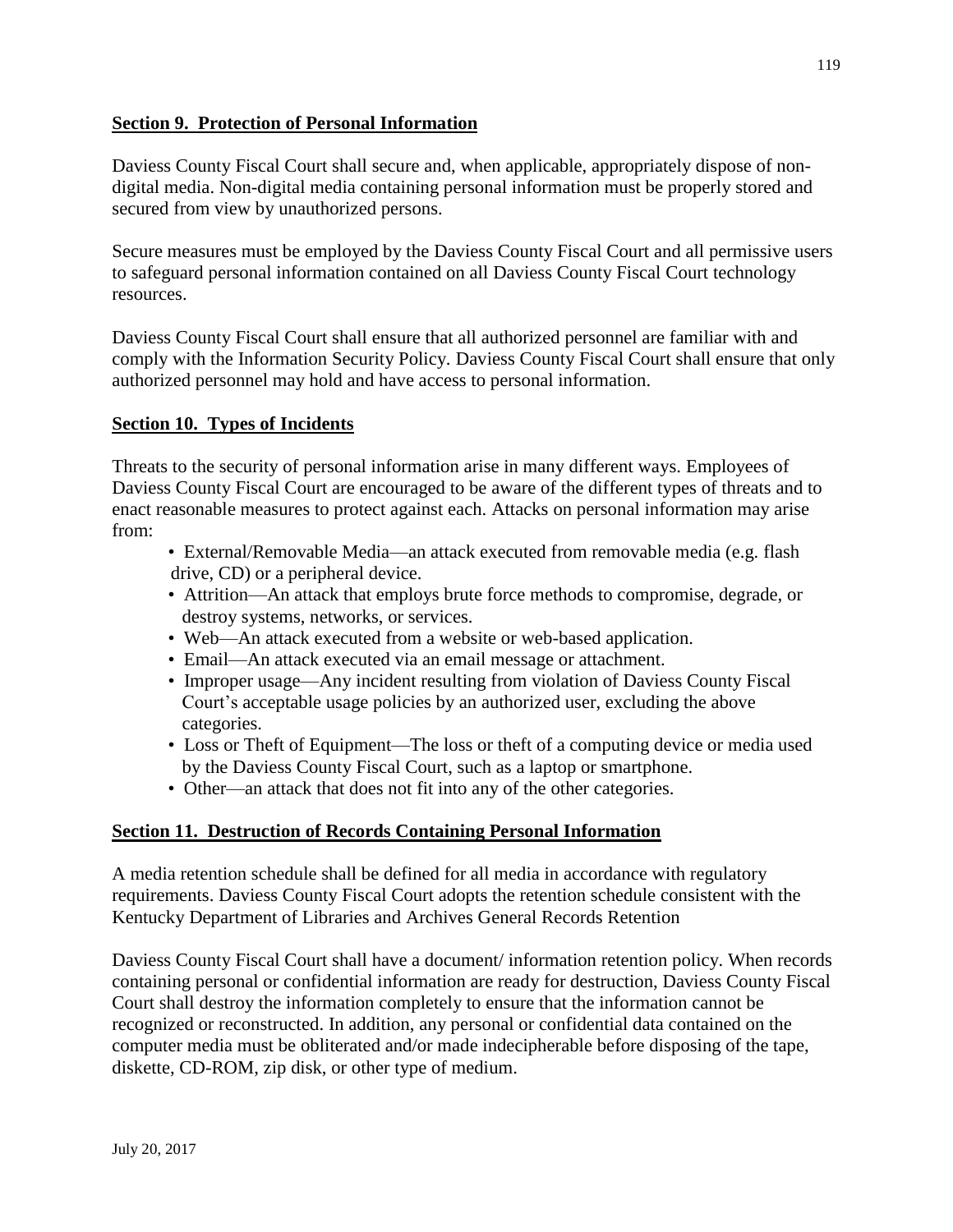The Daviess County Fiscal Court must provide appropriate methods and equipment to routinely destroy personal or confidential information. The methods set forth below are listed in priority order with the most highly recommended safeguard listed first. One of the following safeguards must be implemented:

- Hire a document disposal contractor to dispose of the material. The contractor should be certified by a recognized trade association and should use disk sanitizing software and/or equipment approved by the United States Department of Defense. The Daviess County Fiscal Court should review and evaluate the disposal company's information security policies and procedures. The LOU should review an independent audit of a disposal company's operations and/or its compliance with nationally recognized standards.
- Secure and utilize shredding equipment that performs cross-cut or confetti patterns.
- Secure and utilize disk sanitizing or erasing software or equipment approved by the United States Department of Defense.
- Modify the information to make it unreadable, unusable or indecipherable through any means

# **Section 12. Reporting of Incidents Involving Personal Information**

The Daviess Fiscal Court must disclose a security breach in which personal information is disclosed to, or obtained by, an unauthorized person. Notification of the incident must be made in the most prompt and expedient manner after the incident has been discovered. Within thirtyfive days, a letter notifying affected individuals of actual or suspected loss or disclosure of personal information must be sent by the Daviess County Fiscal Court describing the types of information lost and recommended actions to be taken to mitigate the potential misuse of their information.

When the Daviess County Fiscal Court identifies that a security breach has occurred in which personal information has been disclosed to, or obtained by, an unauthorized person, within three business days (72 hours) it shall notify Kentucky State Police, the Auditor of Public Accounts, the Attorney General and the Commissioner of the Department for Local Governments and complete form COT-F012. The Daviess County Fiscal Court shall document the following:

- 1) Preliminary Reporting and description of the incident;
- 2) Response, including evidence gathered;
- 3) Final Assessment and corrective action taken; and
- 4) Final Reporting

Incident Response procedures can be a reaction to security activities such as:

- 1) Unauthorized access to Personnel, Data, or Resources;
- 2) Denial of Service Attacks;
- 3) Actual or Anticipated Widespread Malware Infections;
- 4) Data Breaches;
- 5) Loss/Theft of Equipment;
- 6) Significant Disruption of Services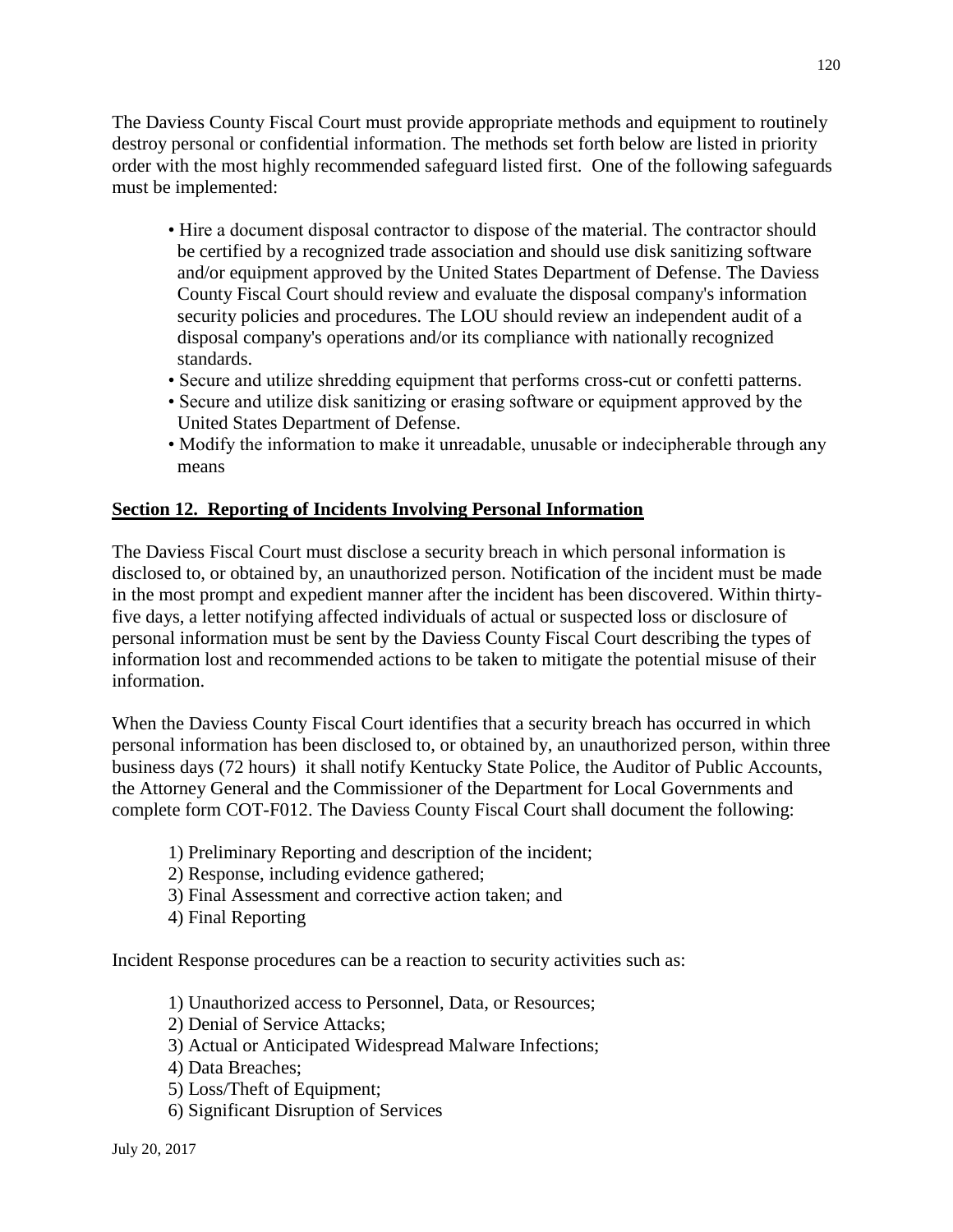7) Significant Level of Unauthorized Scanning Activity to or from Hosts on the **Network** 

**Section 13. Investigation**: Daviess County Fiscal Court shall make reasonable efforts to investigate any security breaches in which personal information is disclosed to, or obtained by, an unauthorized person and shall take appropriate corrective action.

**Section 14. Disclosure Communications**: Daviess County Fiscal Court must comply with all federal and state laws and policies for information disclosure to media or the public. In some circumstances, communication about an incident is necessary, such as contacting law enforcement. Daviess County Fiscal Court should use discretion in disclosing information about an incident. Such information includes network information, type of incident, specific infection type (if applicable), number of assets affected, specific detail about applications affected, applications used to employ corrective action/investigate, etc. Daviess County Fiscal Court may proactively share relevant incident indicator information with peers to improve detection and analysis of incidents. Within the parameters of the law, minimal disclosure regarding incidents is preferred to prevent unauthorized persons from acquiring sensitive information regarding the incident, security protocols and similar matters, in an effort to avoid additional disruption and financial loss.